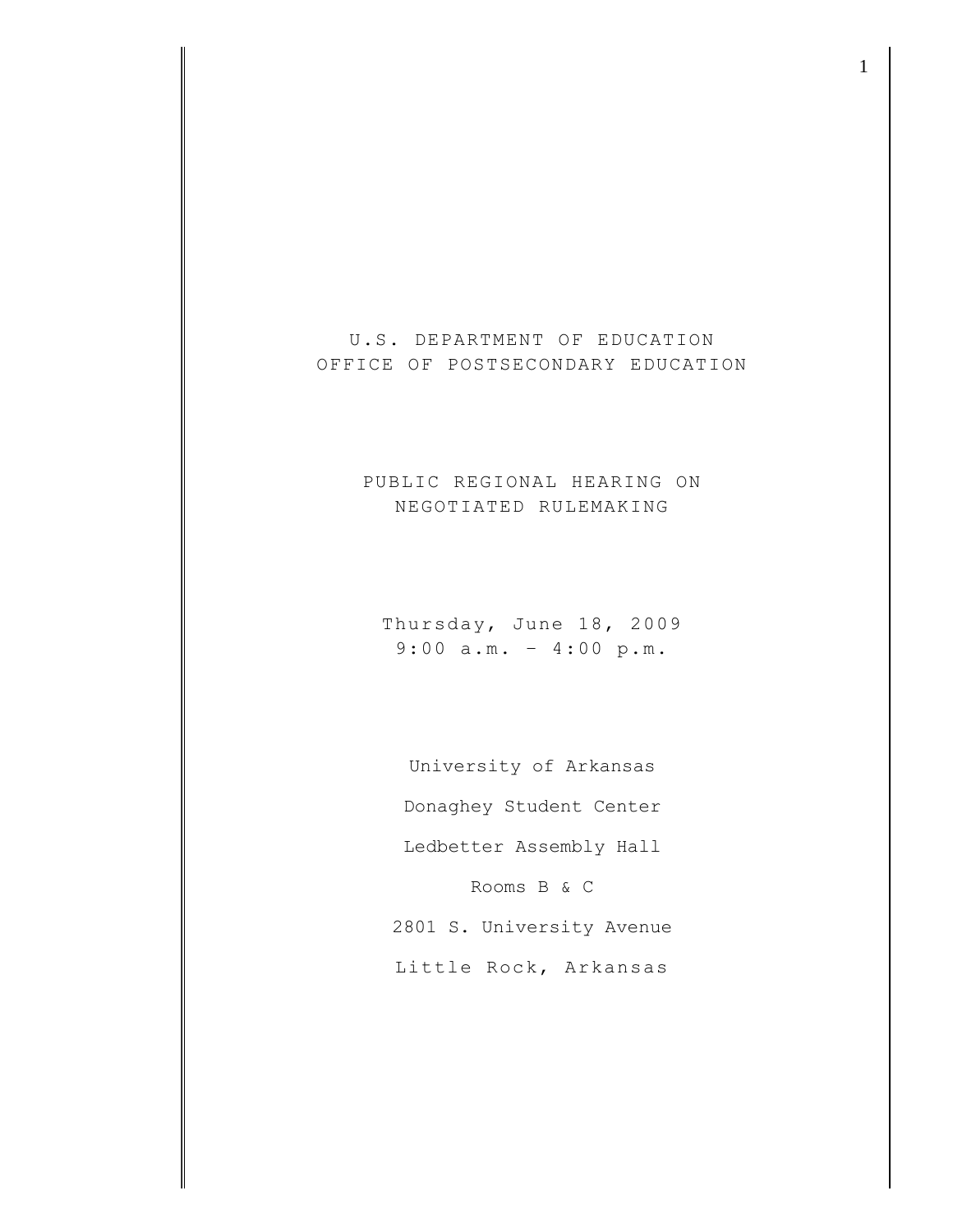| $\mathbf{1}$   | P R O C E E D I N G S                               |
|----------------|-----------------------------------------------------|
| $\overline{2}$ | MR. MADZELAN: Good morning, everyone. We            |
| 3              | will try--we will start with a test. Is this good?  |
| $\overline{4}$ | Okay.                                               |
| 5              | Good morning, everyone, and welcome. My             |
| 6              | name is Dan Madzelan. I am currently delegated the  |
| $\tau$         | responsibility and authority to perform the         |
| 8              | functions and duties of the Assistant Secretary for |
| 9              | Postsecondary Education. If you want to say I'm     |
| 10             | the acting Assistant Secretary, that's okay with    |
| 11             | me.                                                 |
| 12             | I'm joined here this morning by Greg                |
| 13             | Darnieder from the Office of the Secretary. And,    |
| 14             | on my right, Fred Marinucci, our Office of General  |
| 15             | Counsel.                                            |
| 16             | What we will do this morning and this               |
| 17             | afternoon, basically you're the talkers and we're   |
| 18             | the listeners. When we engage in a rulemaking for   |
| 19             | our Title IV student aid programs, we are required  |
| 20             | by statute to engage in a process of negotiated     |
| 21             | rulemaking. That is, we sit down at the table with  |
| 22             | affected parties--interested persons,               |
| 23             | representatives of all sectors and segments of      |
| 24             | higher education--to negotiate a Notice of Proposed |
|                |                                                     |

 $\frac{1}{2}$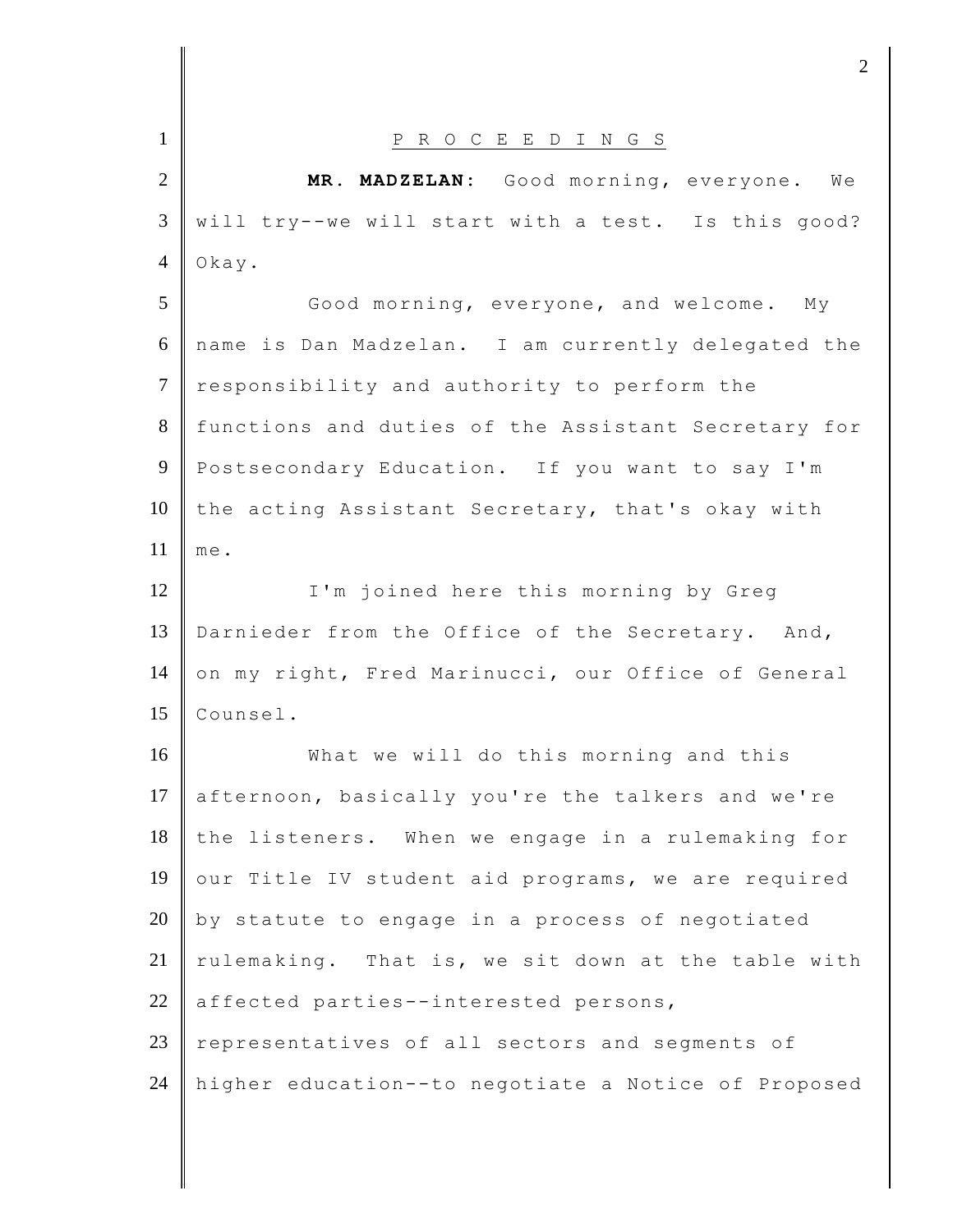1 Rulemaking.

| $\overline{2}$  | This is actually--today, here in Little             |
|-----------------|-----------------------------------------------------|
| $\mathfrak{Z}$  | Rock, earlier this week in Denver, and early next   |
| 4               | week in Philadelphia, is the first part of this     |
| 5               | process where we reach out to, again, the higher    |
| 6               | education community and solicit their ideas around  |
| $7\phantom{.0}$ | what ought to be on the negotiating agenda, what    |
| 8               | topics the Department ought to take up in the       |
| 9               | rulemaking exercise. Now, we published--you're all  |
| 10              | here because you know about it and you know about   |
| 11              | it because we published a notice in the Federal     |
| 12              | Register a couple of weeks ago, where we indicated  |
| 13              | the areas we were interested in regulating. Now, a  |
| 14              | little bit of brief history.                        |
| 15              | Coming out of last summer's Higher                  |
| 16              | Education Opportunity Act--the reauthorization of   |
| 17              | the Higher Education Act, we knew that there were   |
| 18              | certain things that we needed to do right away.     |
| 19              | And that's why we immediately engaged this past     |
| 20              | winter and early spring in a round of rulemaking to |
| 21              | implement provisions in the reauthorization         |
| $22\,$          | legislation.                                        |
| 23              | We knew also that there were some                   |
| 24              | provisions that could wait for a period of time.    |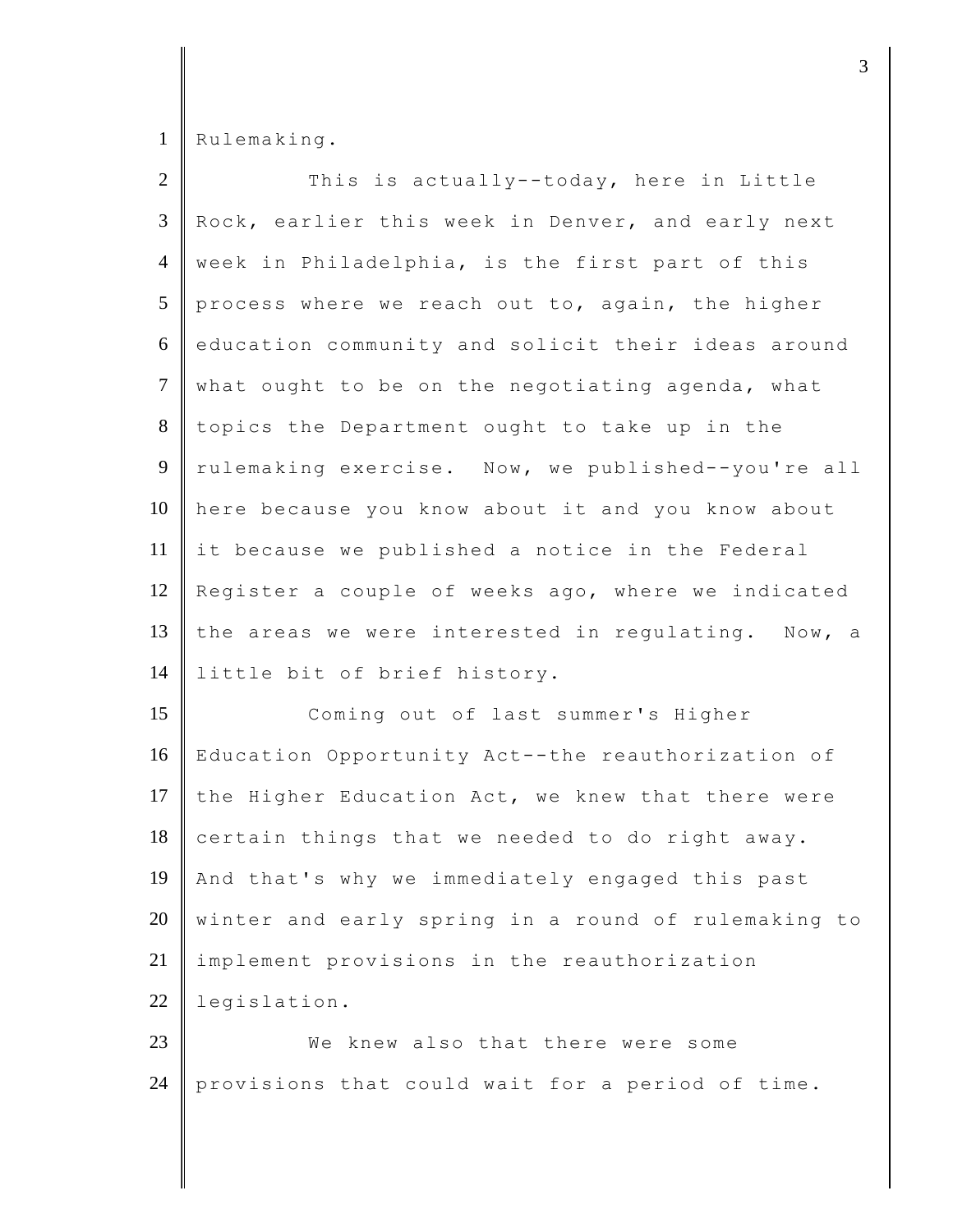1 | And so, we knew that there would be a second 2 subsequent round, which is what we are here today 3 for. And mostly those subsequent issues were 4 around foreign institutions, their participation in 5 our Federal Student Loan programs by and large.

6 We also, of course, between last summer 7 and now, have had a change of administration and a 8 new policy team in place here at the Department. 9 And so our--our new policy team had also have come 10 with some ideas around other issues that perhaps 11 are ripe for regulating. And we mentioned those in 12 the Federal Register notice. These are largely--I 13 think we can characterize them as program integrity 14 measures. There's also several of them that sort 15  $\parallel$  of bled out a little bit from our most recent round 16 of rulemaking, around--in particular, the awarding 17 of two Pell grants in one year.

18 So, we're, you know, interested in looking 19 a bit at satisfactory academic progress. Also, an 20 interest in, as we mentioned, looking at, you know, 21 what constitutes a credit hour in the context of 22 the acceleration of students' academic progress for 23 purposes of the two Pell grants in one year. 24  $\parallel$  And then some other issues that have, I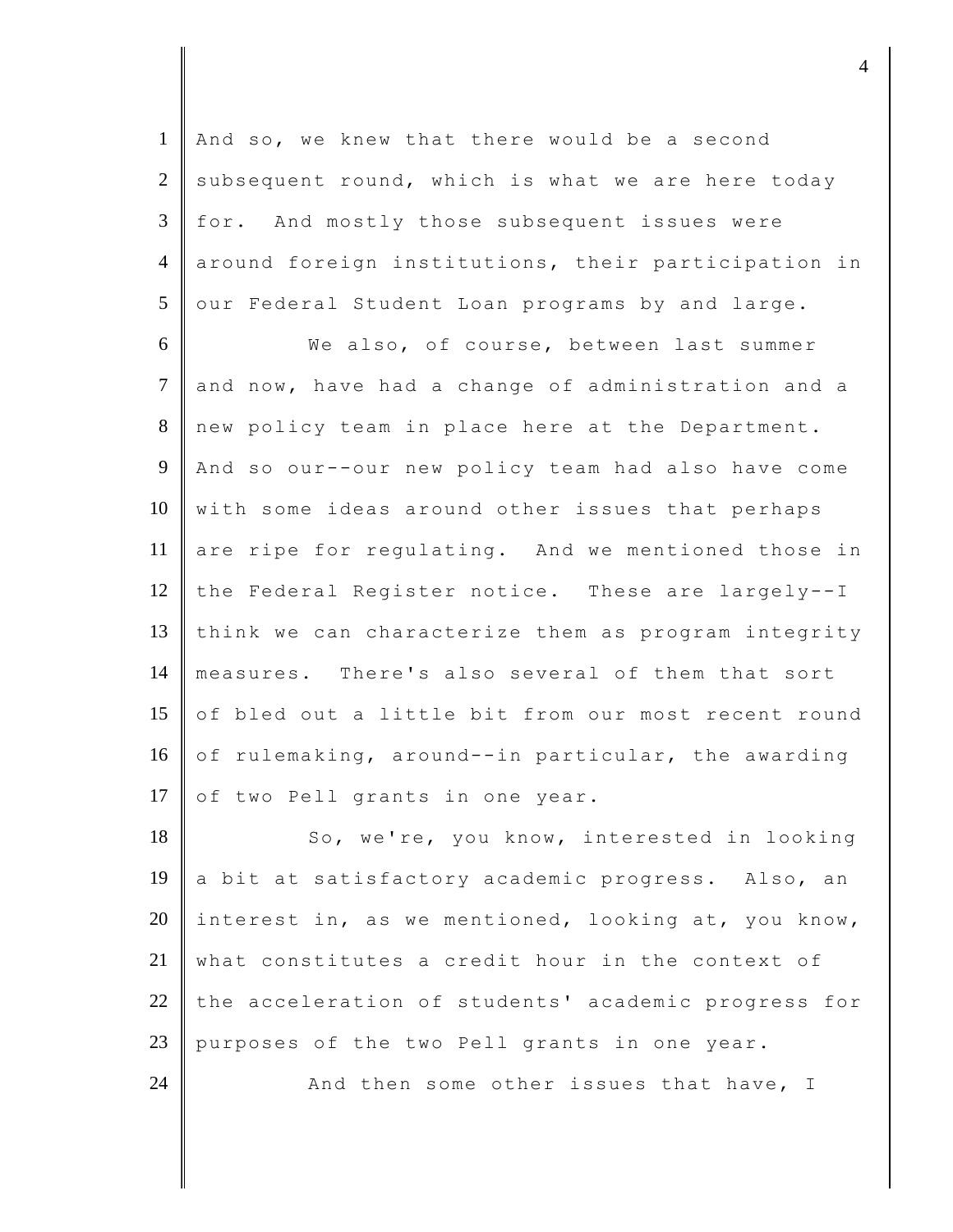| think, we've been keeping an eye on for a couple of |
|-----------------------------------------------------|
| years. Incentive compensation, for example. I       |
| think some of you remember we regulated on that     |
| back in 2001 and provided these safe harbors. We    |
| had several years' worth of experience in that      |
| scheme, at this point. And so we think it's         |
| probably not a bad time to revisit that with some   |
| experience under our belt. So--and, again, there    |
| are the other issues that we mentioned.             |
| Now, we're not limiting ourselves to those          |
| issues that we've identified. There are others      |
| that we certainly will take under consideration as  |
| --as you suggest them to us. But, of course, the    |
| thing to keep in mind is our, you know, our own     |
| internal resources.                                 |
| As we mentioned, we have a rulemaking               |
| process that is winding down. Actually, it's--I     |
| won't say it's winding down. That's a bad way to    |
| characterize it. It continues to wind. The--with    |
| our--we should be publishing proposed rules coming  |
| out of the last round of Negotiated Rulemaking      |
| within the next few weeks, with an eye to           |
| publishing our final rules by November 1st this     |
| year.                                               |
|                                                     |

djecture to the contract of  $\sim$  5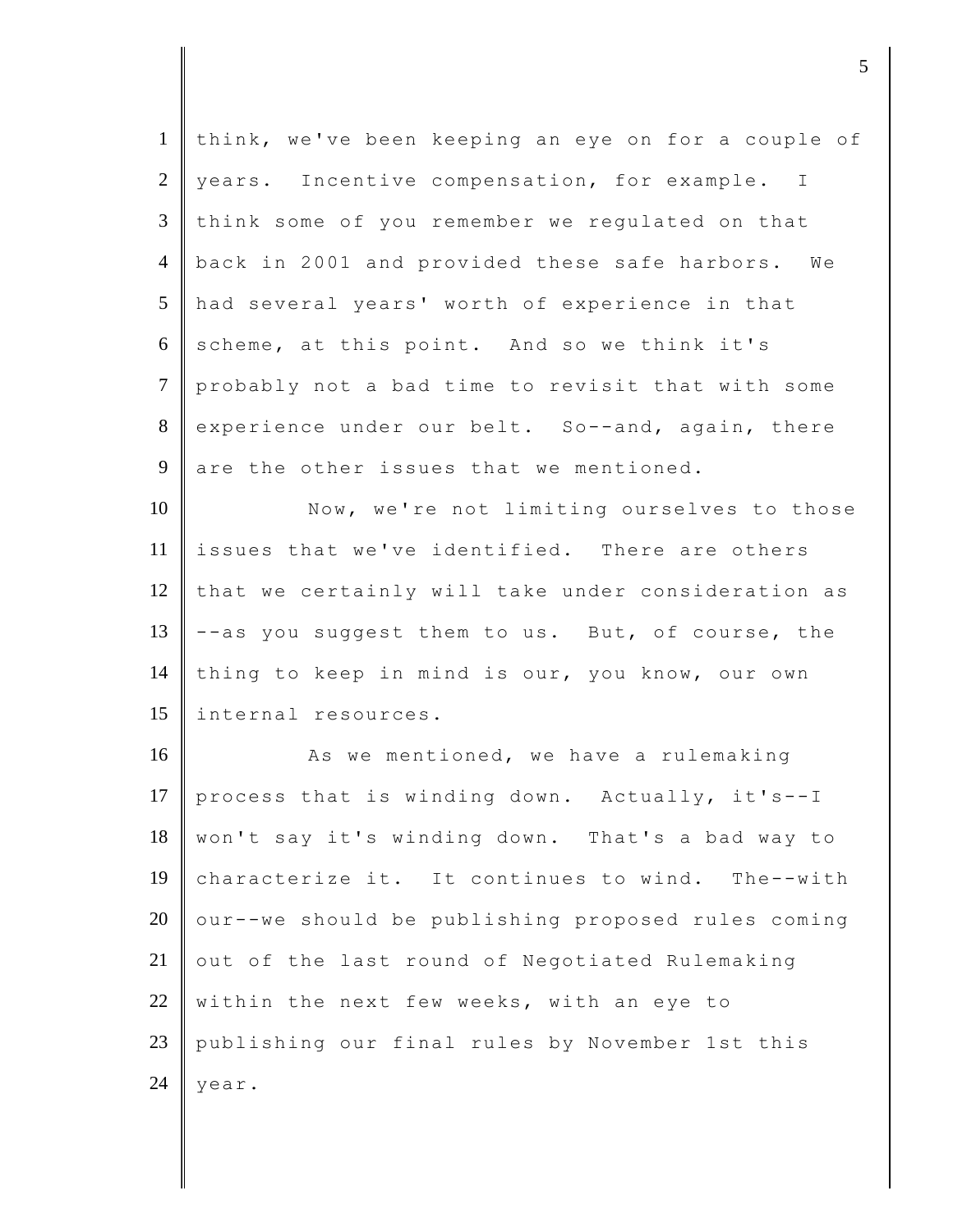1 So, obviously, that is a commitment of  $2$  staff resources that is important. And we also  $3$  have to commit, obviously, staff resources to this 4 current effort.

5 So, again, I don't want to preclude anyone 6 suggesting anything that they think that the 7 Department ought to take up at this time. But,  $8$  again, I also want you to be aware of, you know, 9 resource constraints. And we ultimately--back at  $10$  the Department, our policy and management team will 11 make decisions about what we--you know, how big a 12 bite we take in the regulatory apple at this time.

13 The other thing, just to keep in mind, is 14 that in our rulemaking we implement legislation. 15 We implement authority that the Congress has 16 provided to us. We don't use regulation to change 17 the statute. That's for Congress to do. So, 18 again, there may be items that you think are good 19 ideas and we ought to pursue. And we may from time  $20$  to time politely inform you that we cannot do that  $21$  in this process because that's a statutory issue.

 $22$   $\parallel$  So, again, I in no way want to suggest 23 that, you know, you limit yourself in any way. I 24 || mean, we--as I say, we are here to listen to what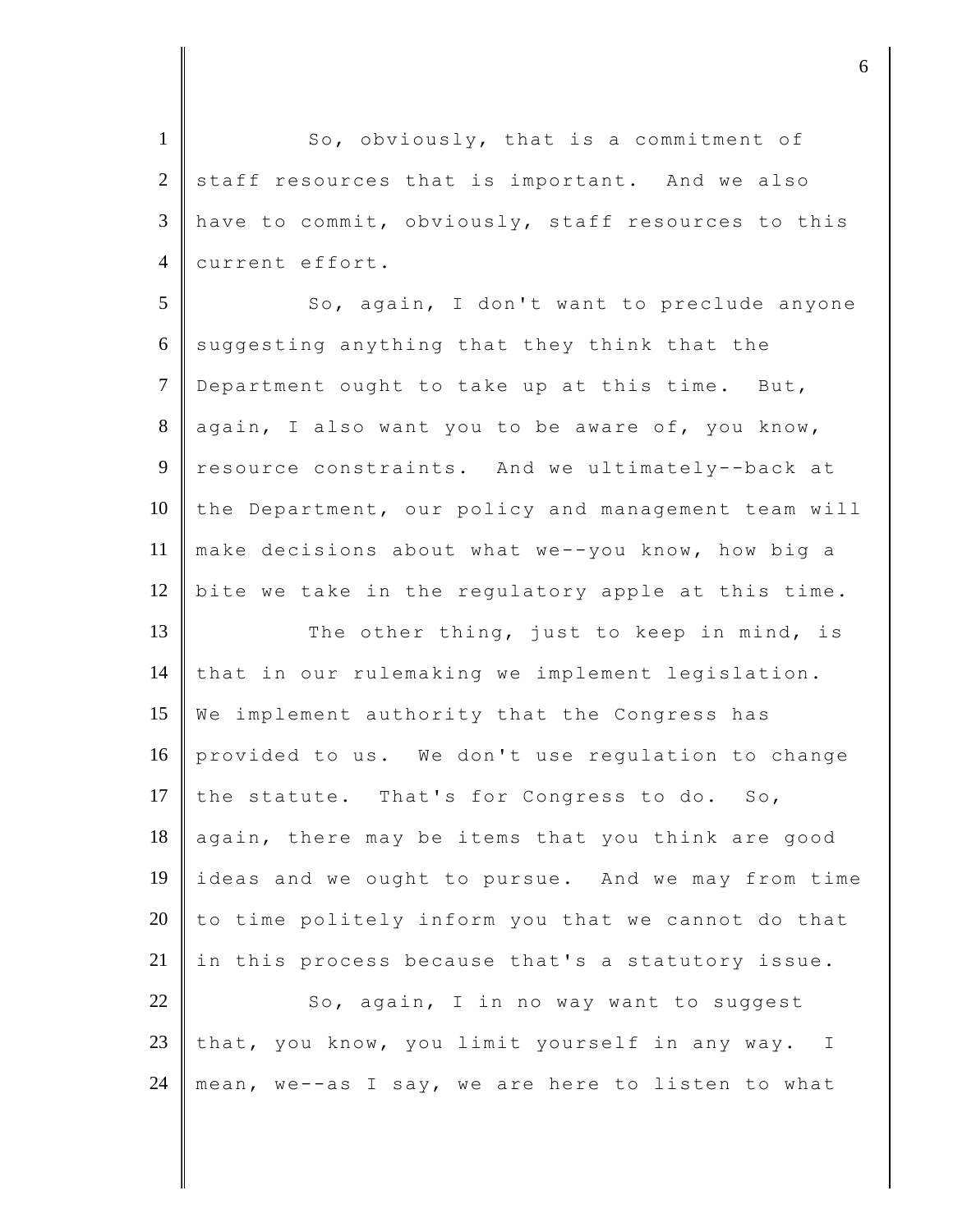$1 \parallel$  you have to say.

| $\overline{2}$       | Now, we may, as you speak or as you give            |
|----------------------|-----------------------------------------------------|
| 3                    | your testimony or after your testimony, as a        |
| $\overline{4}$       | question or two if we think--if we feel we're not   |
| 5                    | understanding something completely and need a       |
| 6                    | little more--a little more explanation from you.    |
| $\overline{7}$       | But, again, we are--so we'll ask those questions.   |
| $8\,$                | And what we're not here to do is to answer          |
| 9                    | your question around what does the Department think |
| 10                   | about X. Again, we are here to listen to what you   |
| 11                   | have to say.                                        |
| 12                   | So with that, I'd ask Greg and Fred if              |
| 13                   | they have anything to add.                          |
|                      |                                                     |
|                      | MR. DARNIEDER: Well, I just add my                  |
|                      | welcome and thanks for sharing your thoughts with   |
| 14<br>15<br>16       | us today. I do work with the Secretary, worked      |
|                      | with him in Chicago on college access issues, and   |
|                      | have known him about 20 years and some of the       |
|                      | development work that we did prior to coming to     |
| 17<br>18<br>19<br>20 | Chicago Public Schools.                             |
| 21                   | So, again, I appreciate your being here             |
| 22                   | and look forward to what you have to share with us. |
| 23                   | MARINUCCI: I just look forward to<br>MR .           |
| 24                   | hearing what you have to say.                       |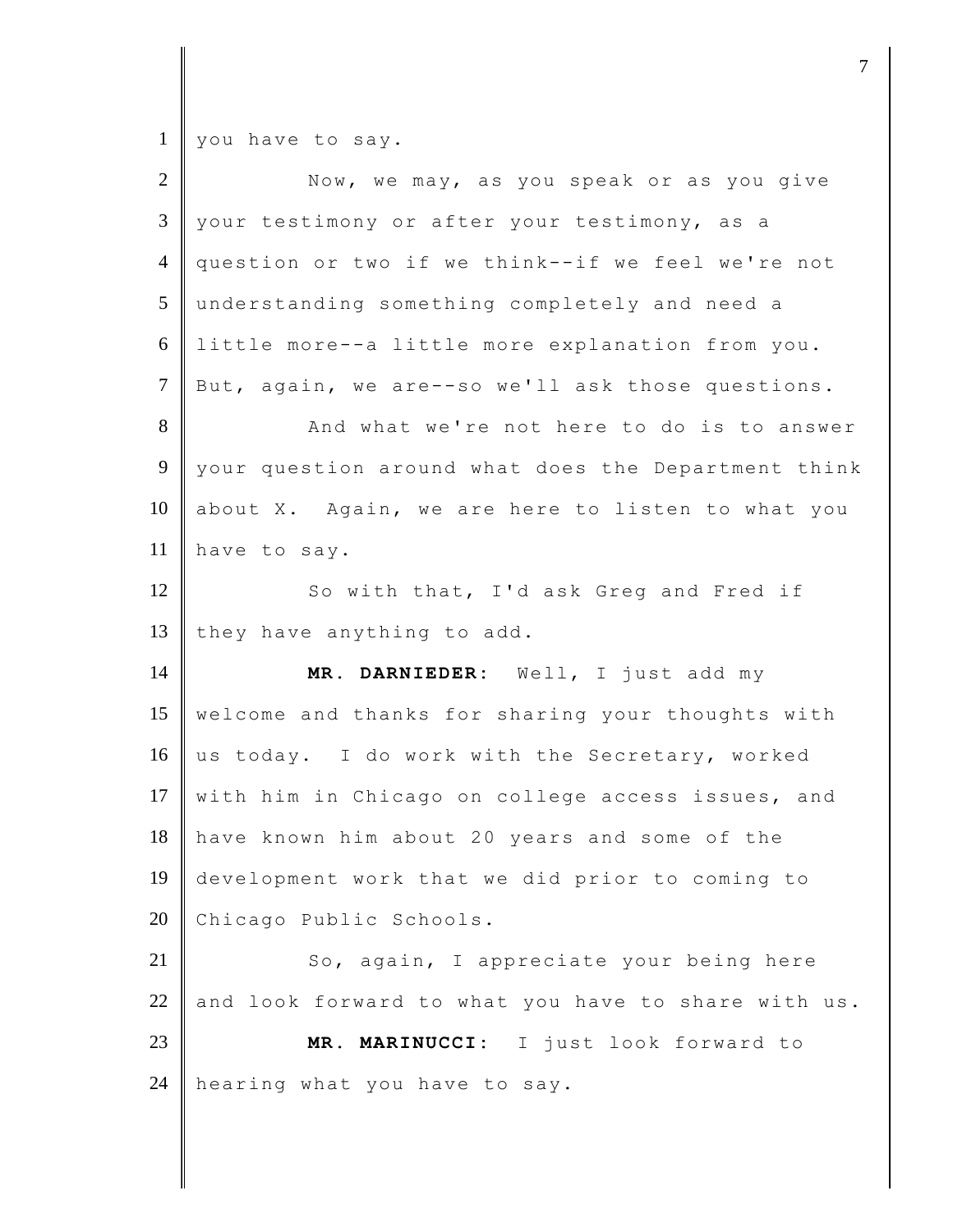1 Thank you.

| $\overline{2}$  | MR. MADZELAN: Now, in terms of process,            |
|-----------------|----------------------------------------------------|
| $\mathfrak{Z}$  | you know, those who want to speak, you have signed |
| $\overline{4}$  | up and we have signed you up for 10-minute         |
| $5\overline{)}$ | intervals. Our experience in the past is, by and   |
| 6               | large, you don't speak for 10 minutes at a time.   |
| $\tau$          | It's usually a bit less. So we'll probably, then,  |
| 8               | you know, maybe go through this morning's speaker  |
| 9               | list perhaps a little bit more quickly than--than  |
| 10              | we have listed.                                    |
| 11              | The other thing that that provides for us          |
| 12              | is opportunities to slot other folks in, maybe     |
| 13              | people who arrive a little bit later and want to   |
| 14              | speak or maybe their own time is limited. So,      |
| 15              | again, if you are signed up for a specific time,   |
| 16              | you can be certain you will speak at that time or  |
| 17              | maybe a little bit earlier than that time.         |
| 18              | So, it looks like we are pretty full for           |
| 19              | the morning. We do have a break scheduled for      |
| 20              | 10:30 this morning.                                |
| 21              | So, I will start this by--I call the first         |
| 22              | person. And if we, you know, mangle your last name |
| 23              | a little bit, that happens to me a bit, please     |
| 24              | correct us and--because we want to make sure we    |

djecter and the set of  $\mathbf{8}$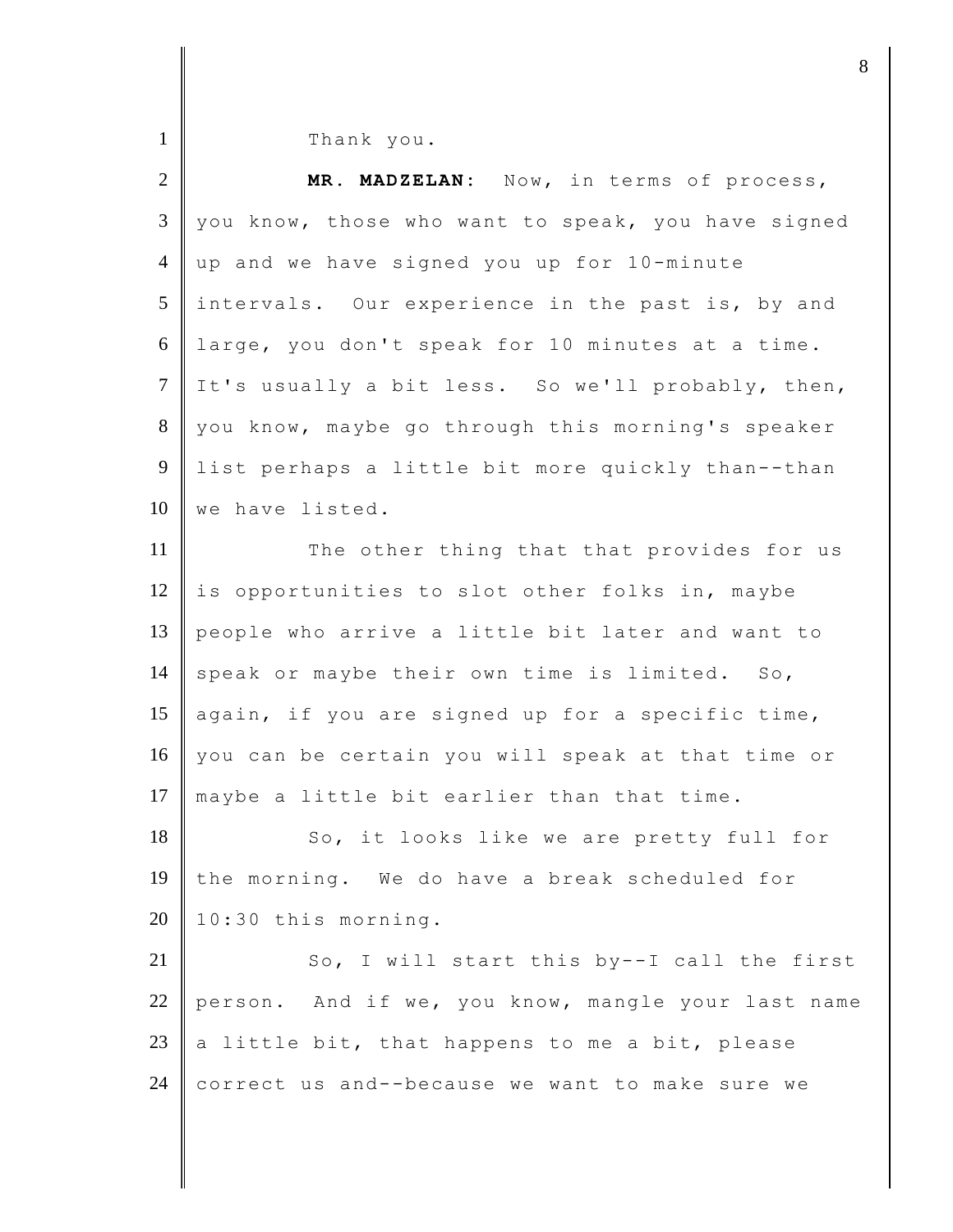1 have that right.

| $\overline{2}$ | So, our first speaker is Vaughn Collar              |
|----------------|-----------------------------------------------------|
| 3              | from the University of Phoenix here in Little Rock. |
| $\overline{4}$ | And we have the podium over the--on the             |
| 5              | side.                                               |
| 6              | MR. COLLAR: This will teach me to be here           |
| $\overline{7}$ | early.                                              |
| $8\,$          | All right, like I said, I'm Vaughn Collar.          |
| 9              | I'm a student at the University of Phoenix. I just  |
| 10             | went to the commencement ceremony this last weekend |
| 11             | and was asked to speak by Autumn Hemphill and       |
| 12             | Alicia Stephens for this.                           |
| 13             | All right. The University of Phoenix has            |
| 14             | been an extremely positive influence, both for now  |
| 15             | and for the rest of my life. Going back to school   |
| 16             | was a decision I had been putting off for some      |
| 17             | years. But continuing--choosing to continue with    |
| 18             | my education, I know I will be a better person for  |
| 19             | that decision.                                      |
| 20             | University of Phoenix has given me a                |
| 21             | quality education, one that has and will aid me in  |
| 22             | the business world that I am choosing to enter.     |
| 23             | Having already been in management on a smaller,     |
| 24             | local level, the education received from the        |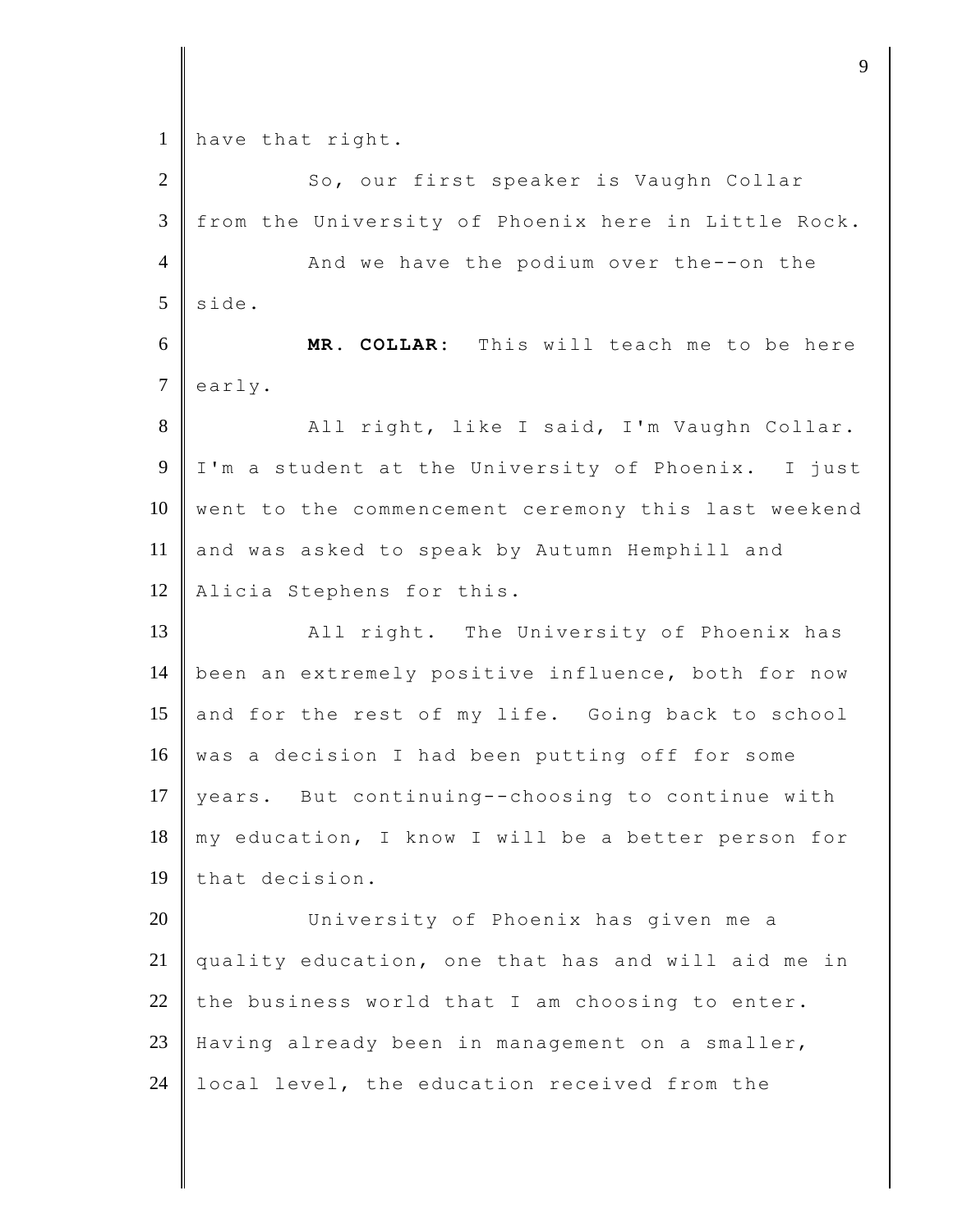University of Phoenix has shown me where I have needed improvement and has also given me a greater understanding of all the theories behind 4 | management.

5 Another factor I must consider is that the 6 level of emphasis is put on teamwork at the 7 University of Phoenix. One of the main factors 8 that causes any successful business to achieve that  $9$  success is teamwork. The team concept that is part 10 and parcel of the education at University of 11 Phoenix prepares its students for working within 12  $\parallel$  the framework of a team. This teamwork concept 13 has, on an individual basis, given me the 14 confidence to embrace leadership roles, yet still 15 be able to value each member's contributions.

16 The last factor I must mention is the 17 emphasis put on presentations. The last night of 18 each class, the aforementioned teams are instructed 19 to give a presentation to the rest of the class. 20 These presentations have shown me the value of 21 being able to speak in public and given me the 22 confidence to speak in public.

23 By and large, the teachers at University 24 of Phoenix have been nothing short of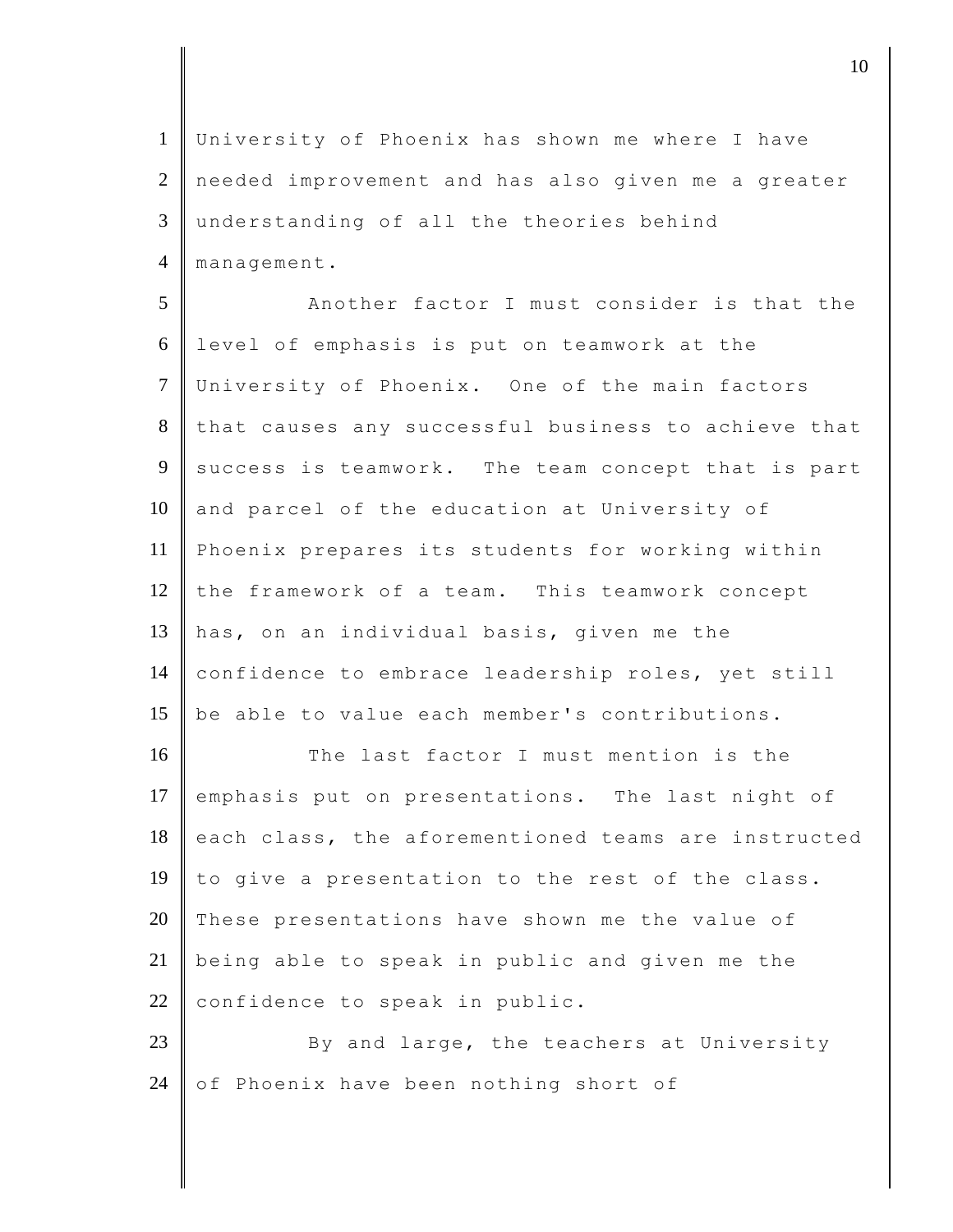1 inspirational. Rarely have I ever left the class  $2 \parallel$  without the knowledge that I had been bettered by  $3$  attending that class.

4 The fact that all the teachers at 5 University of Phoenix are additionally 6 professionals in their field lends an air of 7 credibility to their words. You know as a student 8 that the curriculum chosen for each class has been 9 examined by the teachers themselves. You learn not 10 just the theory, but also real-world examples that 11 go a long way towards aiding and understanding of 12 the subject at hand.

13 The counselors and advisors have always 14 been readily accessible for any and all questions 15 that I and the other students may have for them. 16 In my case, the path that I was to take was clearly 17 laid out for my first 19 classes. I still needed  $18$  to complete a few classes towards the end of this, 19 and both my academic and financial counselors were 20 very able to quickly show me how to expedite 21 finishing these courses.

22 As I stated earlier, going back to school 23 had been put off for some years. Mostly this is 24 due to a lack of ability to fit work and school

djecamental in the contract of  $\mathbf{11}$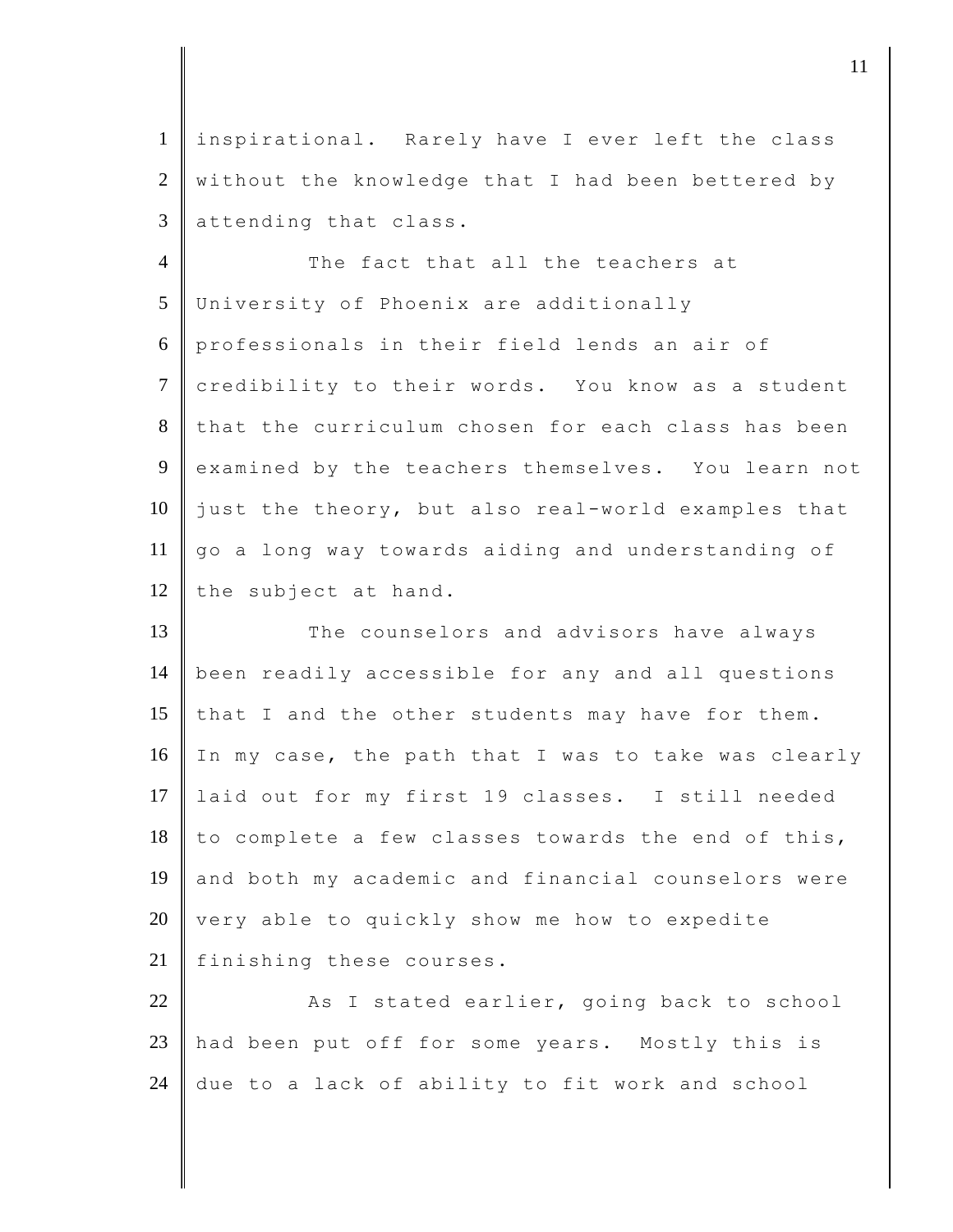1 together. University of Phoenix offered me a way  $2 \parallel$  to maintain my career and attend school on a full-3 time basis. I had explored other options prior to 4 this, and none of them were able to accommodate my 5 wants and needs.

6 Two other reasons led me to the University 7 of Phoenix. One is that the campus is located 8 about five minutes from my house, so that makes it 9 pretty easy to attend class. Another is the 10 flexibility that attending University of Phoenix 11 gives its students. Classes are available not only 12 on campus, but online. Should my career had taken 13  $\parallel$  me to another location, I knew that my college 14 career could continue uninterrupted.

15 When I started there at University of 16 Phoenix, financial challenges were not exactly on 17  $\parallel$  my mind. The company I was employed with at that 18 time offered tuition reimbursement as a benefit of 19 employment. When I was laid off in February, one 20  $\,$  of my first thoughts was how am I going to be able 21 to finish school? My financial counselor was  $22$  extremely helpful in showing me how to apply for 23 financial aid, guiding me step-by-step through this 24 process. Because of her, I will finish my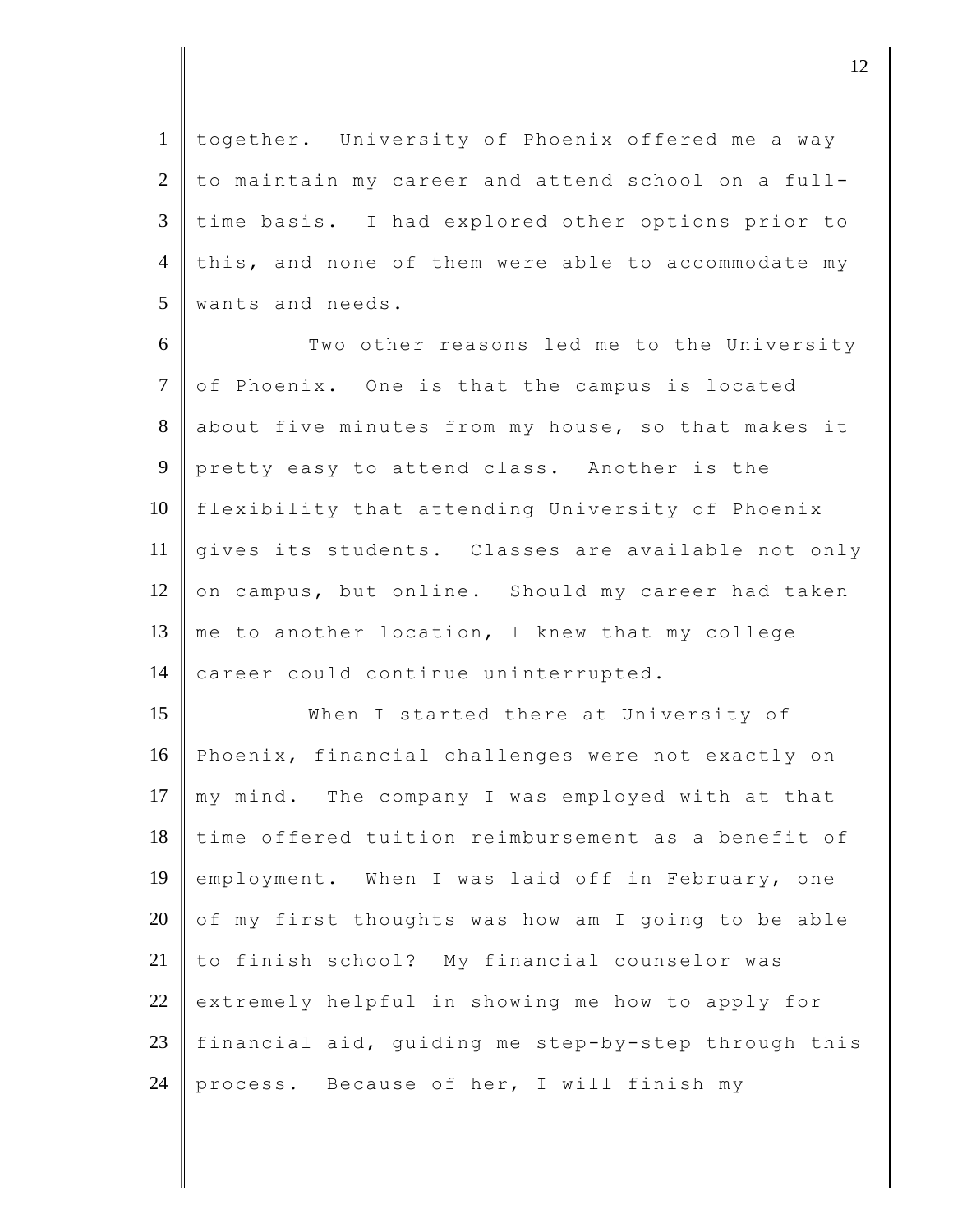1 bachelor's degree in September, and also continue  $2$  the process of acquiring my master's degree. 3 I am extremely thankful for the 4 opportunity that the University of Phoenix has 5 given me to finish my education. I learned the 6 value of education and training as a member of the 7 United States Navy, serving on submarines. A major 8 requirement for serving on subs is to learn the 9 functions of all major systems on board. Without 10 this training, a person is a liability, not an 11 asset, should an emergency arise. 12 The same is true with education, and new 13 knowledge and education can make a person a better 14 asset for themselves, their family, and their 15 community. I now feel that I'm a better person, 16 both professionally and personally. 17 I am proud to consider myself a University 18 of Phoenix graduate and now alumni. 19 Thank you. 20 **MR. MADZELAN:** Thank you. 21 Sandra Busby. 22 **MS. BUSBY:** Can you hear me now? Ah, 23 there it is. No pressure. And I have a delightful 24  $\parallel$  feeling of cheating by being able to read my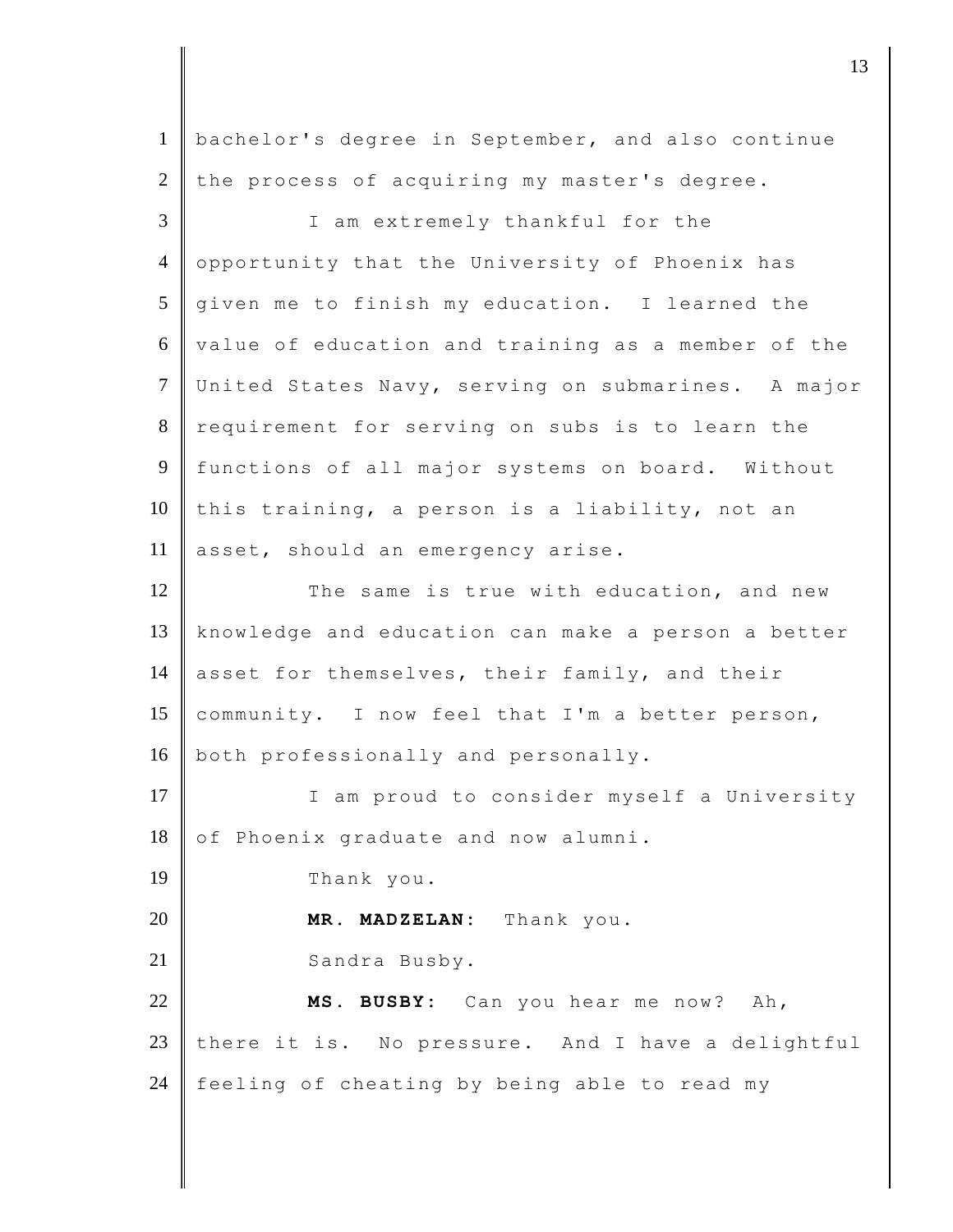1 testimony because when you're doing your studies, 2 as we all know, that's a no-no.

3 But my name is Sandra Busby. I am a 4 graduate. I have my bachelor's degree from the 5 University of Phoenix. And the impact that the--  $6$  this experience has had on my life is immeasurable. 7 The University of Phoenix brought a wonderful and 8 positive transformation to my life.

9 I had remained in the same job for 10 approximately 10 years before transferring from 11 Arkansas State Police to Contract Estimates in the 12 main building of the Arkansas State Highway and 13 Transportation Department. And within a short span 14  $\parallel$  of time, I realized the world of technology had 15 passed me by. I had always felt confident and 16 competent with my job performance during my entire 17 | work career. Therefore, the unpleasant experience 18 of feeling inadequate was totally unacceptable. 19  $\parallel$  So, I decided to do something about my lack of  $20$  skills.

21 Since I was an adult student--a little bit 22 older than some of them--I found the prospect of 23  $\parallel$  going back to school intimidating. But an 24 astonishing surprise--and I love this part of it--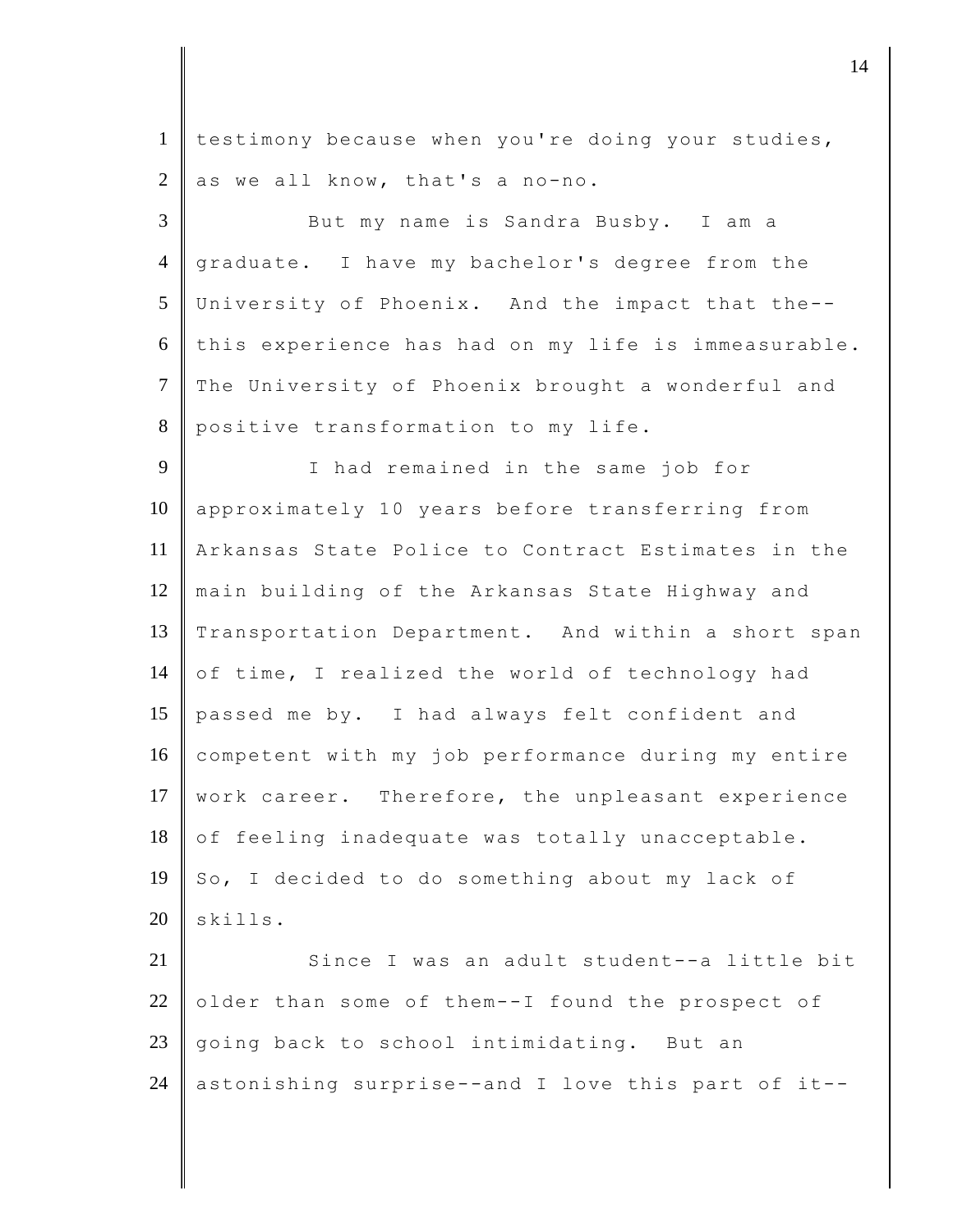| $\mathbf{1}$   | lay ahead of me. Not only were the necessary        |
|----------------|-----------------------------------------------------|
| $\overline{2}$ | skills gained, but I also discovered a true         |
| 3              | enjoyment of the learning process. What a perk.     |
| $\overline{4}$ | In addition, I strongly believe my                  |
| 5              | professionalism was enhanced by working closely     |
| 6              | with team members from varying professional         |
| $\tau$         | backgrounds and the staff of UOP.                   |
| $8\,$          | The final product of these experiences is           |
| 9              | a more confident, professional woman who is happier |
| 10             | with herself as an employee, but also as her own    |
| 11             | person.                                             |
| 12             | There was a tremendous influence from the           |
| 13             | faculty counselors and advisors. From the           |
| 14             | beginning of my association with UOP, I have        |
| 15             | experienced a helpful and caring attitude in every  |
| 16             | department, including visits with Dr. Sullivan,     |
| 17             | Director of Academic Affairs. No one is             |
| 18             | unapproachable there.                               |
| 19             | The financial aid and advisors always               |
| 20             | exhibited--excuse me--a willingness to help when    |
| 21             | asked a question. Pardon me.                        |
| 22             | The Student Service Coordinators,                   |
| 23             | especially John Renard--he was very special to me-- |
| 24             | were a joy to know. When I had difficulty with a    |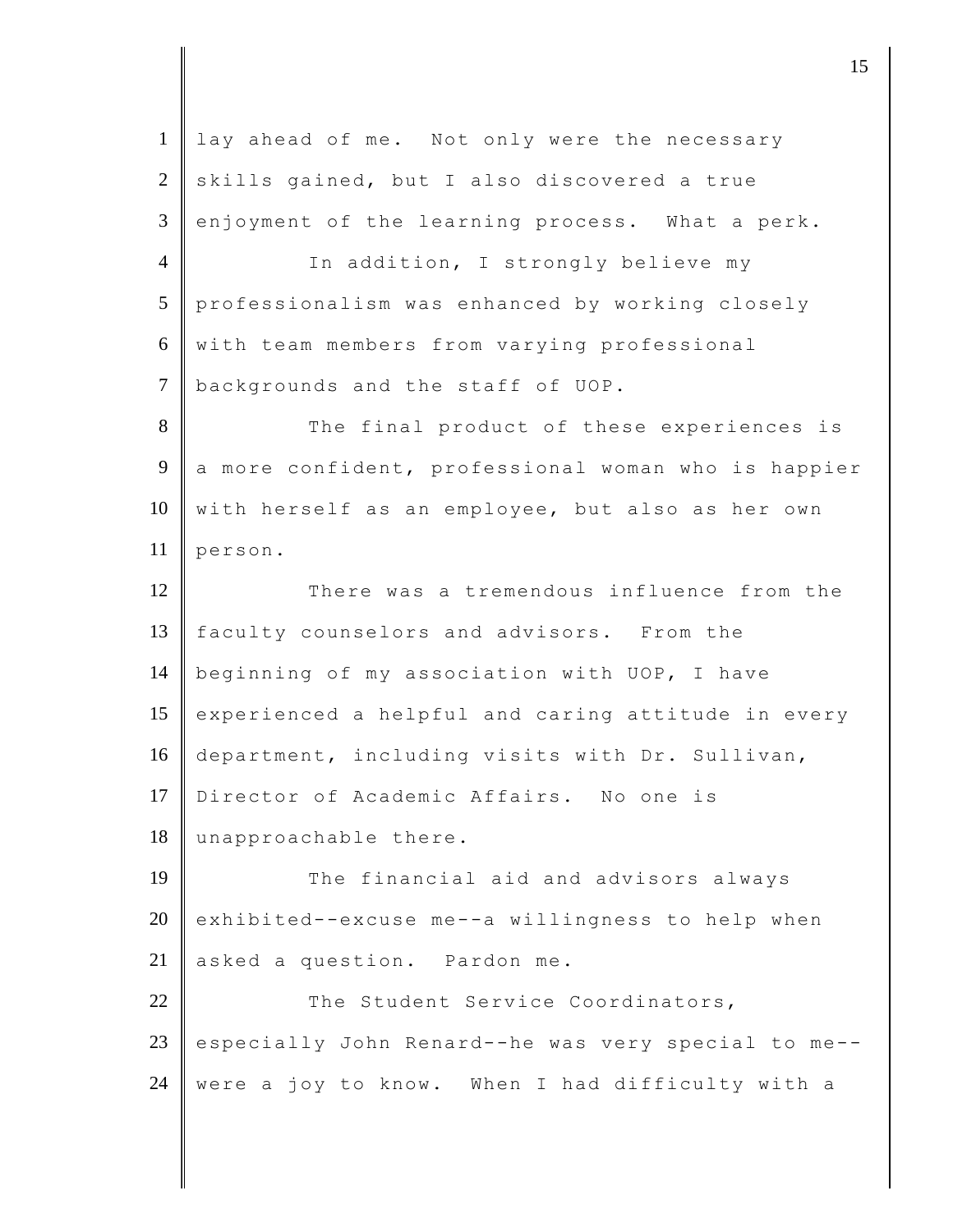| $\mathbf{1}$   | class, the instructors and staff were accommodating |
|----------------|-----------------------------------------------------|
| $\overline{2}$ | with the needed help and tutoring if necessary.     |
| 3              | I am convinced that Mr. James Cross'                |
| $\overline{4}$ | weekly study sessions enabled me to pass the        |
| 5              | dreaded math courses; not my stronger point. I      |
| 6              | will always remember how the instructors diligently |
| $\tau$         | worked with me on three different occasions, as I   |
| $8\,$          | worked my assignments while on vigil at the         |
| $\overline{9}$ | hospital with family members.                       |
| 10             | Alicia Stephens, the Financial Services             |
| 11             | Manager, has been gracious in her recent contact    |
| 12             | with me when she called inviting me to this         |
| 13             | hearing. Chuck Burns and Dana Padilla set a         |
| 14             | special computer class for interested parties from  |
| 15             | my worksite.                                        |
| 16             | There are many more I could mention. But            |
| 17             | I believe what I have experienced at University of  |
| 18             | Phoenix are the reasons the University continues to |
| 19             | grow and prosper. And there are many reasons I      |
| 20             | chose the University of Phoenix, but I narrowed it  |
| 21             | down to just a few.                                 |
| 22             | With the first college that I actually              |
| 23             | started--well, that I enrolled in, I would have     |
| 24             | only received an associate's degree. At some point  |
|                |                                                     |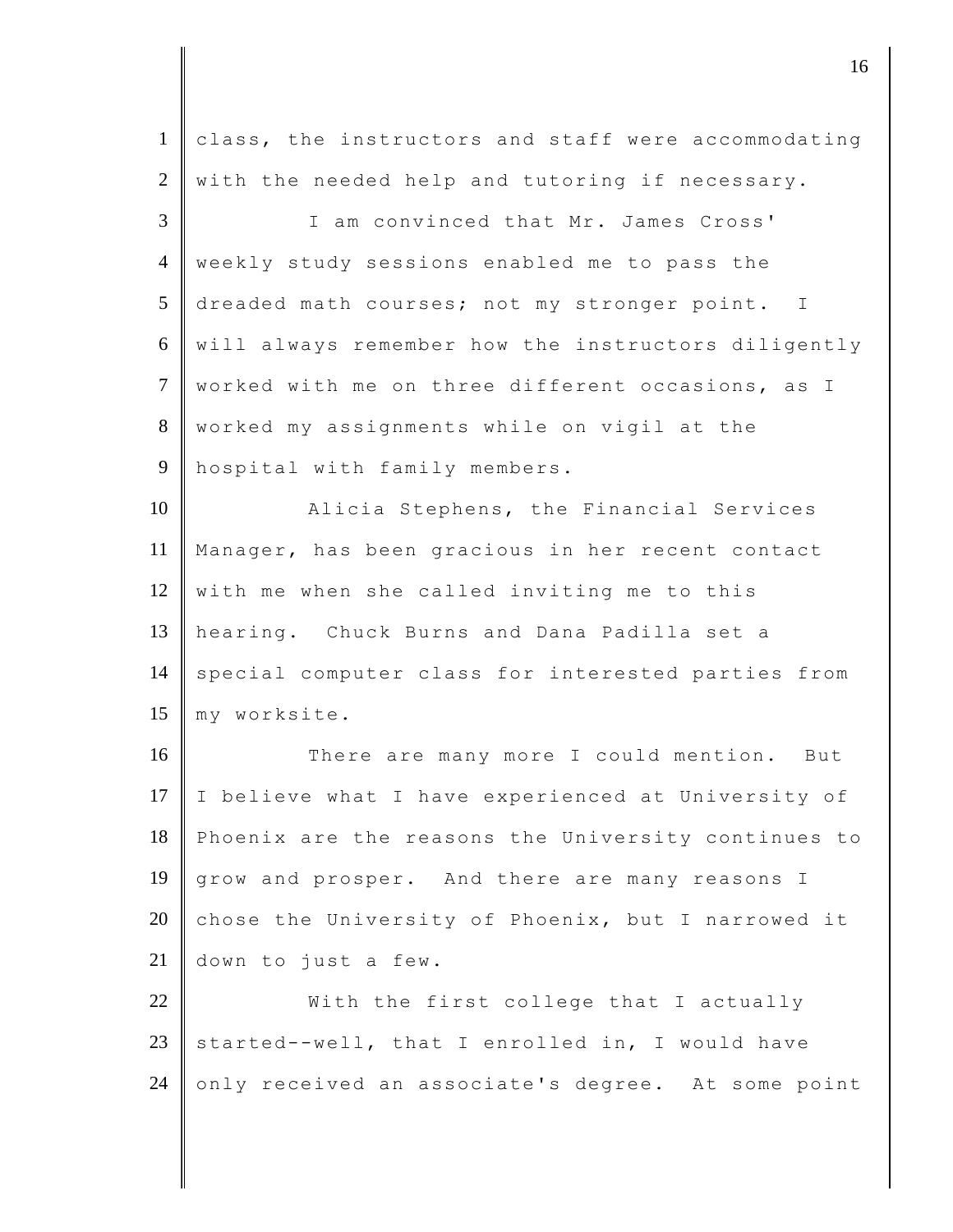| $\mathbf{1}$   | in time, a recruiter contacted me about             |
|----------------|-----------------------------------------------------|
| 2              | transferring to the University of Phoenix where I   |
| 3              | could earn a bachelor's degree in lieu of an        |
| $\overline{4}$ | associate degree.                                   |
| 5              | So after several phone calls from the               |
| 6              | recruiter, I finally decided to pay UOP a visit.    |
| $\tau$         | Getting a bachelor's degree instead of an           |
| 8              | associate's degree seemed to be more logical and    |
| 9              | productive.                                         |
| 10             | I definitely liked the idea of doing the            |
| 11             | assignments in my timeframe as opposed to a         |
| 12             | classroom setting five days a week, which I found   |
| 13             | exhausting after working all day.                   |
| 14             | After arriving at University of Phoenix, I          |
| 15             | enjoyed the atmosphere of the older students        |
| 16             | because where I had previously attended, the        |
| 17             | students were quite a bit younger and I felt like   |
| 18             | the University of Phoenix was a better fit for me.  |
| 19             | When University of Phoenix allowed all of           |
| 20             | my credits to transfer, that was the clincher in my |
| 21             | decision to attend classes there.                   |
| 22             | And when it came to financial challenges,           |
| 23             | one instance stood out in my mind. At one point in  |
| 24             | my education, I faced a hurdle that looked way too  |
|                |                                                     |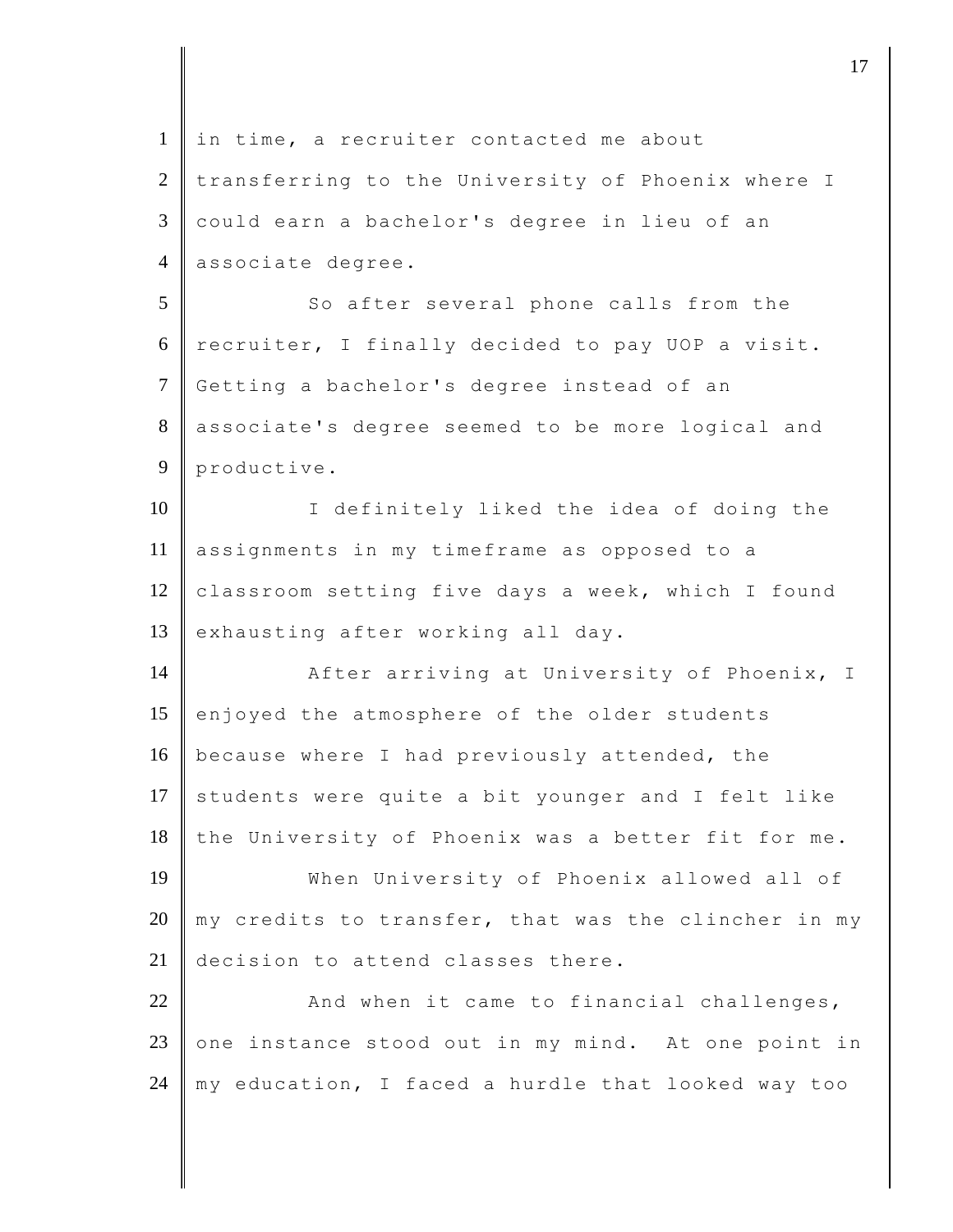| $\mathbf{1}$   | high to get over. And I considered--well, my, my.  |
|----------------|----------------------------------------------------|
| $\overline{2}$ | Okay. And I considered my education at an end.     |
| 3              | Due to the encouragement and intervention          |
| $\overline{4}$ | of Autumn Hemphill and Brittany Elder, my studies  |
| 5              | resumed. They were my strength and resolve when I  |
| 6              | had none of my own. So, I know I would not have    |
| $\overline{7}$ | earned my degree if they had not intervened and I  |
| 8              | will be forever grateful, so.                      |
| 9              | The University of Phoenix has been a               |
| 10             | positive experience in every aspect. Most          |
| 11             | importantly, the University of Phoenix awakened my |
| 12             | desire for knowledge and groomed me to apply this  |
| 13             | knowledge in every area of my life. And I could    |
| 14             | talk for another 10 or 15 minutes, but I will stop |
| 15             | at this point and give someone else a chance.      |
| 16             | Thank you.                                         |
| 17             | MR. MADZELAN: Thank you very much.                 |
| 18             | Salvadore Diaz?                                    |
| 19             | MR. DIAZ: Good morning. Good morning.              |
| 20             | Can everybody hear me okay?                        |
| 21             | My name is Salvadore Diaz. I am a                  |
| 22             | graduate of the University of Phoenix, graduate of |
| 23             | 2008.<br>I earned my MBA.                          |
| 24             | Like Sandra, I am a little bit older. I            |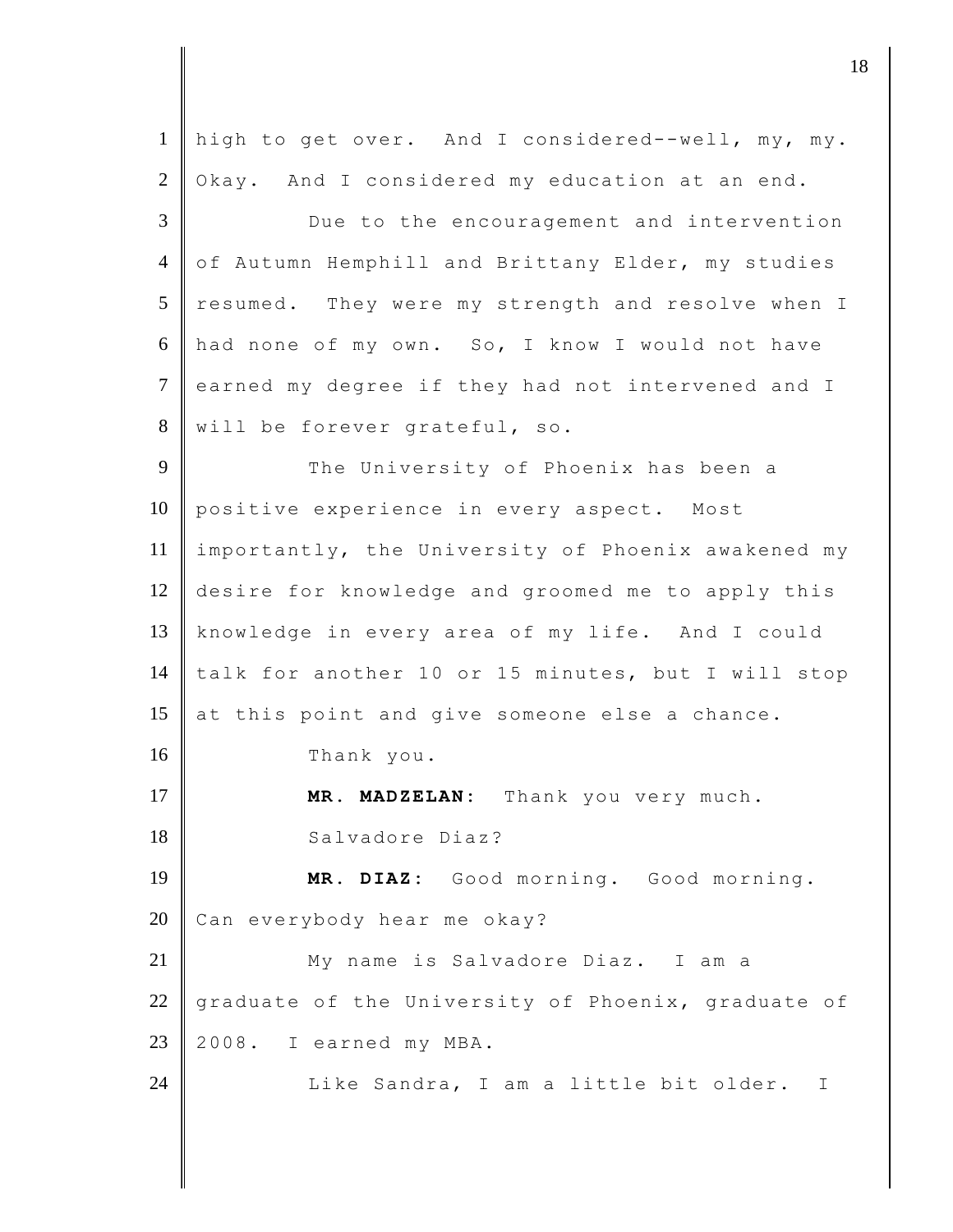| $\mathbf{1}$   | am 61 years old, have been started out with the     |
|----------------|-----------------------------------------------------|
| $\overline{2}$ | University of Phoenix in the bachelor's program,    |
| 3              | went on to the master's program, which I earned in  |
| $\overline{4}$ | 2008. I am proud to say that I am a phoenix.        |
| 5              | They say that the phoenix bird is a myth            |
| 6              | in the sense that when it reaches the end of one    |
| $\overline{7}$ | life, that it bursts into flames and just dies in   |
| $8\,$          | its ashes, only to be reborn again to start its new |
| 9              | existence. The University of Phoenix has provided   |
| 10             | me that new existence. Its impact was immediate;    |
| 11             | it provided me the inspiration. It allowed me to    |
| 12             | take my life experiences and mesh them with my      |
|                |                                                     |
| 13             | academic discipline.                                |
| 14             | The University of Phoenix sparked the               |
| 15             | desire for learning--the impact--in which my impact |
| 16             | with others and how I interacted with them through  |
| 17             | the learning processes, and how to--and how to      |
| 18             | succeed. The impact of my experiences with the      |
| 19             | University of Phoenix was quickly apparent to those |
| 20             | around me. The feedback that I received was that I  |
| 21             | projected a more aura of confidence.                |
| 22             | Professionally, it allowed me to expand my          |
| $23\,$         | duties to include not only the tasks of gathering   |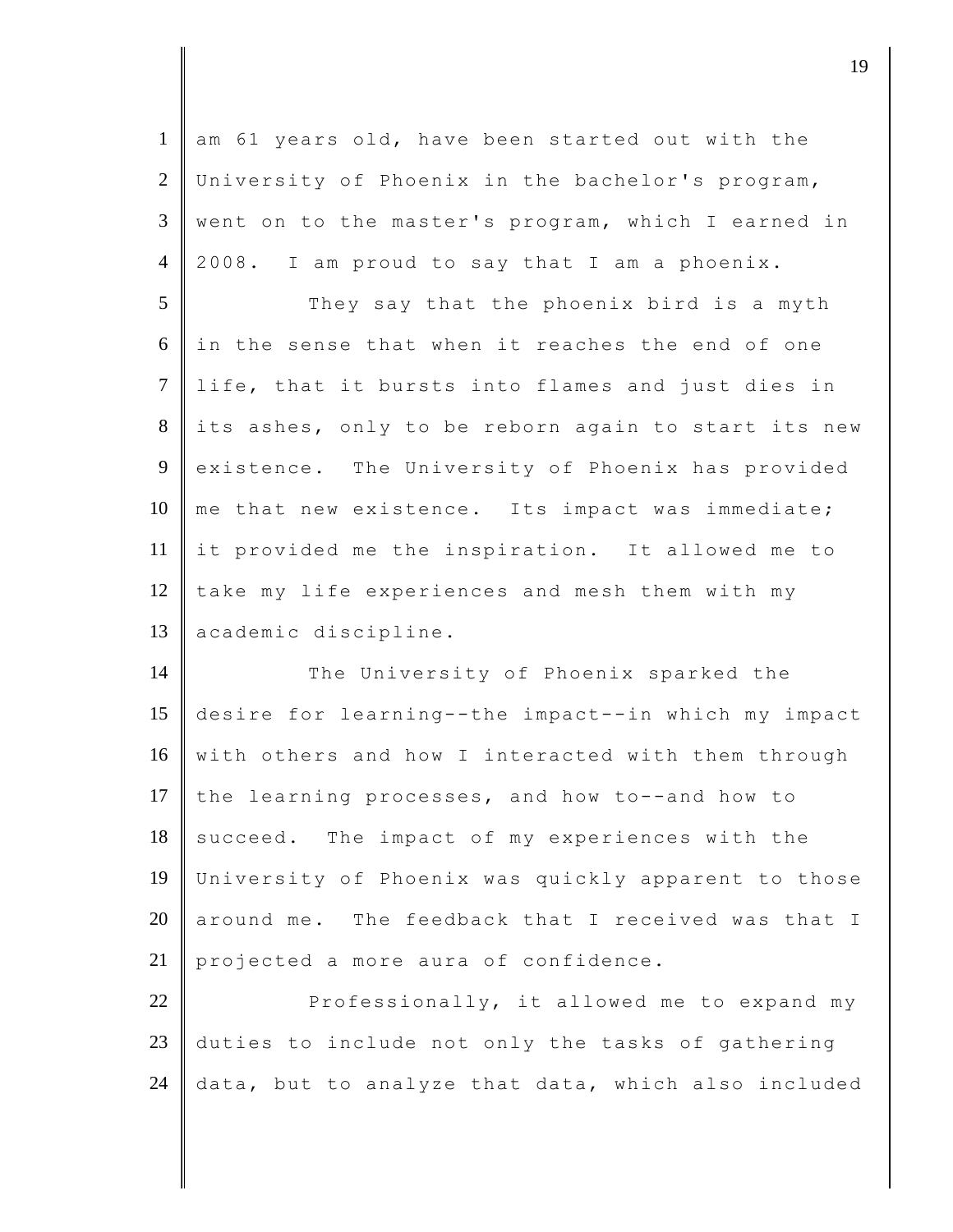1 a more--allowed me to make more impact in decision-2 | making processes.

3 The greatest impact that the University of 4 Phoenix experience has been is in my style of 5 interacting with others. As the result of my  $6 \parallel$  education, I have a greater understanding of 7 complex issues, which are--allow me to interact and 8 easily participate in those detailed analytical 9 decisions that need to be made and being listened 10  $\parallel$  to more soundly with a better, sound impact. 11 The University of Phoenix has influenced 12 me in how I interact as a mentor with others around 13 me. I find myself utilizing the University of 14 Phoenix's method of teamwork to be a great 15 inspiration to me. And it works greatly with  $16$  others. 17 | I find that the University of Phoenix 18 curriculum was well-structured with knowledgeable 19 facility members--or the instructors, guiding the 20 educational experience at every turn. I was mostly 21 very impressed with the instructors in that they 22 | would share their personal information with you. 23 If I needed them, all I had to do was pick up the 24 telephone. If I wasn't near a telephone, I could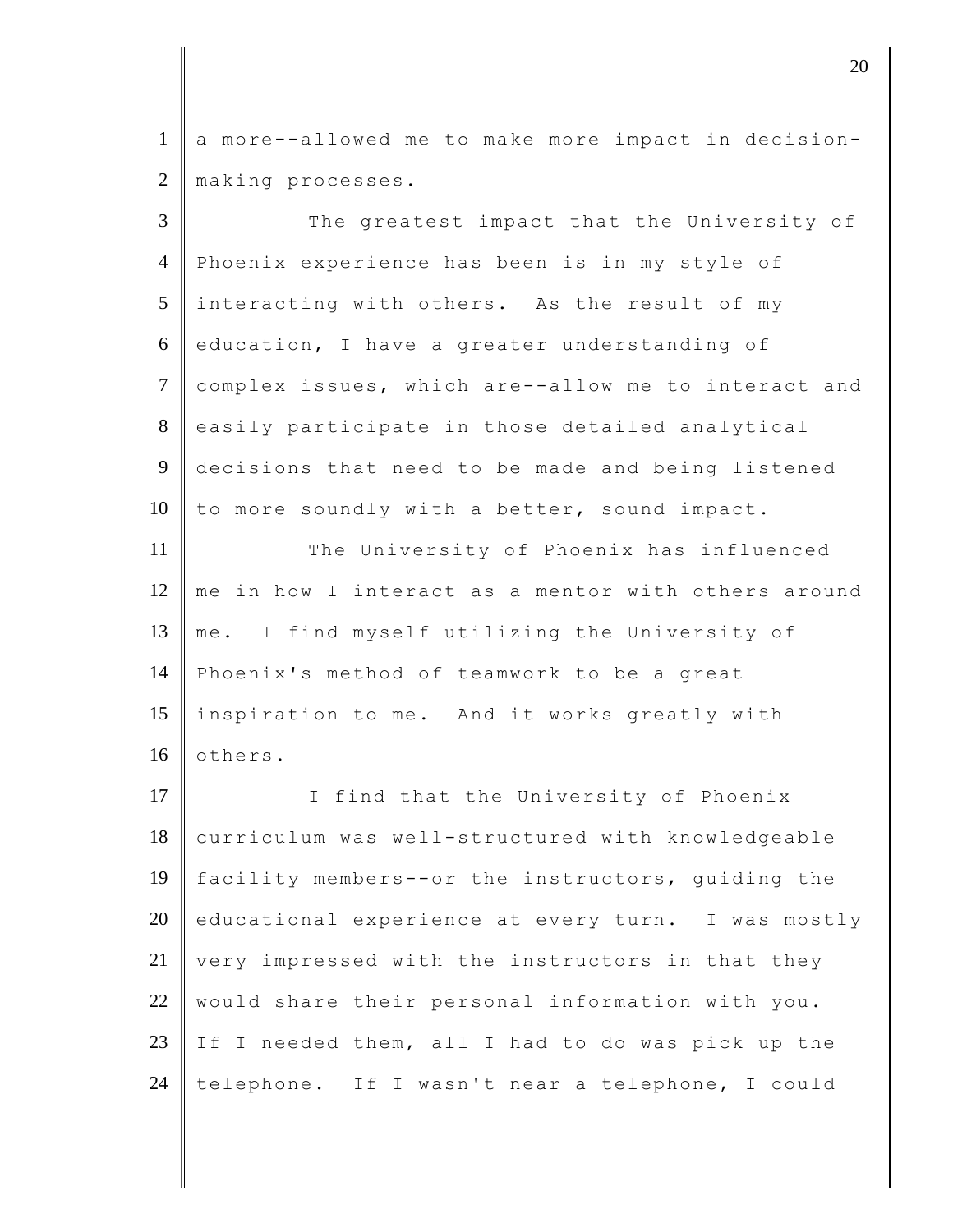1 use my laptop and send them an e-mail and I would  $2$  instantly get back a response from them for any  $3$  question that I needed, or help.

4 The counselors and the advisors strived to  $5$  assist the students in many different ways, 6 including providing online student and in-house 7 computer labs, WiFi access, and Internet access so 8 that you can do your research and write your papers 9 and make sure that you get your assignments in to 10 your instructors and to the school. The University 11 of Phoenix counselors and advisors are excellent. 12 My experiences with the counselors have been very 13 satisfying in helping me deal with the other 14 student personality issues, faculty issues, or 15 counseling issues due to my business travel. I  $16$  cannot say enough about the counselors, who give 17 110 percent in resolving issues for the students  $18$  and the--for those issues that distract from the 19 goal of getting the most knowledge from possible-- 20 from their courses.

21 The University of Phoenix advisors have  $22$  always been available for the asking to provide the 23 best advice on resources, solutions, academic 24 solutions. During my time with University of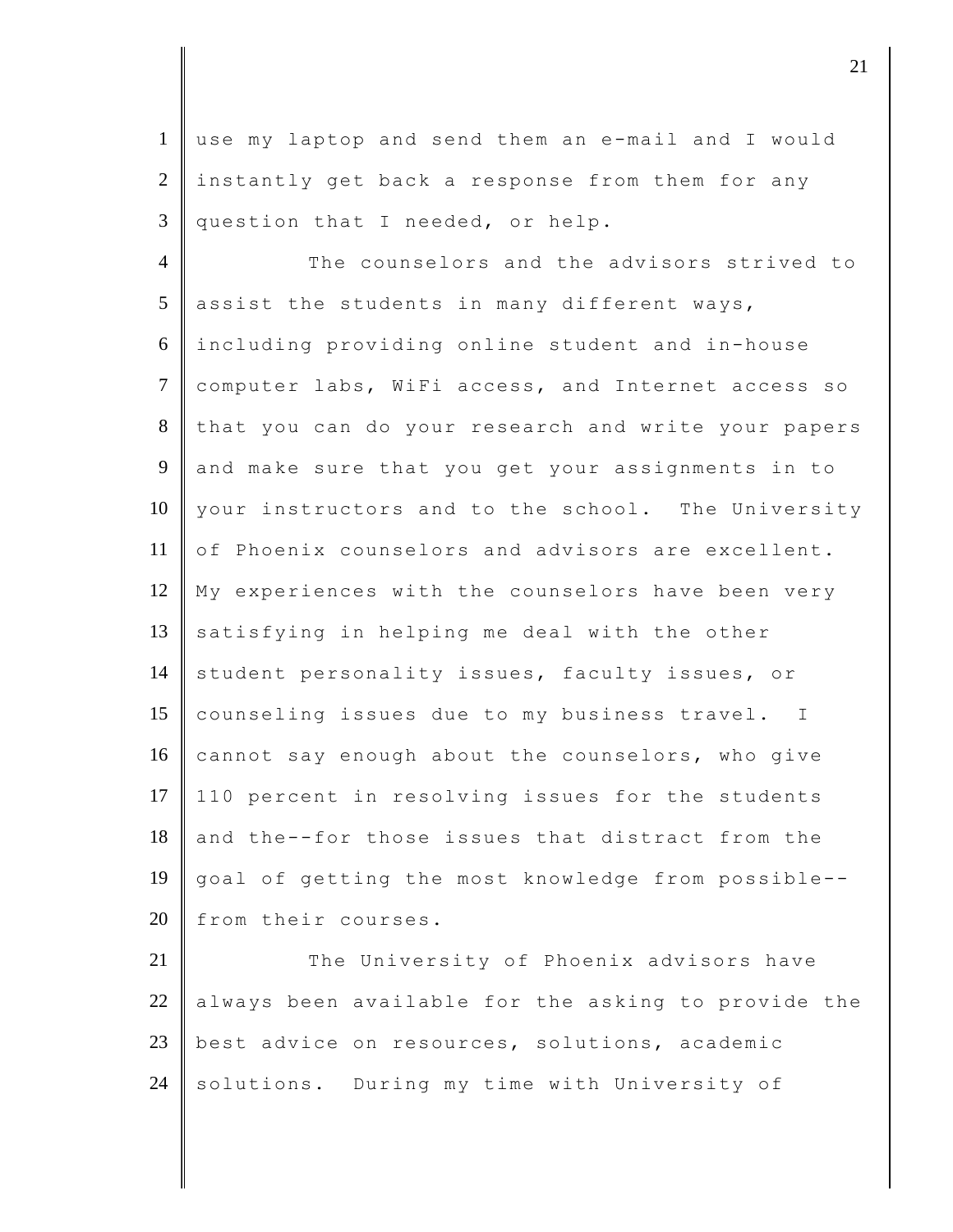| $\mathbf{1}$   | Phoenix, I found myself deployed to areas that have   |
|----------------|-------------------------------------------------------|
| 2              | fallen to national disasters, causing me--the         |
| $\mathfrak{Z}$ | issues of trying to figure out how to continue        |
| $\overline{4}$ | participating in my classes while hundreds of miles   |
| 5              | away from my classroom with very limited Internet     |
| 6              | access. My advisors were available to redirect my     |
| $\overline{7}$ | course assignments to my instructors without          |
| 8              | missing a class assignment.                           |
| 9              | In choosing the--in trying to choose a                |
| 10             | university or a college to proceed with my            |
| 11             | education, I needed flexibility, classroom time,      |
| 12             | education materials, advisors and counselors, and a   |
| 13             | flexible method of working with my work schedule.     |
| 14             | I made the choice for this type of media, which is    |
| 15             | online, that--but needed a university that offering   |
| 16             | these choices for my education disciplines, that      |
| 17             | could meet my needs, and had an excellent             |
| 18             | reputation as well as accreditation.<br>The           |
| 19             | University of Phoenix met those expectations, and     |
| 20             | has added a very satisfying life experience to me.    |
| 21             | The University of Phoenix employs advisors            |
| 22             | and counselors which make facing the challenges of    |
| 23             | looking for finances uncomplicated. They work very    |
| 24             | hard with you and work with you step by step.<br>If I |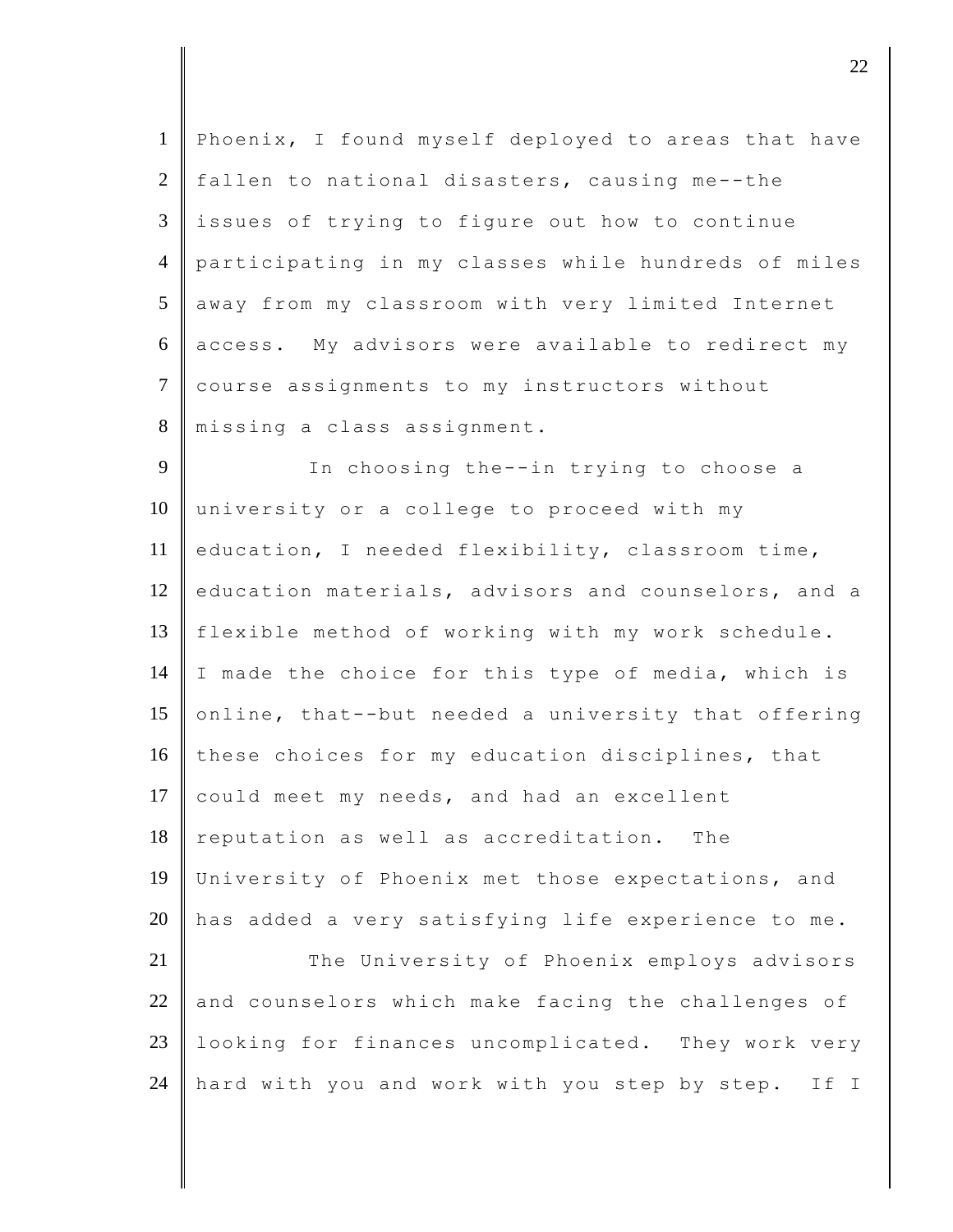1 wanted to say holding your hand, they do hold your 2 hand, if necessary. 3 They ensure that each student receives the 4 education that they are striving for. I cannot say 5 enough to the dedication of these advisors and 6 counselors towards obtaining the financial 7 resources needed for each student in--so that I 8 could complete my degree. 9 I thank the University of Phoenix for my 10 education. Thank you. 11 **MR. MADZELAN:** Thank you. 12 Christine Johnson, Capella University. 13 **MS. JOHNSON:** Good morning. My name is 14 Christine Johnson. I'm the Director of Government 15 Affairs at Capella University. And thank you so 16 much for having us here today to give testimony on 17 the implementation of the Title IV, the Higher 18 Education Opportunity Act. 19 And first, I'd like to start out with just  $20$  a brief background of Capella. 21 Capella University was established in 22 | 1993, and is based in Minneapolis, Minnesota. We 23 are an entirely online university, with the 24 exception of our counseling and psychology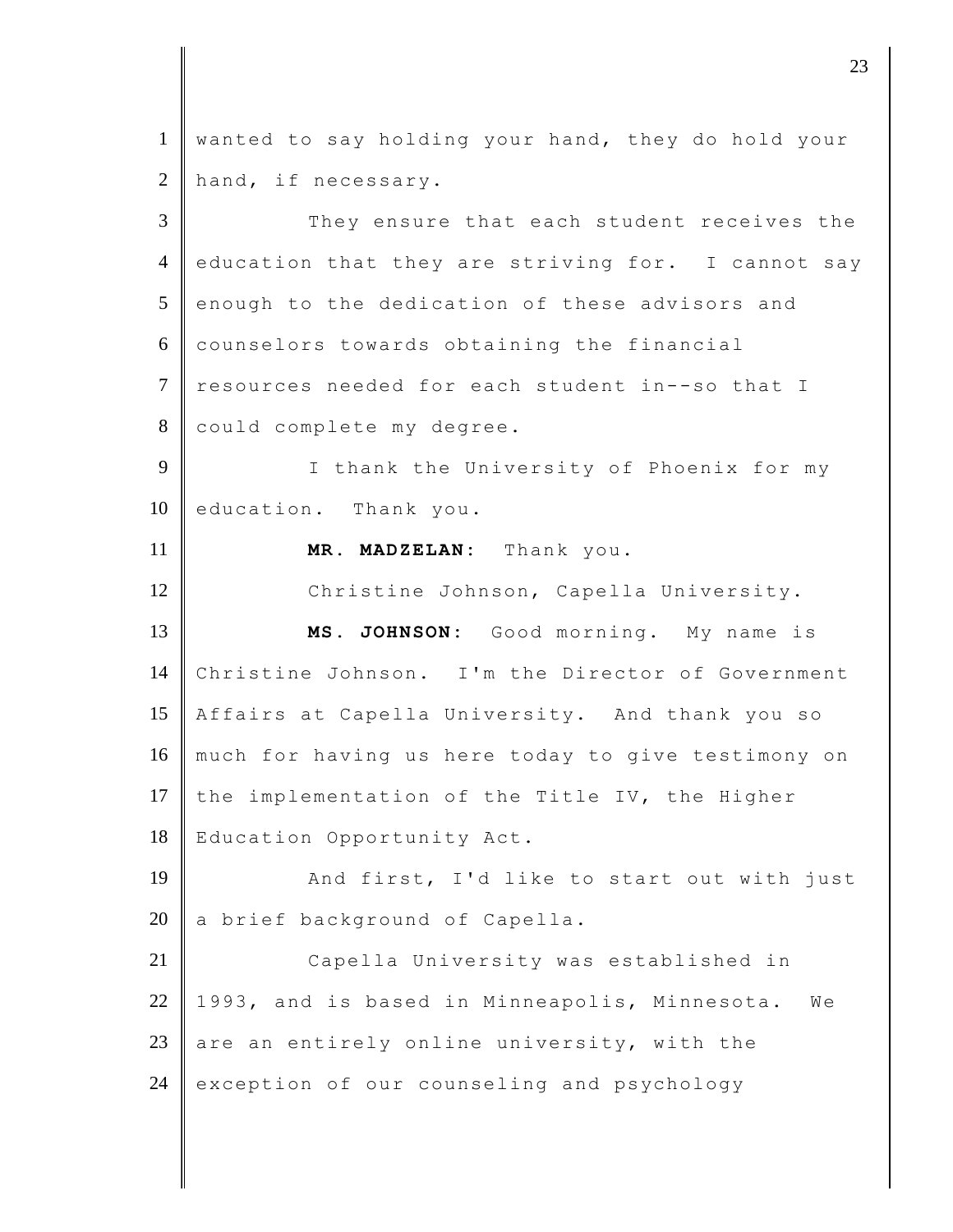1 programs. We're regionally accredited by the 2 Higher Learning Commission of the North Central 3 Association.

4 Capella University applies technology to 5 enable access for working adults who need to 6 advance their education, but who might not 7 otherwise be able to do so because of job or family 8 commitments. Today, Capella University serves over 9 28,000 degree-seeking students who reside in all 50 10 states.

11 **We're** primarily focused on serving the 12 | working adult who seeks a graduate-level degree, 13 | but we also offer bachelor's degree programs. 14 Currently, we offer 28 degree programs with 6 15 different specializations, including business, 16 education, human services, psychology, technology, 17 and public service.

18 Since 2001, Capella has watched the 19 legislative development of the HEOA closely, 20 focusing on issues relating to distance education. 21 We are also interested in the many other aspects of 22 Title IV implementation, including a number of 23 those identified as topics for the Department's 24  $\parallel$  next round of negotiated rulemaking.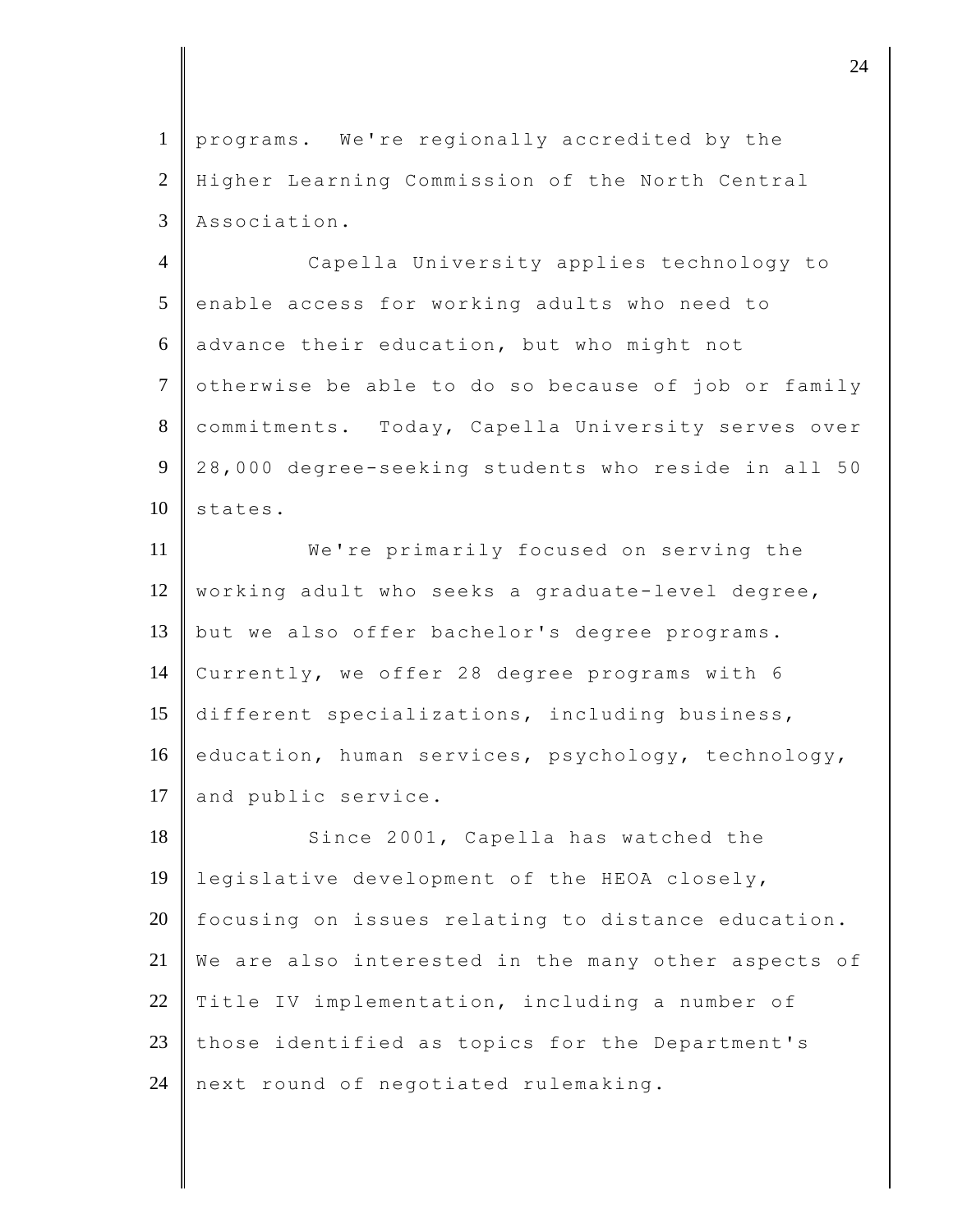1 Of the issues identified by the 2 Department, I'm going to focus my statements 3 primarily on the definition of gainful employment 4 in a recognized profession and incentive 5 | compensation.

6 On gainful employment. The changes made  $7$  by the HEOA to the definition of a proprietary 8 institution allow some such institutions in very 9 narrow circumstances to offer liberal arts 10 programs. During the recently concluded negotiated 11 | rulemaking process, Team 5 considered language to 12 implement the new statutory language relating to 13 liberal arts, but did not consider whether 14 regulations were needed regarding the existing 15 statutory reference to gainful employment in a 16 recognized profession--occupation, excuse me. That 17 is also in the definition of proprietary 18 institution.

 Capella is interested in learning more about why the Department seeks to examine this  $\parallel$  term. Capella supports higher education policy that examines broadly whether institutions of 23 | higher education are providing programs that lead 24 to student success, i.e., that result in job--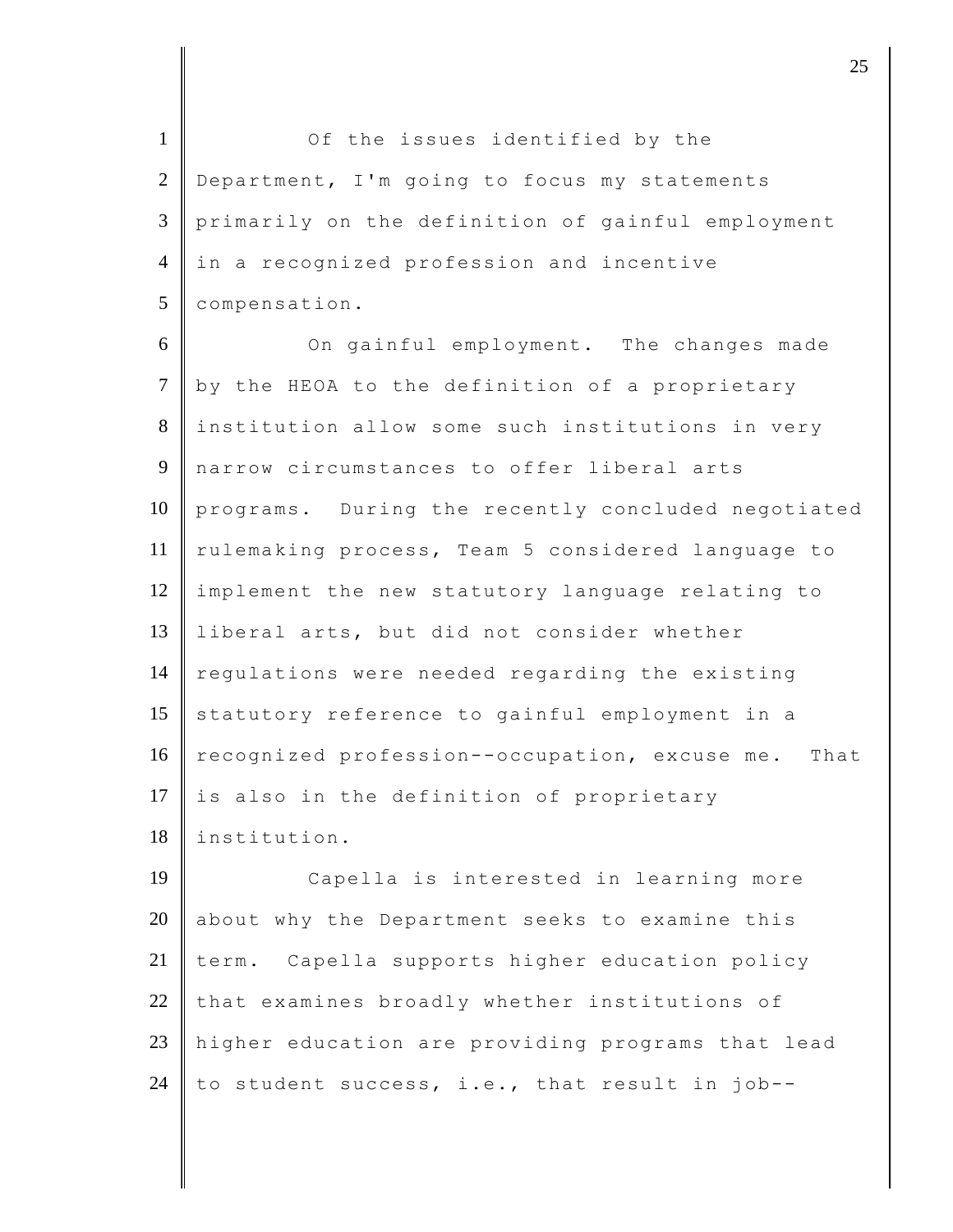| $\mathbf{1}$   | excuse me--completion and job placement.            |
|----------------|-----------------------------------------------------|
| $\overline{2}$ | However, there are a number of important            |
| 3              | factors related to the phrase "gainful employment   |
| $\overline{4}$ | in a recognized occupation" that require serious    |
| 5              | consideration.                                      |
| 6              | First, the liberal arts provision in the            |
| $\tau$         | definition of proprietary institution will apply to |
| 8              | so few schools as to render it almost               |
| 9              | inconsequential.                                    |
| 10             | Second, the legislative history of the              |
| 11             | HEOA clearly indicates that Congress did not intend |
| 12             | for the additional liberal arts language to affect  |
| 13             | how the Department currently interprets the         |
| 14             | provisions regarding gainful employment in a        |
| 15             | recognized occupation.                              |
| 16             | And third, if the Department decides to             |
| 17             | amend its regulations regarding this phrase, it     |
| 18             | must acknowledge that the same phrase or remarkably |
| 19             | similar ones appear in other sections of the        |
| 20             | statute. Therefore, any regulations defining the    |
| 21             | meaning of this term will be applicable to a        |
| 22             | broader array of institutions than just proprietary |
| 23             | institutions.                                       |
| 24             | On incentive compensation. The statutory            |
|                |                                                     |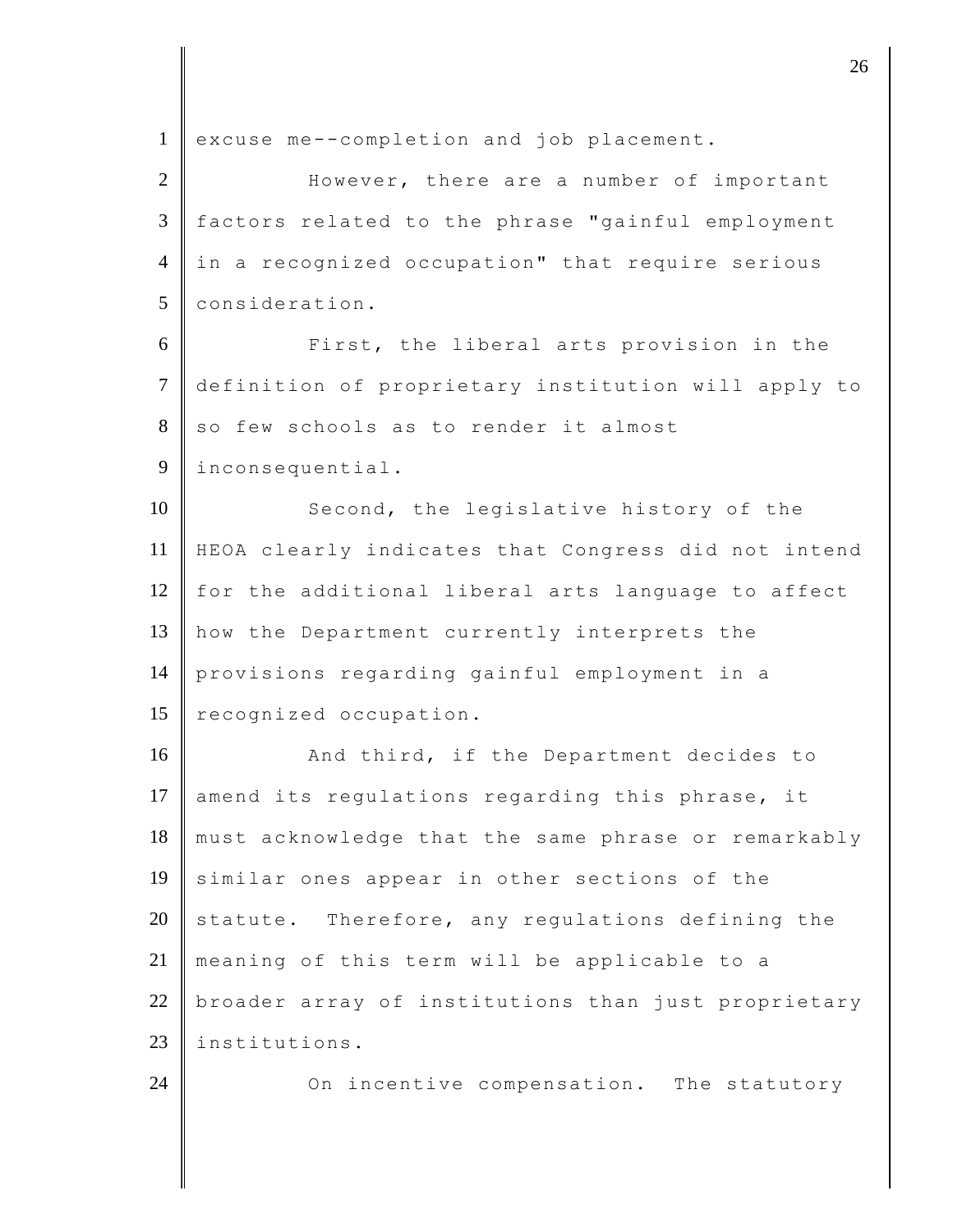| $\mathbf{1}$   | provision on incentive compensation was included in |
|----------------|-----------------------------------------------------|
| $\overline{2}$ | HEOA to prohibit compensation based solely on the   |
| 3              | number of students recruited, enrolled, or awarded  |
| $\overline{4}$ | financial aid. The conference report to the Higher  |
| 5              | Education Amendments of 1992 specifically stated    |
| 6              | that the statutory prohibition was not intended to  |
| $\overline{7}$ | prevent institutions from basing employee salaries  |
| 8              | on merit.                                           |
| 9              | Without safe harbors between 1993 and               |
| 10             | 2002, the Department and institutions alike were    |
| 11             | unclear about what activities were permissible      |
| 12             | under statute. The Department's propagation of the  |
| 13             | safe harbors in 2002, therefore, was consistent     |
| 14             | with congressional intent and a welcome development |
| 15             | in assisting institutions to maintain compliance    |
| 16             | with the statutory limitation.                      |
| 17             | Even with safe harbors, however,                    |
| 18             | institutions have had to make good faith            |
| 19             | interpretations of the provisions, some of which    |
| 20             | have proven over time to be more ambiguous than     |
| 21             | originally intended. Because the safe harbors are   |
| 22             | not an exclusive list of permissive activities,     |
| 23             | institutions are similarly left to determine on     |
| 24             | their own what other compensation practices may be  |

 $\overline{\phantom{a}}$  27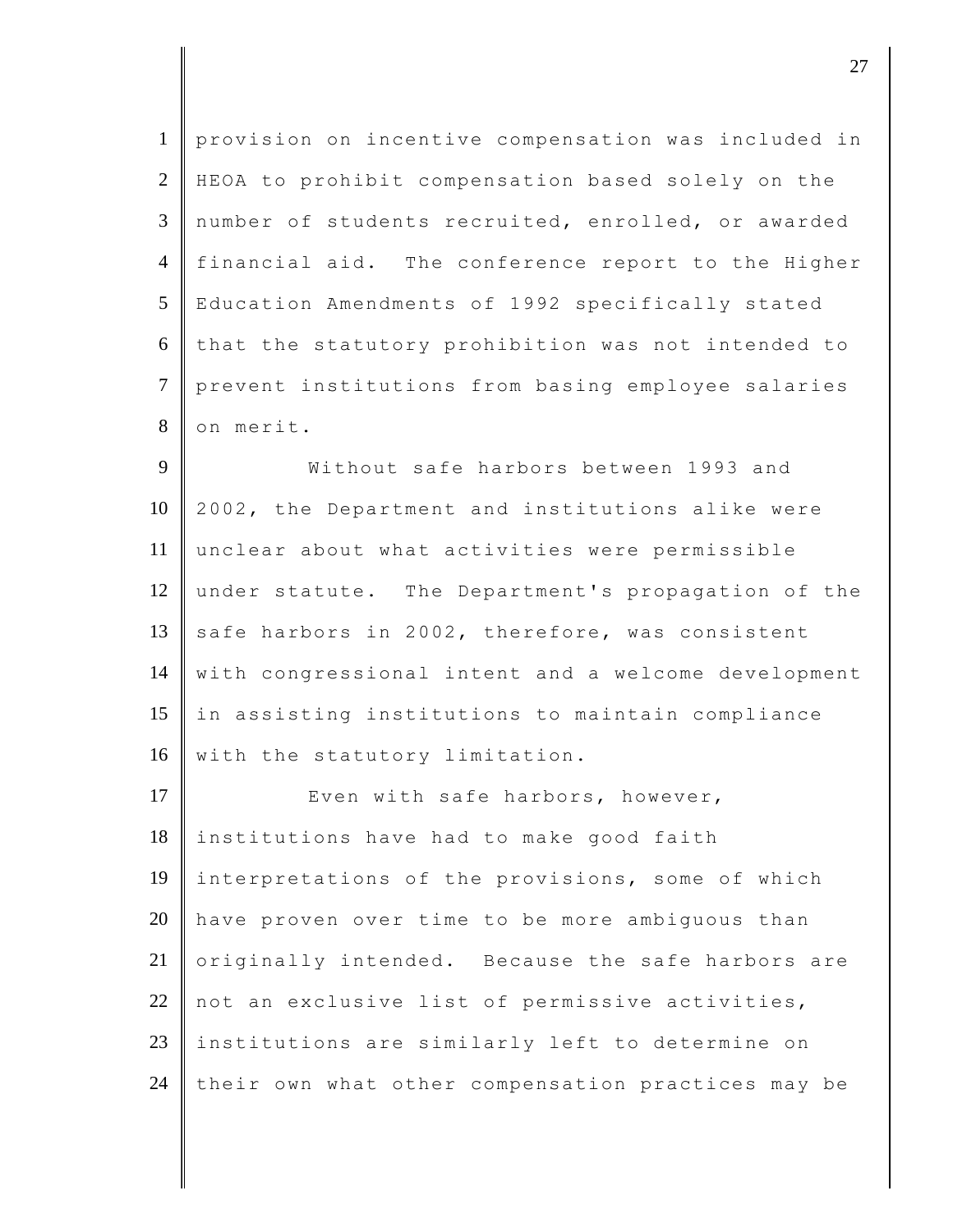1 allowed. In each case, institutions become aware 2 of any regulatory misinterpretation or 3 noncompliance only when the Department informs them  $4$  of such. 5 Students, institutional employees, and the 6 Department need a resolution to this ambiguity. 7 Institutions have legitimate reasons under common 8 employment practices to compensate their best 9 employees on merit, regardless of the number of 10 students they enroll. 11 Quite simply, good employees that are not 12 recognized are hard to retain. Institutions need 13 **Clarity** about what appropriate compensation 14 increases to financial aid and admission employees 15 or their supervisors are appropriate. We thus 16 believe that additional clarifications by the 17 Department in this area will benefit both the Title 18 | IV programs and institutions. 19 And just briefly on the subject of  $20$  verification and state authorization. We also look 21 forward to learning more about the Department's 22 concerns with the verification of information on  $23$  the student aid application and state authorization 24  $\parallel$  as a component of institutional eligibility. While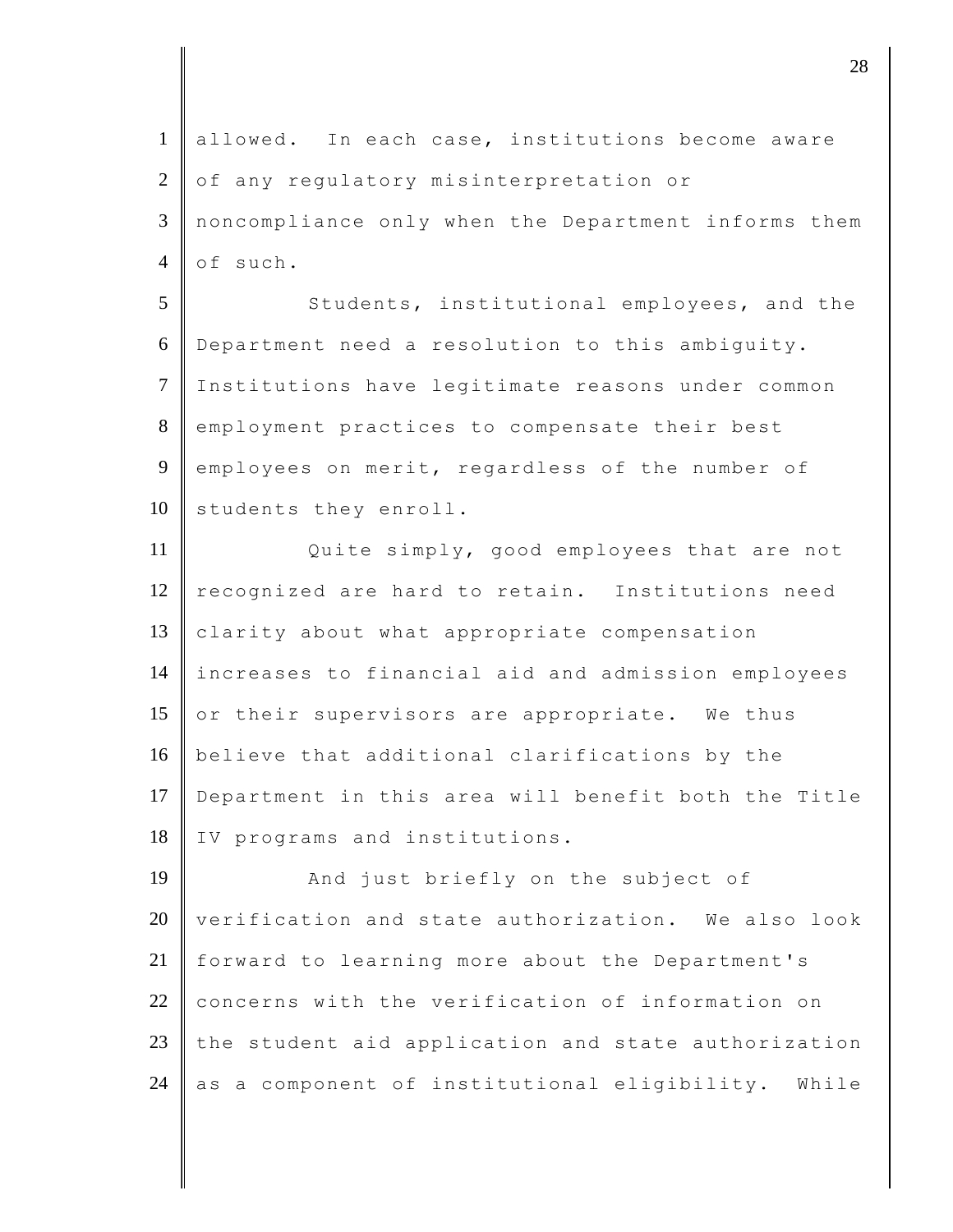| $\mathbf{1}$   | exploring the topic of state authorization, we hope |
|----------------|-----------------------------------------------------|
| $\overline{2}$ | you will keep in mind the flexibility needed for    |
| 3              | innovative, accredited distance education           |
| $\overline{4}$ | institutions who serve students in multiple states. |
| 5              | And, again, I appreciate the opportunity            |
| 6              | to speak today on behalf of Capella and hope that   |
| $\tau$         | the Department will consider the views of non-      |
| $8\,$          | traditional students and institutions during its    |
| 9              | next round of negotiated rulemaking.                |
| 10             | Thank you.                                          |
| 11             | MR. MADZELAN: Thank you.                            |
| 12             | Ronald Blumenthal, Kaplan Higher                    |
|                |                                                     |
| 13             | Education.                                          |
| 14             | MR. BLUMENTHAL: Good morning. My name is            |
| 15             | Ronald Blumenthal. I'm a Senior Vice President of   |
| 16             | Kaplan Higher Education. Kaplan Higher Education    |
| 17             | is the largest division of Kaplan, Inc., a          |
| 18             | subsidiary of the Washington Post Company.          |
| 19             | The Higher Education Division serves some           |
| 20             | 100,000 students at more than 70 on-ground campuses |
| 21             | and online through Kaplan University, which         |
| 22             | includes the nation's only completely online law    |
| 23             | school. Our students range from individuals         |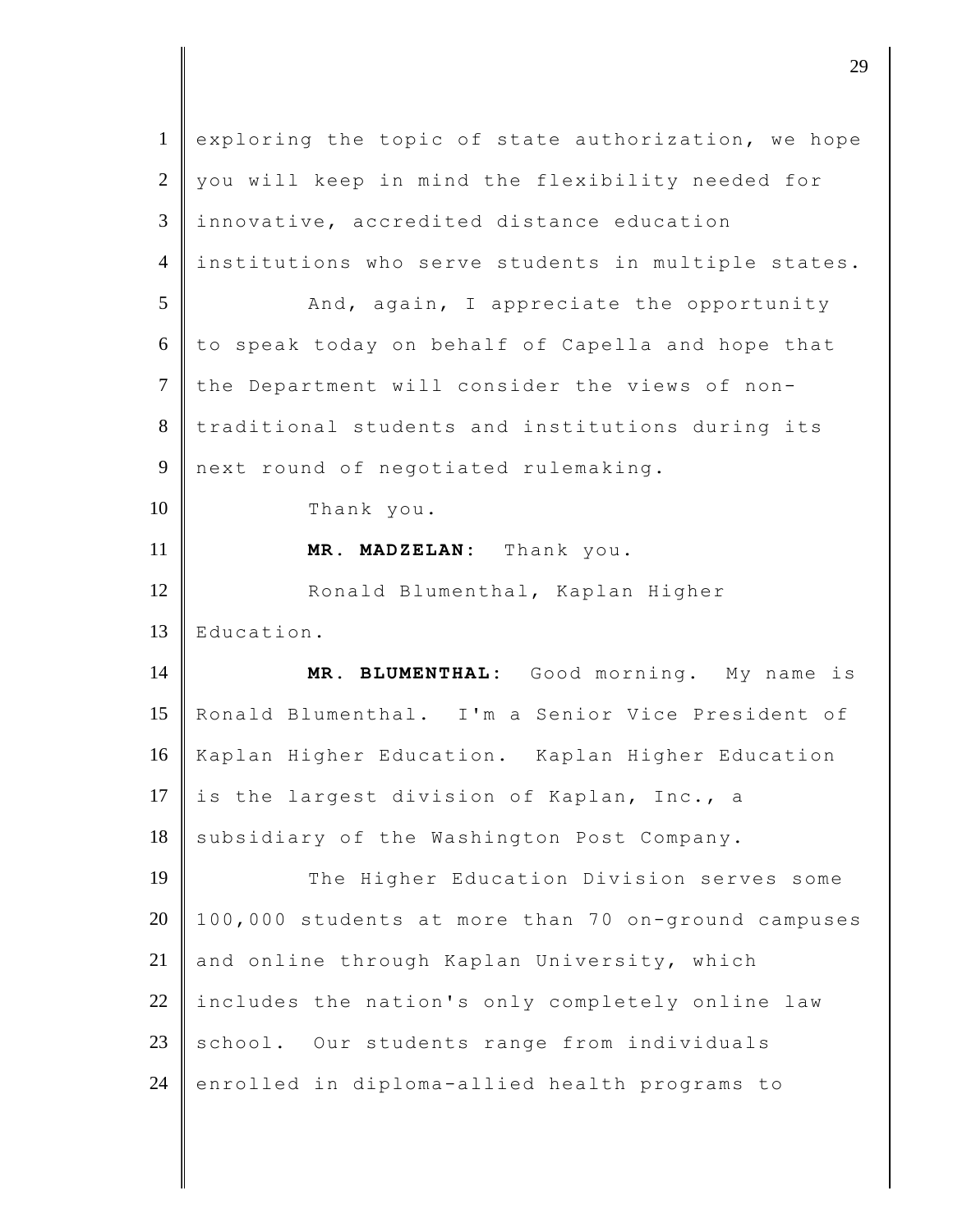| $\mathbf{1}$   | classroom teachers pursuing master's degrees and  |
|----------------|---------------------------------------------------|
| $\overline{2}$ | business professionals seeking MBAs and law       |
| 3              | degrees. Most of our students are women, many are |
| $\overline{4}$ | single working parents. What they all have in     |
| 5              | common is a need for education and training that  |
| 6              | will help them advance economically and courses   |
| $\overline{7}$ | that have the scheduling flexibility and personal |
| 8              | attention that they require.                      |
| 9              | I am here today to speak on behalf of             |
| 10             | Kaplan with a perspective that goes back to       |
| 11             | Kaplan's roots in a test preparation company. We  |
| 12             | have an interest in the upcoming negotiated       |
| 13             | rulemaking that will deal with foreign schools,   |
| 14             | including the changes mandated by the Higher      |
| 15             | Education Opportunity Act, Public Law 110-315.    |
| 16             | Kaplan began as a test preparation                |
| 17             | company, and for more than 30 years has been      |
| 18             | preparing graduates of foreign medical schools to |
| 19             | take the high stakes test that determine their    |
| 20             | residency prospects. Among the thousands of       |
| 21             | students whom Kaplan prepares each year are U.S.  |
| 22             | citizens who have gone abroad to pursue their     |
| 23             | medical education.                                |
| 24             | When I first joined Kaplan in 1974, it was        |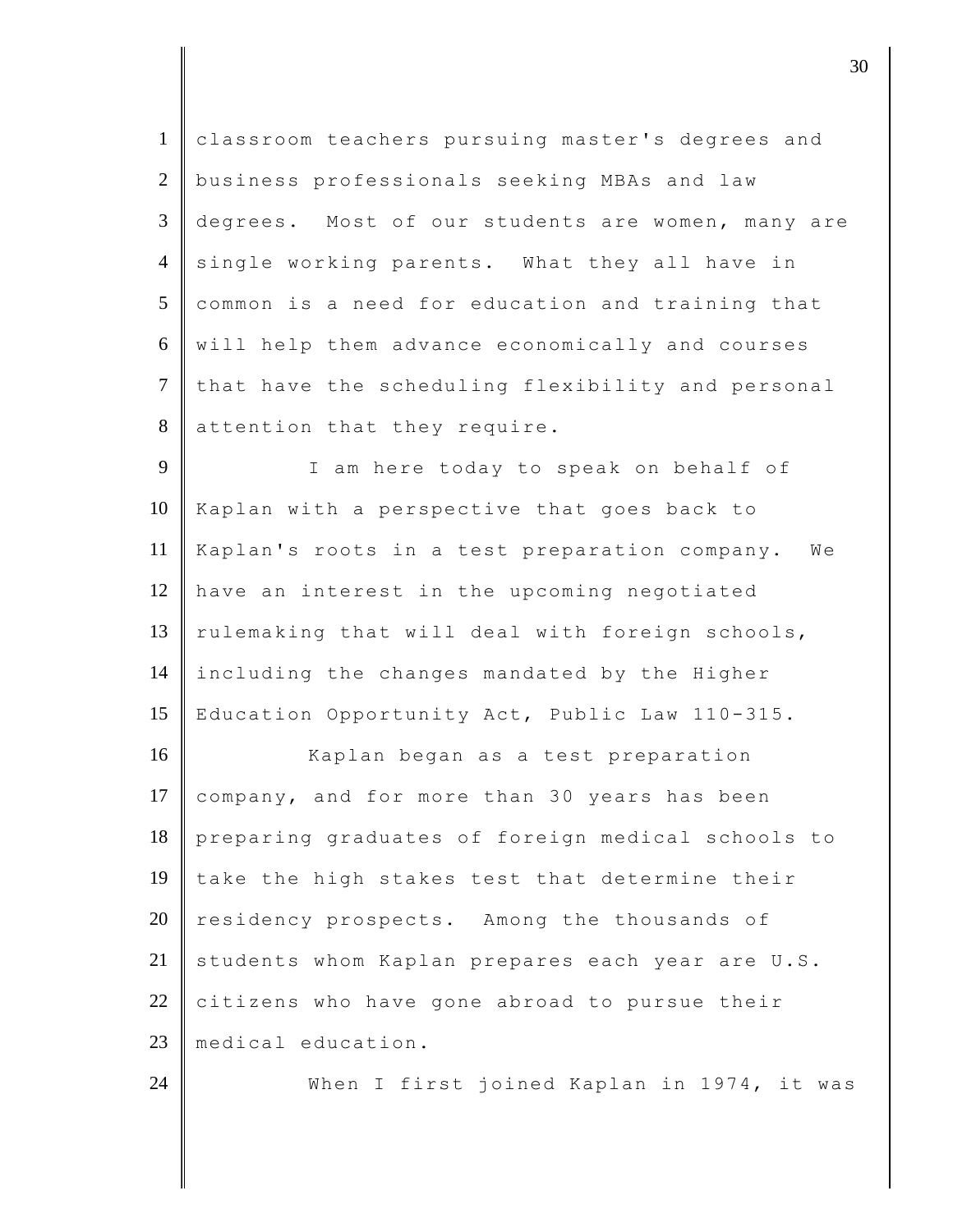| $\mathbf{1}$   | with a test prep center in Dallas, Texas, where I   |
|----------------|-----------------------------------------------------|
| 2              | had my first interactions with U.S. citizens who    |
| 3              | attended medical school in Mexico. In 1980, we      |
| $\overline{4}$ | were asked by a medical school in Tampico, Mexico,  |
| 5              | to send materials there to prepare U.S. graduates   |
| 6              | for the U.S. test, which was then given by the      |
| $\tau$         | Education Commission for Foreign Medical Graduates, |
| 8              | or ECFMG. Stanley Kaplan refused to send his        |
| 9              | materials to other countries, but did agree to open |
| 10             | a center in McAllen, Texas, near the border with    |
| 11             | Mexico, to prepare nearly 100 students for the U.S. |
| 12             | test.                                               |
| 13             | By 1997, I was with Kaplan in New York              |
| 14             | City, and we had acquired the National Medical      |
| 15             | School Review, which had a contract with Ross       |
| 16             | University in Dominica to fly in Kaplan faculty to  |
| 17             | prepare their U.S. graduates for the U.S. MLE.<br>I |
| 18             | went to assess the school and the program to        |
| 19             | determine the continuing needs at that time.        |
| 20             | Today, U.S. citizens enrolled in Kaplan             |
| 21             | programs to prepare for the U.S. MLE have medical   |
|                |                                                     |
|                | degrees from schools in the Caribbean, Ireland,     |
| 22<br>23       | Hungary, Poland, the Czech Republic, and the Middle |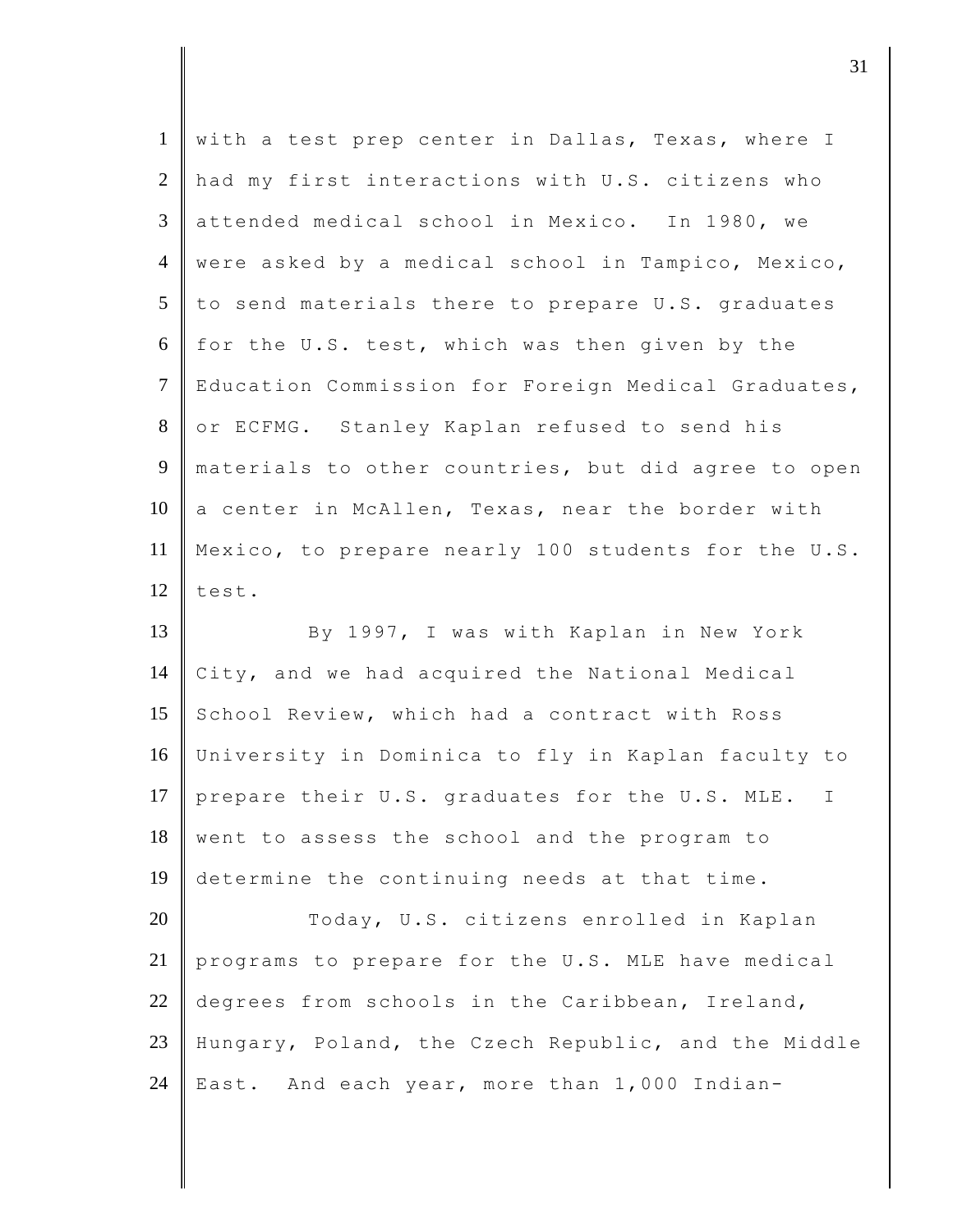1 American students return to India to enroll in 2 | medical school.

3 Kaplan test preparation has various U.S. 4 MLE preparation options ranging from live 5 instruction in seven North American cities to 6 guided study in test preparation centers, to 7 completely online preparation done largely by each 8 student on his or her own. U.S. students or 9 graduates of foreign medical schools opt to use all 10 methods of delivery, while most foreign students 11 choose live preparation or quided study. 12 Foreign medical schools play a key role in 13 helping to ease the shortage of primary care

14 physicians across our country. Kaplan will 15 continue to play an important role in getting 16 graduates ready for the U.S. MLE. Some 44 percent 17  $\circ$  of medical school graduates in the U.S. use our 18 test preparation products, and a significant 19 percent of graduates around the world do so as  $20 \parallel$  well.

21 Kaplan's decades of experience with  $22$   $\parallel$  graduates of foreign medical schools, including 23  $\vert\vert$  U.S. citizens, would be valuable in the upcoming 24 negotiated rulemaking. And we look forward to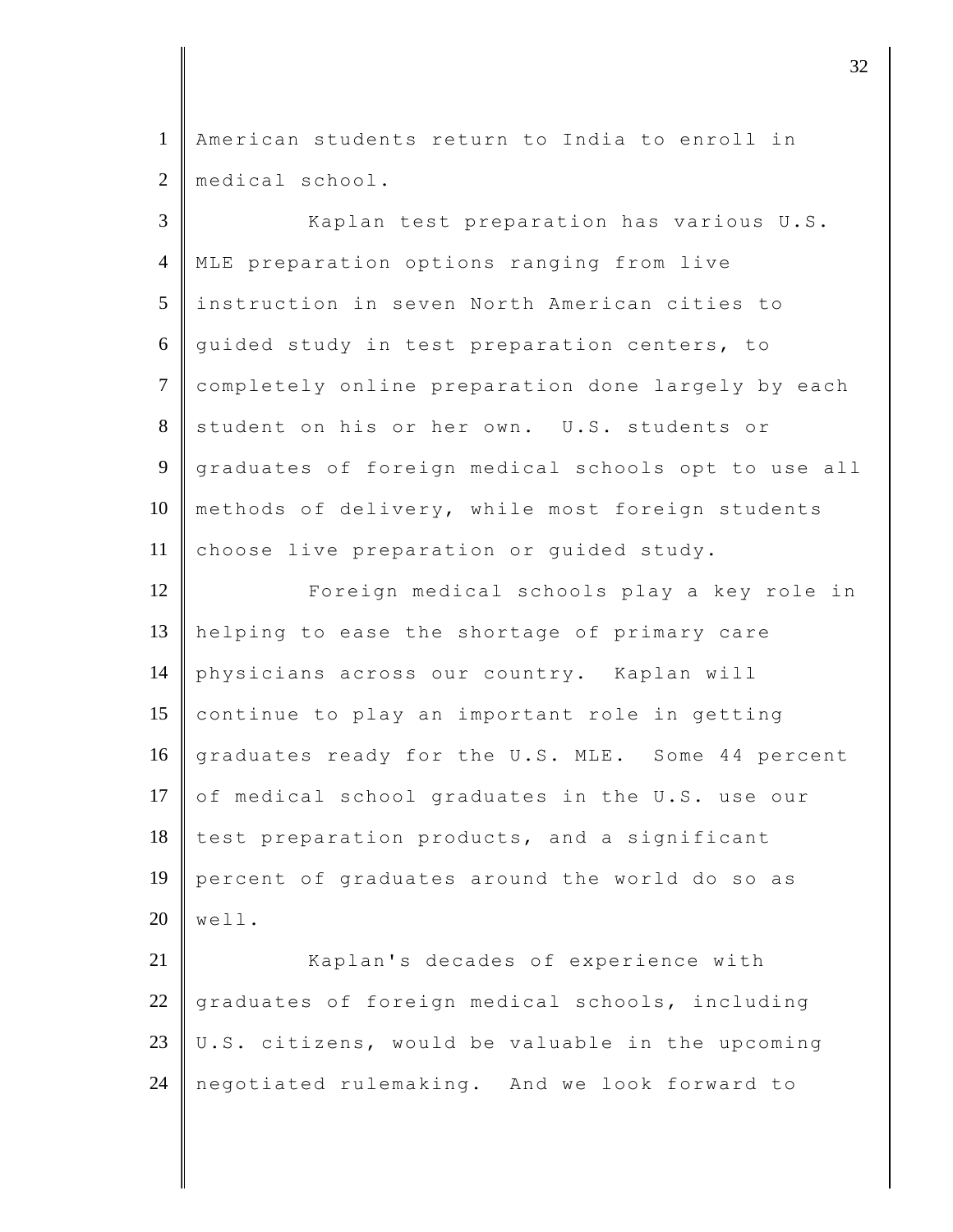1 being of service as you move forward with those  $2$  plans. 3 Thank you again for having us. 4 **MR. MADZELAN:** Thank you. 5 Jose Campazano, DeVry University. 6 **MR. CAMPAZANO:** Good morning everyone. My 7 name is Jose Campazano, and I am a--I am from 8 Houston, Texas, and I am attending DeVry University 9 at the main Houston campus. 10 I am the middle child of a family of five. 11 My oldest brother never graduated high school. My 12 other brother went to college, but never actually 13 finished it. I have a twin brother, and he only 14 has a certificate as a pharmacist because he has a 15 family and he has no time for college. 16 Being the first one in my family to go to 17 college and want to graduate means a lot to me. My 18 family has supported my decision to go to college 19 100 percent. 20 The high school where I graduated from was 21 Eisenhower High. When I started high school, there 22 were almost 1,000 students enrolled, but come 23 graduation only 400 of those graduated. 24 Honestly, in high school, I used to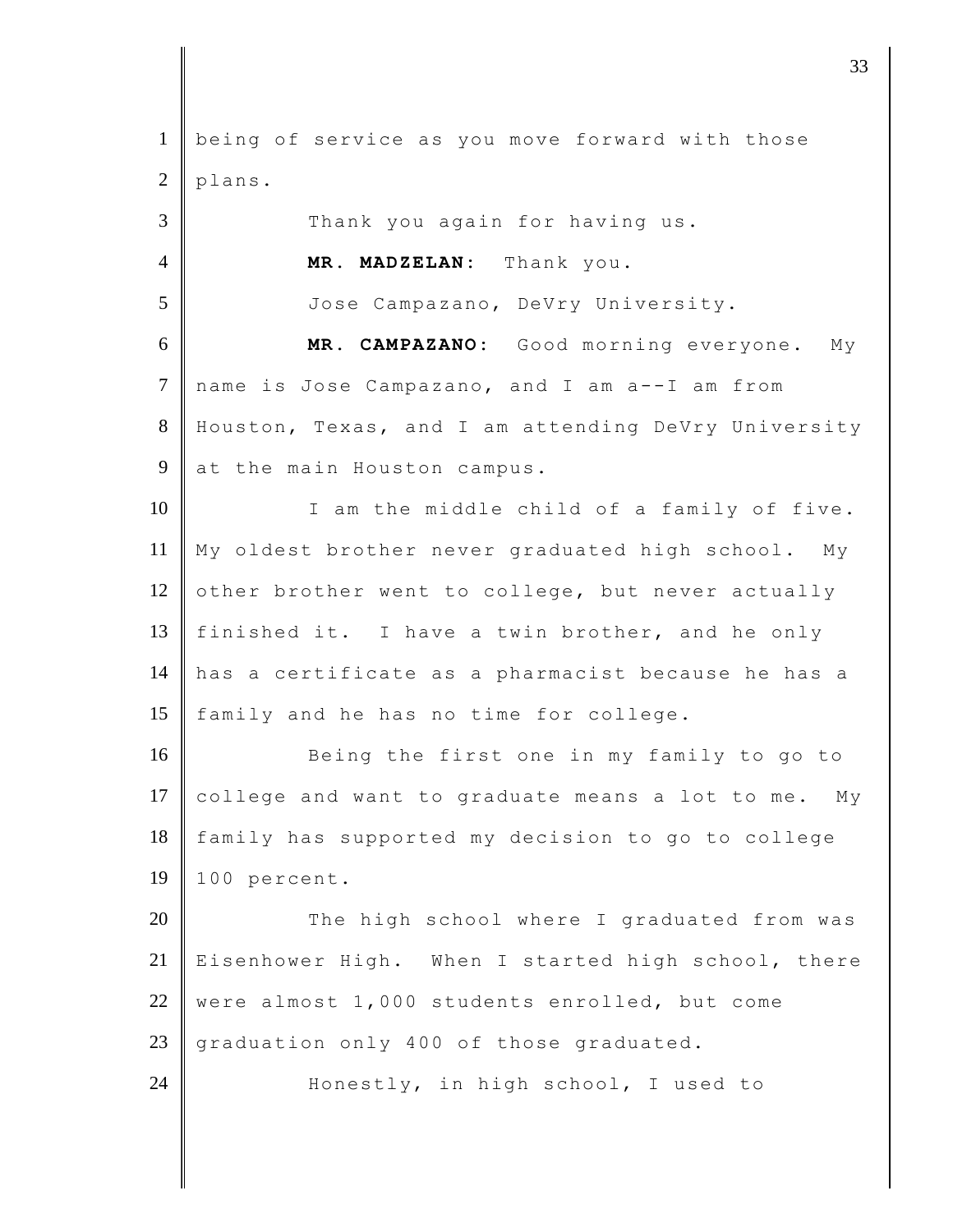| $\mathbf{1}$   | associate myself with the wrong crowd. The people             |
|----------------|---------------------------------------------------------------|
| $\overline{2}$ | who I called my friends liked to get into mischief.           |
| $\mathfrak{Z}$ | Even though I was tempted to do the same as my                |
| $\overline{4}$ | friends, I knew I wanted to make something out of             |
| 5              | my life and that's why I decided to go to college.            |
| 6              | My decision for choosing DeVry sparked                        |
| $\overline{7}$ | from my interest of studying from the tour that I             |
| 8              | was given of DeVry. I have always enjoyed                     |
| 9              | engineering. And after I saw what DeVry had to                |
| 10             | offer and how they would help me learn in that                |
| 11             | field, I knew their computer engineering program              |
| 12             | was for me.                                                   |
| 13             | To be honest, when I first started looking                    |
| 14             | at colleges, I was looking for a college with a big           |
| 15             | social scene. But I knew if I was to choose a                 |
| 16             | serious college that best suited me, I would have             |
| 17             | to push my social life aside.                                 |
| 18             | As I looked at colleges, a call from an                       |
| 19             | admissions advisor from DeVry is what focused my              |
| 20             | attentions toward them. First of all, I'm a                   |
| 21             | student that likes when teachers pay attention to             |
| 22             | them and show concern about their grades. This is             |
| 23             | one of the many things that DeVry offered me.<br>$\mathbb{I}$ |
|                |                                                               |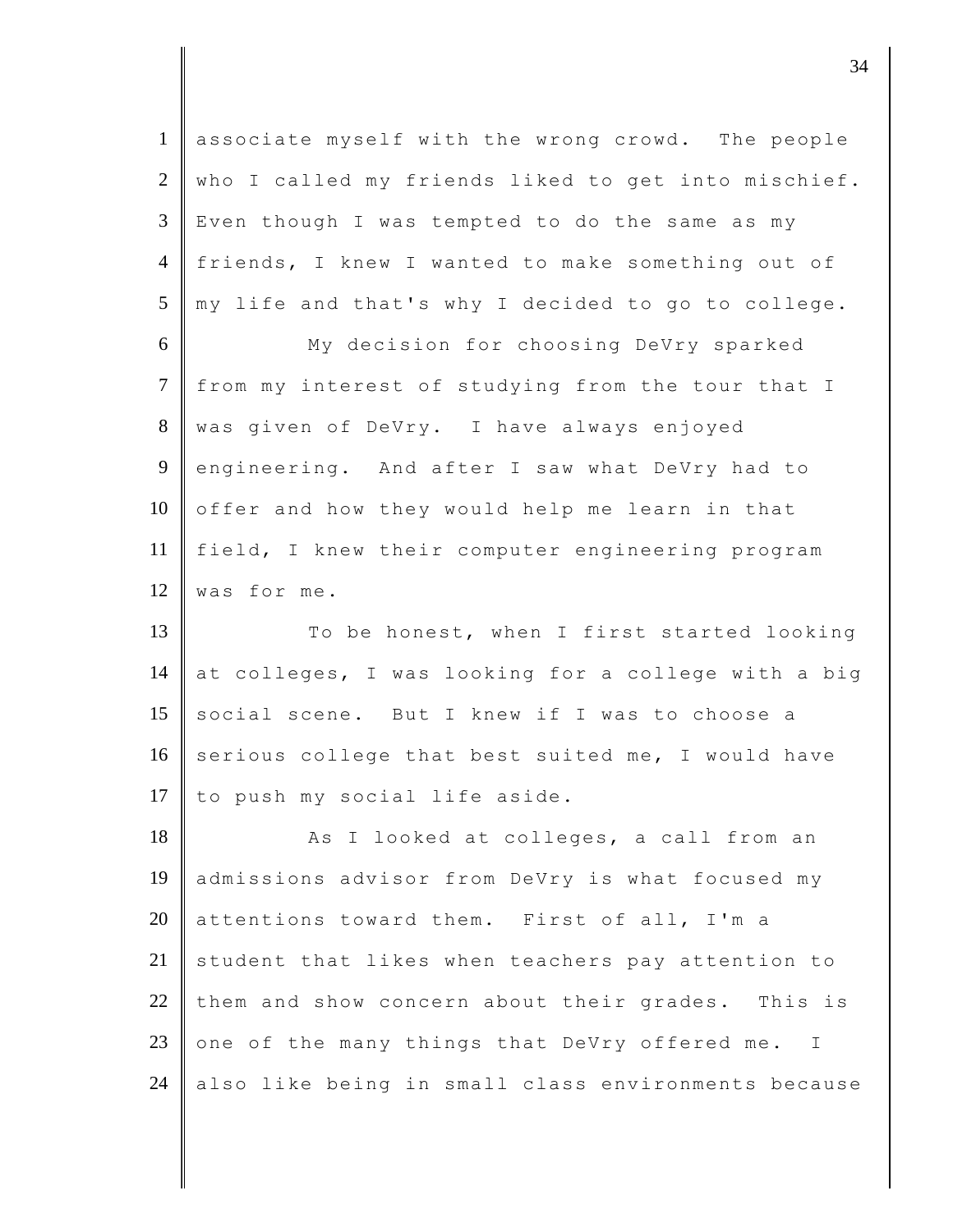1 that makes me feel like there's a large amount of 2 participation from the students, something a large 3 university also could not boast about.

4 I was expecting to go to a college for  $5$  four years. In reality, some students don't even 6 graduate in six. But I found that DeVry could give 7 me something that I wasn't even expecting or even 8 | looking for. DeVry had offered me to graduate in 9 three, three and a half years tops, even as early--10 even earlier if I was up to the challenge of taking 11 more credit hours.

12 DeVry is a decision that I do not regret 13 at all. I have been attending DeVry for a year now 14 and I have enjoyed every minute of it. When I 15 first started there, I was fresh out of high school 16 and unemployed.

17 I've always been very good at math, so I put that to good use at DeVry. The basic math courses at DeVry are self-paced, and I'm not 20 boasting, but I was able to finish my math course early. My math instructor recommended me to work as a math tutor when I completed my math course. 23 So, not only am I a student at DeVry, but I am also  $\parallel$  a mentor to those students who do not--who do not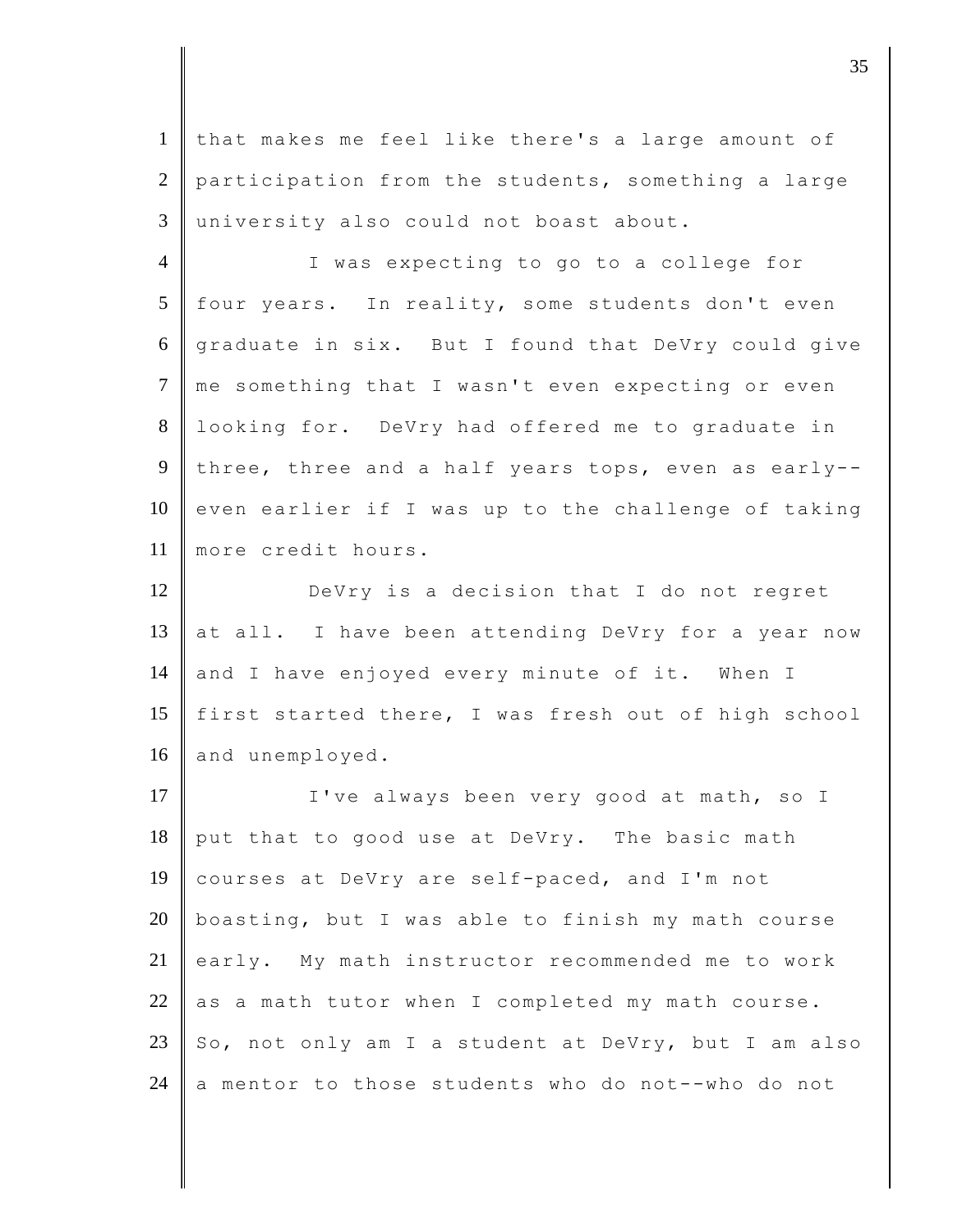1 have an understanding of math.

| $\overline{2}$ | Now, I'm not saying I do not have my flaws          |
|----------------|-----------------------------------------------------|
| 3              | because I do. I'm not the best writer in the        |
| $\overline{4}$ | world. Writing is a subject that I'm not good at,   |
| 5              | and my classes have helped me become a better       |
| 6              | writer. People are not going to like all their      |
| $\tau$         | classes, so me actually passing my writing class is |
| $8\,$          | an accomplishment.                                  |
| 9              | Free tutoring is something that everybody           |
| 10             | can benefit in any campus. That is how I bettered   |
| 11             | my own writing ability. I suppose I should also     |
| 12             | talk about the classes that are in my major, aside  |
| 13             | from the generic core classes.                      |
| 14             | My professors do not only have the                  |
| 15             | knowledge for my career, but they are also trained  |
| 16             | to have experience in working in that field. Not    |
| 17             | only have my instructors shown concern about their  |
| 18             | students learning the curriculum, but also          |
| 19             | introduced speakers to talk about the work          |
| 20             | environment of our careers. One favorite            |
| 21             | characteristic of my professors is that they--if    |
| 22             | there are others that can help me in my course, my  |
| 23             | professor will set up a time they can spend         |
| 24             | individually with me or with any other student that |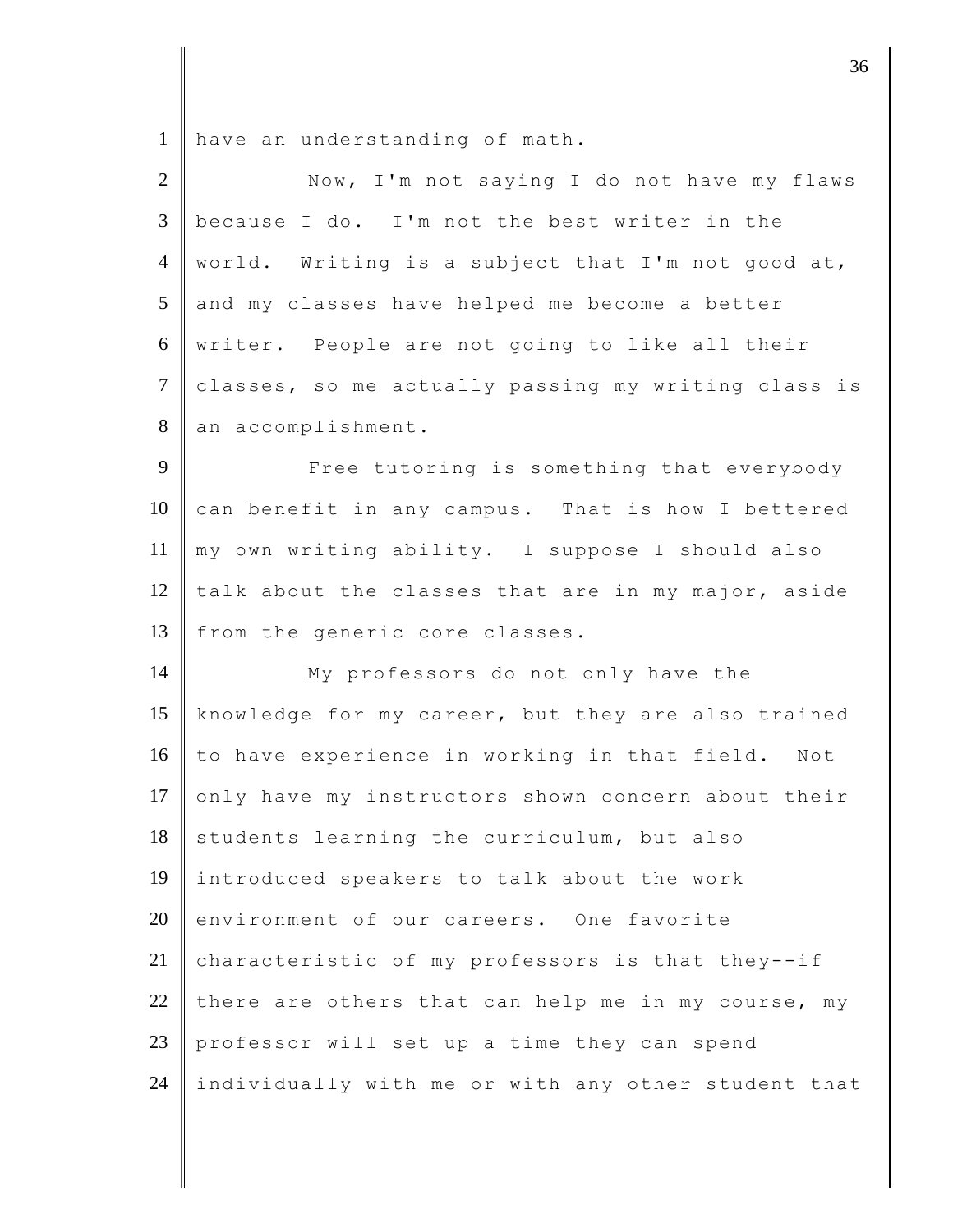1 requires help.

| $\overline{2}$ | Not only does DeVry have great teachers,            |
|----------------|-----------------------------------------------------|
| 3              | they also have a great Career Service Center. I     |
| $\overline{4}$ | have not utilized Career Services, but I have seen  |
| 5              | firsthand what they are capable of doing. I've      |
| 6              | seen Career Service help students find jobs.        |
| $\overline{7}$ | Every semester they provide a Career Fair           |
| 8              | Week. Career Fair Week is a week where students     |
| 9              | and alumni can sharpen their resumes, interviewing  |
| 10             | skills, and meet potential employers.               |
| 11             | It seems as if it was just yesterday when           |
| 12             | I was in high school--high school student, and now  |
| 13             | I'm a sophomore in college. I have enjoyed my       |
| 14             | classes, my instructors, and my classmates. Above   |
| 15             | all, I can't wait to get my degree so I can say I   |
| 16             | graduated and got a job thanks to DeVry University. |
| 17             | Thank you for your time.                            |
| 18             | MR. MADZELAN: Thank you.                            |
| 19             | Margaret Owens, University of Phoenix.              |
| 20             | MS. OWENS: Good morning everyone.<br>To the         |
| 21             | panel, gentlemen on the roster, and to all the      |
| $22\,$         | distinguished guests, I am Margaret Boyd Owens and  |
| 23             | I am an enthusiastic, dedicated member and student  |
| 24             | of the University of Phoenix family. To be honest,  |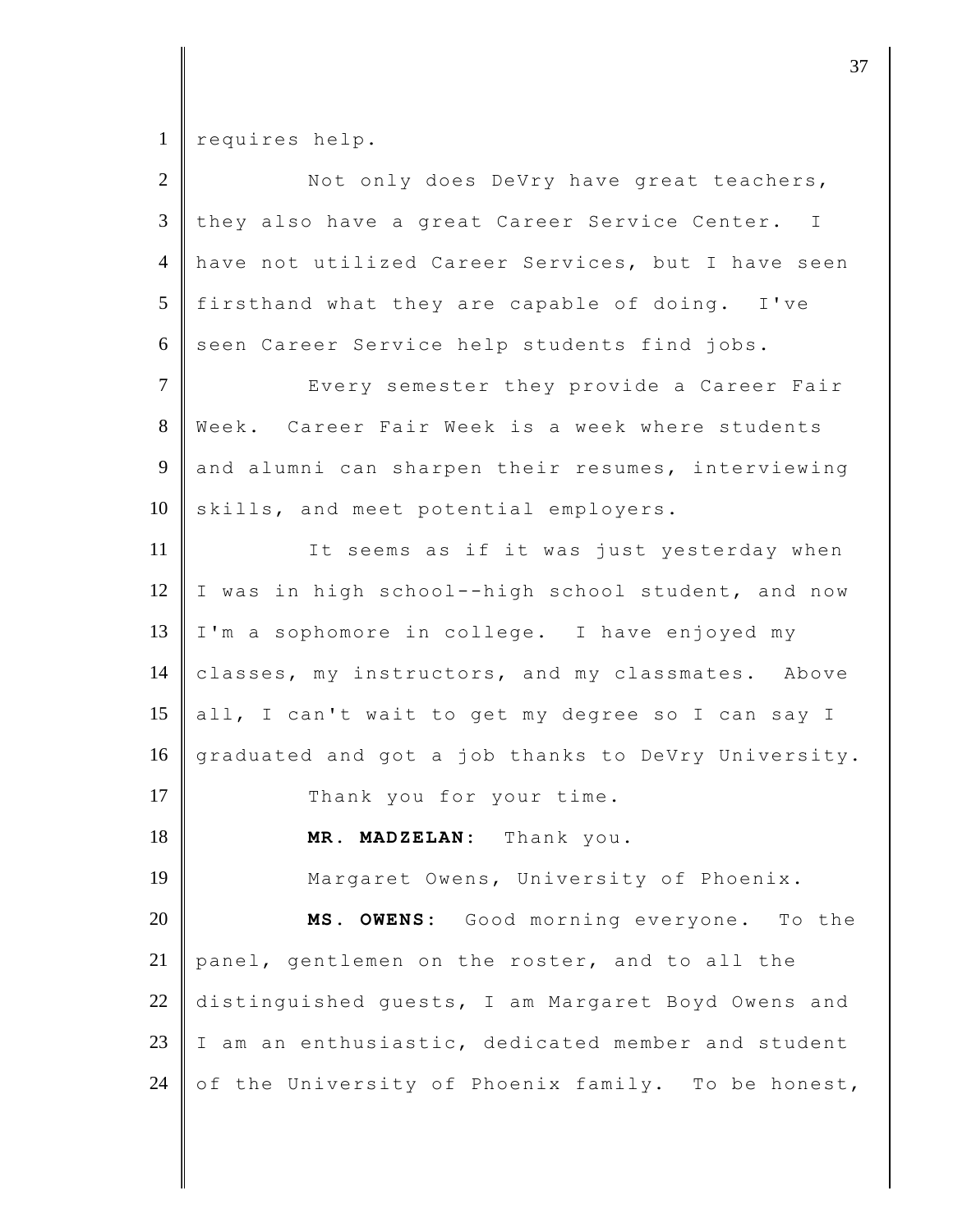1 as I stand here, while my colleagues who have  $2$  already echoed words, I do not want to bore you  $3 \parallel$  with the same sentiments, but I must give some 4 expressions of my gratitude of being a student 5 currently in the MBA program at the University of 6 Phoenix here in Little Rock, Arkansas. 7 Currently I am enrolled as an MBA student 8 pursuing my master's in business administration. I 9 currently am an instructor at the Phillips 10 Community College in DeWitt, where I am an English 11 and speech instructor. 12 I chose the University of Phoenix for 13 various reasons. Number one, because of the 14 attentive staff, the attitude, as well as the 15 atmosphere. In addition to that, due to the fact 16 that the staff made themselves available for me. I 17 not only speak for myself, but I also come here as  $18$  an echo for other colleagues, some of my dear 19 friends who are in the back as well, and 20 individuals from Pine Bluff, Little Rock, Benton,  $21$  and various parts of the state. 22 In making the selection to enroll at 23 University of Phoenix, I will be honest with you. 24 There was one night I was grading papers and all of

 $\vert$  38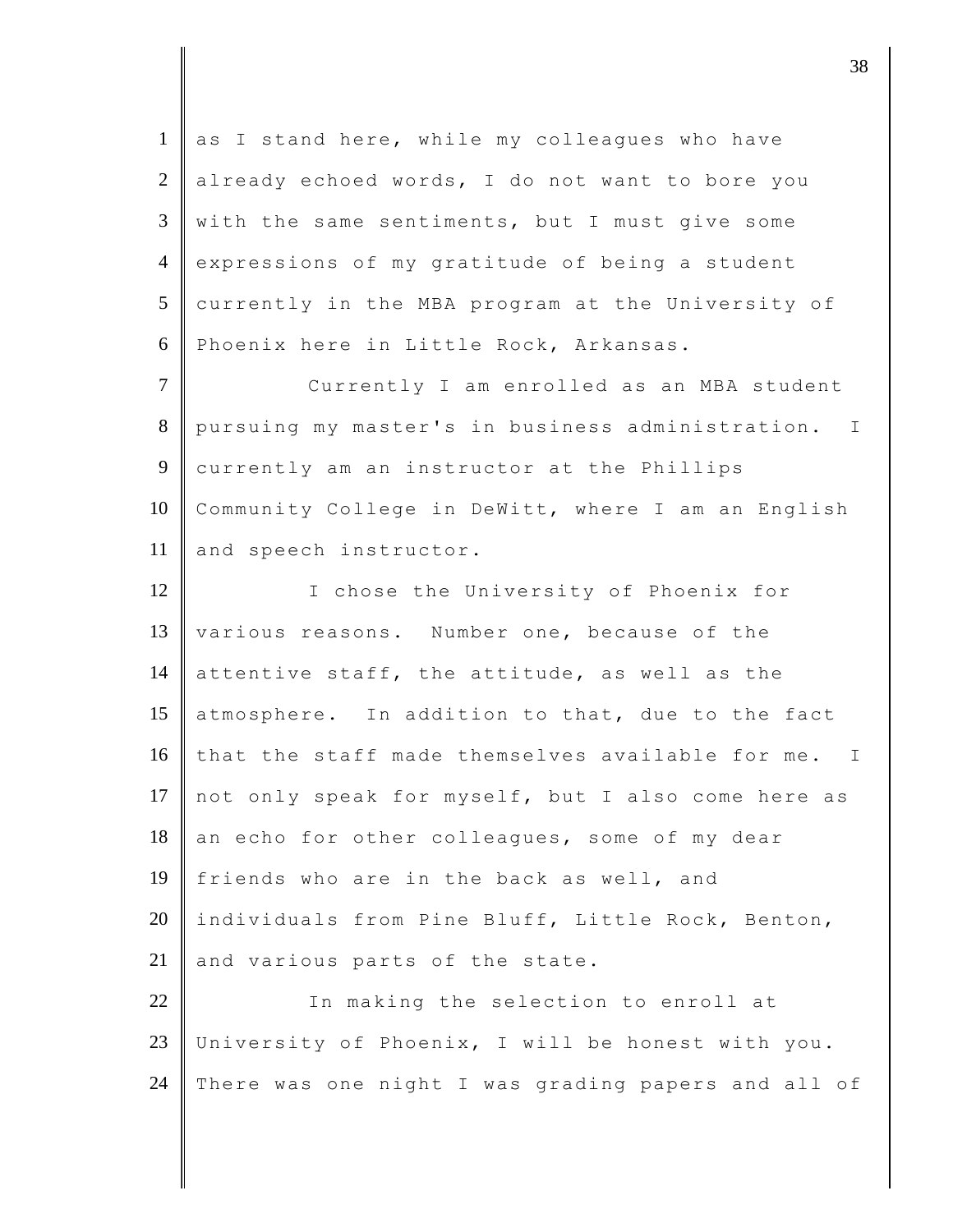| $\mathbf{1}$    | the sudden this big old thing popped up and said,   |
|-----------------|-----------------------------------------------------|
| $\overline{2}$  | "University of Phoenix," and I literally deleted    |
| $\mathfrak{Z}$  | it. I don't have time for that. Start grading       |
| $\overline{4}$  | again, it popped up again. Honestly, I deleted      |
| $5\overline{)}$ | that. I don't have time for that. And I said next   |
| 6               | week, if it pops up again that must be an omen or a |
| $\tau$          | sign from you, God. And guess what? It popped up    |
| 8               | again.                                              |
| 9               | So with that, I clicked on it that night,           |
| 10              | Dr. Sullivan. And after that night I cannot forget  |
| 11              | it, it was a day in January, sir, that I pursued,   |
| 12              | made contact with the follow-up with Ms. Maryann,   |
| 13              | my financial advisor, and I also had spoken with an |
| 14              | avid staff member named Ms. Alicia. She literally   |
| 15              | walked me through and invited me with open arms to  |
| 16              | come to the campus. So I took a 55-mile drive from  |
| 17              | Stuttgart, or really on the outskirt of Stuttgart   |
| 18              | called Casscoe, Arkansas. And I drove up and        |
| 19              | opened up with this warm welcome of the staff of    |
| 20              | Phoenix saying, "Come on in, sit down, have a cup   |
| 21              | of coffee, let's talk. What do you really want to   |
| 22              | do?" And that's what's important to me, when        |
| 23              | someone asks, "What do you really want to do?"      |
| 24              | I walked in with a mission. I walked in             |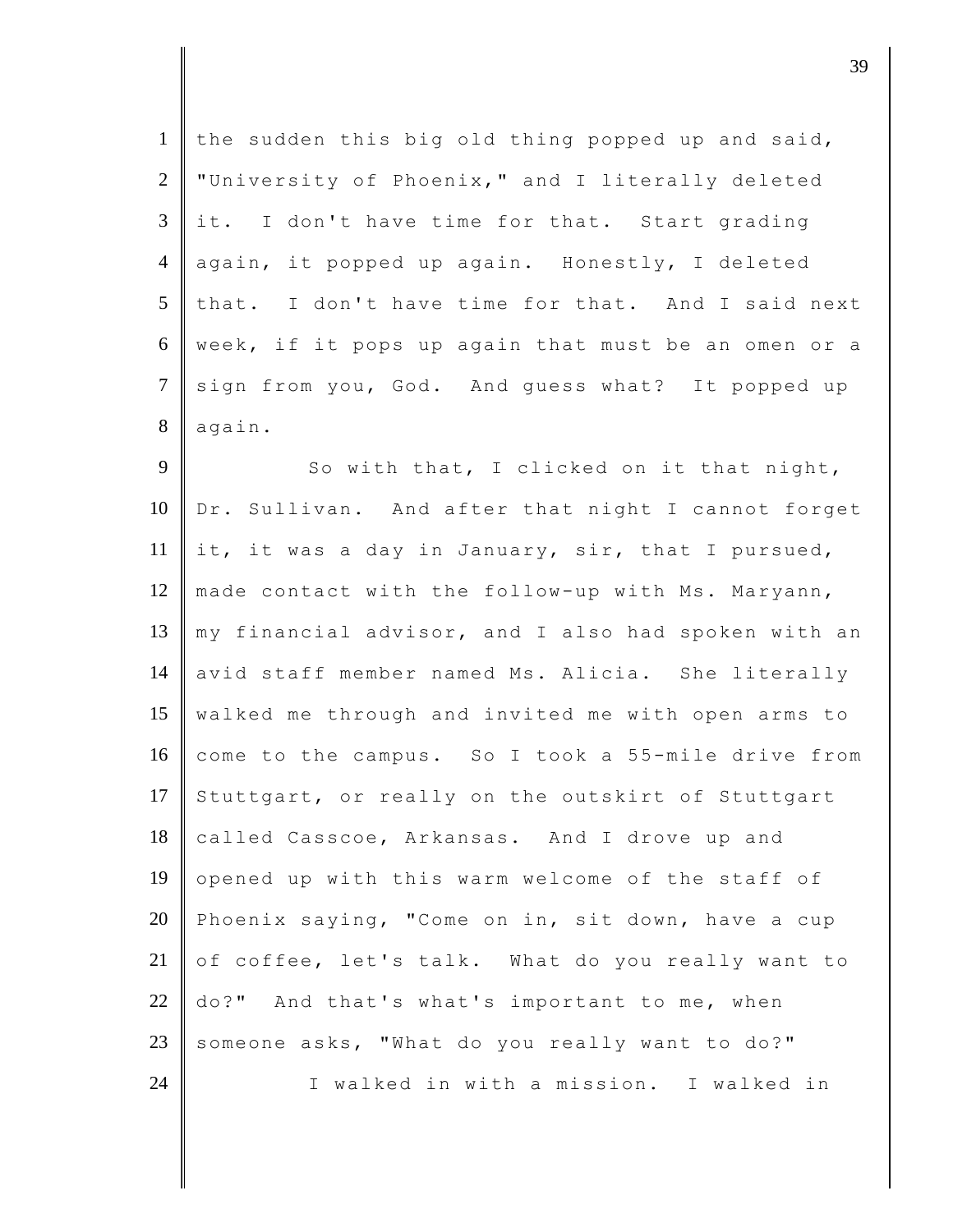| $\mathbf{1}$    | with a message that I did not want to be a          |
|-----------------|-----------------------------------------------------|
| $\overline{2}$  | statistic of society. I walked in with a vision     |
| $\mathfrak{Z}$  | that if the Lord's will in December I want to       |
| $\overline{4}$  | finish. And within three months, gentlemen, I       |
| $5\overline{)}$ | shall achieve that goal. But not only for me, but   |
| 6               | it's for my family, for my husband who will be      |
| $7\overline{ }$ | retiring next year as the Assistant Chief of the    |
| 8               | Stuttgart Fire Department. Not only that, but for   |
| 9               | our five children, to let them know that we did not |
| 10              | have to be a legacy of project mentality.           |
| 11              | Not only that, because I also pursued this          |
| 12              | because of my colleagues in Chicago, Illinois, and  |
| 13              | my friends, unfortunately, some of them who are now |
| 14              | strung out on crack. I made a difference. I did     |
| 15              | it for them to say that we all did not have to be   |
| 16              | in the ghetto. I'm not ashamed from where I have    |
| 17              | come from, but I want to be a testimony.            |
| 18              | In closing, not to detain you because               |
| 19              | others have kudos about University of Phoenix that  |
| 20              | you have already heard and treasured, but I wanted  |
| 21              | to say with these three Ts: team building skills    |
| 22              | that I have attained as well as utilized; teaching  |
| 23              | strategies that I have incorporated in my classroom |
| 24              | as well; and thirdly, the testimony that I can      |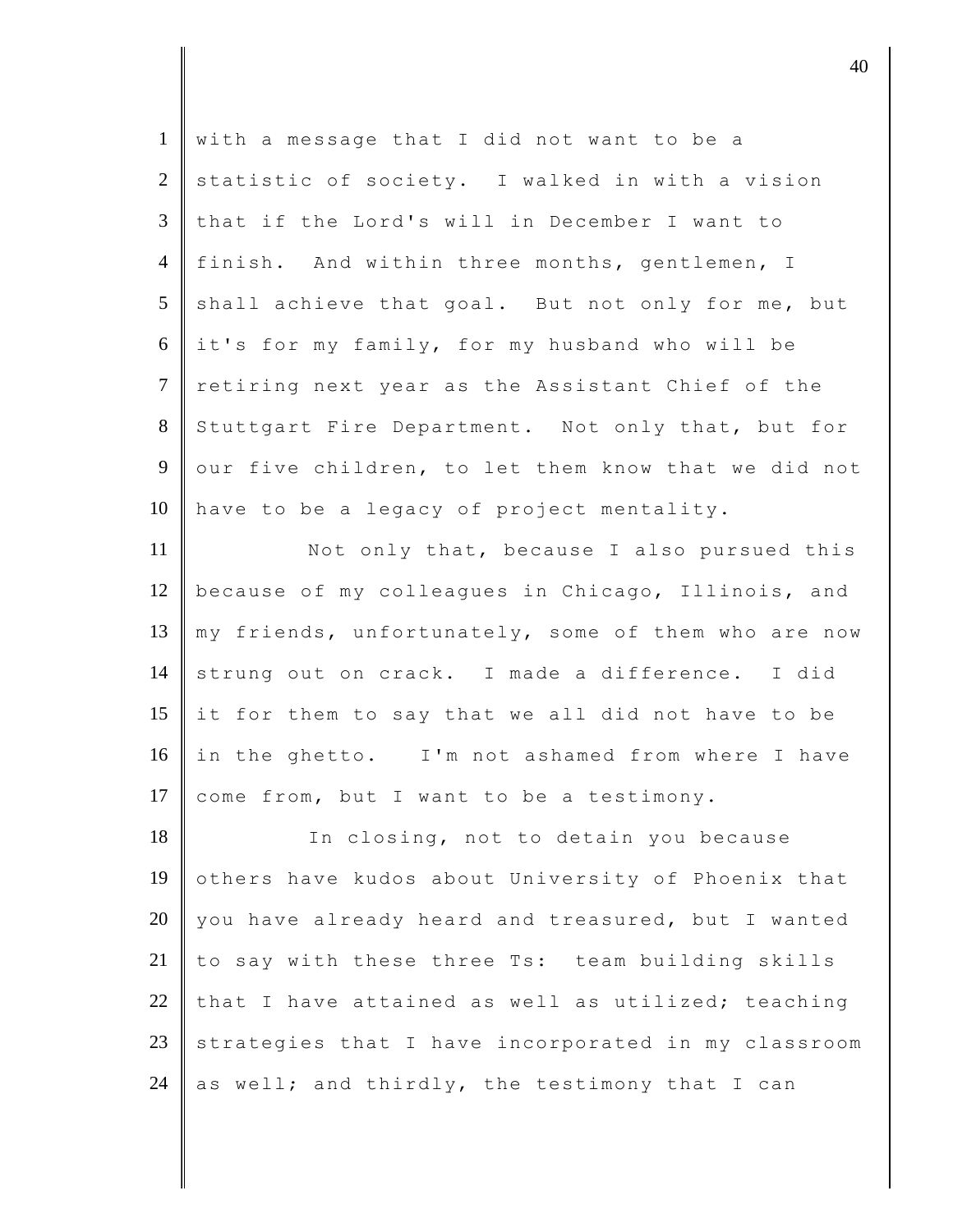| $\mathbf{1}$   | leave behind for you, for the panel, that you can                |
|----------------|------------------------------------------------------------------|
| $\mathbf{2}$   | pass on to Denver as well as to Philadelphia.                    |
| 3              | So I can give back, as I take my flight                          |
| $\overline{4}$ | back to Chicago, Illinois, as a testimony to tell                |
| 5              | my colleagues, my friends who didn't make it, who                |
| 6              | fell through the cracks, that if you will give it                |
| $\overline{7}$ | an opportunity, pull your head up, so you can                    |
| $8\,$          | proudly say, as our commercials have now been                    |
| 9              | boasting across the screen, I am a Phoenix. I am a               |
| 10             | testimony.                                                       |
| 11             | MR. MADZELAN: Thank you.                                         |
| 12             | Cheryl Smith? University of Phoenix.                             |
|                |                                                                  |
| 13             | MS. CHERYL SMITH: Good morning. To the                           |
| 14             | panel, dignitaries, to all of you all. It's a                    |
| 15             | great pleasure that Alicia asked me to speak and                 |
| 16             | also I'm sure that Autumn and Ms. Wahved [ph.] and               |
| 17             | Dr. Sullivan had a part, and thank you all for                   |
| 18             | giving me that opportunity. When they asked me, I                |
| 19             | said--usually I say, "No, let me think about it."                |
| 20             | "Well, Cheryl, you may never get this<br>I said,                 |
| 21             | opportunity again, so take it." So I took it.<br>SO <sub>1</sub> |
| 22             | thank you.                                                       |
| 23             | The University of Phoenix has impacted my                        |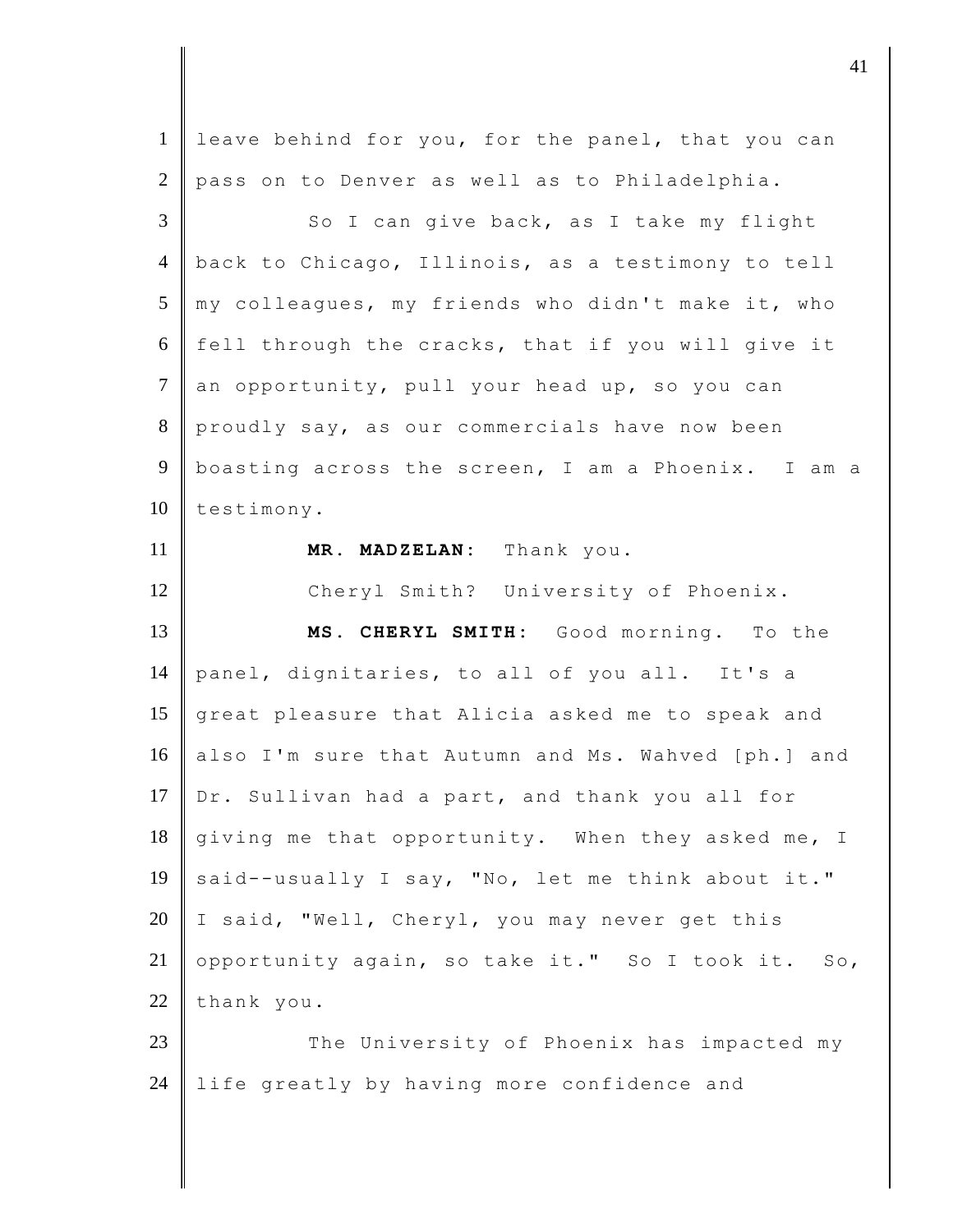| $\mathbf{1}$   | empowered me to take different avenues to explore   |
|----------------|-----------------------------------------------------|
| $\overline{2}$ | to a higher level. The classes and presentations,   |
| $\mathfrak{Z}$ | the group meetings prepared me to handle difficult  |
| $\overline{4}$ | people. I almost thought I could handle any         |
| 5              | situation once I finished the University of         |
| 6              | Phoenix. Oh, by the way, I did graduate May of      |
| $\tau$         | 2008 with my MBA.                                   |
| 8              | The faculty has been so wonderful, it's             |
| 9              | hard to express in words. They have offered to      |
| 10             | help when needed with assignment questions,         |
| 11             | responded back quickly to e-mails and telephone     |
| 12             | calls. They have gone beyond the call of duty many  |
| 13             | times.                                              |
| 14             | My last three classes were challenges               |
| 15             | because I lost the love of my life, my best friend, |
| 16             | my encourager, which was my mother. I felt so       |
| 17             | lifeless. I tried to do my assignment and it        |
| 18             | seemed almost impossible. I felt that there was no  |
| 19             | reason to go on with class. This has been by far    |
| 20             | my most difficult time of my life. I could hear my  |
| 21             | mother's small voice saying I'll be so glad when    |
| 22             | you finish school.                                  |
| 23             | My special thanks goes out to Dr. Craig             |
| 24             | Martin, Dr. Karen Hutchins, and Dr. Marc Haynes for |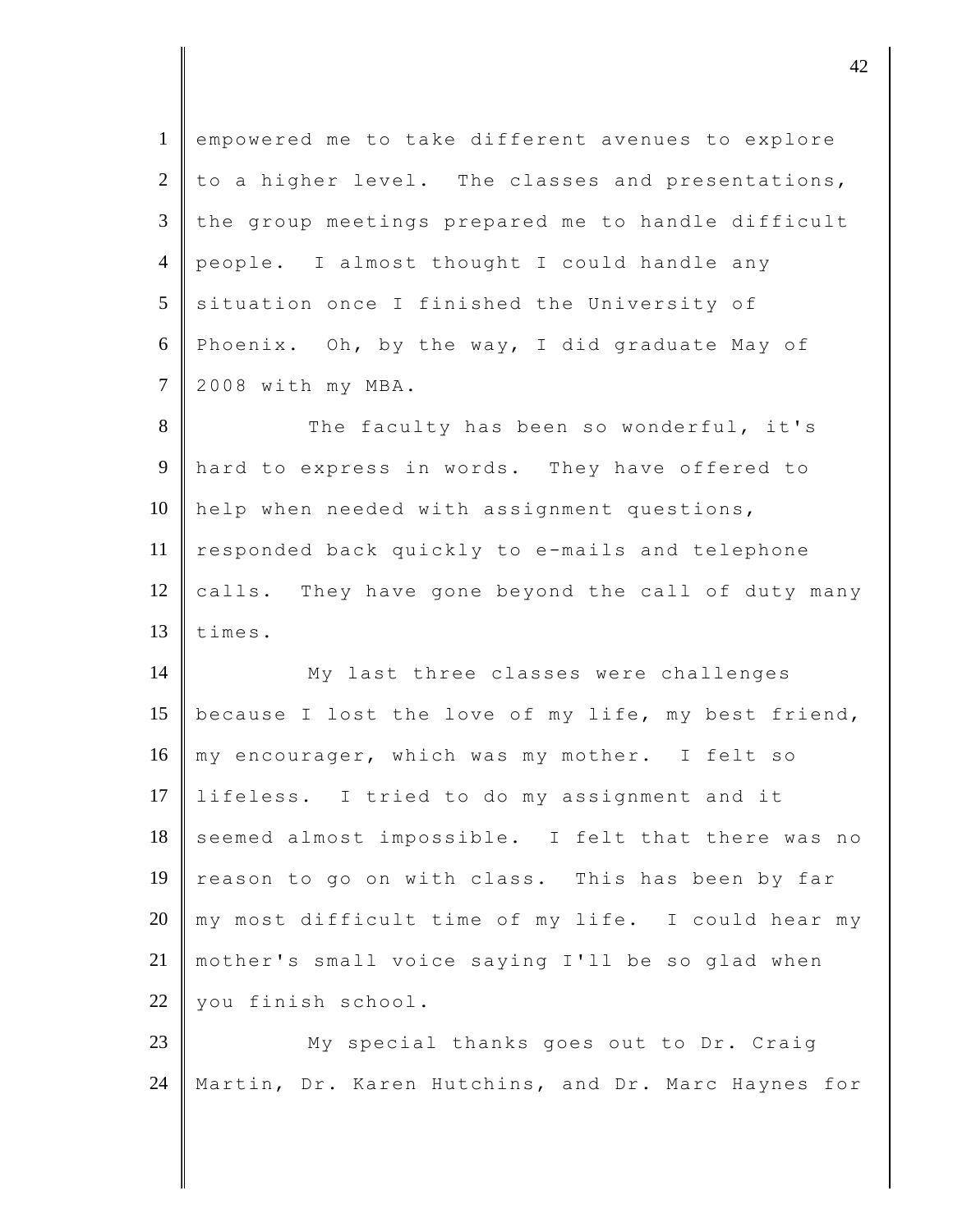| $\mathbf{1}$   | giving me that encouragement to continue working    |
|----------------|-----------------------------------------------------|
| $\overline{2}$ | with me and I'm so thankful to them and all my      |
| 3              | instructors: Ms. Tammy Deaton, Dr. Paul Love        |
| $\overline{4}$ | [ph.], Dr. Tressa Shavers, Mr. William Wyngaard,    |
| 5              | Mrs. Han, Mr. Akbar, and Mr. Benoit, and Mr. Paul.  |
| 6              | My counselors and advisor has been wonderful. Ms.   |
| $\tau$         | Yvette Palmer, Ms. Rebecca William, I call her Ms.  |
| 8              | Bec, has been on top of everything by making sure   |
| 9              | grades and classes were going great.                |
| 10             | I did not think it was possible because I           |
| 11             | had been out of college for 23 years and high       |
| 12             | school for 27. They are amazing.                    |
| 13             | The University of Phoenix is my choice              |
| 14             | when I saw the advertisement about three years      |
| 15             | before I attended. I told myself this is where I    |
| 16             | want to go for my graduate degree. The university   |
| 17             | was convenient, one could keep present job, and     |
| 18             | classes were entered on one's work schedule. The    |
| 19             | University of Phoenix has made my dream become a    |
| 20             | reality. I am forever grateful to God and everyone  |
| 21             | that made it possible.                              |
| 22             | The financial challenges were great.<br>I           |
| 23             | did not have the funds to go back to school.        |
| 24             | Thanks to the financial institution and my employer |
|                |                                                     |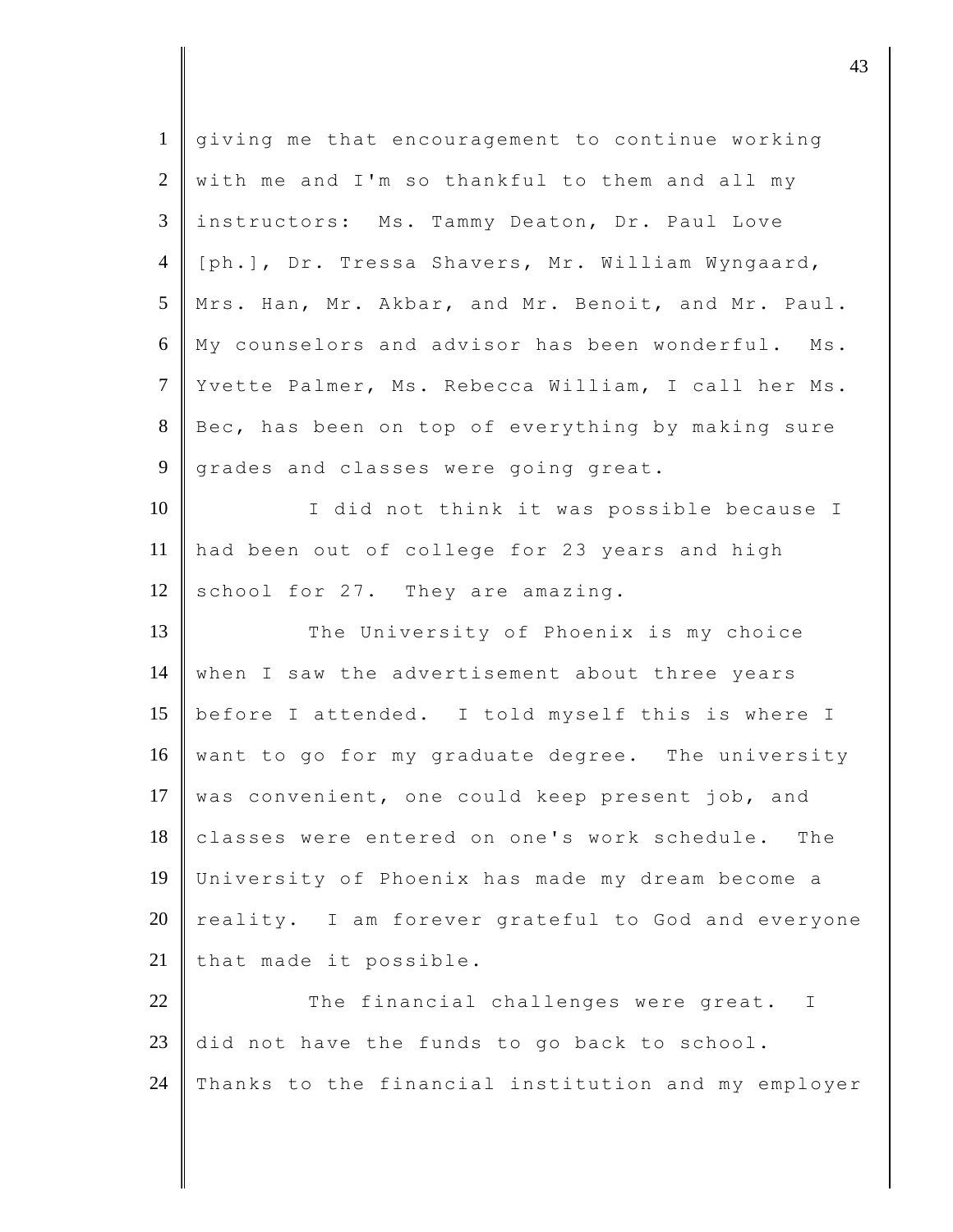1 for making the degree attainable. The University 2 of Phoenix has empowered me to continue my 3 education to obtain other dreams to become a nurse 4 and to pursue my doctoral degree. Thanks again to 5 God and everyone who's taken a part in making my 6 dream become a reality. Thank you. 7 **MR. MADZELAN:** Thank you. 8 I remember I mentioned earlier that we 9 would allocate 10 minutes to everyone, but you 10 | wouldn't use up to your full 10 minutes. Well, 11 that's certainly the case because we have come to 12 the point, on my schedule, where we would be taking 13 a break at  $10:30$ , but that's still about a half an 14 hour from now. So, I think we'll just continue 15 through and still plan to break at  $10:30$ . 16 And so our next speaker, Rob Glessner, 17 University of Phoenix. 18 **MR. GLESSNER:** Thank you, gentlemen. I 19 was asked to speak about the MBA program at the 20 University of Phoenix. My name is Rob Glessner. 21 **First, the education gives me a sense of** 22 security in a very competitive job market. I 23 gained knowledge and skills that will help me for 24 the rest of my life. I developed the mind of an

djective the contract of the contract of  $44$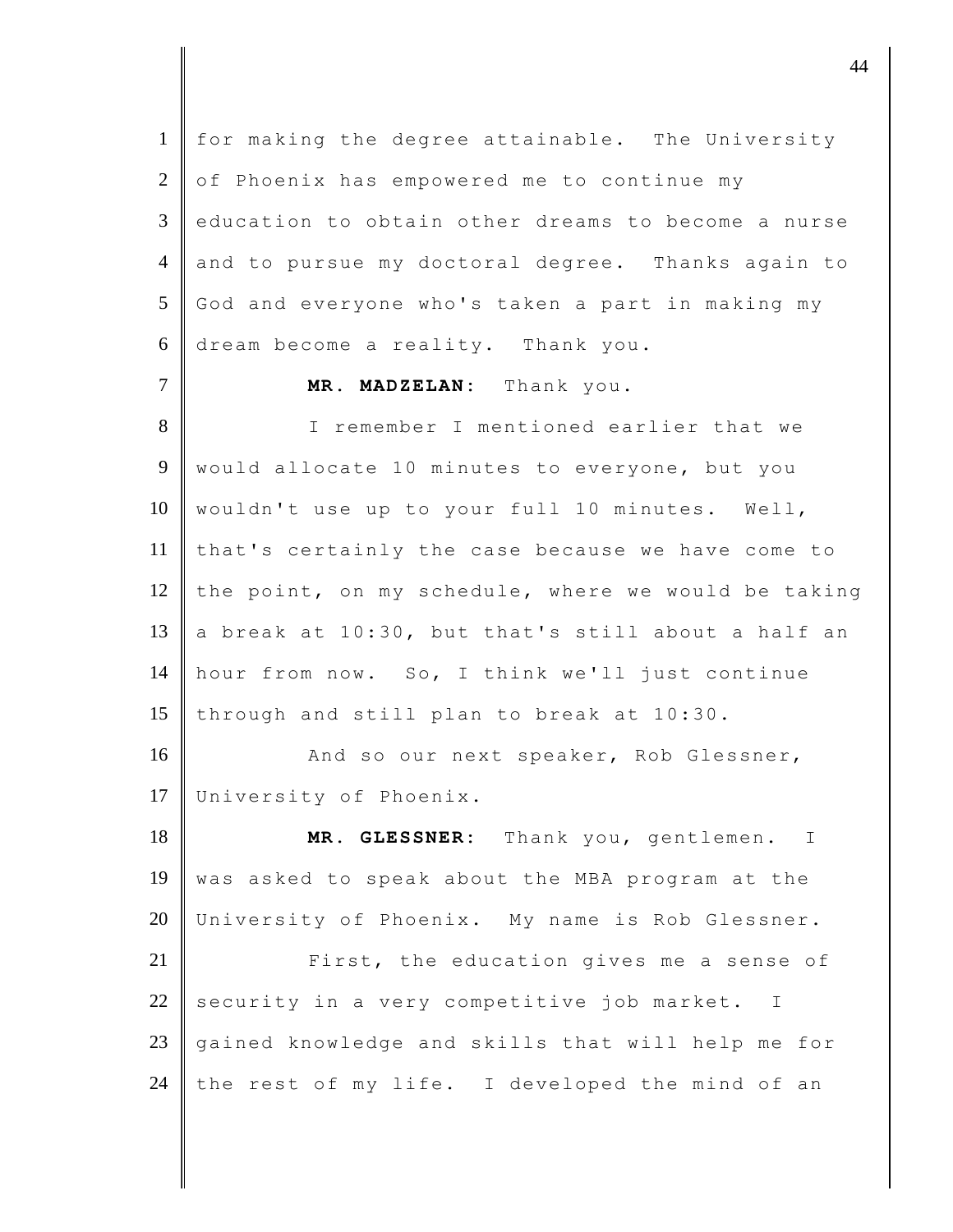| $\mathbf{1}$   | entrepreneur when an early class taught me how to   |
|----------------|-----------------------------------------------------|
| 2              | start a small business. I applied my skills.        |
| 3              | Halfway through the program, I helped my son        |
| $\overline{4}$ | develop a Web-based distribution business. He's     |
| 5              | still running his modest business in North Carolina |
| 6              | while he completes his business degree.             |
| $\tau$         | The University of Phoenix teaches                   |
| 8              | leadership by dividing the class into mutually      |
| 9              | supportive teams. I know that when I select and     |
| 10             | run a team, the outcome will be excellent.          |
| 11             | I'm better at preparing speeches, writing,          |
| 12             | and time management. I am able to research and      |
| 13             | organize a solution to solve difficult problems.    |
| 14             | The University of Phoenix gave me the tools to      |
| 15             | prepare a business plan for a friend along with a   |
| 16             | roadmap to help that business prosper. Again,       |
| 17             | applying what I learned.                            |
| 18             | The faculty and counselor and advisors              |
| 19             | were very helpful to me. I needed help adjusting    |
| 20             | back into school after so many years. Like many     |
| 21             | adult learners, I have a demanding job during the   |
| 22             | day, my business is very competitive, and a single  |
| 23             | sale can take months or even years to close. The    |
| 24             | University of Phoenix faculty and staff helped      |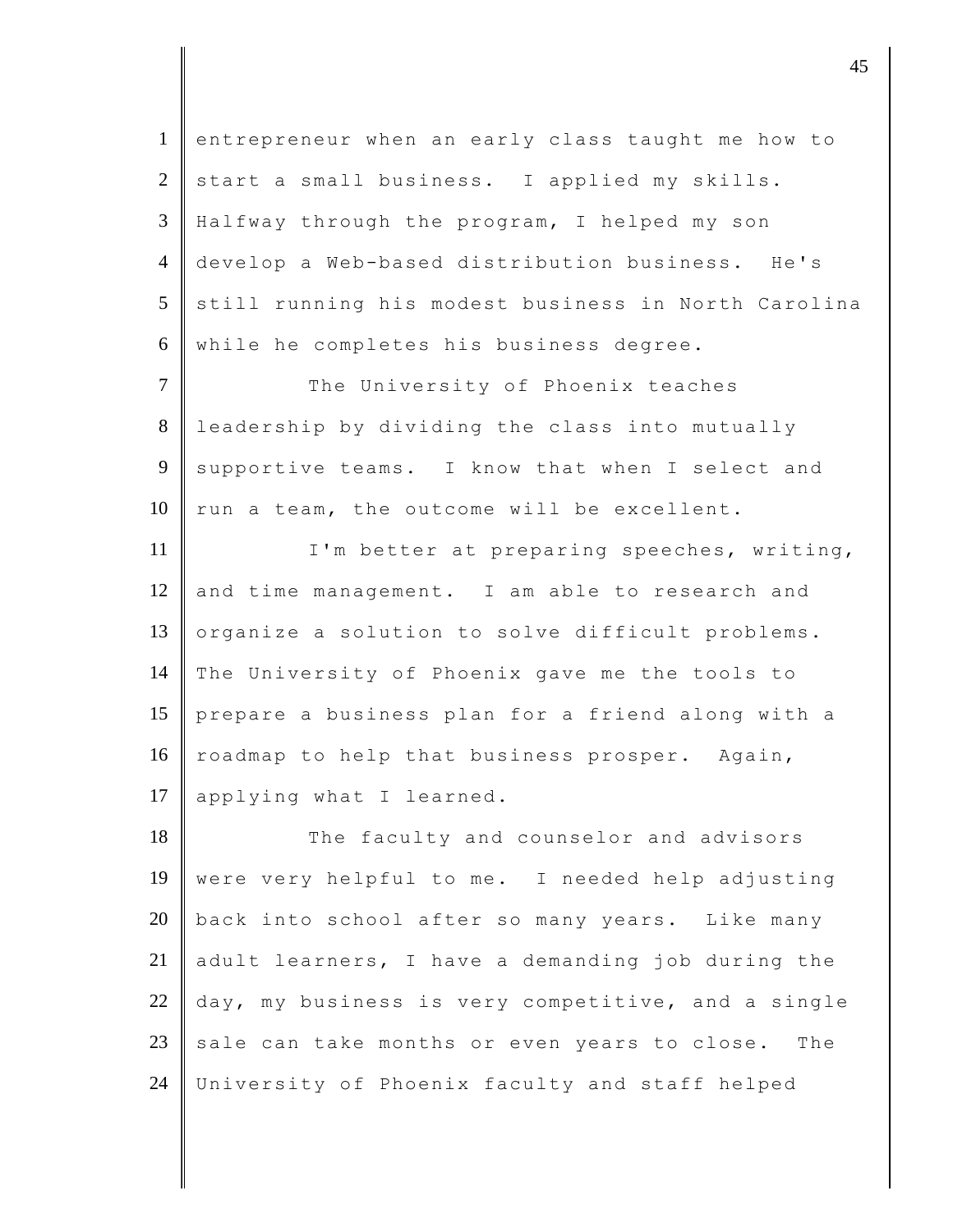| $\mathbf{1}$   | guide me with time management tips and tools that I |
|----------------|-----------------------------------------------------|
| 2              | now use outside of school. My academic counselor    |
| 3              | helped me structure my schedule to minimize         |
| $\overline{4}$ | coursework during my peak sales periods, and Alicia |
| 5              | scheduled me to take consecutive classes when I got |
| 6              | to--into the program and before my next sales       |
| $\tau$         | period started.                                     |
| $8\,$          | I looked at a lot of different schools              |
| $\overline{9}$ | before choosing the University of Phoenix in Little |
| 10             | Rock. That the University of Phoenix allows a flex  |
| 11             | schedule that gives a professional, a traveling     |
| 12             | professional, the ability to manage the workload    |
| 13             | while still having some classes on campus, which    |
| 14             | was very important to me.                           |
| 15             | I know a few co-workers who attended the            |
| 16             | University of Phoenix at other campuses and I       |
| 17             | talked with those co-workers. They told of the      |
| 18             | benefits of the University of Phoenix learning      |
| 19             | teams and academic lessons. I asked one man if the  |
| 20             | degree would help him at our company. He said the   |
| 21             | degree might help a little bit, but the education   |
| 22             | he received from the University of Phoenix MBA      |
| 23             | program would help a great deal.                    |
| 24             | The decisive factor was hearing that the            |
|                |                                                     |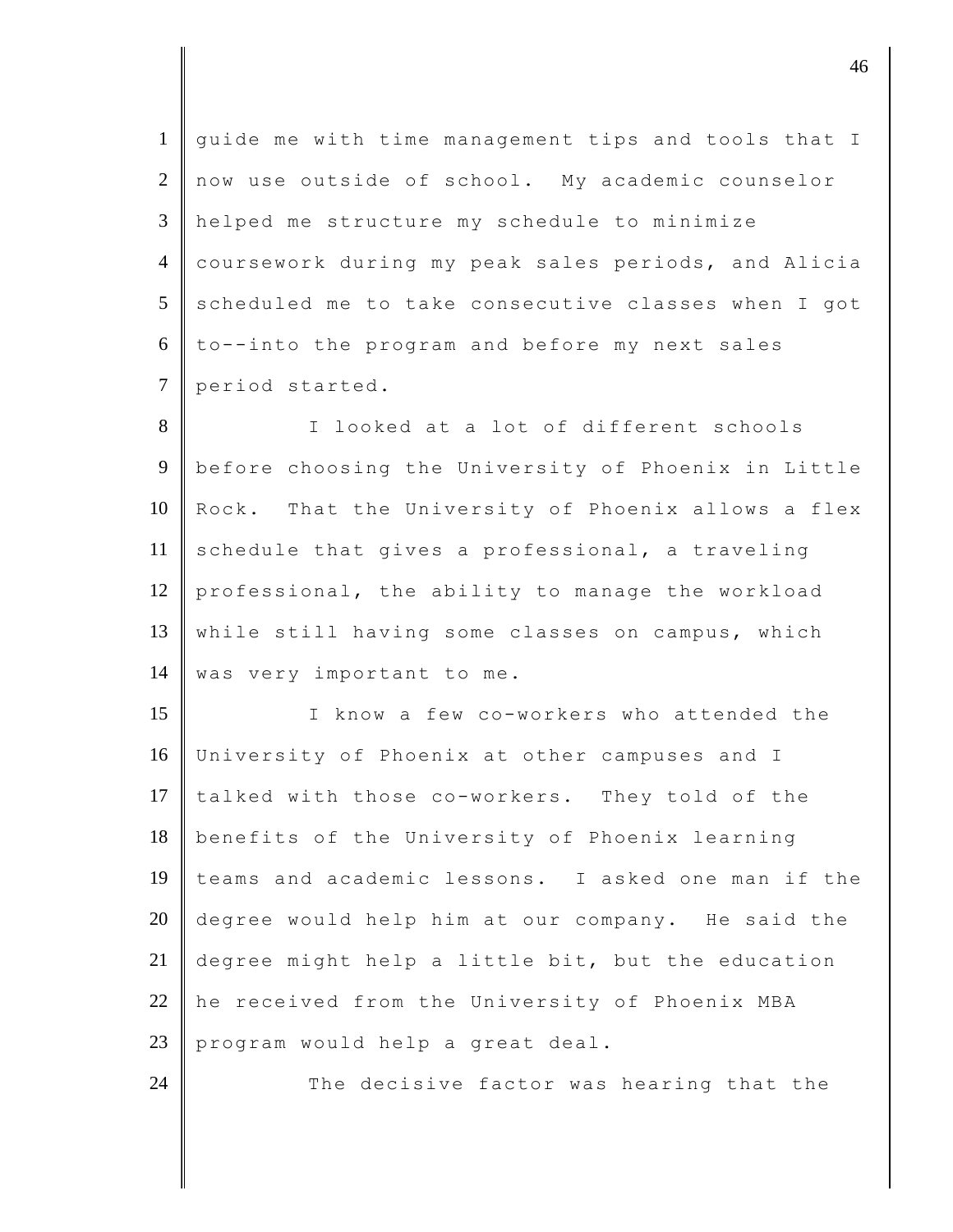| $\mathbf{1}$   | faculty of the University of Phoenix in Little Rock |
|----------------|-----------------------------------------------------|
| $\overline{2}$ | was employed in the fields in which they taught.    |
| 3              | Like most people, I had to make choices             |
| $\overline{4}$ | with my finances. However, my company paid about    |
| 5              | 80 percent of the MBA course fees. As a             |
| 6              | commissioned sales person, I had to make choices to |
| $\tau$         | spend time studying versus preparing and working on |
| $8\,$          | projects at work. I cannot calculate the            |
| $\overline{9}$ | commission dollars that I traded to gain my MBA,    |
| 10             | but I know my investment of time at the University  |
| 11             | of Phoenix will pay off at work with better results |
| 12             | in the same amount of time. Thank you.              |
|                |                                                     |
| 13             | MR. MADZELAN: Thank you.                            |
| 14             | Kocysha White? Please help me out with              |
| 15             | the pronunciation.                                  |
| 16             | MS. WHITE: Good morning. My name is                 |
| 17             | Kocysha White, with the University of Phoenix.      |
| 18             | The University of Phoenix has impacted my           |
| 19             | life by preparing me for a prominent career in the  |
| 20             | criminal justice field. Their signature mark        |
| 21             | learning teams, although not one of my favorites,   |
| 22             | actually taught me a lot about humility, how to     |
| 23             | deal with different personalities, learning and     |

denote the contract of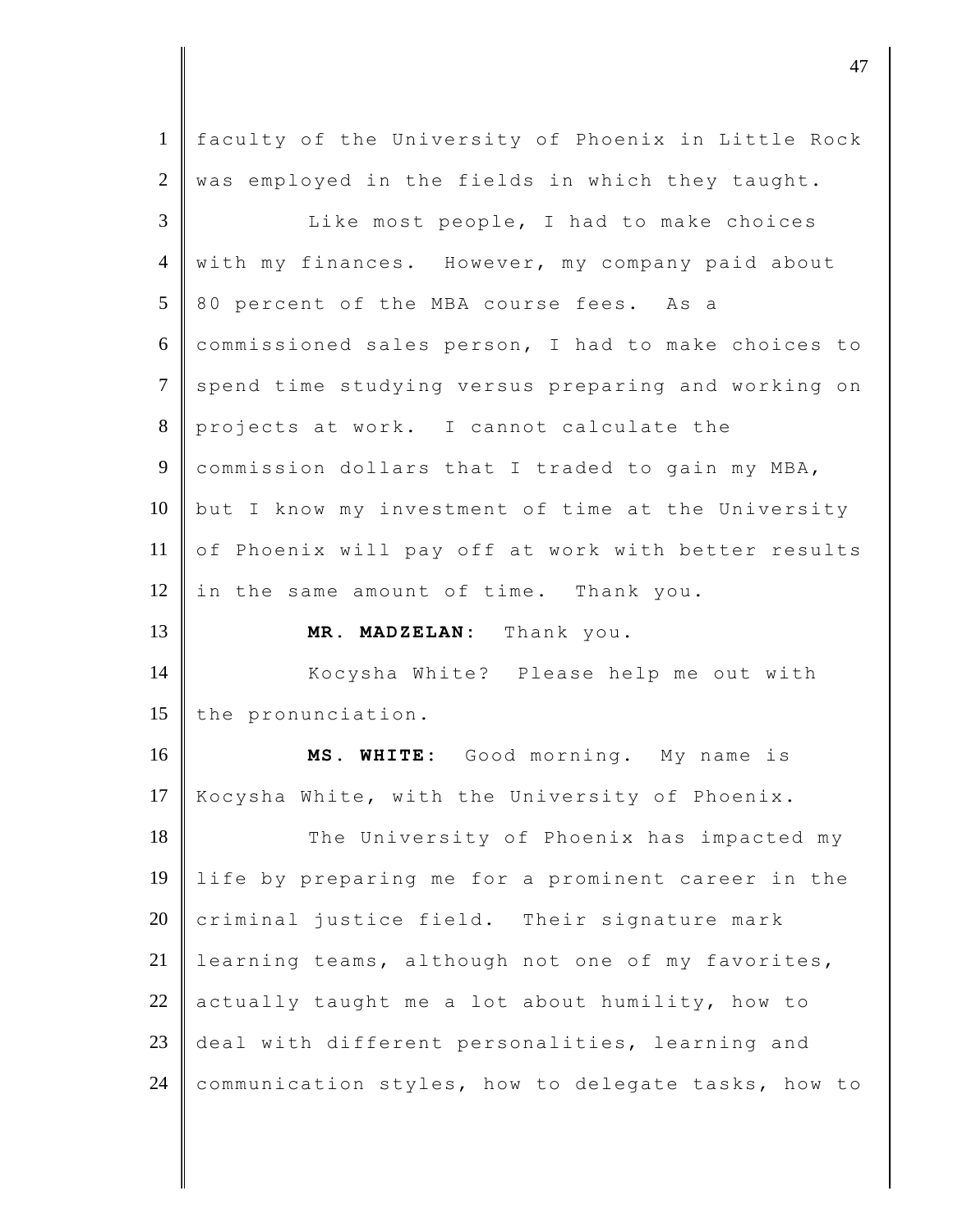1 accept other ways of completing a task, increasing 2 listening skills, and applying previously learned  $3 \parallel$  critical--how to accept other ways of completing a 4 task, increasing listening skills, and applying 5 previously learned critical thinking skills.

6 The use of the APA format has also 7 prepared me for the master's program that I'm 8 currently enrolled with at another university. In 9 addition, the University of Phoenix helped to 10 create networking opportunities for future 11 educational and career opportunities.

12 The faculty was very encouraging and firm 13 in their expectations of what was expected from us 14 as students. In several classes feedback was 15 consistent and constructive. Several faculty 16 members were extremely patient and acted as 17 mediators in learning team disagreements. They 18 also helped us by introducing us to individuals in 19 the criminal justice field who took the time to  $20$  visit and share their career experiences. And I 21 have to add that it was from one of these visits 22 that I am currently employed with the Arkansas 23 Department of Corrections.

24  $\parallel$  In addition, they challenged us mentally,

djective the contract of  $\overline{a}$  48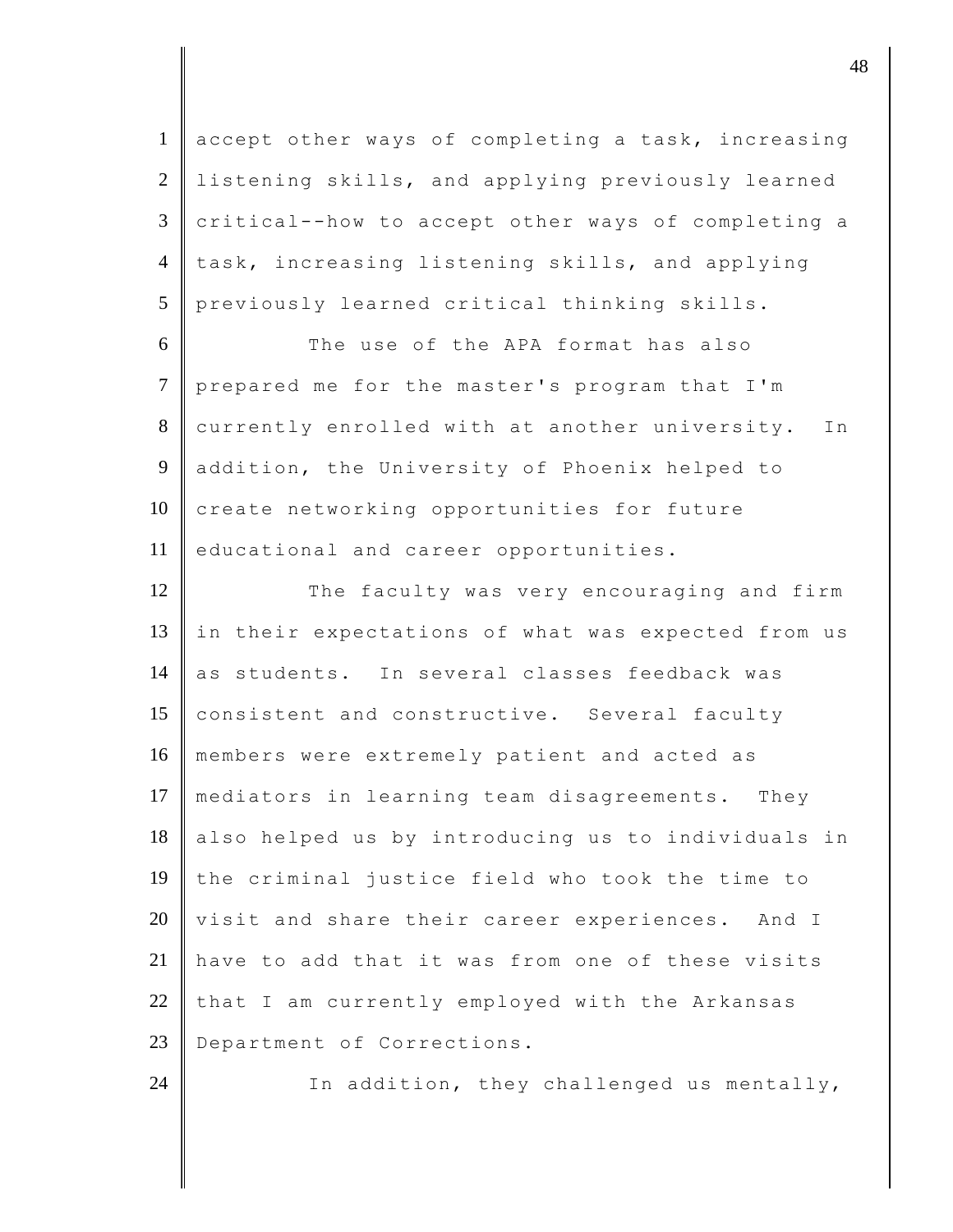1 professionally, and academically through group 2 discussions and PowerPoint presentations. My 3 academic advisor, Ms. Yvette Palmer, was very 4 encouraging throughout my time at UOP. She was  $5 \parallel$  professionally caring, always addressed me by name, 6 and often sent e-mails or called to check on how I 7 was doing with my time at UOP.

8 After receiving my associate's degree from 9 Remington, I initially decided to go to another 10 university to obtain my bachelor's. However, a UOP 11 representative called to inform me they had a new 12 criminal justice program on ground. This was my 13 intended major, so I took the offer and I was 14 interested in the fact of the evening classes that 15 they had available.

16 Thankfully, no financial challenges were 17 faced while gaining my career. Online resources 18 were especially appreciated because I did not have 19 to worry about purchasing textbooks. The financial  $20$  advisors were efficient in reminding us when to 21 | update our FAFSA applications.

22 My time at University of Phoenix is very 23 appreciative and I am grateful for the staff that 24 is there, and thank you all.

dje diskografije diskografije diskografije diskografije diskografije diskografije diskografije diskografije diskografije diskografije diskografije diskografije diskografije diskografije diskografije diskografije diskograf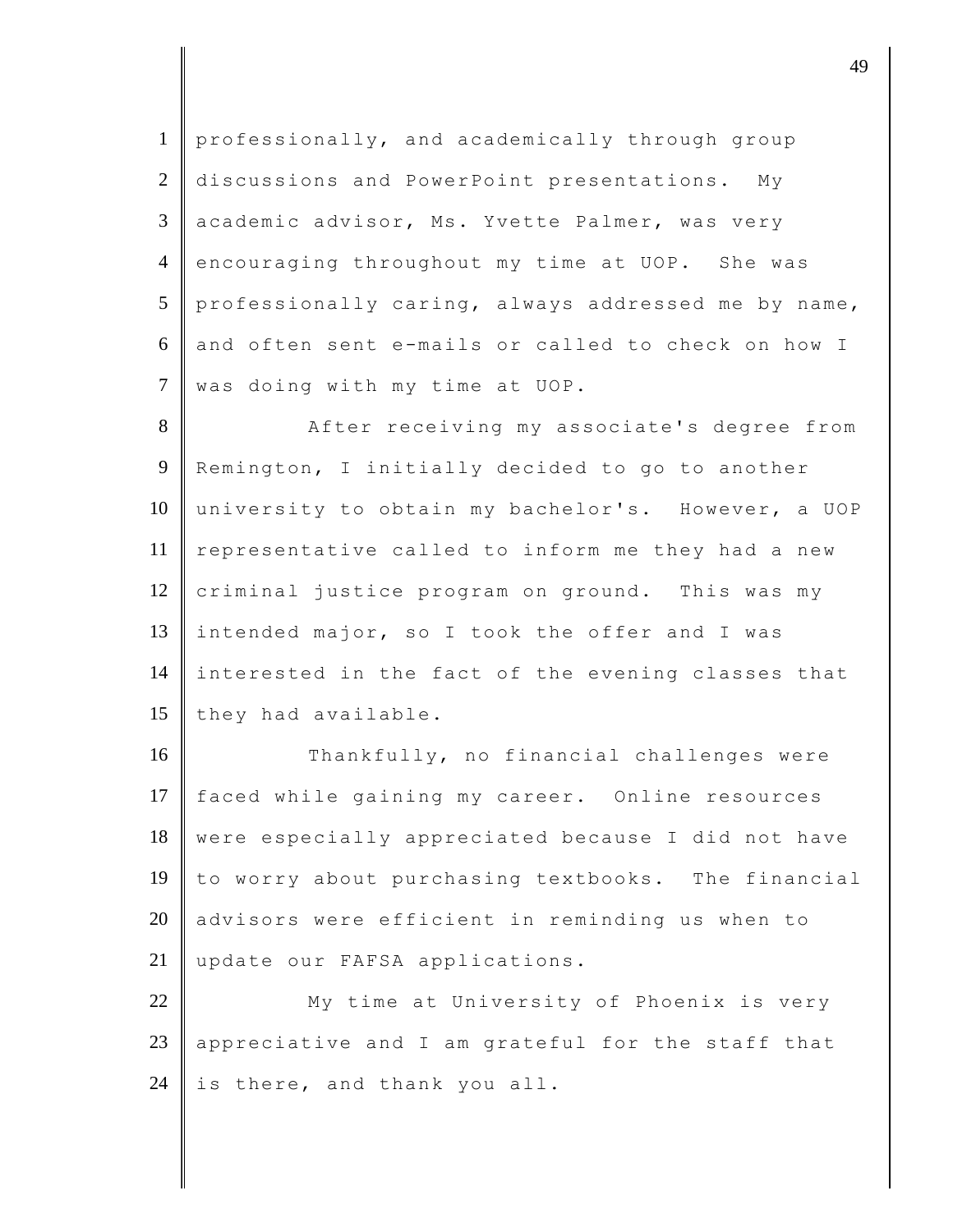| $\mathbf{1}$   | MR. MADZELAN: Thank you.                            |
|----------------|-----------------------------------------------------|
| $\overline{2}$ | Jackie Brubaker, Mid-South Community                |
| 3              | College.                                            |
| $\overline{4}$ | MS. BRUBAKER: Good morning. I'm Jackie              |
| 5              | Brubaker with Mid-South Community College in West   |
| 6              | Memphis, Arkansas. I came here probably rather      |
| $\tau$         | ill-prepared. This is my first opportunity that     |
| 8              | I've taken to participate in the negotiated         |
| 9              | rulemaking process. I decided at this point in my   |
| 10             | life, I'm old enough to be one of those older       |
| 11             | people who go to represent my school in my state,   |
| 12             | so I thought I'd come, not realizing I was going to |
| 13             | speak.                                              |
| 14             | But, you know, I never miss an opportunity          |
| 15             | to get up and talk to you about the education and   |
| 16             | the value of it and what I think may be being done  |
| 17             | well or not so well. And I figured if I'm going to  |
| 18             | sit back and complain about it, I better speak      |
| 19             | because, otherwise, I don't have grounds to         |
| 20             | complain. So that is why I am here.                 |
| 21             | You watch me, I'll probably be cautious so          |
| 22             | my voice--my mouth won't take away and go somewhere |
| 23             | that it shouldn't. It seems to do that. Okay?       |
| 24             | I've reviewed the Higher Education                  |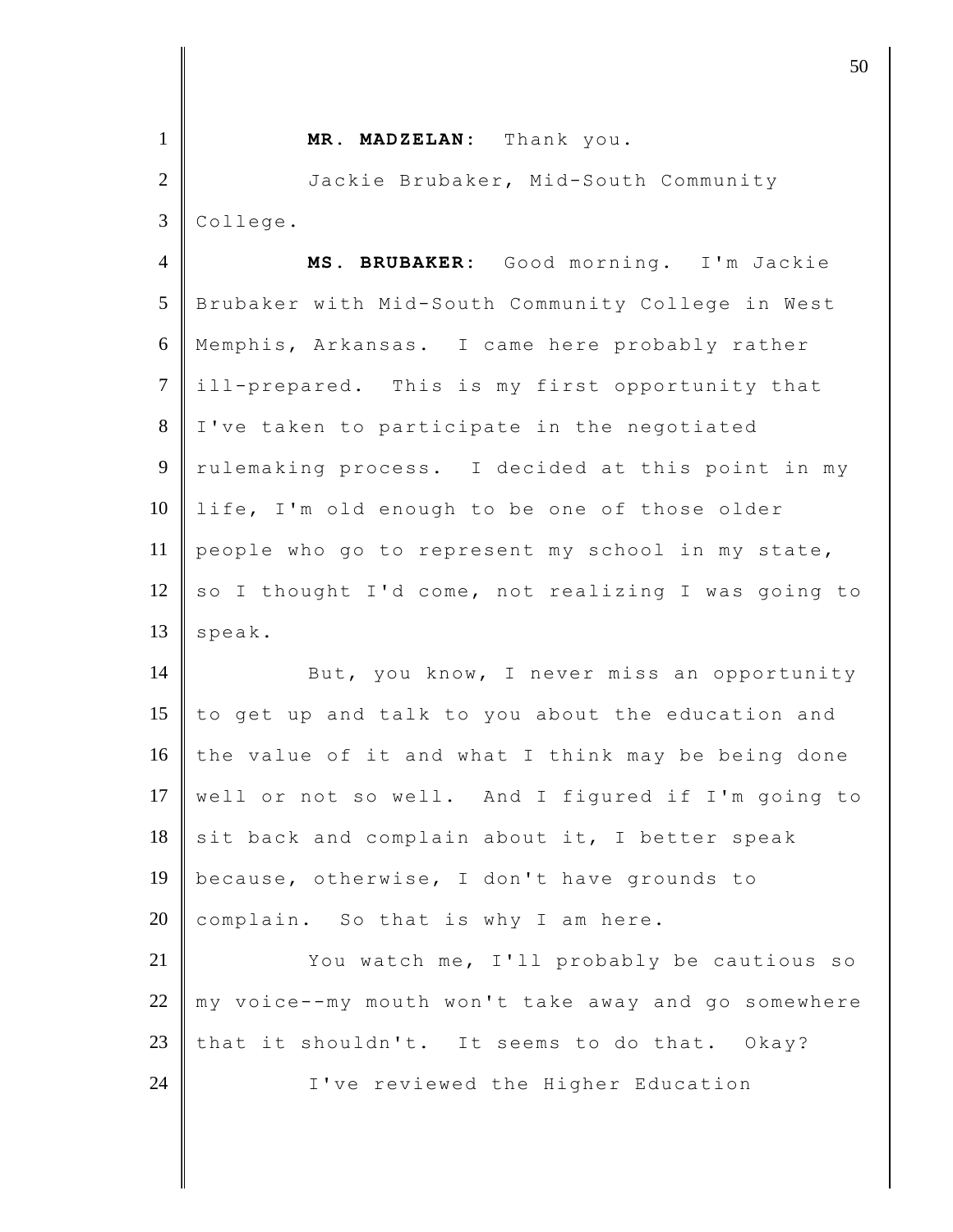1 Opportunity Act, but probably not as well as I 2 should be because when I do two roles at my school, 3 Financial Aid Director and I'm also the Director of 4 HR. You know, coming from a two-year public 5 school, you kind of wear a number of hats, so I 6 only looked at those items that were of particular 7 attention to me and to my students.

8 || We do not have a student loan program at 9 | my school. We had a default rate that was so high,  $10$  we almost lost everything we had, so we 11 discontinued that program probably 15 years before  $12$  I came. And so all I'm dealing with basically are 13 grant programs and the work study programs, campus-14 based aid as well as Pell Grants. So I looked 15 closely at those.

16 When it comes to the Pell Grant, one of 17 our chief complaints is that the process seems to 18 be too complicated or we do not understand how we 19 need to apply. We've done everything besides knock  $20$  on doors individually to try to make sure people 21 are aware that there is a process out there to help 22 them come to school. We would love to have the 23 opportunity for more of that information to be made 24 public so that they realized it was an easier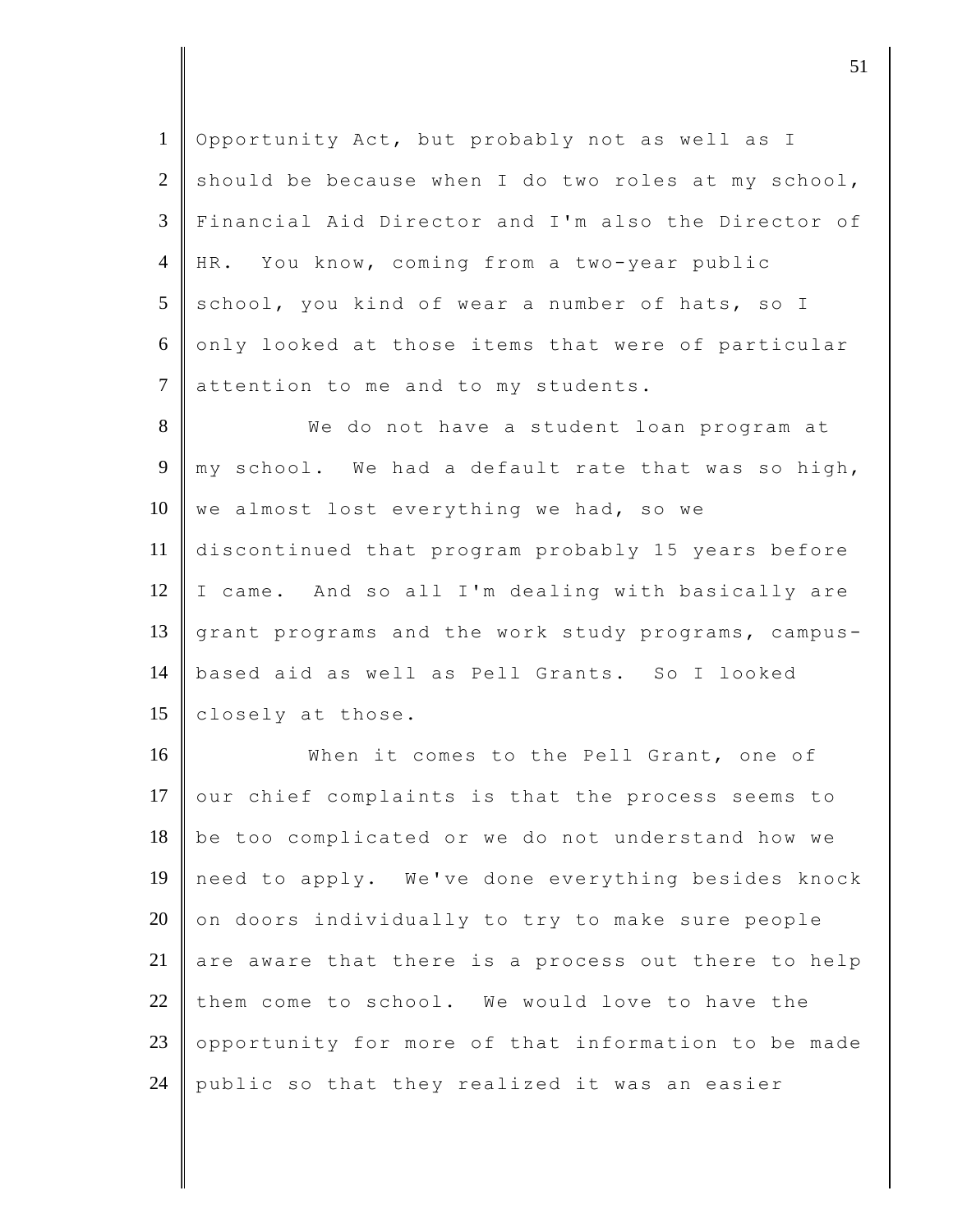process.

| $\overline{2}$ | But then when we try to tell them, oh,              |
|----------------|-----------------------------------------------------|
| $\mathfrak{Z}$ | it's so easy, just fill out this form, and they     |
| $\overline{4}$ | think, all this information. Well, look at my       |
| 5              | students. I'm from the Delta of Arkansas. I live    |
| 6              | on the banks of the Mississippi River. My students  |
| $\tau$         | are first generation students who have not had an   |
| 8              | example set to them about going to school, getting  |
| 9              | up and going to work. So for me to expect them to   |
| 10             | come and act like a regular--not a regular, I don't |
| 11             | want to say that word, but as some of our students  |
| 12             | we expect to at a four-year university, they do not |
| 13             | have the same background to get them to that point. |
| 14             | So that's what we're trying to help them become     |
| 15             | more educated. They're in a very low economic       |
| 16             | area, unemployment's high. We have a 50-50 percent  |
| 17             | racial--but it has nothing to do with that. It's    |
| 18             | just that the people have not developed in          |
| 19             | proportion to the other part of the state. That's   |
| 20             | the best way I can say that.                        |
| 21             | Well, when they see the FAFSA, they get             |
| 22             | confused and they say, well, can't you just tell me |
|                |                                                     |

23 based on my income? No, I can't because the FAFSA 24 is not a simple process based on how old you are,

 $\vert$  52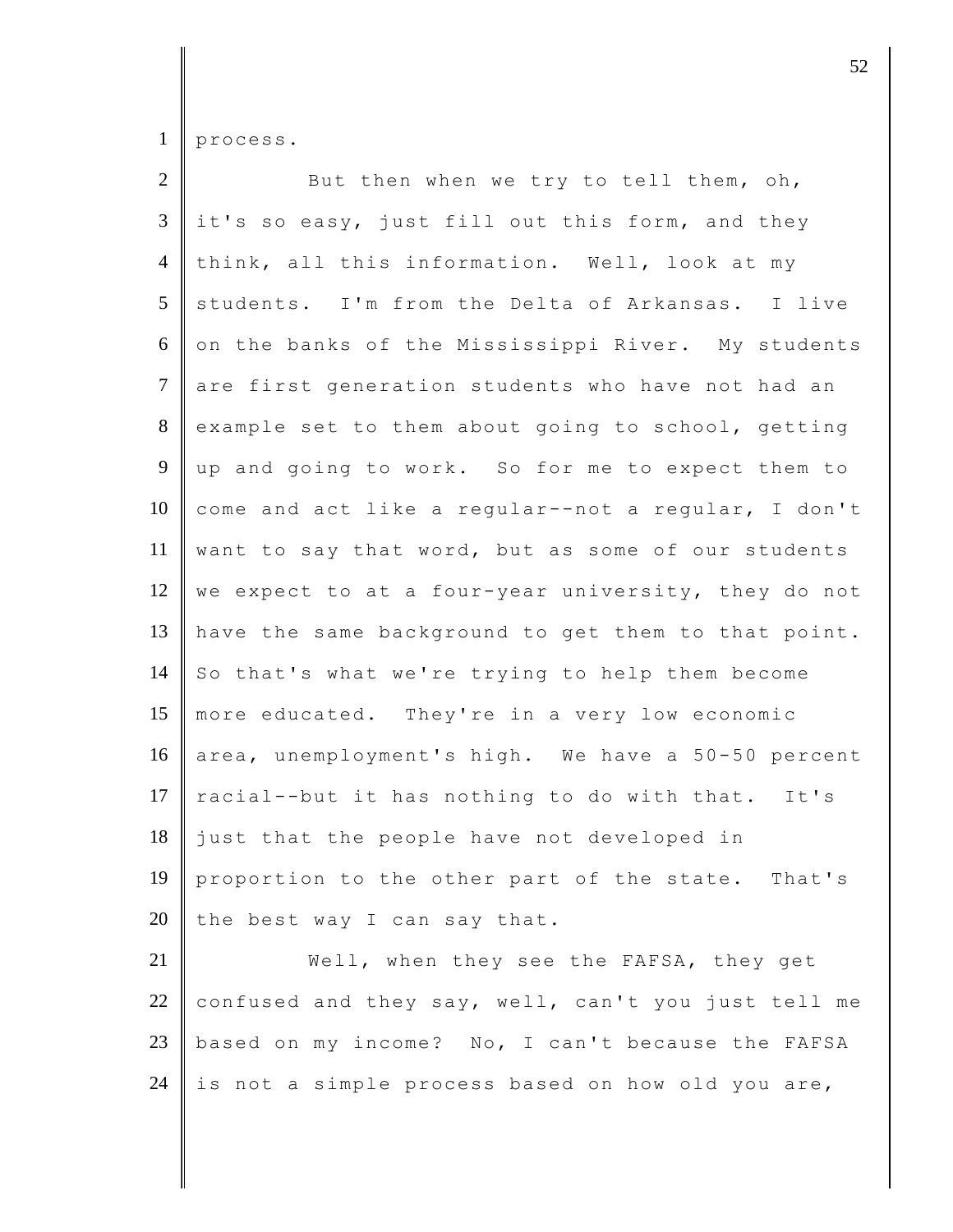| $\mathbf{1}$   | how much income you have, how many in the family    |
|----------------|-----------------------------------------------------|
| $\mathfrak{2}$ | are working, how many in the household. Household?  |
| 3              | Well, I don't know, which day? Because my           |
| $\overline{4}$ | household changes. I don't have a household with    |
| 5              | Momma and Daddy and two brothers and a sister.      |
| 6              | That's not my household. Most of the time I'm       |
| $\overline{7}$ | living with Auntie or Grandma because Momma and     |
| $8\,$          | Dad, one of them is in prison and the other one may |
| 9              | be an addict or she's gone off with somebody else   |
| 10             | and she won't give me any time or attention and I   |
| 11             | can't get anything out of her. Or she's remarried,  |
| 12             | she won't let me live in the house with her, so I'm |
| 13             | living with Grandma. And how am I supposed to get   |
| 14             | Mom's income information because she refuses to     |
| 15             | give it to me?                                      |
| 16             | The family situation that's represented on          |
| 17             | the financial aid application does not fit my       |
| 18             | students necessarily for a large part.              |
| 19             | Then you come into income. How much                 |
| 20             | income did you make? Well, I don't know. Most of    |
| 21             | it is under the table because I'm only making a few |
| 22             | cash wages, enough until I can buy me some          |
| 23             | groceries this week, or, number one, get enough I   |
| 24             | can work. I'm using a number of the state aid       |

 $\vert$  53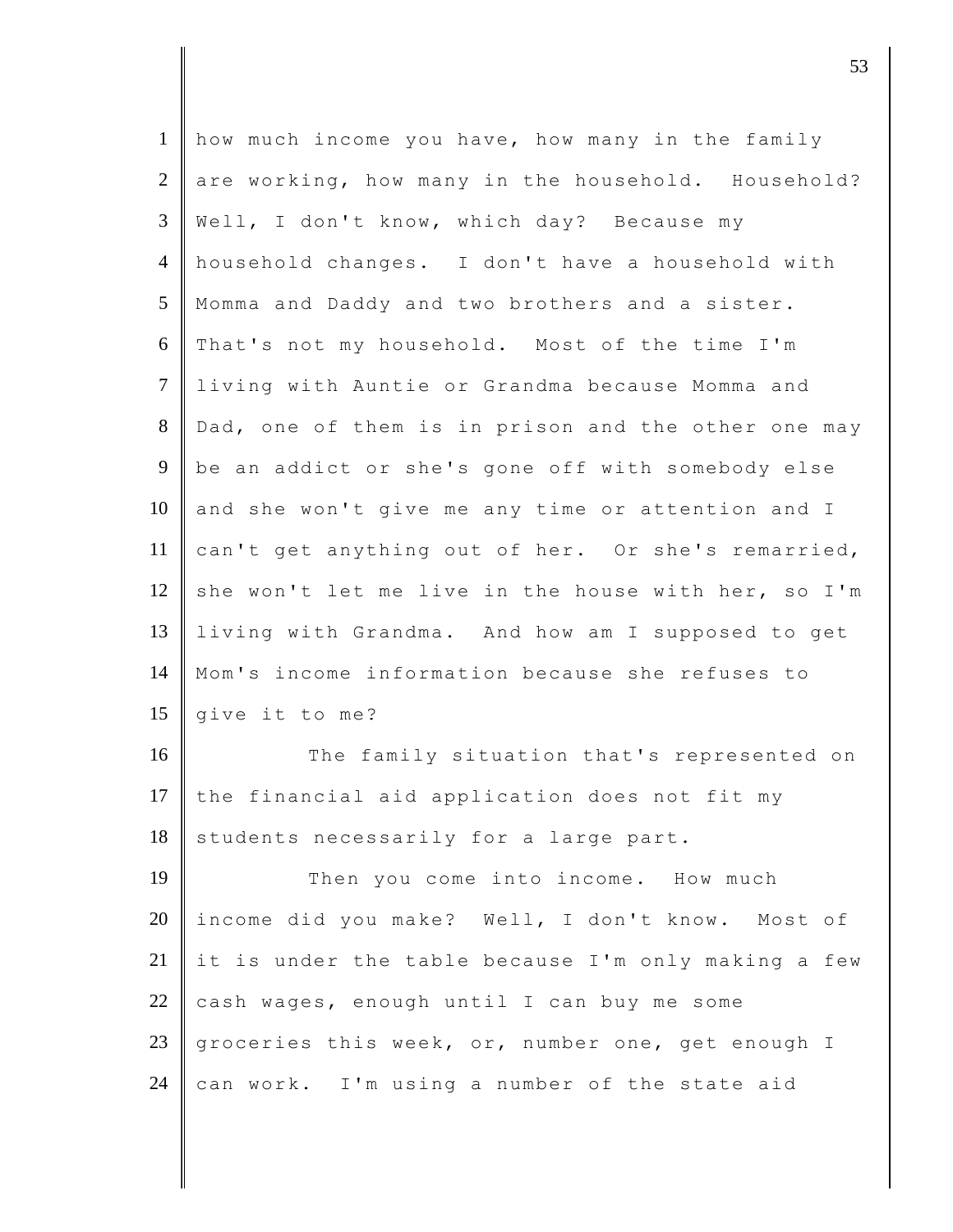| $\mathbf{1}$    | programs to have some groceries, to have some       |
|-----------------|-----------------------------------------------------|
| $\overline{2}$  | housing, or I'm living with a girlfriend or I'm     |
| $\overline{3}$  | living with--in my car. We have a number of those   |
| $\overline{4}$  | kind of situations with our students. So we try to  |
| $5\overline{)}$ | help them and want them to get an education because |
| 6               | they're excited about the opportunity. And the      |
| $\overline{7}$  | only income they have while they come to school is  |
| 8               | whatever remains from their Pell Grant check or     |
| 9               | maybe if they get some of the benefits of a state   |
| 10              | aid program, but most of those are only tailored to |
| 11              | recent graduates of high school, though our state   |
| 12              | has been active in changing that. We're going to    |
| 13              | make more of the programs available for those       |
| 14              | students who are non-traditional. Most of them      |
| 15              | have only benefited those recent graduates.         |
| 16              | So, they come to school, they have a Pell           |
| 17              | Grant, maybe an SEOG grant, and I hope to give them |
| 18              | a work study opportunity because they love that     |
| 19              | opportunity. It's the best job they can get in      |
| 20              | town. But I'm limited because my work study         |
| 21              | dollars are so small and, hopefully, the work study |
| 22              | program will grow. SEOG, I mean, that's a fine      |
| 23              | program, but if I can put them to work so that I    |
| 24              | can then give them an opportunity to work on the    |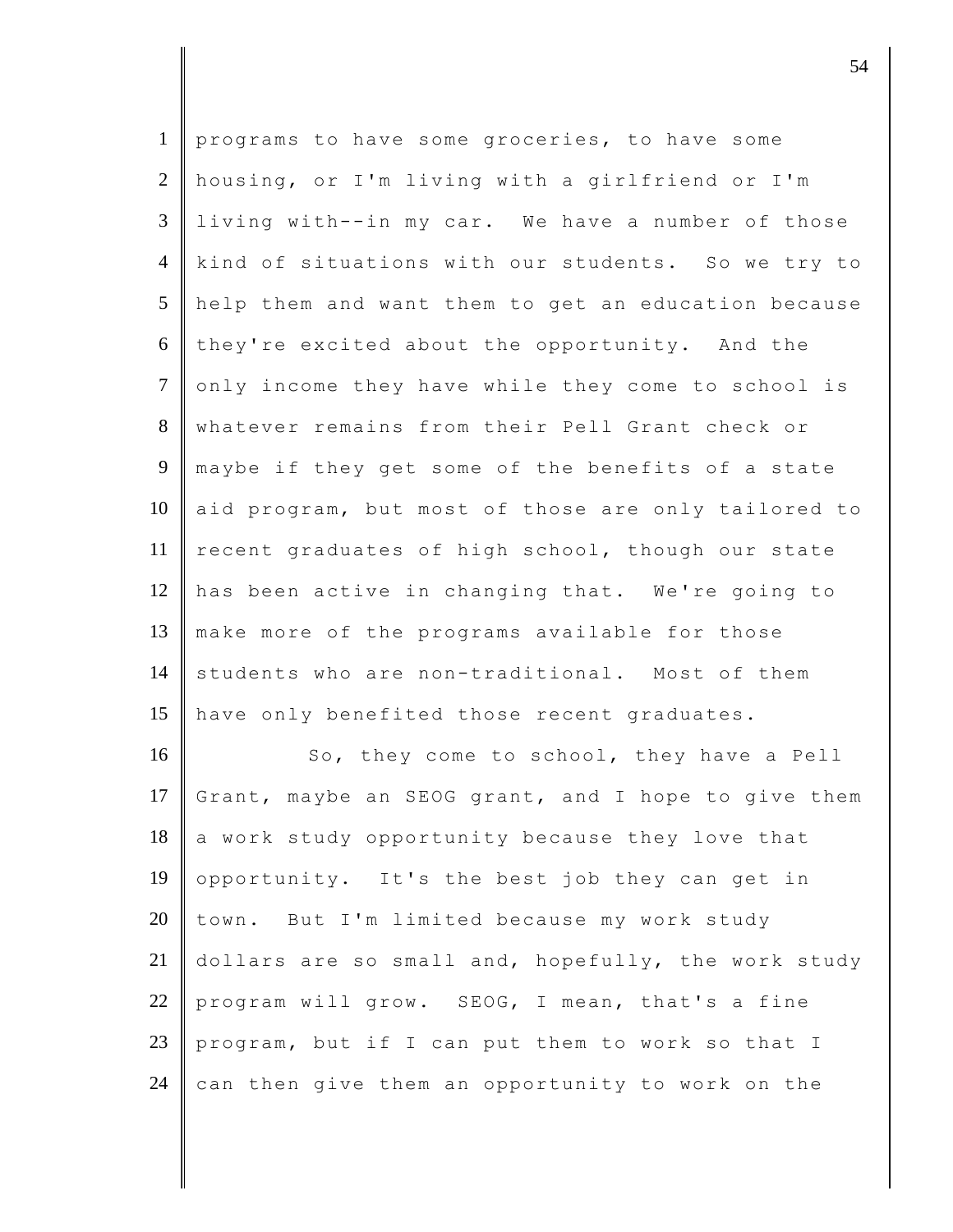| $\mathbf{1}$   | campus. We'll work around their schedule, okay,     |
|----------------|-----------------------------------------------------|
| $\overline{2}$ | but give them an opportunity to learn work ethics   |
| 3              | and taking responsibility and going the extra step  |
| $\overline{4}$ | forward, that's what we want to see as a benefit to |
| 5              | the work study program. It may be something that    |
| 6              | are very worthwhile for our students because,       |
| $\overline{7}$ | again, sometimes they just can't get a job unless   |
| 8              | it's working at the Burger King, which changes      |
| 9              | their schedule and, therefore, they have to quit    |
| 10             | school because, oh, they changed my new job. If     |
| 11             | I'm going to have a job which pays my bills, I      |
| 12             | can't come to school anymore. They don't work with  |
| 13             | them.                                               |
| 14             | A lot of factors cause detriment to my              |
| 15             | students and then their goals. They have a very     |
| 16             |                                                     |
|                | real tendency to come to school strong and eager    |
| 17             | right out of high school and if they have any hint  |
| 18             | of failure that first semester at school, then      |
| 19             | they'll drop down to part-time and work because     |
| 20             | Momma says you've got to make your car payment if   |
| 21             | you're going to stay here. So they go and get a     |
| 22             | job, then their classes start falling behind and    |
| 23             | then they quit school. They'll work two jobs and    |

discrete the contract of  $\overline{55}$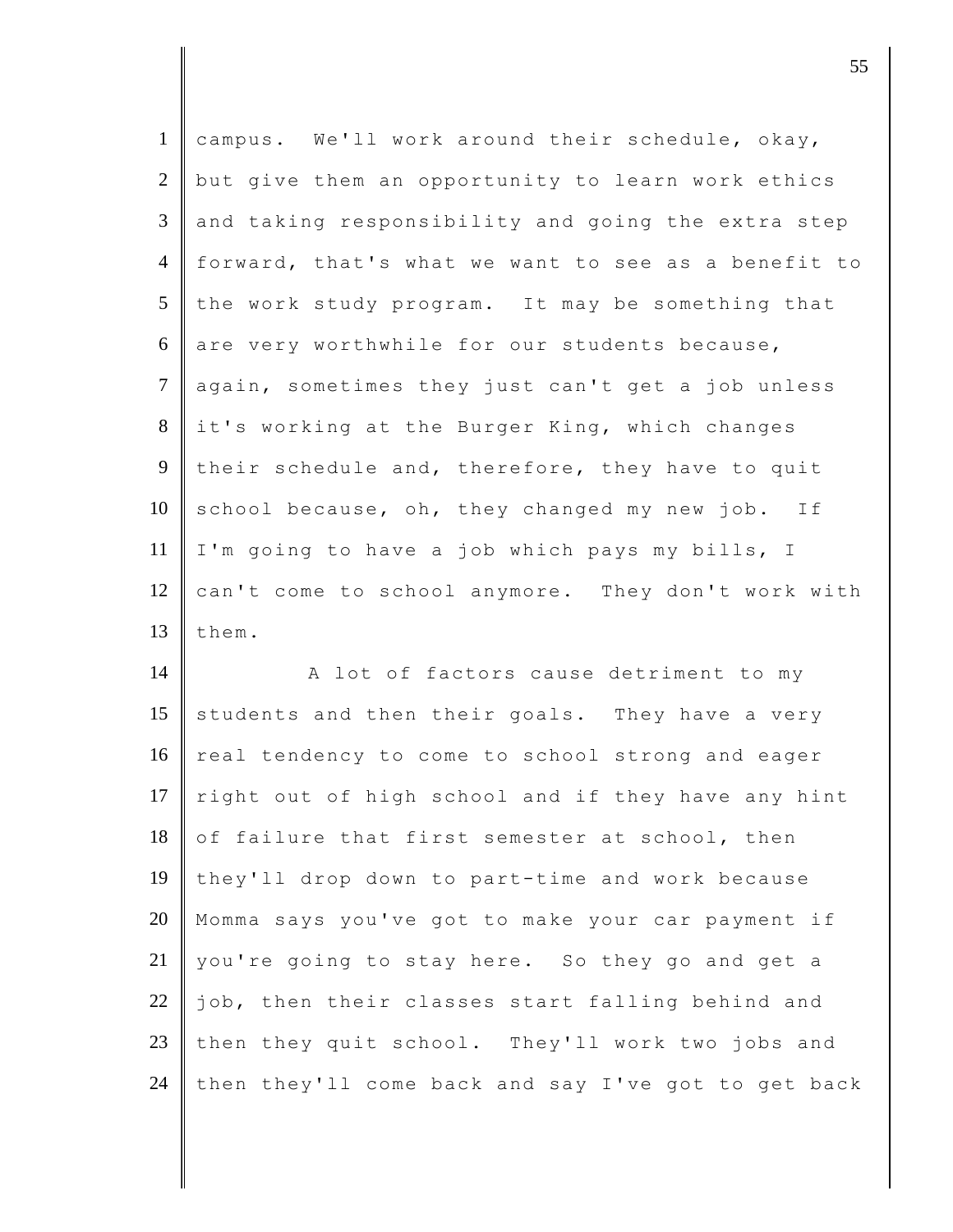1 in school, so then they come back to me maybe a  $2 \parallel$  year later. I don't do student loans for that 3 purpose because I do not have the traditional 4 student who goes full time, four semesters, eight  $5$  semesters in a row to complete a degree. That is 6 just not the kind of student on our campus.

7 We're looking for an opportunity to 8 provide education to these students, but we'll have 9 to come to them on their terms. We're trying to-- $10$  we initiate all the SAP policies that have been 11 designated. We have been harder aligned with that 12 in the last seven years since I've been there in 13 making them realize--in making them buy back into 14 it by taking that--working that semester and 15 getting themselves back in the--you know, and 16 paying for the classes themselves to get themselves 17 back approved for satisfactory--to be eligible for 18 the programs because they've met satisfactory 19 academic progress.

20 We try to put some responsibility back on 21 their shoulders so they learn some of the benefits, 22 that you don't get the education for free, but, 23 yes, it is here to back you up. Whenever you 24 decide you want to be serious, we are there for

discrete the set of  $\sim$  56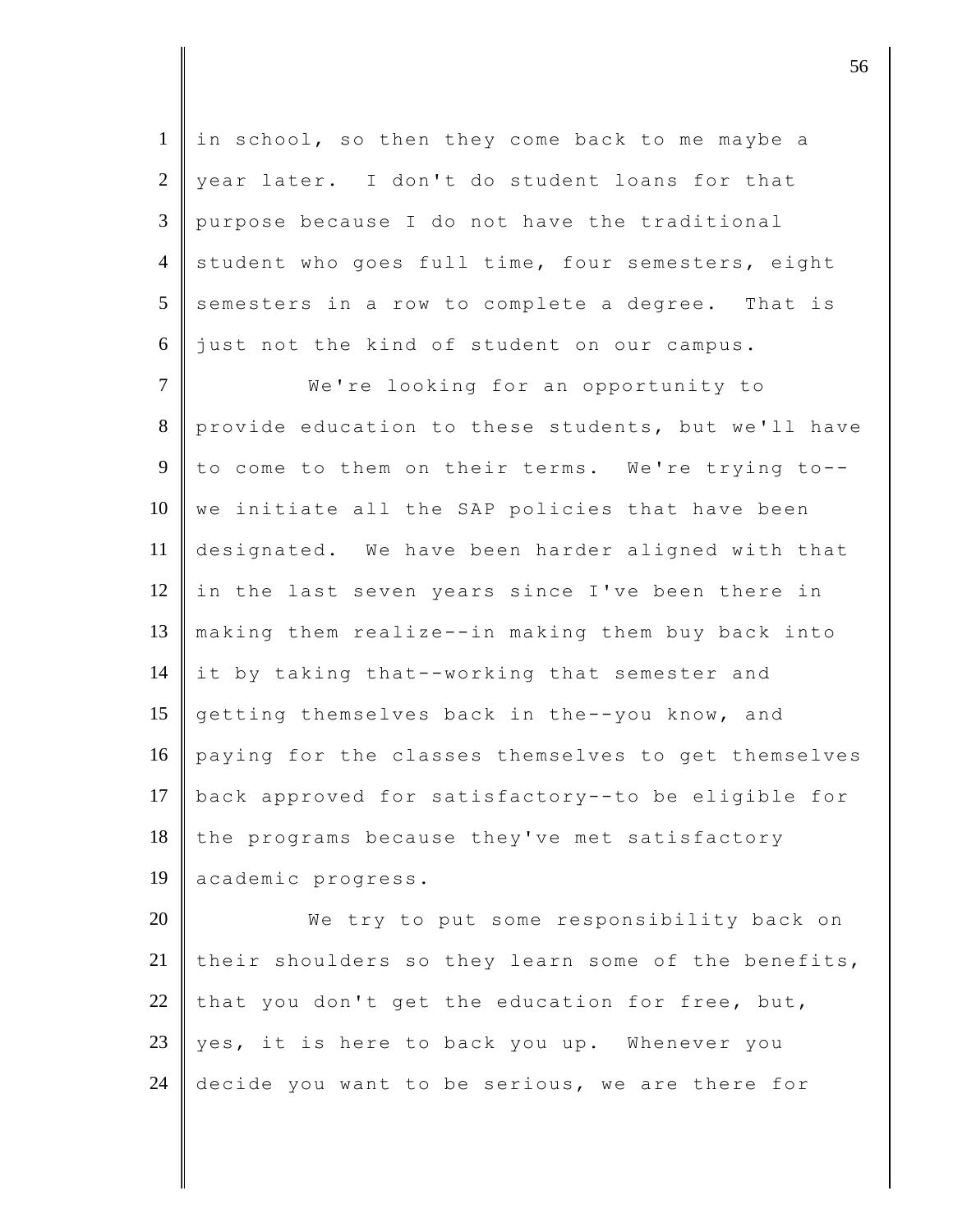1 you. So, we'll put those in place.

| $\overline{2}$ | But our biggest goal is to try to educate           |
|----------------|-----------------------------------------------------|
| 3              | these students so that they can get from where they |
| $\overline{4}$ | are to a better place. We've heard several of the   |
| 5              | students from the University of Phoenix talk about  |
| 6              | how their schedules work, how these schools have    |
| $\tau$         | got programs that help them pull themselves up, and |
| 8              | that's what we want to do for our students. They    |
| $\overline{9}$ | might be just a little further down than these      |
| 10             | students were because they don't have maybe the     |
| 11             | first education, but they're not to be left behind. |
| 12             | Okay? They're not to be left behind. We've got to   |
| 13             | find some way to meet those needs.                  |
| 14             | I appreciate the two Pells in one year.             |
| 15             | Maybe that way we can encourage them so that they   |
| 16             | don't think I've got to quit in the summer, and     |
| 17             | then they get off track and they lose their         |
| 18             | progress. You know, you have--I would say that 90   |
| 19             | percent of my students have to take a developmental |
| 20             | class and probably 80 percent of those are math     |
| $21\,$         | classes. So, man, I need you at my campus to come   |
| $22\,$         | over and work with my students maybe.               |
| 23             | But we have all sorts of programs. And if           |
| 24             | they start building up the momentum, the momentum,  |

discrete the contract of  $\overline{57}$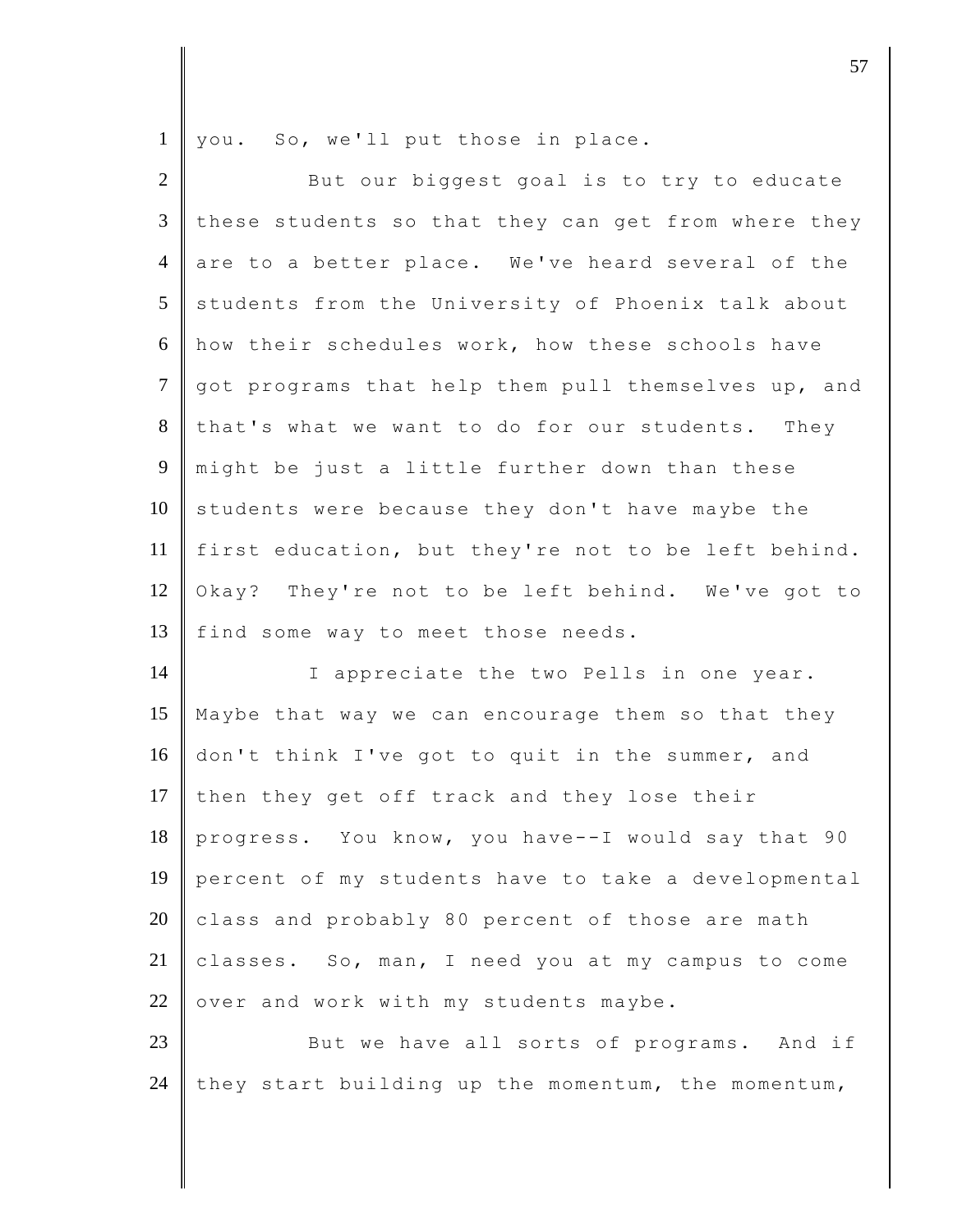1 and then all of a sudden, bam, no money, you can't  $2 \parallel$  come to school this summer. I think--applaud the 3 government for having that year-round Pell Grant 4 process. I think it's a wonderful thing. 5 I like--I don't have any problems 6 maintaining satisfactory academic progress and 7 keeping the integrity in all the programs that we 8 do. I resent the fact that it seemed like the 9 entire financial aid population was penalized for  $10$  the acts of a few people in the financial aid 11 profession who were not ethical in some of their 12 dealings with lenders and whatever it might have 13 been. And I hate the fact that all of us seem to 14 get egg on our face from that because so many--so 15 many--why do I need a code of ethics? I'm sorry, I 16 am ethical and I try to make everything aboveboard 17 and clear and fair for me and my students and the 18 programs that I administer, and I felt that it was 19 not fair to me to have been put--come up with a 20 code of ethics. Well, I have one and it's 21 personal. My school can cling to it, but I don't 22 think that you punish everybody for the sins of a 23 few. Boy, have I spoken more than I should have. 24 The retention and completion goals that

 $\vert$  58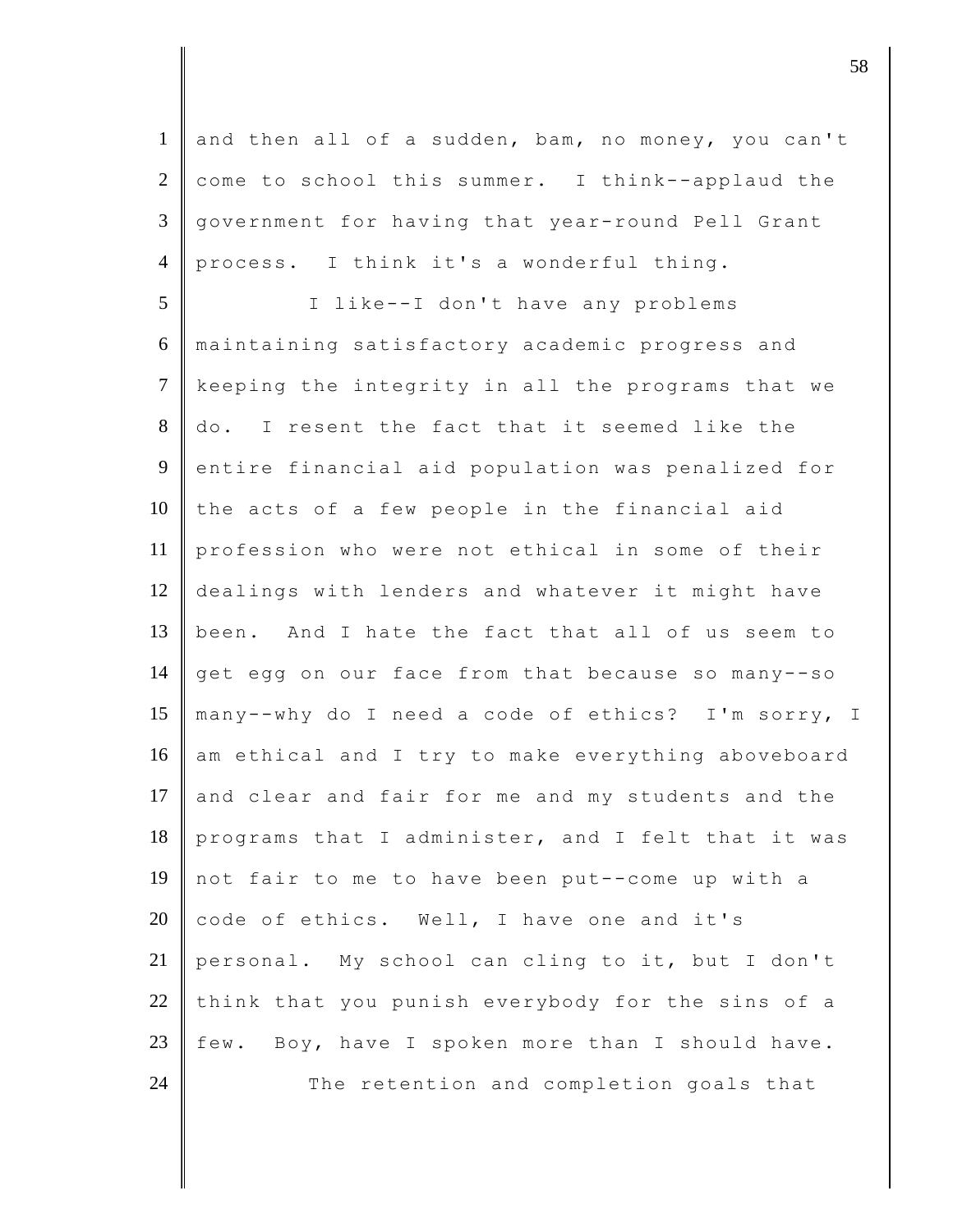| $\mathbf{1}$   | you have listed in there, we are trying our best.   |
|----------------|-----------------------------------------------------|
| $\overline{2}$ | The best way that we've found in retaining our      |
| 3              | students is basically giving them one-on-one        |
| $\overline{4}$ | attention and, again, as many of the students from  |
| 5              | the University of Phoenix or DeVry or some of the   |
| 6              | other schools testified, they had a mentor or       |
| $\tau$         | someone at that school who they could always go to  |
| $8\,$          | and count on for that support. I don't know what    |
| 9              | the Department of Education can do about that, but  |
| 10             | it's definitely something we as a school need to    |
| 11             | listen to because the ones who seem to succeed--    |
| 12             | since, in my area there's so few who are self-      |
| 13             | motivated--get the motivation from someone on our   |
| 14             | campus. And yet, again, as I say, I'm wearing two   |
| 15             | big hats at my school. For me to have the time to   |
| 16             | be that personal person, I have very little time to |
| 17             | do that. If there's any way that we can find ways   |
| 18             | to help--to work on those efforts--but, again,      |
| 19             | sometimes it's a one-on-one effort to maintain and  |
| 20             | retain our students and get them through            |
| 21             | graduation, but it definitely is a great goal.      |
| 22             | There are so many hurdles my students have          |
| 23             | to pass through: the economic issues, the family    |
| 24             | issues, no support of any kind. We all feel         |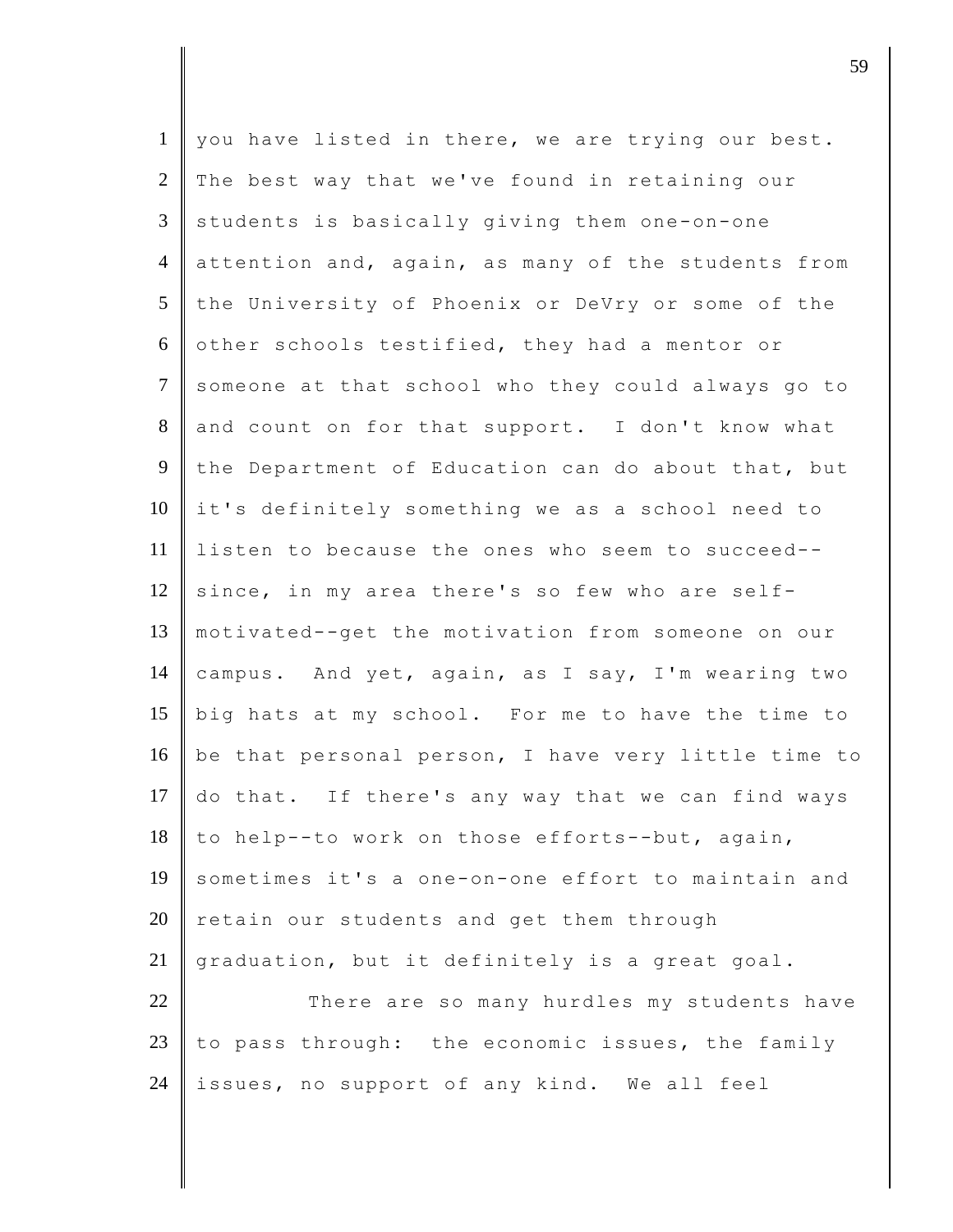| $\mathbf{1}$   | strongly about an education, and we offer not only  |
|----------------|-----------------------------------------------------|
| 2              | just the associate degrees to get them onto the     |
| 3              | four-year schools, but we also have technical       |
| $\overline{4}$ | degrees. So we try to find them sometimes--just     |
| 5              | get them educated so they can have a well-paying    |
| 6              | job perhaps. Any education is beneficial to them,   |
| $\tau$         | and not just them and not just my community, but to |
| 8              | the society as a whole. And anything I can do on    |
| 9              | their behalf and any support I can give to the      |
| 10             | Department, I appreciate that.                      |
| 11             | I like several of the things you've done--          |
| 12             | the Department has done, and I appreciate those     |
| 13             | programs. Thank you for your time.                  |
| 14             | MR. MADZELAN: Thank you.                            |
| 15             | Herb Brubaker? First Security Bank.                 |
| 16             | MR. BRUBAKER: My name is Herb Brubaker.             |
| 17             | I'm with First Security Bank. I run their Student   |
| 18             | Loan Program. I've been in financial aid since      |
| 19             | 1974 as a director of financial aid at a number of  |
| 20             | colleges, and the banking side for the last number  |
| 21             | of years. And I wanted to speak to you this         |
| 22             | morning on an observation that I've had in my       |
| 23             | current role, which is one of the things that we do |
| 24             | is help students and families completing the FAFSA, |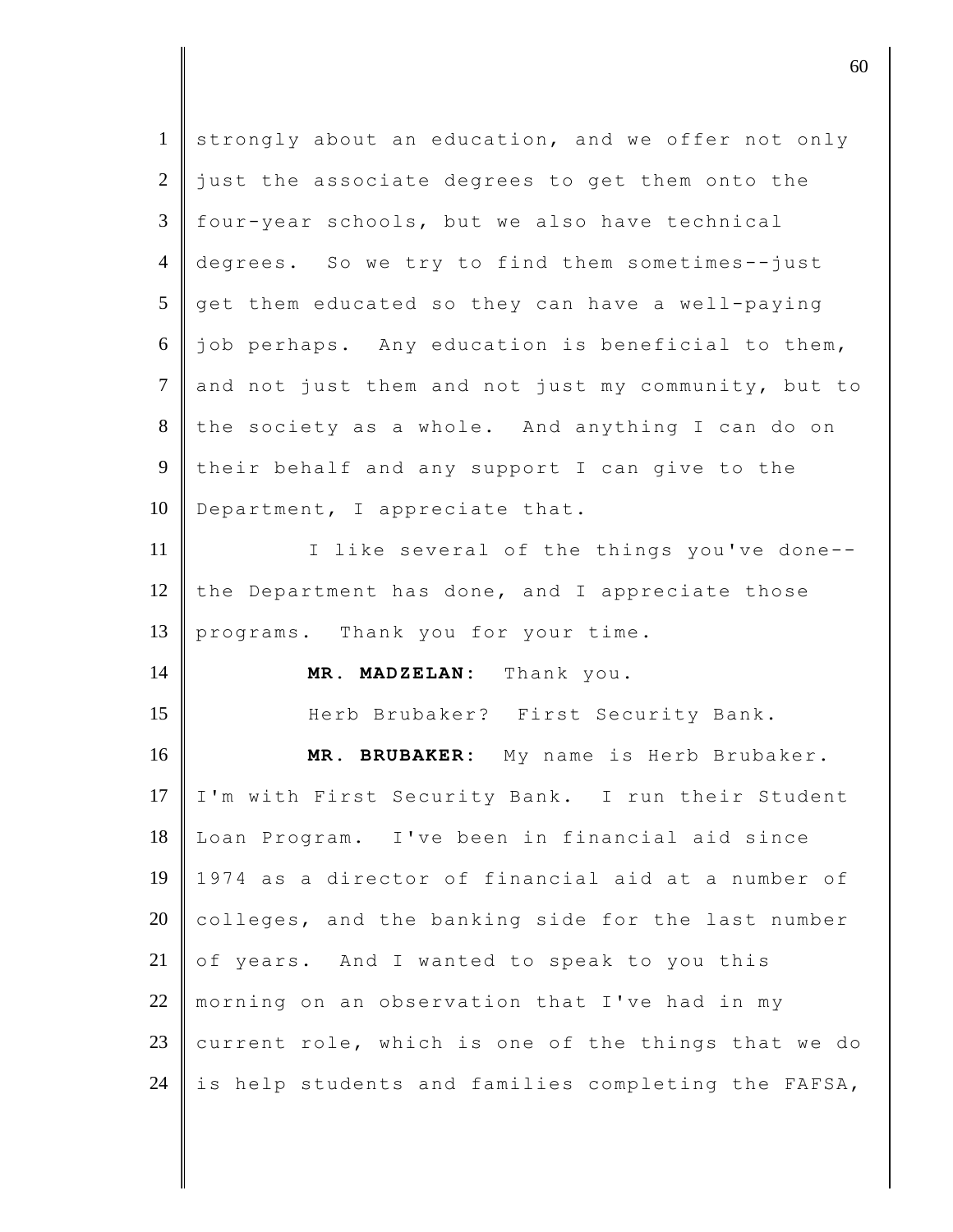1 and wanted to talk about some of the things that--  $2$  that are relative to verification as far as that 3 process is concerned.

4 As we've heard this morning from a lot of  $5$  students, financial aid is working. It is opening 6 doors for students, it's changing lives. And I  $7$  think that's--that's part of the role of what was 8 seen in 1965 as part of the Higher--Higher 9 Education Act being authorized to begin with, that  $10$  there was a group of people in this society who 11 could benefit from higher education if they could 12 only afford it.

13 In your role as the Department of 14 | Education, you are the overseer to make sure that 15 we as the stewards of those federal funds are--are 16 going to the right places, to the right people, 17 and--and meeting those needs. And it's certainly a  $18$  challenge for you as--as we continue to expand 19 these programs and see the--the rules change for 20 you to be fair-handed about making sure that you, 21 again, are the overseers and we're proper stewards  $22$  of those funds. And as this new administration is 23 coming in with new ideas, it's certainly a 24 challenge for you to make sure that the--the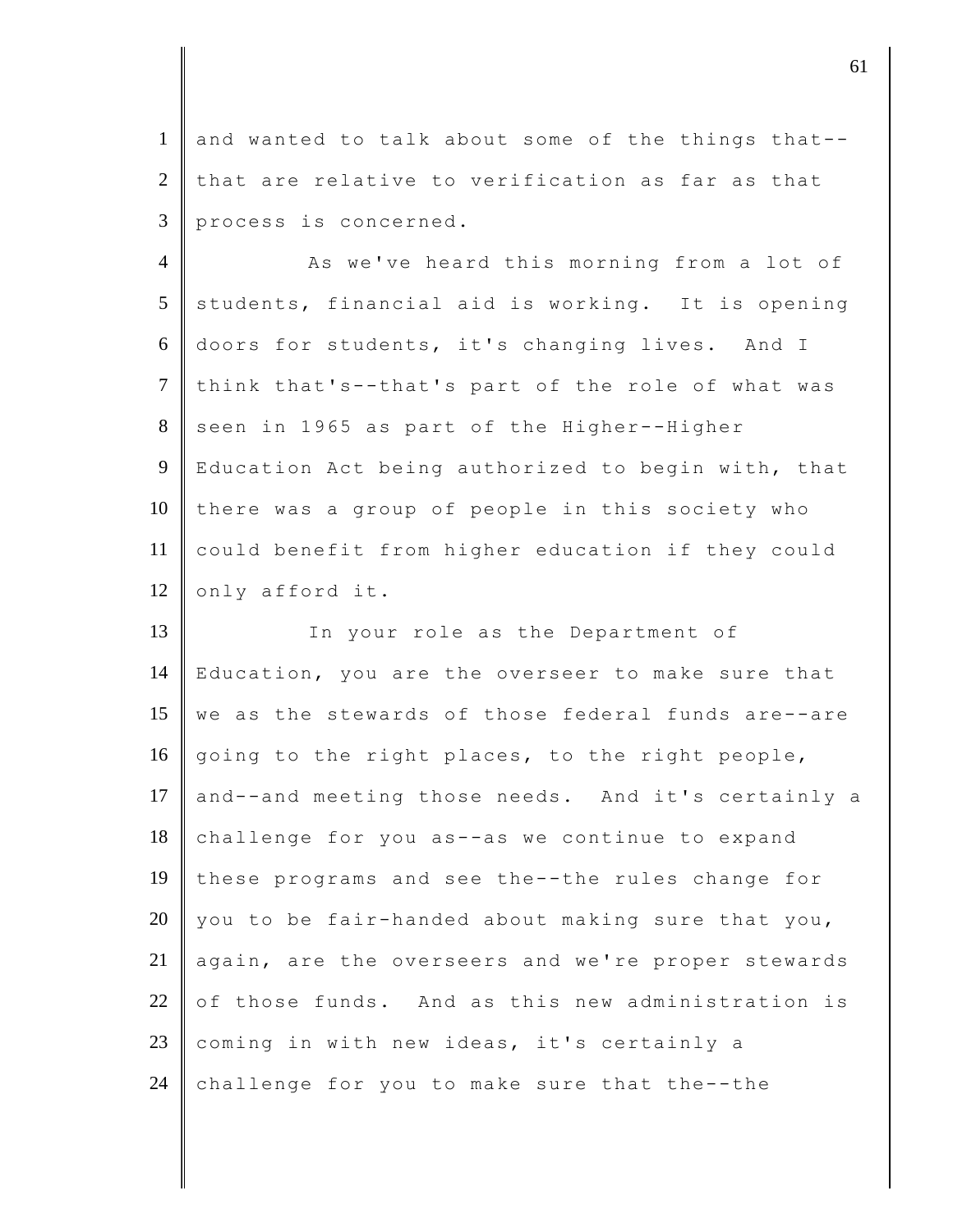1 history of these programs continues to make 2 progress and continues to open doors for students. 3 Regarding verification, one of the things 4 that I've--that I've talked to parents and students 5 about almost on a daily basis as they come to me  $6 \parallel$  and say how do I get a student loan, and I say, 7 well, have you completed the Free Application for 8 Federal Student Aid? What is that? And so we go 9 through that process of explaining what that--that 10 document is and how that data element--those data 11 elements relate to determining a family's 12 eligibility for not only student loans, but 13 certainly for all the other programs, state and 14 federal, that use that dataset to determine 15 eligibility. 16 It is a part of that, and you hear this 17 sentiment everywhere you go, it's a complicated 18 process. Certainly it is. And we encourage--you 19 know, we--we help families to understand those data  $20$  elements and to make sure that they are collecting 21 the right data so that it is not a problem when--

23 of the challenge, obviously, is trying to--we hear 24 the word "simplification" today, trying to simplify

22 when those applications are processed. And so part

 $\vert$  62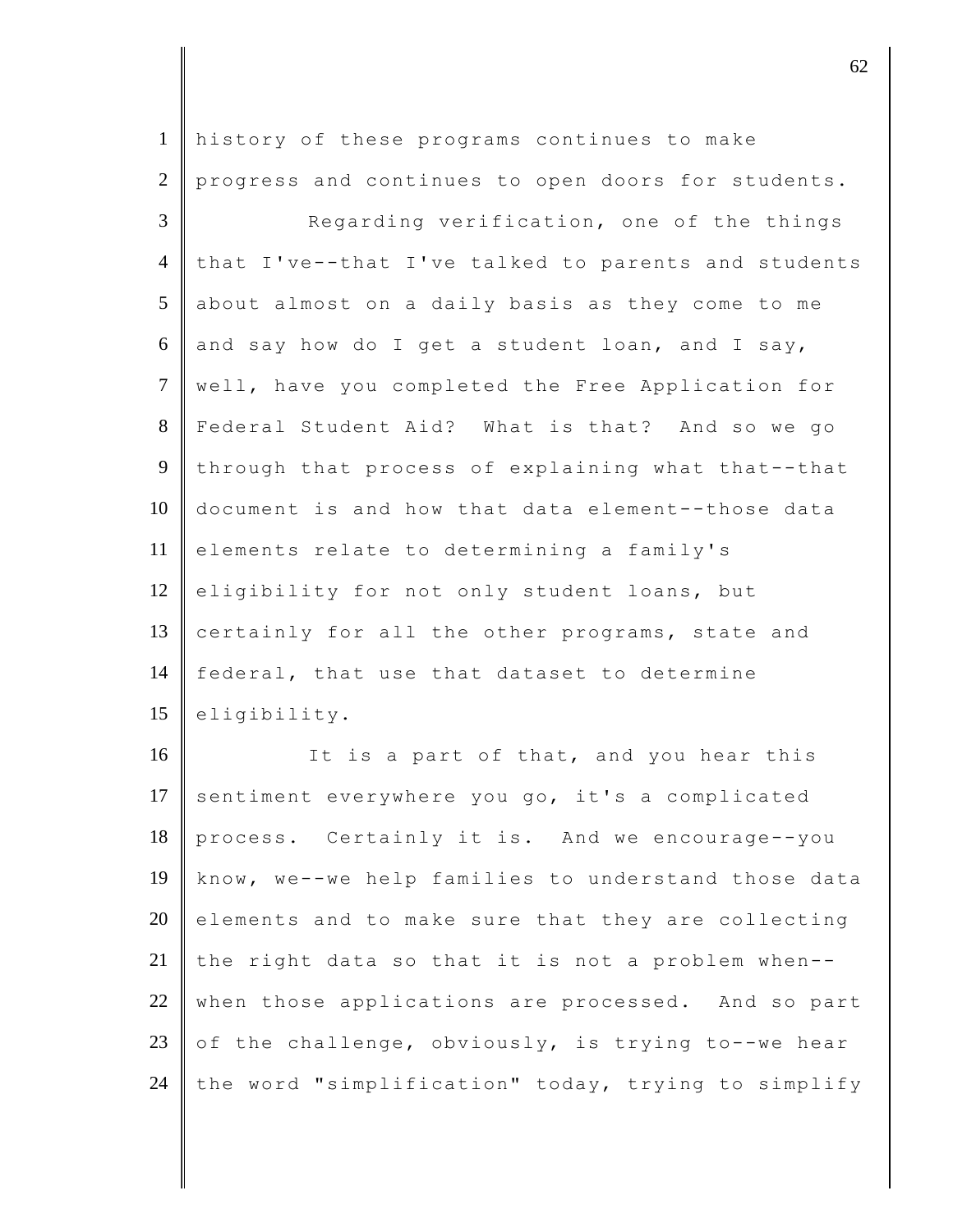1 that process and make it easier for families to 2 apply for financial aid.

3 You know, verification entered the life of 4 the financial aid office many years ago. I  $5$  remember when it came along, and it was because  $6$  there were problems. There was this thought 7 process within the administration back then that 8 dollars were not going to the right students, that 9 some students were getting too many dollars and 10 they were not eligible for those dollars, and so we 11 instituted a verification process.

12 In part of that process we saw that, you 13 know, 33 percent of all applications were selected 14 with a plethora of information collected in that-- 15 in that process. You know, most of the--if you 16  $\parallel$  look at the data elements that are collected in 17  $\parallel$  verification, most of those data elements are, in 18 fact, re-reported, self-reported data elements. 19 There are only a few other types of documentations  $20$  that are actually collected in that process that 21 are not self-reported, for example, the income tax  $22$  return when it's collected as a part of that 23 | verification process.

24 And so as you're looking at simplification

 $\vert$  63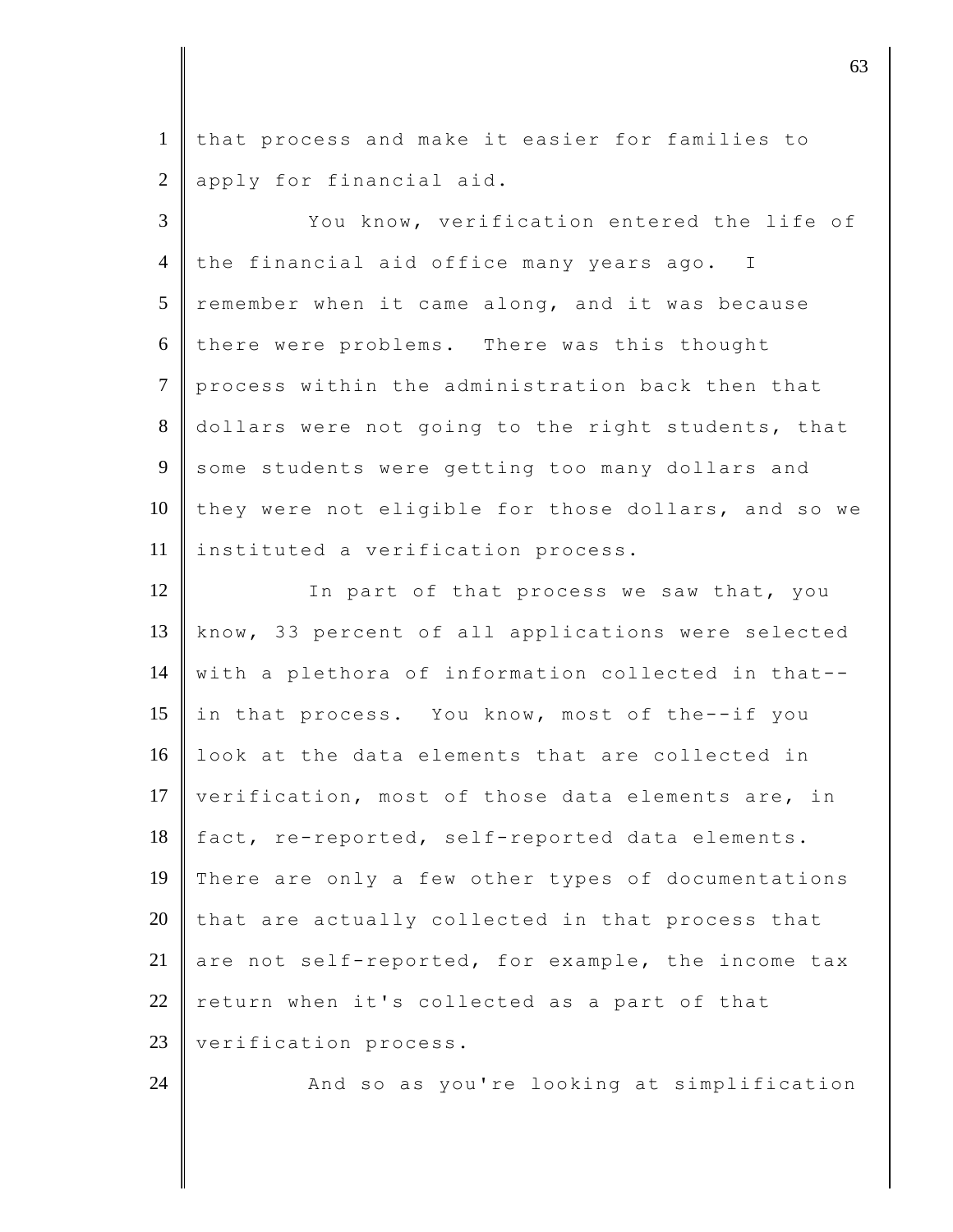| $\mathbf{1}$   | of verification, a close examination, I think,      |
|----------------|-----------------------------------------------------|
| $\overline{2}$ | needs to be made of what data elements are really   |
| 3              | being asked for in that process. And if they're     |
| $\overline{4}$ | simply being re-reported, self-reported data        |
| 5              | elements, that's probably not going to get you a    |
| 6              | whole lot of new information or actually clarify    |
| $\tau$         | for certain that that information is correct. You   |
| $8\,$          | need to be looking at different third-party neutral |
| $\overline{9}$ | collection places to get this data.                 |
| 10             | Simplification and limiting of those data           |
| 11             | elements is part of what I think makes sense. You   |
| 12             | know, in some regards--and I look back on my        |
| 13             | experience in the schools--I knew when an           |
| 14             | application came through, probably better than the  |
| 15             | Department did, by some random selection process or |
| 16             | some predictable data element set that says maybe   |
| 17             | this information isn't correct, I could tell by     |
| 18             | looking at applications of inconsistencies that     |
| 19             | didn't make sense probably better than some other   |
| 20             | process. So one of the ideas that I'd like to       |
| 21             | proffer is that you might consider as a             |
| 22             | verification process, allowing the schools more     |
| 23             | professional judgment rather than preselecting all  |
| 24             | the folks that need to be verified.                 |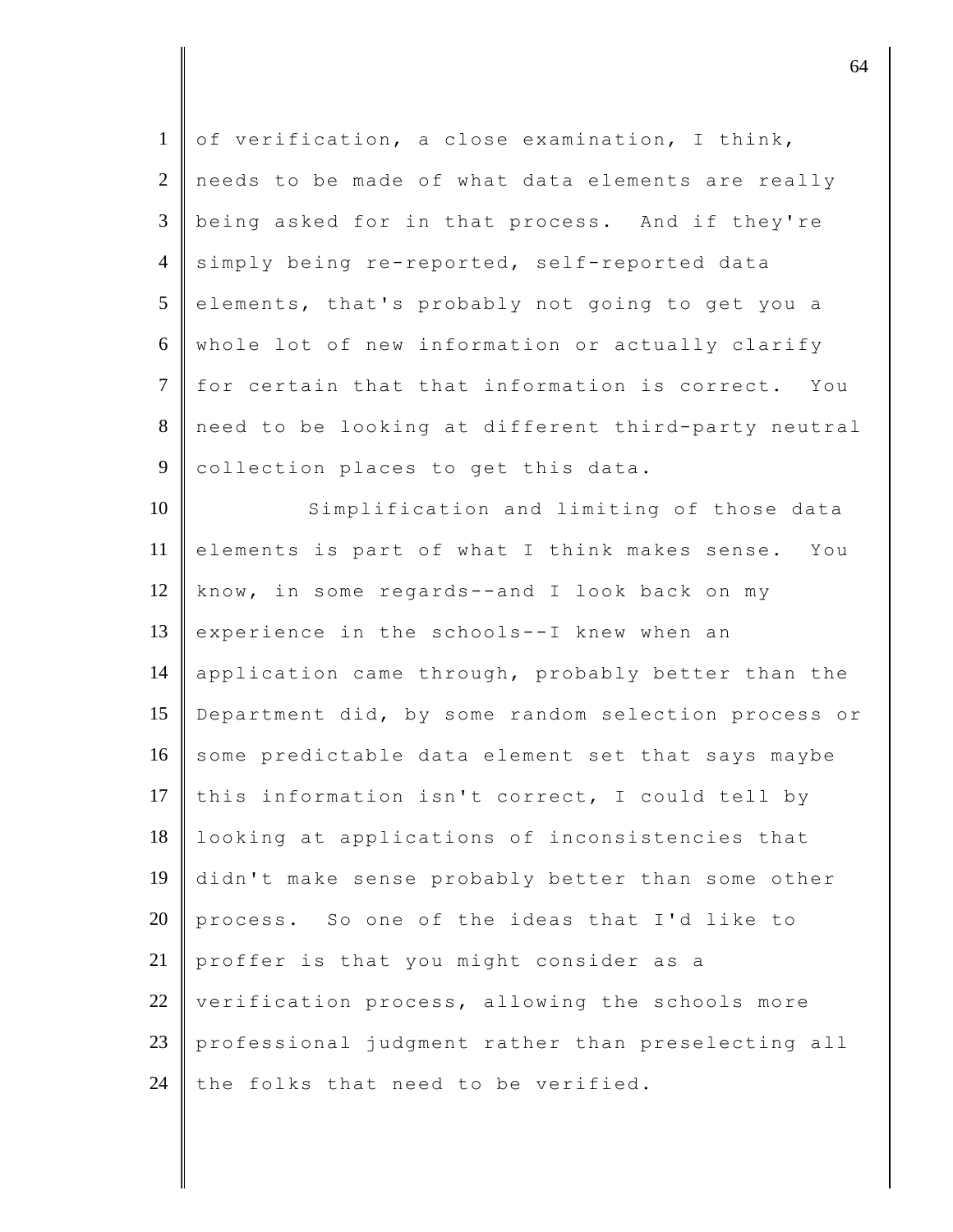1 The school has a better ability to be the  $2 \parallel$  steward of making sure that those dollars are going 3 to the right people rather than--than some, again, 4 preconceived notion of somebody inside the Beltway  $5$  thinking this is the best way to do business.

6 And the last thing, basically for years  $7$  we've had this concept that, you know, the easiest 8 part of this thing would be if we could just take 9 the application information, particularly the IRS 10 information, and match that to the IRS data files. 11 And while on the Department of Education side there 12 is authorization to do that, as you well know, the 13 IRS on the Treasury side has not approved that and 14 I don't think it'll happen in my lifetime, frankly. 15 But--so, you know, just because we talk about that, 16 that's not necessarily going to happen. So the 17 challenge for you is to find other ways to collect  $18$  that data from, again, neutral third parties.

19 I appreciate all the new things that the 20 Department is doing with the exception of possibly 21 putting me out of business.

22 [Laughter.]

23 **MR. BRUBAKER:** But, you know, I figure as 24 big as the Department is going to become, maybe

discrete the contract of  $65$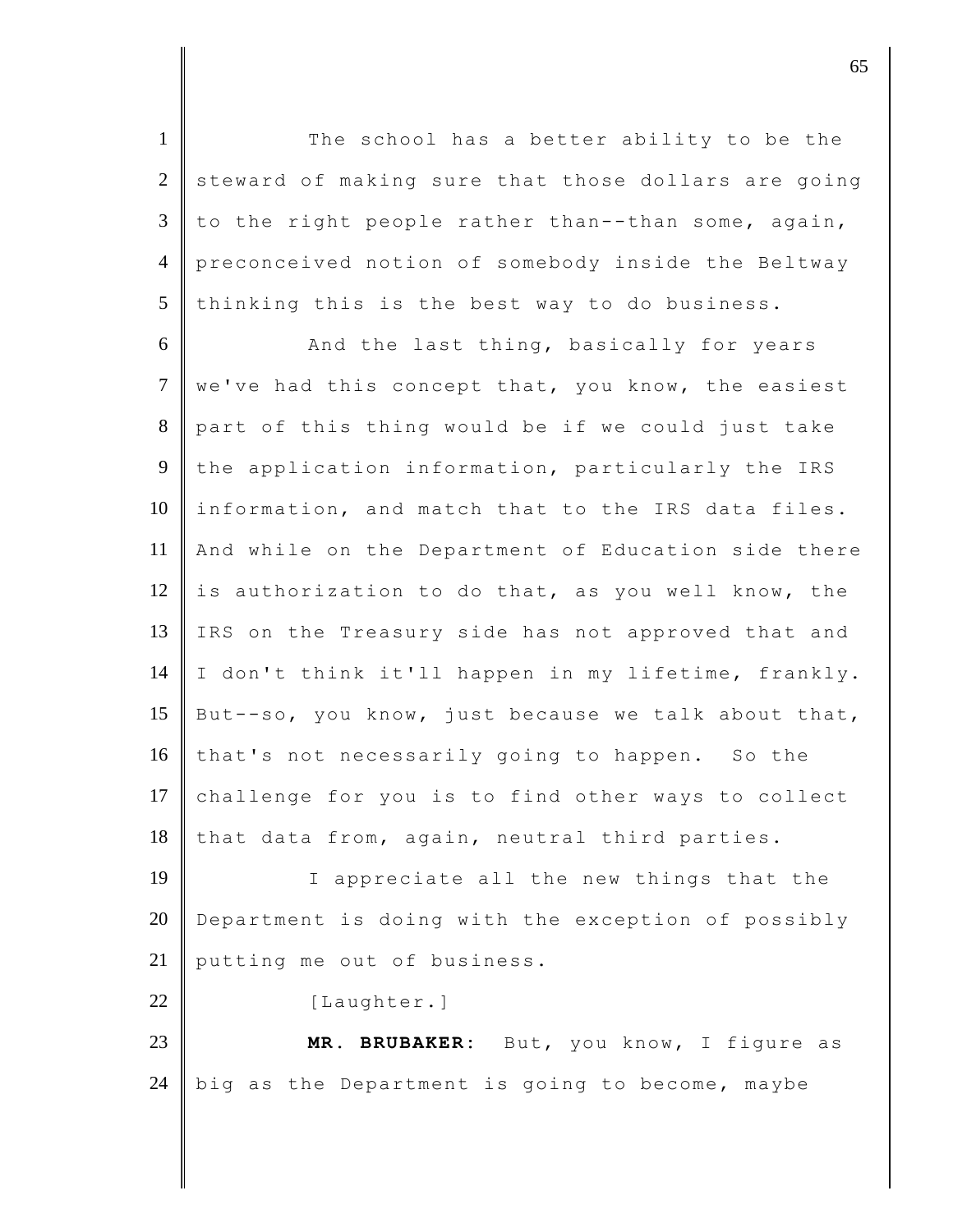1 there's a job on--on the Dark Side for me over 2 there. 3 [Laughter.] 4 **MR. MADZELAN:** Thanks, Herb. We would 5 welcome you to the Dark Side. 6 [Laughter.] 7 **MR. MADZELAN:** Jim Purcell? Arkansas 8 Department of Education. 9 **MR. PURCELL:** Thanks for being here. 10 **A**rkansas used to be the place where people 11 | would go West. In fact, it used to be the West. 12 I sort of want to start my presentation, 13 which is really general remarks about the American 14 Dream and what Horace Greeley used to say. He used 15  $\parallel$  to say, "Go West, young man!" on advising folks how  $16$  to get to the American Dream. But if he was alive 17 today, I think he would basically just say, "Go to 18 college!" Because, you know, back then to go West 19 just required a little guts, a gun, and a backpack,  $20$  but to go to college today requires much more: 21 academic preparation, financial support. And I 22 really think that the policies of the Department of  $23$  Education should be about helping people with the 24 American Dream when they need the help the most.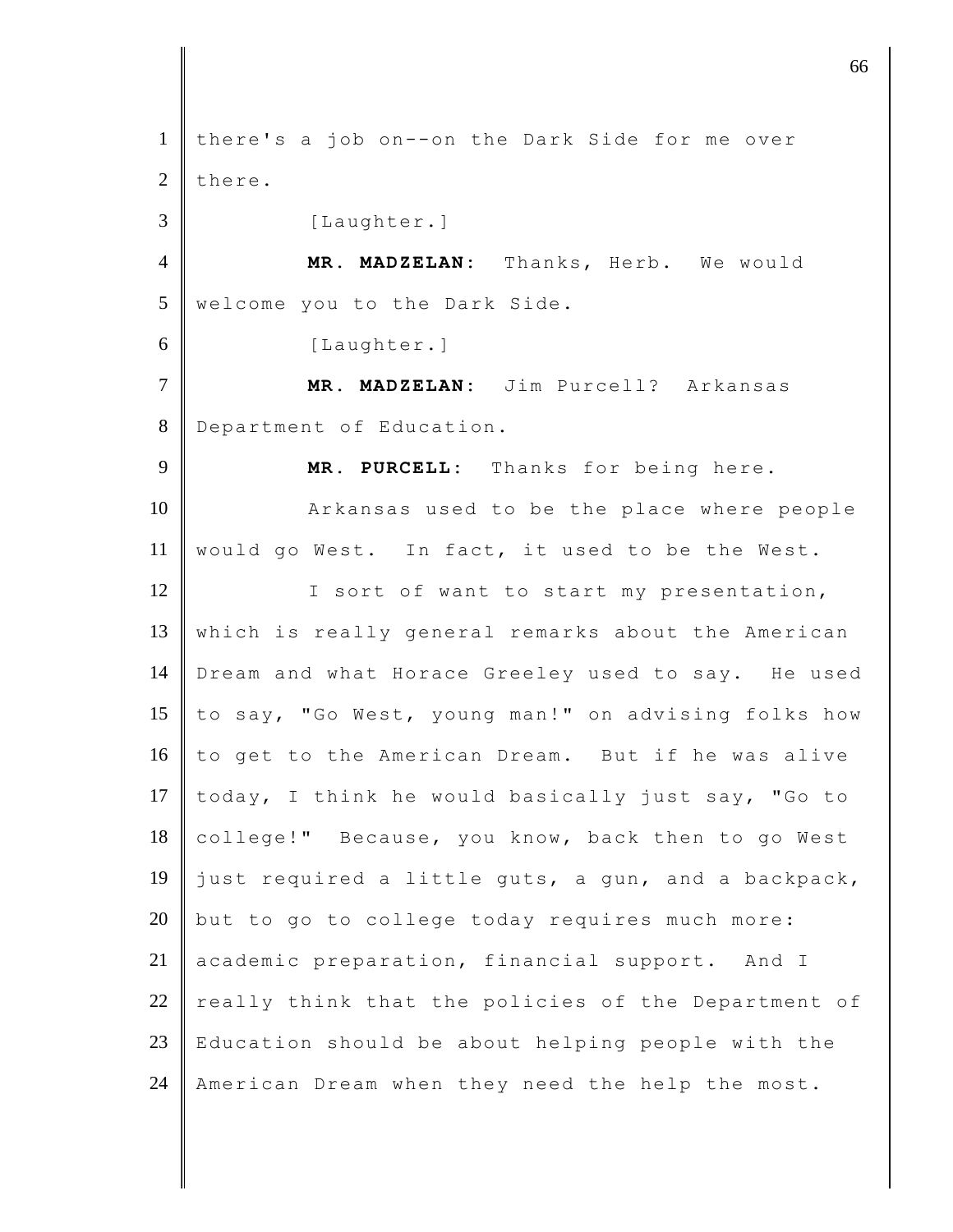1 | And I think currently the help provided falls a 2 little short.

| $\overline{3}$ | When fully funded in the Fiscal Year 1975,          |
|----------------|-----------------------------------------------------|
| $\overline{4}$ | Pell Grants, the Foundation Grant Program, provided |
| 5              | more than 85 percent of the cost of attendance,     |
| 6              | tuition, room and board, books, and other expenses  |
| $\overline{7}$ | at a typical public four-year institution. By       |
| 8              | 2000, the maximum Pell Grant provided only 40       |
| 9              | percent of the cost of attendance at a public four- |
| 10             | year institution. The American Dream becomes        |
| 11             | further and further away from giving people an      |
| 12             | opportunity to attain.                              |
| 13             | The Pell Grant spending, of course, during          |
| 14             | that time increased a lot, 691 percent, and we're   |
| 15             | appreciative. But during that same time, federal    |
| 16             | loans increased 2,000 percent since 1975. The       |
| 17             | agreement or the offer to help with the American    |
| 18             | Dream changed. I myself am 50. I completed my       |
| 19             | payment of federal loans 3 years ago at 47. I'm     |
| 20             | thankful, but it was a painful process.             |
| 21             | It is human nature really to ask what does          |
| 22             | the future hold? And I think we just need to talk   |
| 23             | about what we know and how it can help us. We know  |

24 that in order to talk about the future we must be

discrete the contract of  $\sim$  67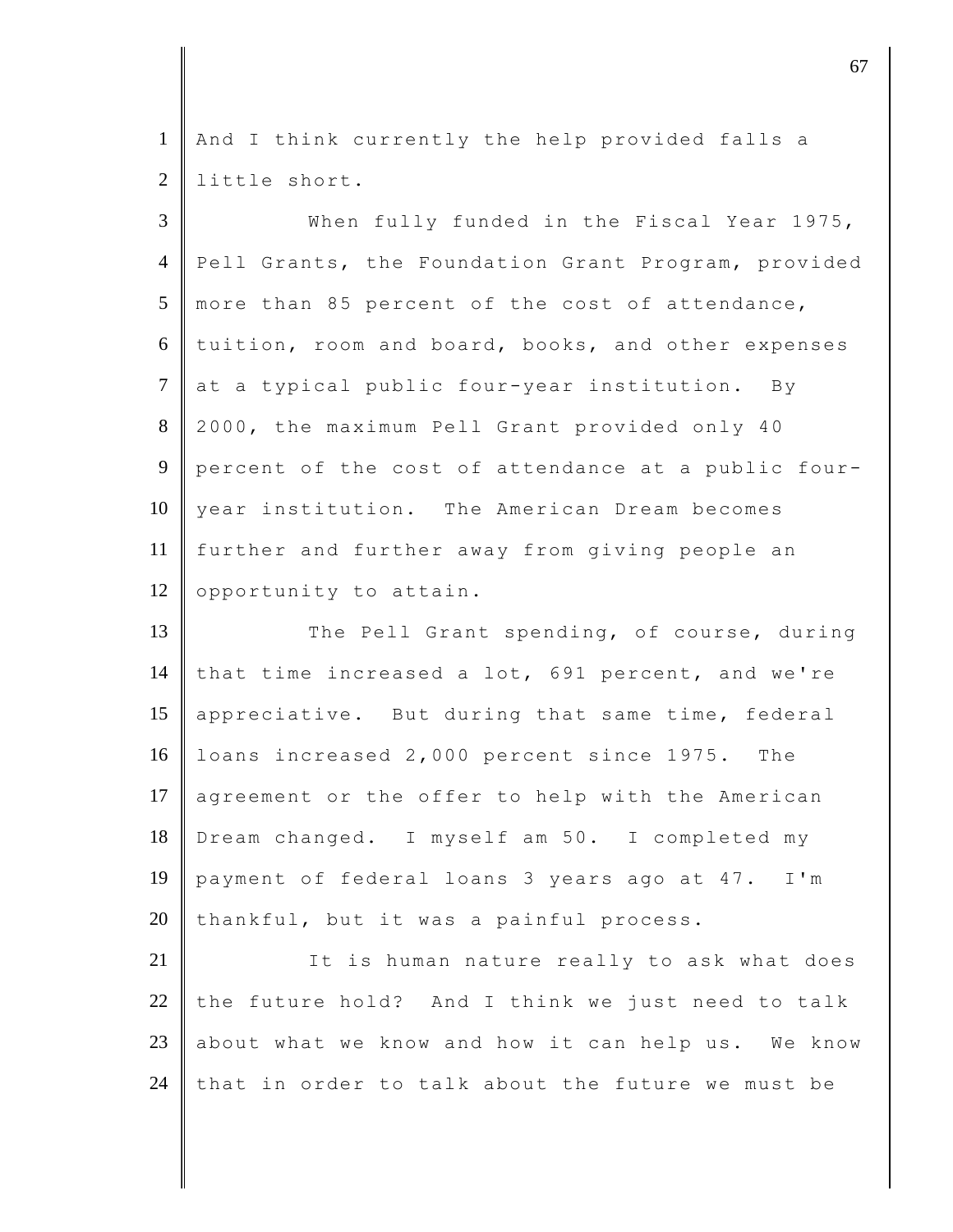| $\mathbf{1}$   | visionaries and that our past performance is not    |
|----------------|-----------------------------------------------------|
| $\overline{2}$ | indicative of our future successes. And we know     |
| 3              | that the present really can't get in the way for    |
| $\overline{4}$ | the future. And our President recently said that    |
| 5              | in a speech, he said, "I know there are some who    |
| 6              | believe that we can only handle one challenge at a  |
| $\tau$         | time, but they forget that Lincoln helped lay down  |
| 8              | the Trans-Continental Railroad, passed the          |
| 9              | Homestead Act, and created the National Academy of  |
| 10             | Sciences in the midst of a civil war. Likewise,     |
| 11             | President Roosevelt didn't have the luxury of       |
| 12             | choosing between ending a depression and fighting a |
| 13             | war. President Kennedy didn't have the luxury of    |
| 14             | choosing between civil rights and sending us to the |
| 15             | moon. And we don't have the luxury of choosing      |
| 16             | between getting our economy moving now and          |
| 17             | rebuilding it over the long term." And that's what  |
| 18             | education is, is rebuilding the future over the     |
| 19             | long term.                                          |
| 20             | So, what do we know that will help us in            |
| 21             | shaping our future? We know that there are fewer    |
| 22             | than a dozen states that claim a per capita income  |

23 of over  $$40,000$  a year and about the same number of 24 states can claim that 30 percent of their adults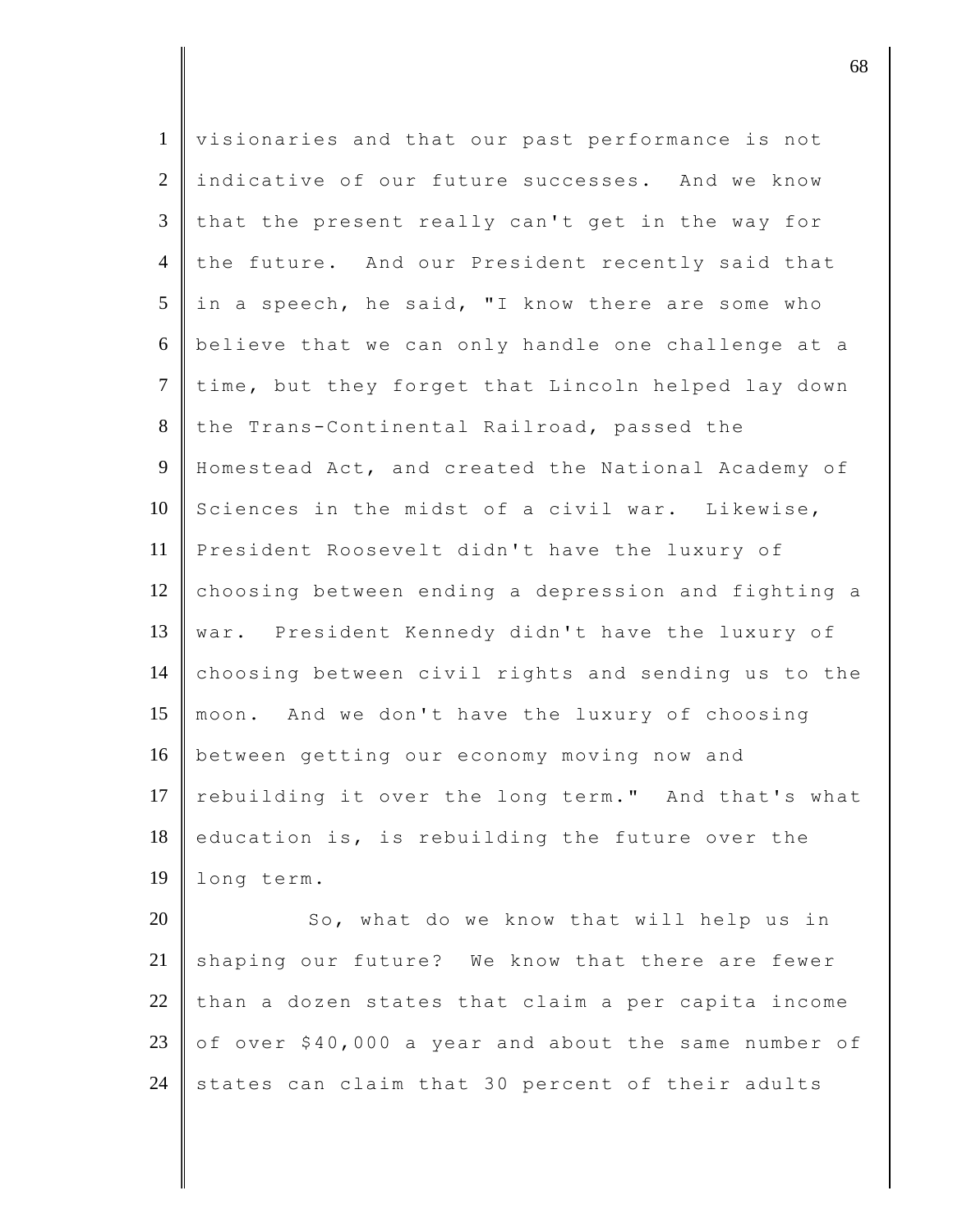have a college degree. We also know that a state's per capita income is highly correlated with the share of adults that have a bachelor's degree. So 4 the more bachelor's degrees, the more higher education in general, the higher per capita income.

 In Arkansas, we have too few degrees, only  $7 \parallel 19$  percent, and that puts us next to next to last, 8 and thank God for Mississippi and West Virginia. And we also bear witness to some equally disturbing 10 I trends that relate to education obtainment. Almost 60 percent--and this is a Census number--of Arkansas grandparents are responsible for their grandchildren. We rank second in the nation. More than one in four Arkansas children live below the poverty level. We rank third in that national 16 statistic. And almost one in five Arkansans, 17 Including both adults and children, live below the poverty level for a rank of fourth in the nation. And just half of Arkansas families have both the husband and wife in the labor force to rank from 21 the bottom sixth nationally. So it's no surprise that Arkansas' median household income ranks 49th 23 in the nation. You can sort of see the connection.  $\parallel$  On a different note, we do know that the

discrete the contract of  $\theta$  69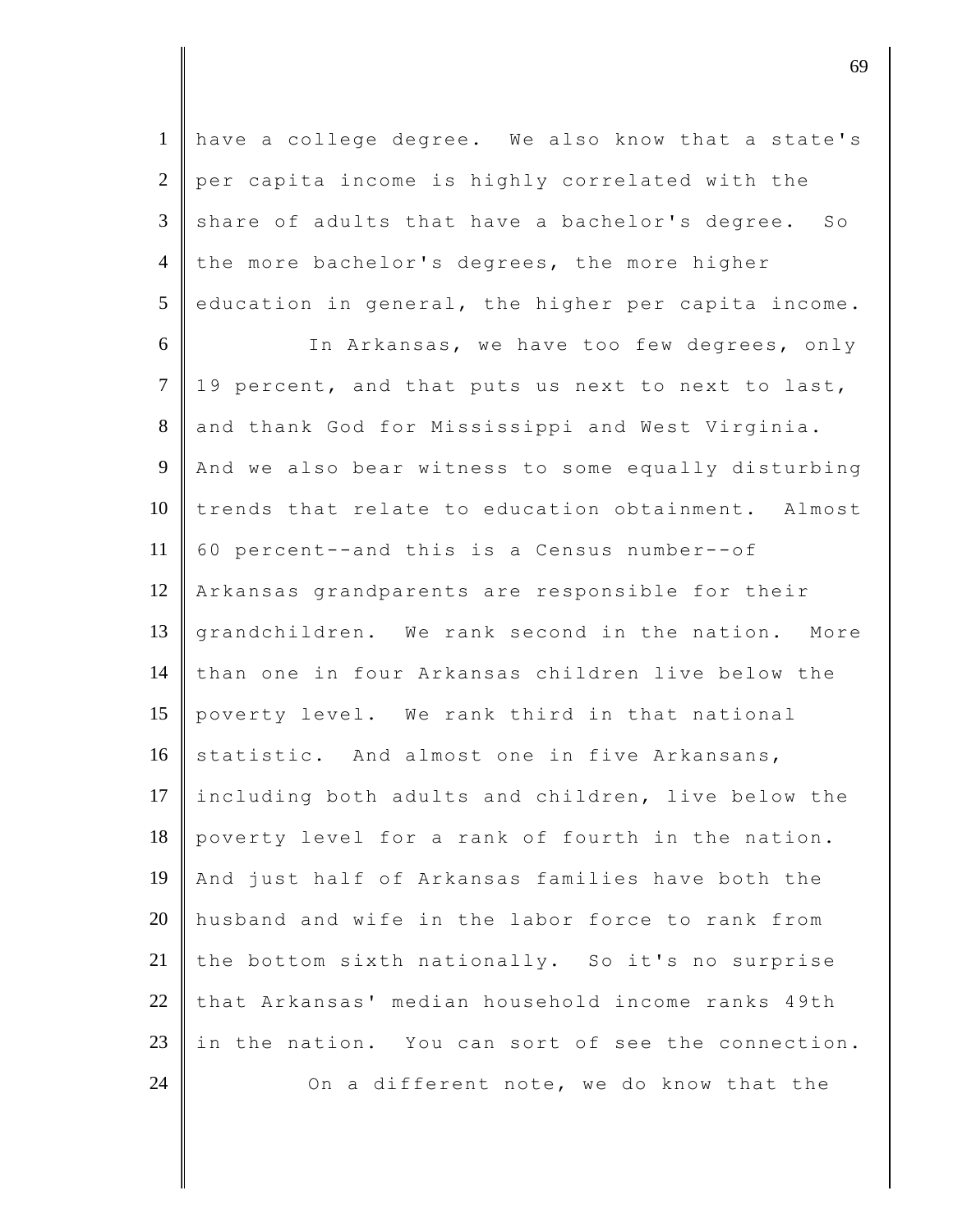1 higher education system is one of the few places 2 where those who can live in poverty and those who  $3 \parallel$  occupy the middle class and the wealthy can 4 intersect regularly.

5 Recently our governor, Mike Beebe,  $6 \parallel$  sponsored a summit of education and economic 7 development with private and public sector leaders 8 in this state, and he really talked about higher 9 education and institutions being stewards of place 10 and economic engines. So how do we become stewards 11 of place and economic engines? First, we must 12 know--we must focus on actions that promote 13 concepts of speed to market and close to customer. 14 In the modern economy they say businesses have to 15 do that. That's why Wal-Mart has succeeded well, 16 and we can perhaps keep an eye on that and use the 17 lessons learned in business in the modern economy  $18$  to address what we do in higher education.

19 So we should do actions that increase the number of degrees produced at the speed at which they're awarded. We should have actions that 22 produce degrees in high-demand programs needed for  $\parallel$  a knowledge-based economy, and actions that help students complete degrees. We simply cannot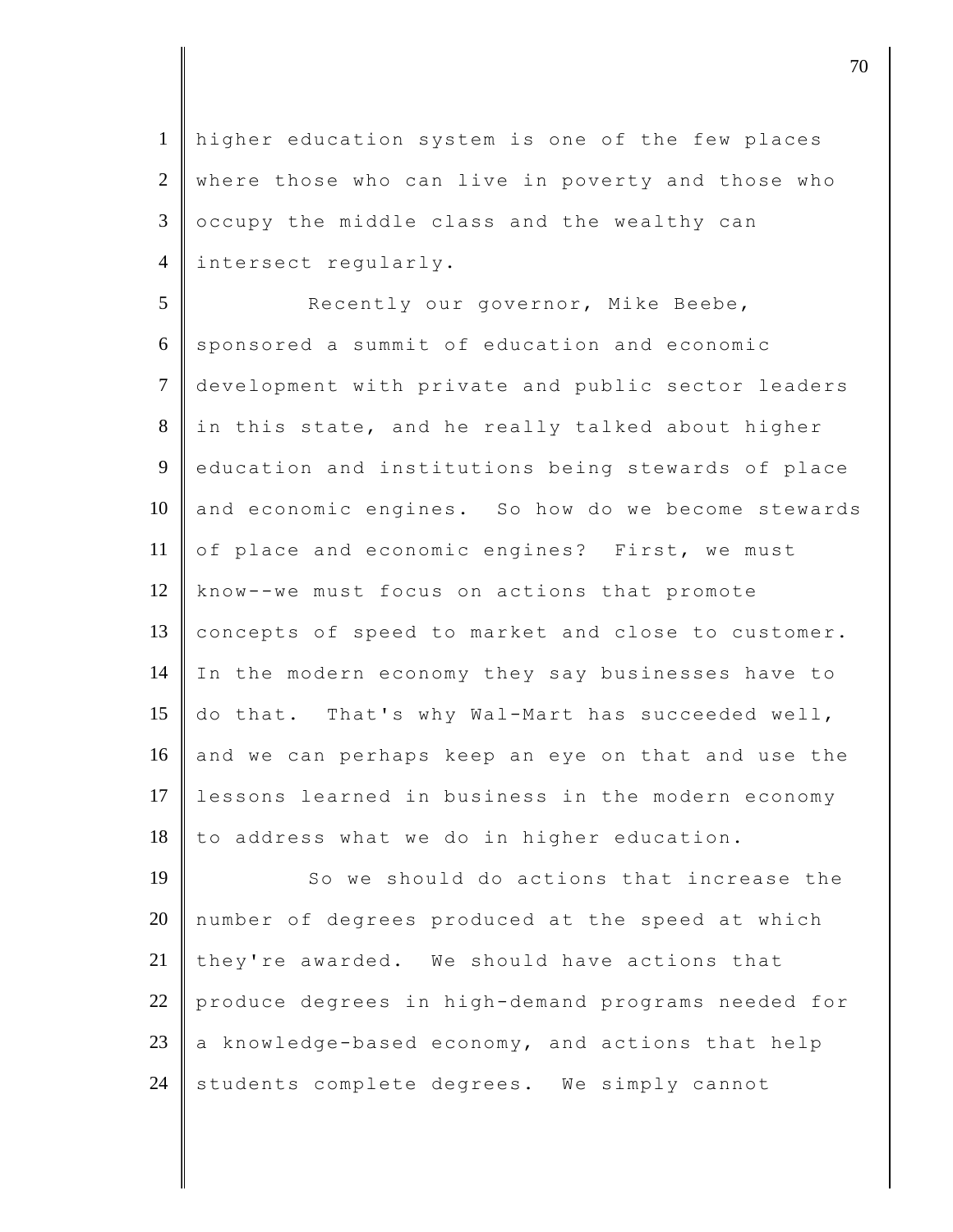1 conduct business as we have in the past.

| $\overline{2}$ | One population, I think, that we've missed          |
|----------------|-----------------------------------------------------|
| 3              | out on and really--let me address the whole issue   |
| $\overline{4}$ | of student loans. In Arkansas, in 2000, we had      |
| 5              | \$140 million in student loans for students. This   |
| 6              | year it's \$400 million. So think about in 9 years, |
| $\overline{7}$ | we went from borrowing \$140 million to \$400       |
| 8              | million. And not all those folks that have those    |
| $\overline{9}$ | loans are going to graduate. That's a great         |
| 10             | burden. And it's not just a burden on the           |
| 11             | individual, but it's a burden on a state's economy. |
| 12             | As we seek to educate our youth, we need            |
| 13             | to be able to provide them with some educational    |
| 14             | opportunities. Arkansas has got a new scholarship,  |
| 15             | the academic challenge with the lottery coming in,  |
| 16             | which will help, but the federal government, if you |
| 17             | can help us give kids access to the American Dream, |
| 18             | we would appreciate it.                             |
| 19             | But not just kids, but adults. I'm really           |
| 20             | convinced that our largest untapped population of   |
| 21             | graduates is not 18 years old, but the adults with  |
| 22             | some college experience and no degree. We did a     |
| 23             | study when I worked in Oklahoma, students in the    |
| 24             | last 10 years that had more than 2-1/2 years of     |

djective terms of  $\overline{a}$  71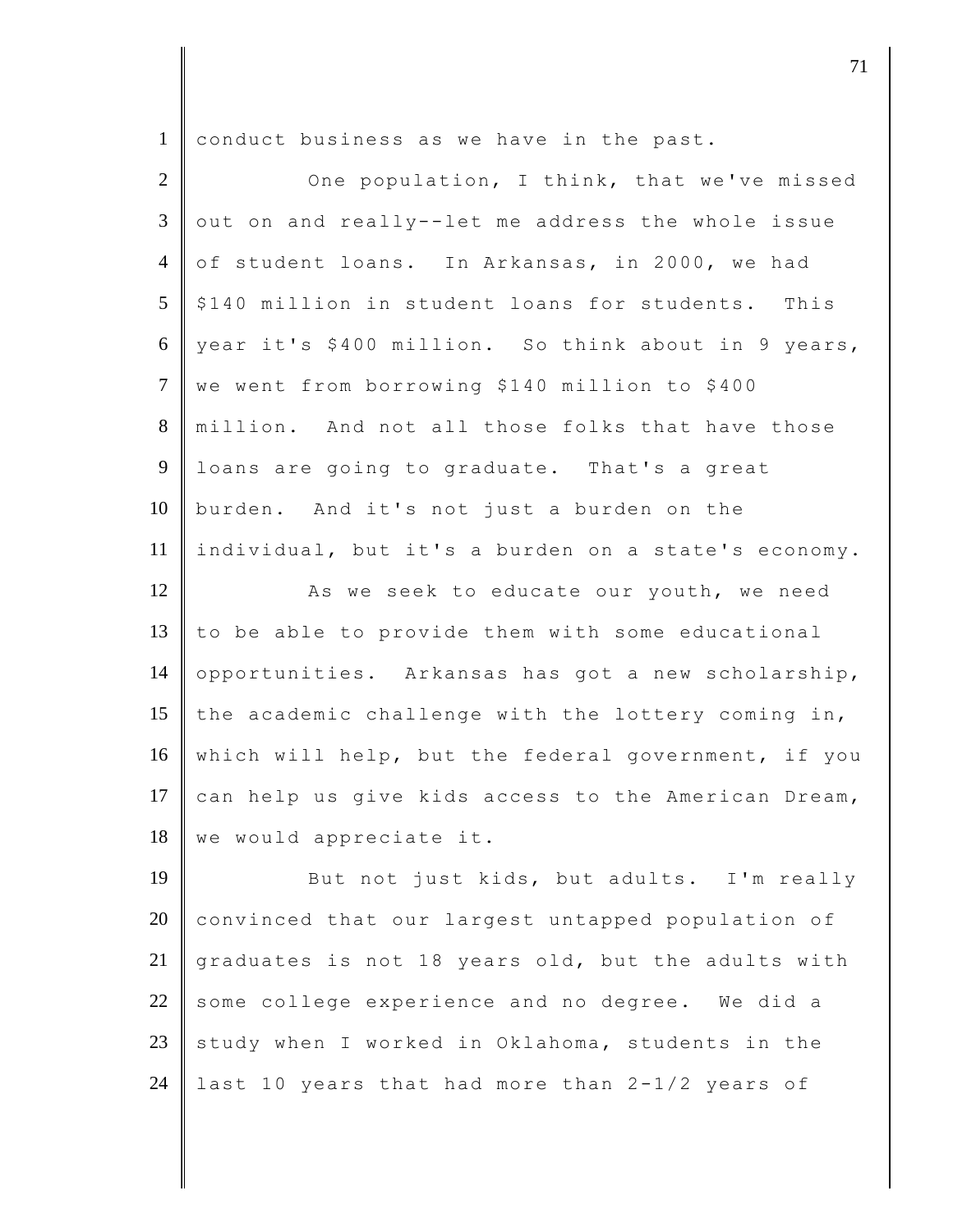1 college was 69,000. In Arkansas, we did a study 2 the last 5 years and it was about  $28,000$ . There's  $3 \parallel a$  large, untapped population of workers that we 4 could, if--with proper incentives, get them back  $5$  into the classroom and graduated and help with 6 producing an economy that America can be proud of.  $7$   $\parallel$  0f course when we do outreach to adults,

8 we find out that financial aid is very important. 9 Life happened, the degree didn't, and they're going 10 to need extra support and financial aid. And 11 perhaps the FAFSA criteria sort of inhibit them, 12 some because they're part-time students and better 13 support for part-time students would help.

14 So I hope that we can act and I'll give 15 you some suggestions. We should provide better 16 financial aid for part-time students and working 17 poor adults; target the Pell Grant to student's 18 basic living costs rather than tuition; adjust Pell 19 Grants to keep pace with inflation; and really 20 simplifying the Federal Financial Aid Applications.

21 We love the FAFSA here in Arkansas. In 22 order to get the lottery scholarship coming up 23  $\parallel$  we're requiring everybody to fill out the FAFSA. 24 The easier you make it, the less painful it would

discrete the contract of  $\overline{72}$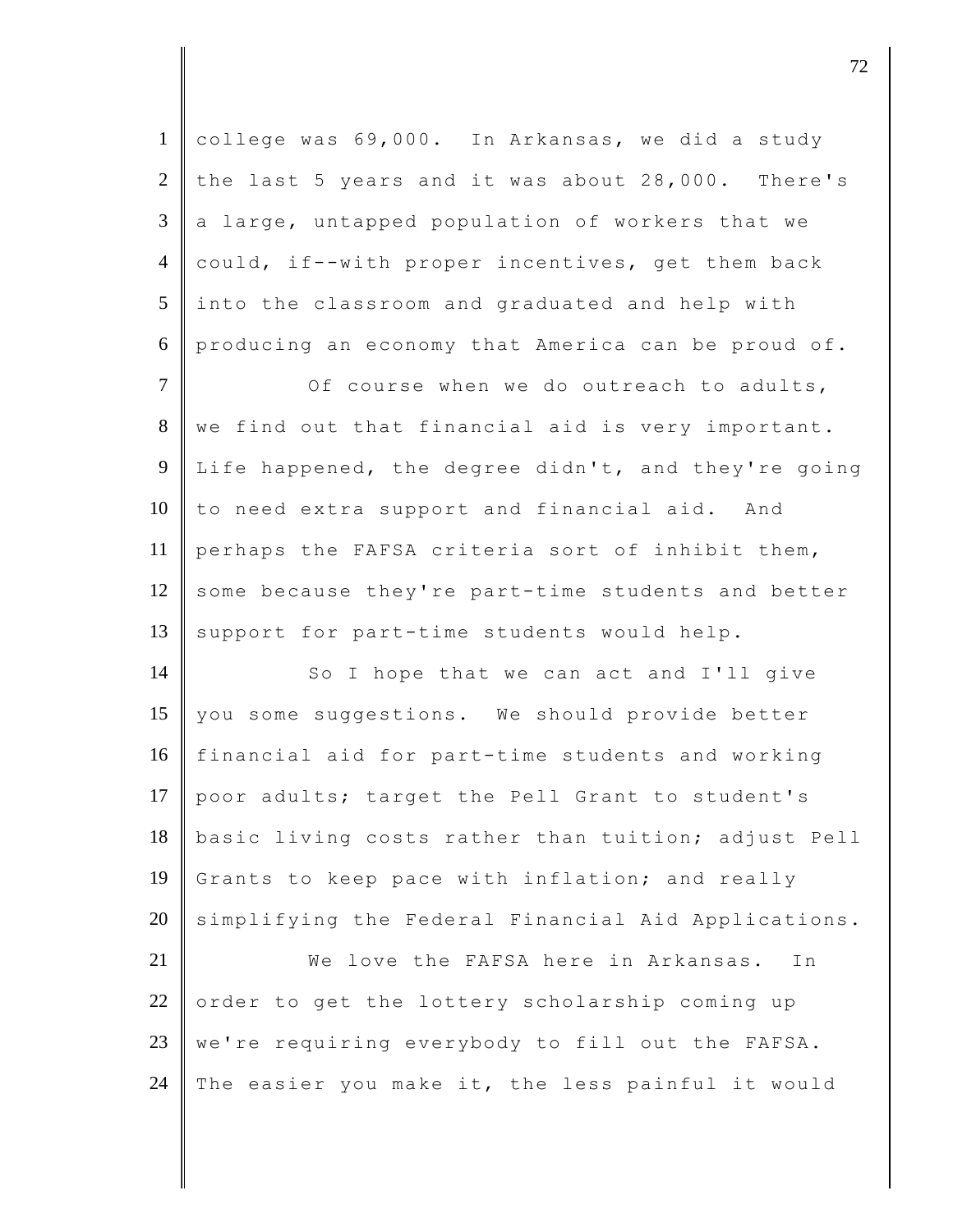1 be for our citizens to benefit from the local state  $2 \parallel$  scholarships, but we want them to seek your help at  $3$  the same time they seek help from us.

4 **Also, if you could help strengthen the**  $5$  role of statewide entities, help us by granting, 6 you know, funds for planning and really identifying 7 what the workforce needs are for our individual 8 states, help us reinforce policy-making roles that 9 we have, help us to really understand really how to 10 invest in the new economies, in the emerging 11 economies, and invest in science and technology, 12 and, in some ways, we need another national 13 emphasis on higher education such as was done back 14 in the National Defense Education Act in 1958. Of 15 course, we had a crisis then, the satellite, the 16 Russian Sputnik popped up in the sky and we ran for 17 cover, or we ran for education. Maybe responding  $18$  to this economic recession is close enough of a 19 crisis for us to promote higher education as a 20 means of increasing technological capabilities and 21 the economic stability of the United States.

 $22$   $\parallel$  And in closing, I want to talk about how 23 education has done that for America before. At the 24 end of World War II, all our veterans came back and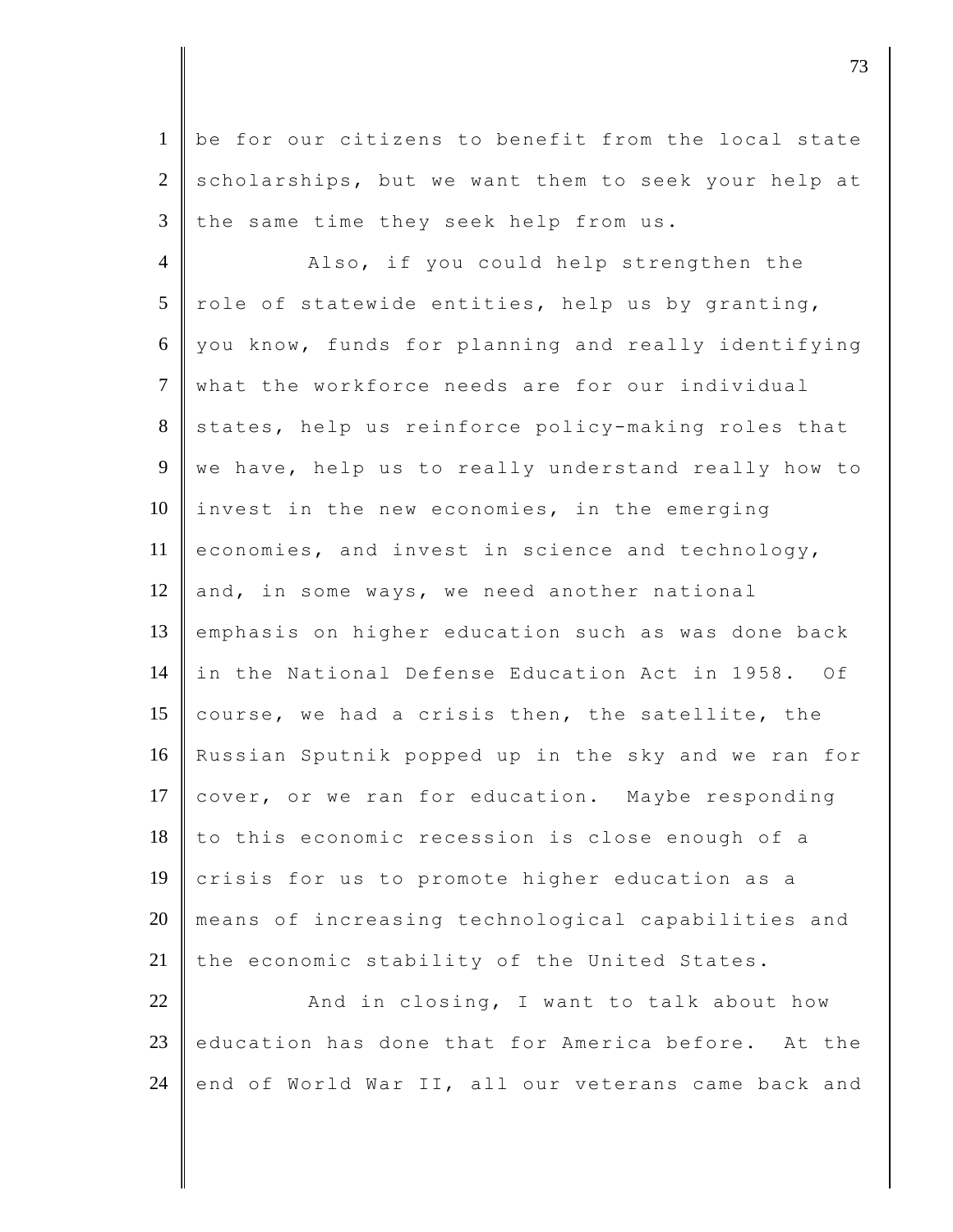| $\mathbf{1}$   | the United States invested at that time \$1.9       |
|----------------|-----------------------------------------------------|
| $\overline{2}$ | billion annually to the education of those          |
| 3              | veterans. And that generation has been considered   |
| $\overline{4}$ | "the greatest generation." And I'm convinced it's   |
| 5              | not necessarily that--and they did a great war and  |
| 6              | they fought for a great cause, but I think that we  |
| $\tau$         | also gave them the skills necessary to make the     |
| 8              | future of America the greatest generation possible  |
| 9              | by having those skill sets.                         |
| 10             | So your efforts, I think, can help us               |
| 11             | realize what the American Dream is about and help   |
| 12             | all of us have a good future. So our future is      |
| 13             | already ours to determine and the choices that you  |
| 14             | help make in policies and regulations will make a   |
| 15             | difference.                                         |
| 16             | Thank you for your time.                            |
| 17             | MR. MADZELAN: Thank you.                            |
| 18             | Lori Jordan, University of Phoenix.                 |
| 19             | JORDAN: Hi. I'm Lori Jordan, and I'm<br>MS.         |
| 20             | a graduate--recent graduate--of University of       |
| 21             | Phoenix of Little Rock campus.                      |
| 22             | I had dreamed of going to college for many          |
| 23             | And I was a single mom with two children<br>years.  |
| 24             | and, so it just didn't seem possible for me because |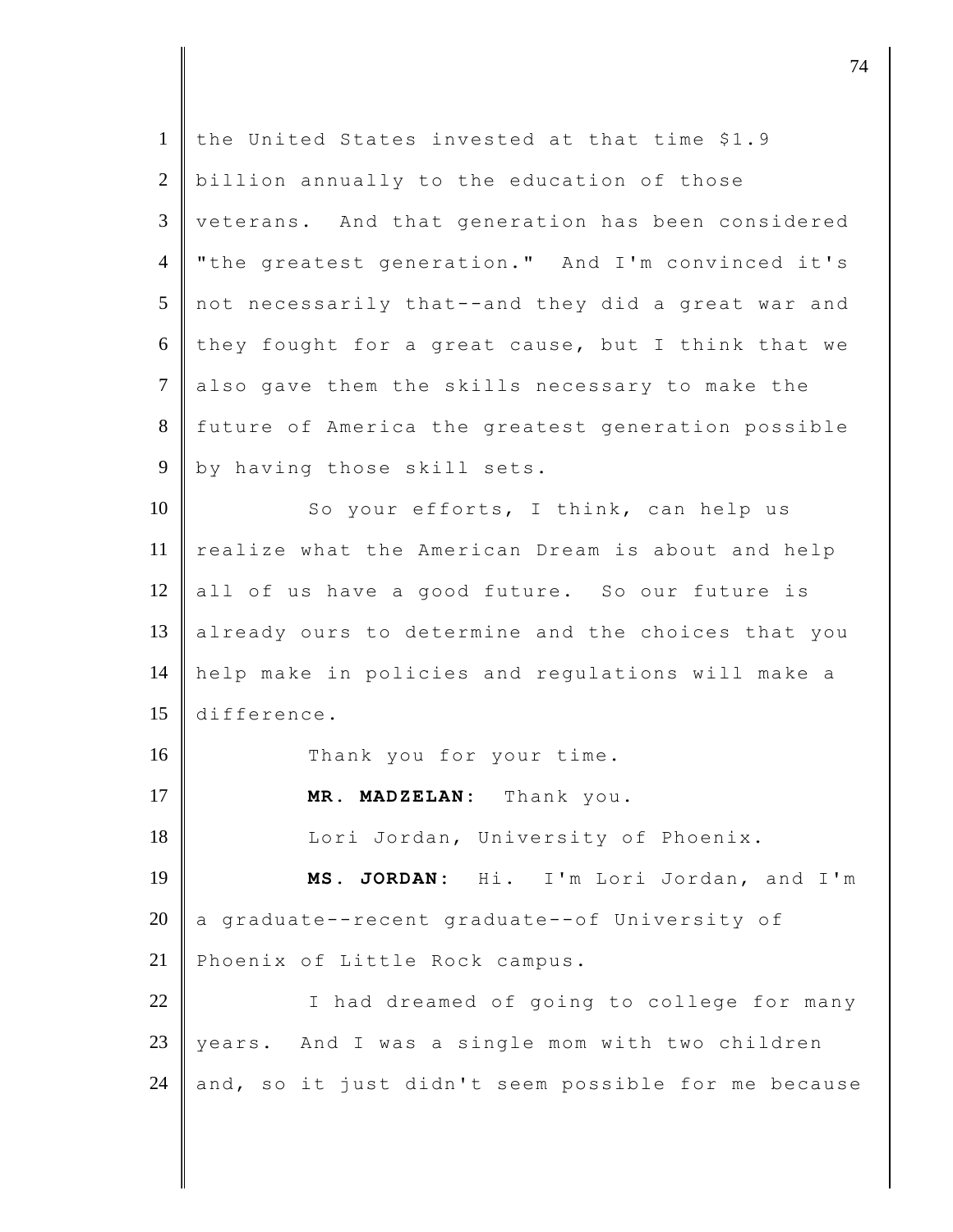most universities expect you to attend several nights a week and I just couldn't imagine working all day long and leaving my children again at night. It was the principle. I needed to be their mother and I needed to be there.

6 When I first started University of 7 Phoenix, the reason why I went there was because I 8 had the opportunity to attend something called 9 FlexNet. FlexNet was where each class was five 10 weeks and I went twice a month to class. The rest 11 of the time I did everything online, so it gave me 12 the accountability of being there in person, but it 13 also gave me the opportunity to be at home with my 14 kids and attend college.

15 One of the things when I went back to 16 school I was really concerned about, I had not been 17 the most devoted student in high school. I tended  $18$  to take it very lightly. I didn't attend a lot, 19 actually, and I wanted to make sure that when I 20 went to college this time, and took the opportunity 21  $\parallel$  to go to college, that I did an exceptional job. 22 And I really feel like University of Phoenix gave 23 me that opportunity.

24  $\parallel$  The first few classes that I went to were

discrete the contract of  $\overline{75}$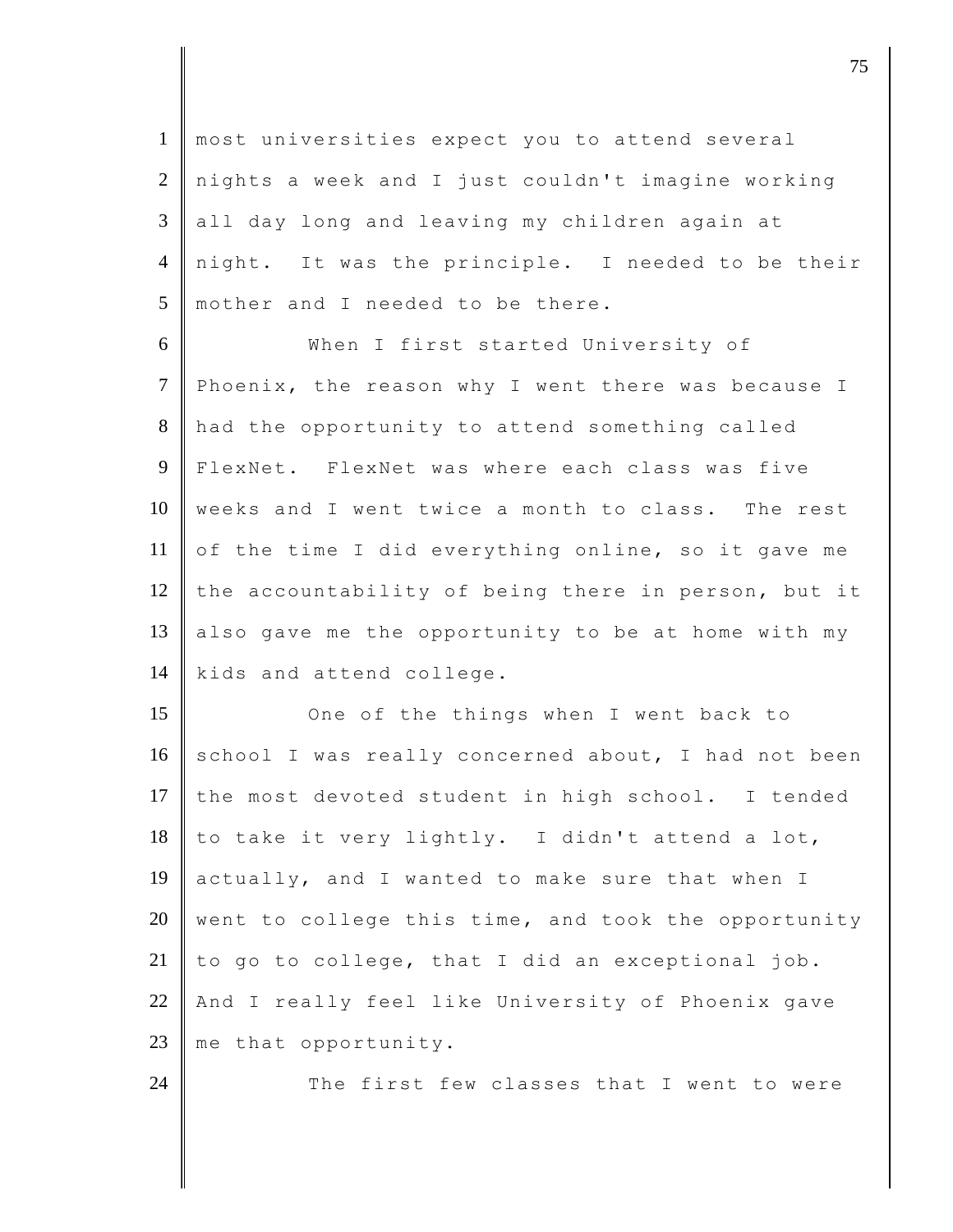| $\mathbf{1}$    | actually spent learning how to function within      |
|-----------------|-----------------------------------------------------|
| 2               | UOP's atmosphere. I learned how to do online        |
| $\overline{3}$  | forms. I learned how to present presentations and   |
| $\overline{4}$  | put them together. I learned how to do cite papers  |
| $5\overline{)}$ | and proper documentations for everything that I     |
| 6               | did. It was geared to encourage students like me    |
| $\tau$          | that had not been in college or had not been to     |
| 8               | school in a long time. And it's kind of             |
| $\overline{9}$  | intimidating walking in there that first night and  |
| 10              | thinking, okay, it's been 22 years since I've sat   |
| 11              | behind a desk, oh, my gosh, what am I going to do   |
| 12              | with this? But these teachers and the people in     |
| 13              | the office were so geared to encourage you, to help |
| 14              | you succeed if you put forth the effort. I saw so   |
| 15              | many instructors work with students that,           |
| 16              | unfortunately, did not have the skill level that I  |
| 17              | had, but worked with them through so many classes   |
| 18              | the first six months, trying to get them to a point |
| 19              | that they could succeed in college, and some of     |
| 20              | them were able to go on and make it and some of     |
| 21              | them were not. But I was so impressed with the      |
| 22              | dedication that I saw from my instructors. And I    |
| 23              | knew that when I went to them and I needed help or  |
| 24              | assistance, they were there for me the same way.    |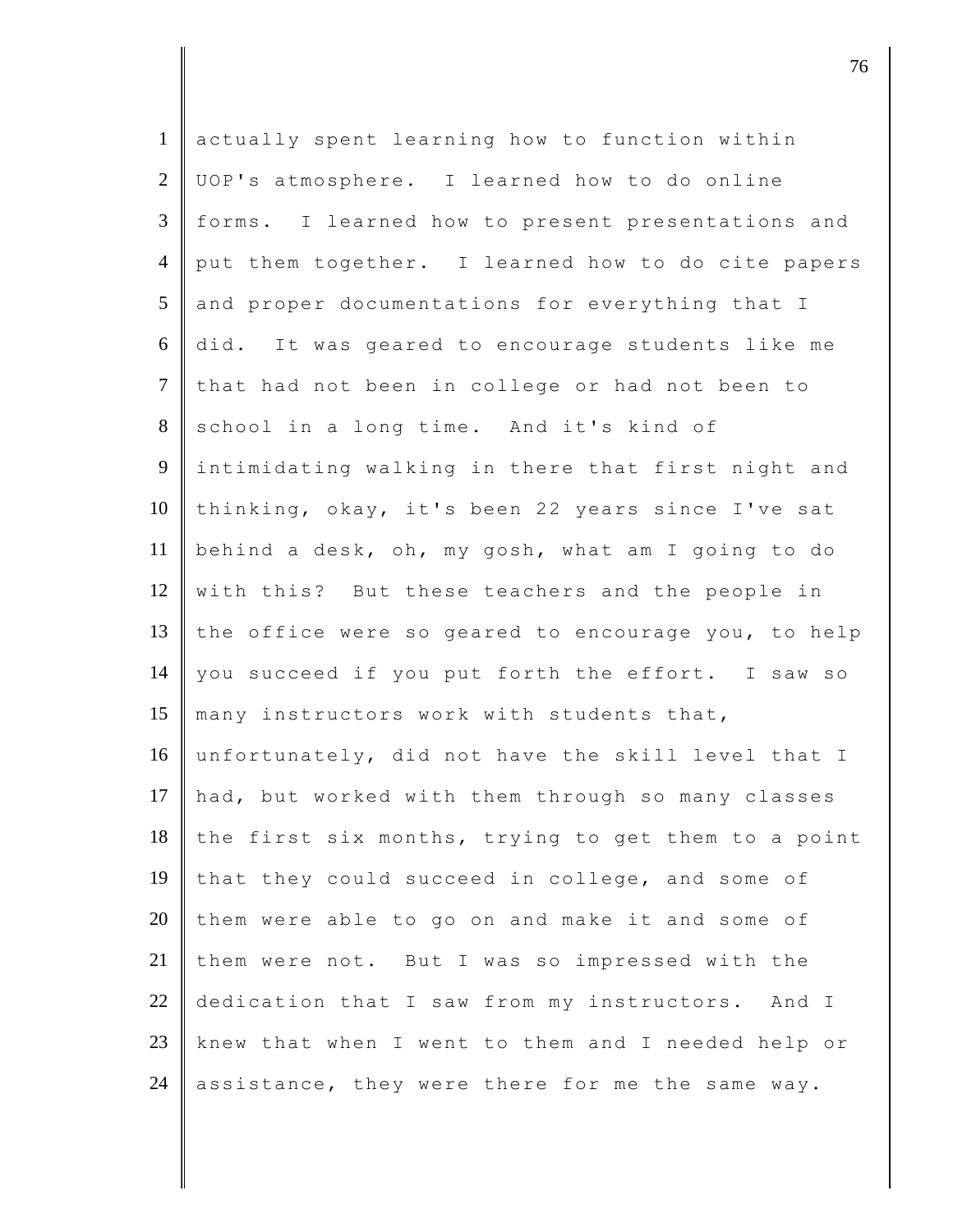| $\mathbf{1}$   | Some of my instructors at UOP were just               |
|----------------|-------------------------------------------------------|
| $\overline{2}$ | amazing. One of the persons that spoke earlier        |
| 3              | mentioned Mr. Cross in Algebra. I'm a horrible        |
| $\overline{4}$ | math person; cannot do it. I made an A in Algebra     |
| 5              | I and a B in Algebra II, and it was because of        |
| 6              | Mr. Cross' study sessions. Every week he had us       |
| $\overline{7}$ | come in, he went over every detail of every           |
| 8              | assignment, and, because of that, I was not able to   |
| 9              | just pass math, I was able to do extremely well in    |
| 10             | it.                                                   |
| 11             | Other instructors were Paul Levin,                    |
| 12             | Economics. He was very tough. The second week I       |
| 13             | had in his class I would sit in front of my           |
| 14             | computer when he sent my assignment back, and I       |
| 15             | cried. I thought I cannot do this. But he             |
| 16             | absolutely challenged me to rise to a higher level    |
| 17             | in what I was able to do in college and I ended up    |
| 18             | making an A in that class. And I also developed a     |
| 19             | true love for economics, which I study on my own to   |
| 20             | this day.                                             |
| 21             | I also had teachers like Mary Sue Farmer.             |
| 22             | And if any of you know her, she's just amazing.<br>It |
| 23             | doesn't matter what class she teaches, you're going   |
| 24             | to go in there and you're going to learn a lot and    |

djective terms of the contract of the contract of  $\overline{a}$  77  $\overline{a}$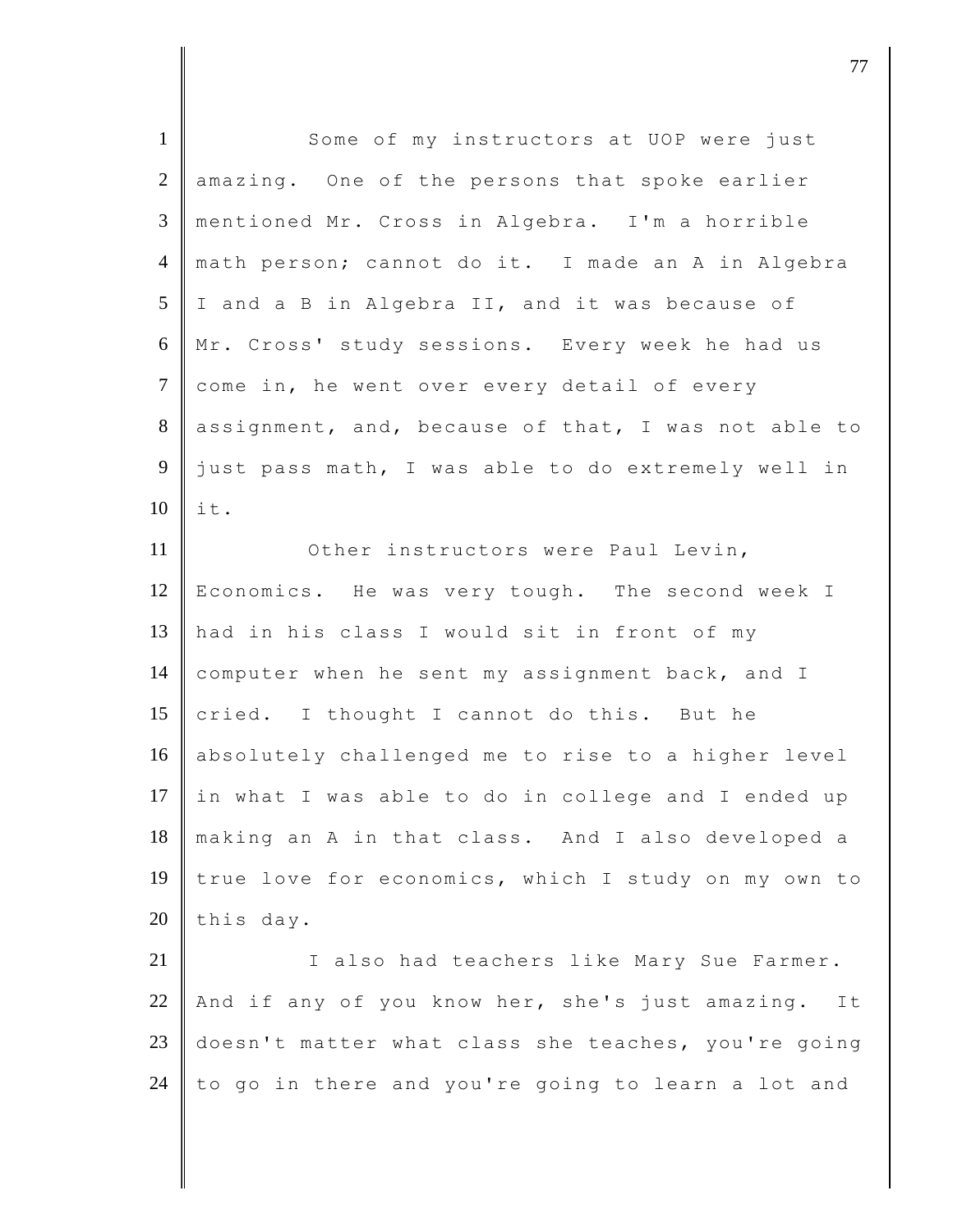1 you're going to enjoy every moment that you're  $2$  there.

3 I also had an instructor by the name of 4 Dean Blevins that taught a research class that's 5 basically statistics, which is very mathematical,  $6$  as you all know. And again, I walked out of both 7 of those classes with an A. And I couldn't have 8 done it without those instructors.

9 There are other people at UOP that--you 10 know, the list could go on and on, and you've heard 11 so many of us speak, but Autumn and John in the 12 office and Alicia. I've had so many student 13 advisors and financial aid officers that have just 14 made every moment of this transition and going into 15 college and getting all the way through it so 16 simple for me and attainable.

17 My main reason for attending UOP over 18 other universities was basically the fact that it 19 | was more flexible, it was geared to adult students.  $20$  I had other obligations in life. I had a full-time 21 job, I had children at home. And to me, why I 22 wanted an education, that had to be my first 23 priority was making sure that the home and the 24 children were taken care of, and UOP allowed me to

djective terms of  $\overline{a}$  78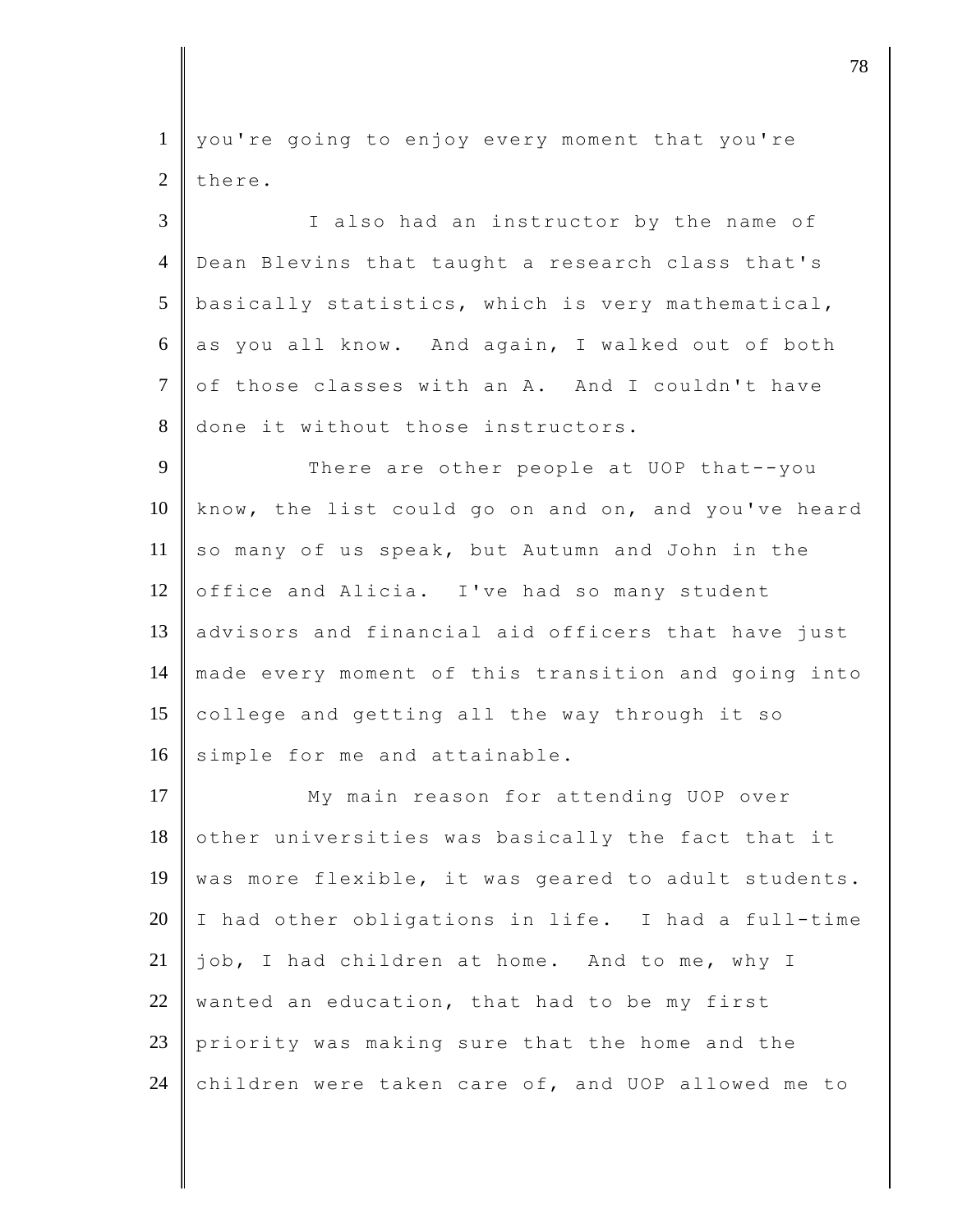1 do that because of their flexible schedules.

2 The overall cost of UOP, honestly, was 3 more and it's something that I looked at very 4 closely when I started attending college. I 5 actually sat down in my office with my boss. It  $6$  was kind of funny. We got this white board and we  $7$  sat down and we looked at the cost of going to a 8 regular university versus UOP and we mapped it out, 9 how long would it take me through a regular 10 university? Well, if I had to attend part time, 11 it'd be about eight years versus I would be able to 12 complete UOP in four. And we also looked at being 13 able to raise my income level at that period of 14 time once I graduated. And so it actually balanced 15 out in the end even though the actual cost was 16 more. In the end, it balanced out because my 17 earning potential went up. And honestly, that 18 wasn't even true. I didn't even have to wait four 19 years because one of the things I developed at UOP 20  $\parallel$  was confidence. I--there were jobs I would--used 21 to look at and I would think I would love to apply 22 for this, but I would not have the confidence to do 23 it even if I had the skill set to do it. Once I 24  $\parallel$  had been in UOP for a couple of years, I went out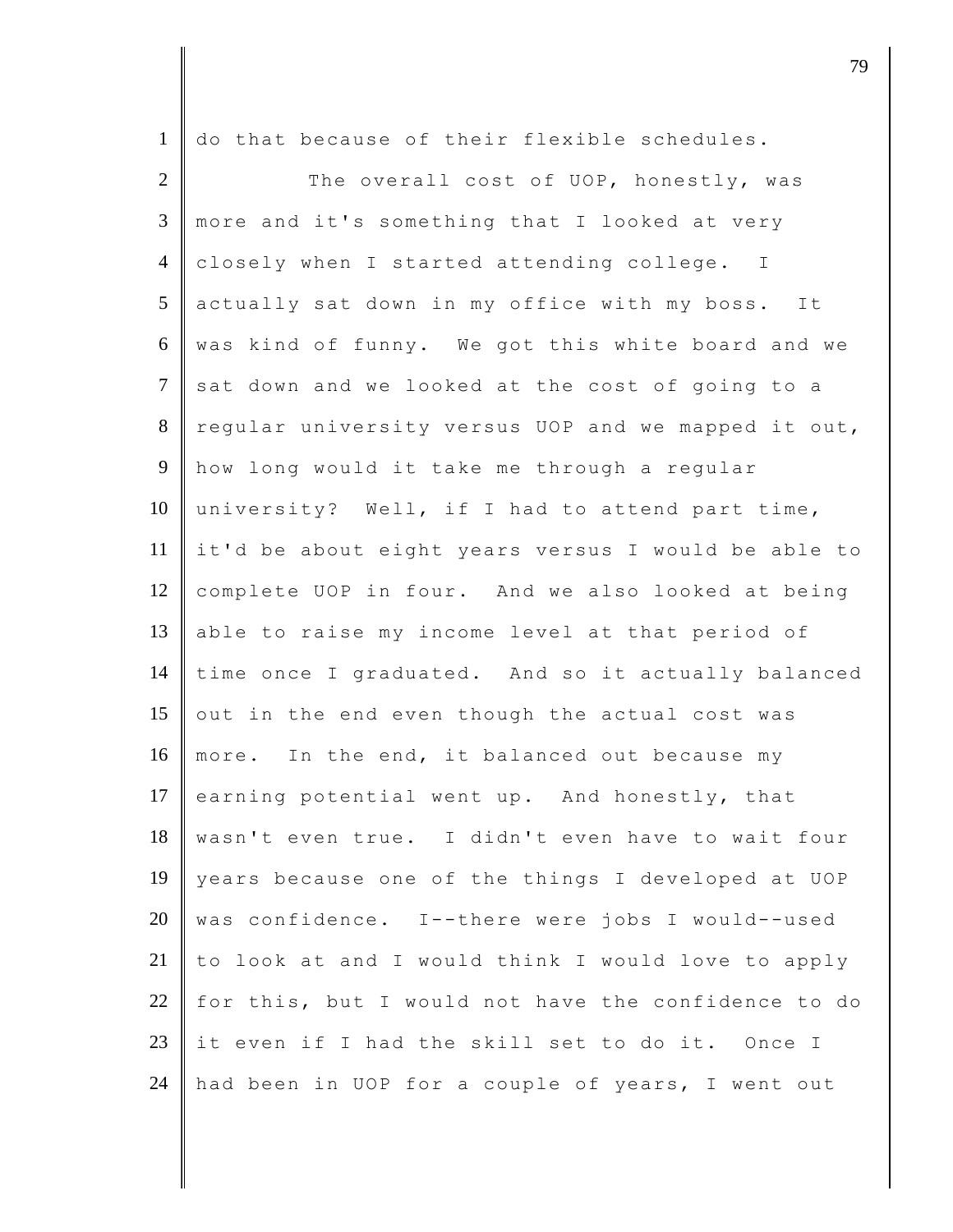| $\mathbf{1}$   | and I applied for those jobs. Even if they said     |
|----------------|-----------------------------------------------------|
| $\overline{2}$ | they required a four-year degree, I felt confident  |
| 3              | in my skill level to go I can do this. I may not    |
| $\overline{4}$ | have my degree completed, but I know how to do      |
| 5              | this, and here's what I've done in college that     |
| 6              | proves I can as well, not just my work history.     |
| $\overline{7}$ | And I actually took some jobs that I would never    |
| 8              | thought I would have even applied for before.       |
| 9              | One of the things I'd also like to mention          |
| 10             | is that financial advisors at UOP--going back to    |
| 11             | college is intimidating. There's a lot of           |
| 12             | paperwork involved. I recently had to register my   |
| 13             | daughter for the last two years for college and I   |
| 14             | can tell you, applying for financial aid through    |
| 15             | local universities and applying for her admissions  |
| 16             | to local universities has been nothing like it was  |
| 17             | at UOP. I was surprised at the struggle it was for  |
| 18             | my 18--19-year-old daughter to try to get into      |
| 19             | college and the amount that they expected her to    |
| 20             | handle on her own, whereas at UOP so much of it was |
| 21             | handled for me. I simply filled out a form, turned  |
| 22             | it into my financial advisors, and it was taken     |
| 23             | care of. And the same thing with registering for    |
| 24             | school or keeping track of my classes. They lined   |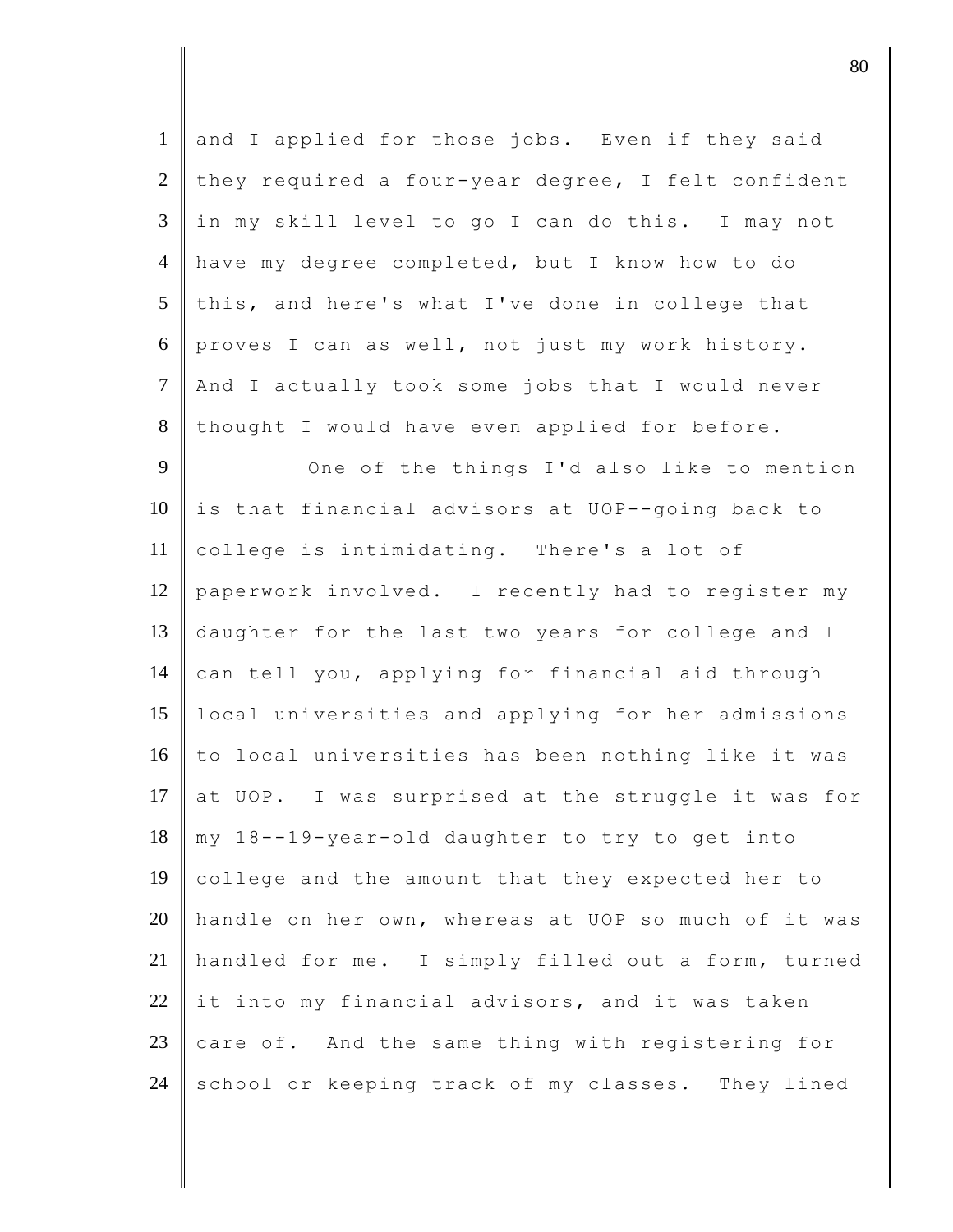$1$  it out for me. I told them what I needed and they 2 made sure it happened. That is not true in a 3 regular university. I don't know that I would have 4 had the courage to stick it out the first year if  $5$  it had not been so simplified for me. I might have 6 been intimidated by the process and backed off. 7 And the last note I'd like to add is this 8 week--last weekend, I attended my graduation 9 commencement ceremony. And a young woman that--I 10 guess we're not so young anymore--a woman I had 11 gone to high school with, she took the other road 12 in life. I didn't attend school well and I wasn't 13 a great student, but she went down the roads of 14 drugs and alcohol abuse. And I recently ran into 15 her and she begged to come to my graduation. After 16 attending, she told me when she left for Missouri 17 last night that she wanted to attend the University  $18 \parallel$  of Phoenix and turn her life around because if I 19 could do it, so should she. 20 Thank you. 21 **MR. MADZELAN:** Thank you. 22 Charles Camp, Remington College. We added 23 one while you weren't looking. I have it right 24 here. This is the last.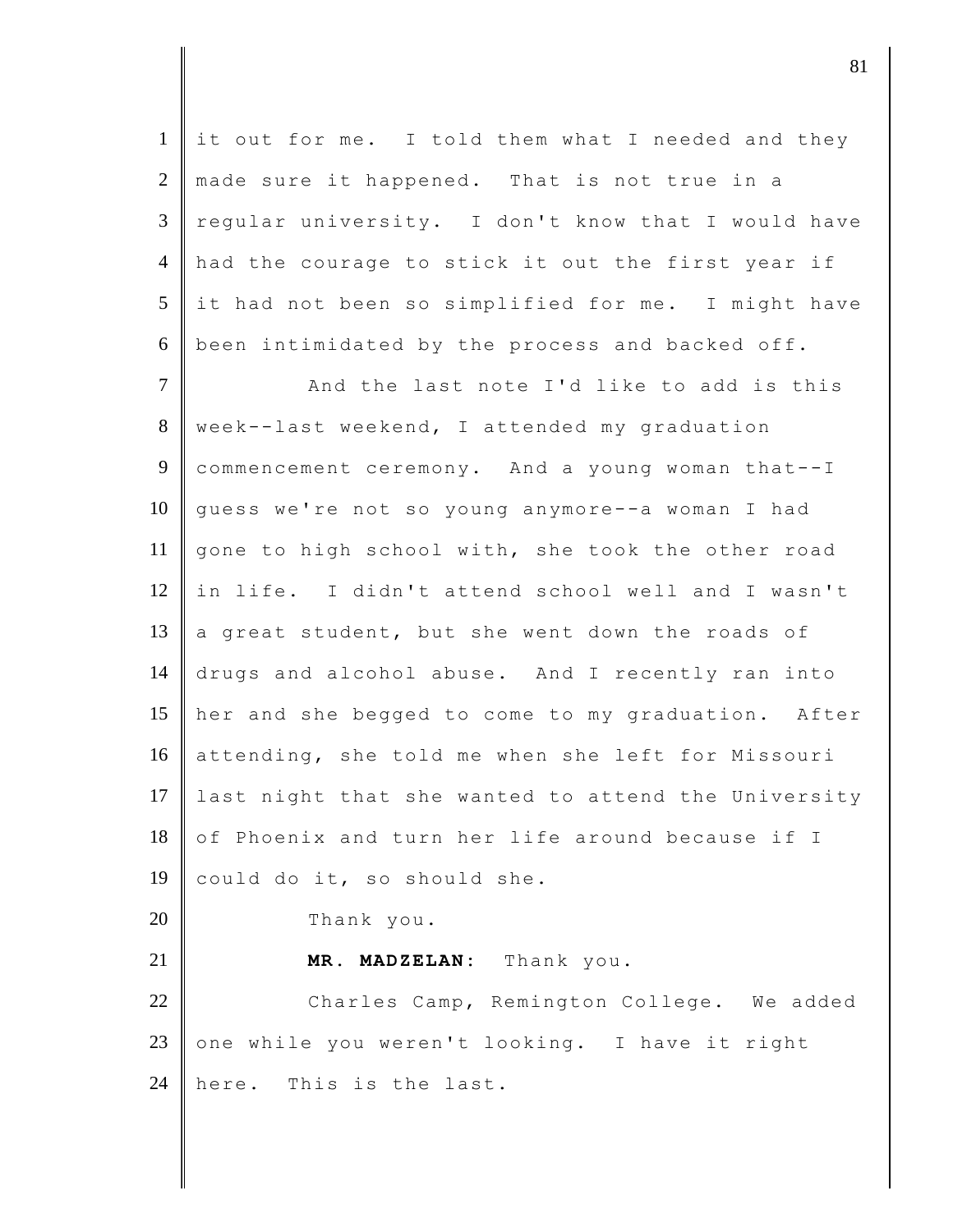| $\mathbf{1}$   | MR. CAMP: Good morning. My name is                 |
|----------------|----------------------------------------------------|
| $\overline{2}$ | Charles Camp. I'm the General Counsel for          |
| 3              | Remington College and I want to address a few      |
| $\overline{4}$ | issues that I deal with on a daily basis.          |
| 5              | First of all, the definition of a high             |
| 6              | school diploma. I'm very appreciative that this    |
| $\overline{7}$ | issue is being looked at because every day we have |
| 8              | students that apply that we turn down because once |
| 9              | we investigate the source of their high school     |
| 10             | diploma and we determine that they had to do very  |
| 11             | little to achieve that, and I don't know how many  |
| 12             | letters I've received from these institutions,     |
| 13             | threatening to sue me and sue the company and to,  |
| 14             | you know, demand that we accept our students, the  |
| 15             | heartbreak of telling a student that we can't      |
| 16             | accept your diploma because going to school one    |
| 17             | week and taking an open book test and receiving a  |
| 18             | high school diploma is not something we believe is |
| 19             | acceptable. And there are numerous institutions    |
| 20             | out there that offer these types of high school    |
| 21             | diplomas. We need to establish a specific criteria |
| 22             | that--by which all of--of these institutions are   |
| 23             | judged so that we don't face the continual issue   |
| 24             | and debate over whether or not someone's high      |

 $\vert$  82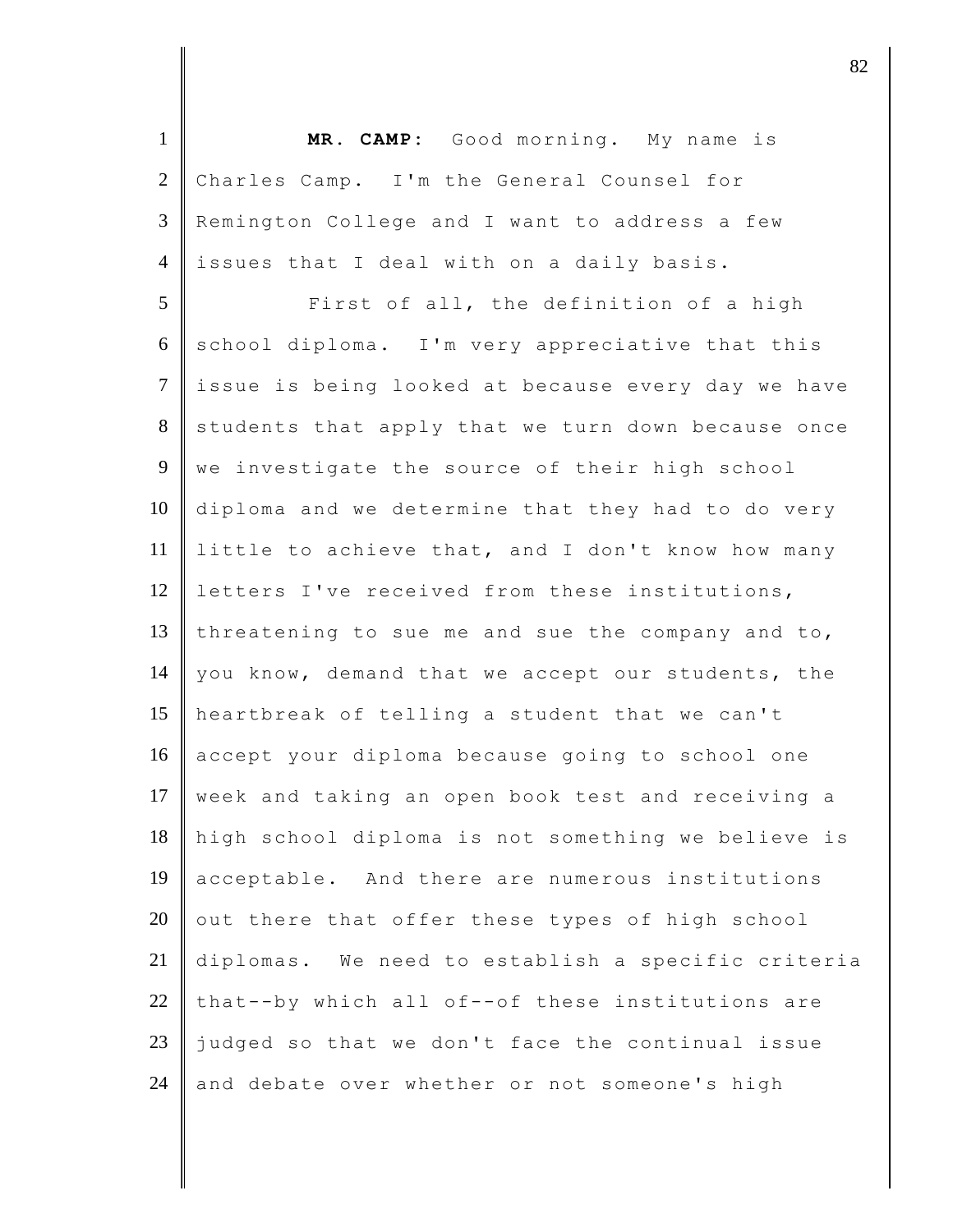| $\mathbf{1}$   | school diploma is such to qualify them for          |
|----------------|-----------------------------------------------------|
| $\overline{2}$ | admission and thus ultimately receive Title IV aid. |
| 3              | Oftentimes, you know, they'll come back             |
| $\overline{4}$ | and say, well, this other institution has said that |
| 5              | they'll accept, you know, my diploma, but I'd       |
| 6              | prefer to come here. And it's very difficult for    |
| $\tau$         | us to explain to them the obligations we have to    |
| 8              | ensure that the students we admit are capable of    |
| 9              | doing the work, and as such we're somewhat          |
| 10             | gatekeepers over the Title IV funds in this area.   |
| 11             | So I applaud your efforts there. And it'd be        |
| 12             | wonderful to have an established criteria that was  |
| 13             | evenly applied so that we could actually make some  |
| 14             | efforts to educate people out in the community,     |
| 15             | through public service and other ways, as to what   |
| 16             | is an acceptable amount of work if you don't        |
| 17             | graduate from a traditional high school.            |
| 18             | There are certain accreditation agencies            |
| 19             | that accredit high schools, that do a very good     |
| 20             | job. And we know if they're accredited by those     |
| 21             | that it is a substantive curriculum and one that    |
| 22             | does adequately prepare them for college. So, it    |
| 23             | would be most helpful if we could get more clarity  |
| 24             | there.                                              |

 $\vert$  83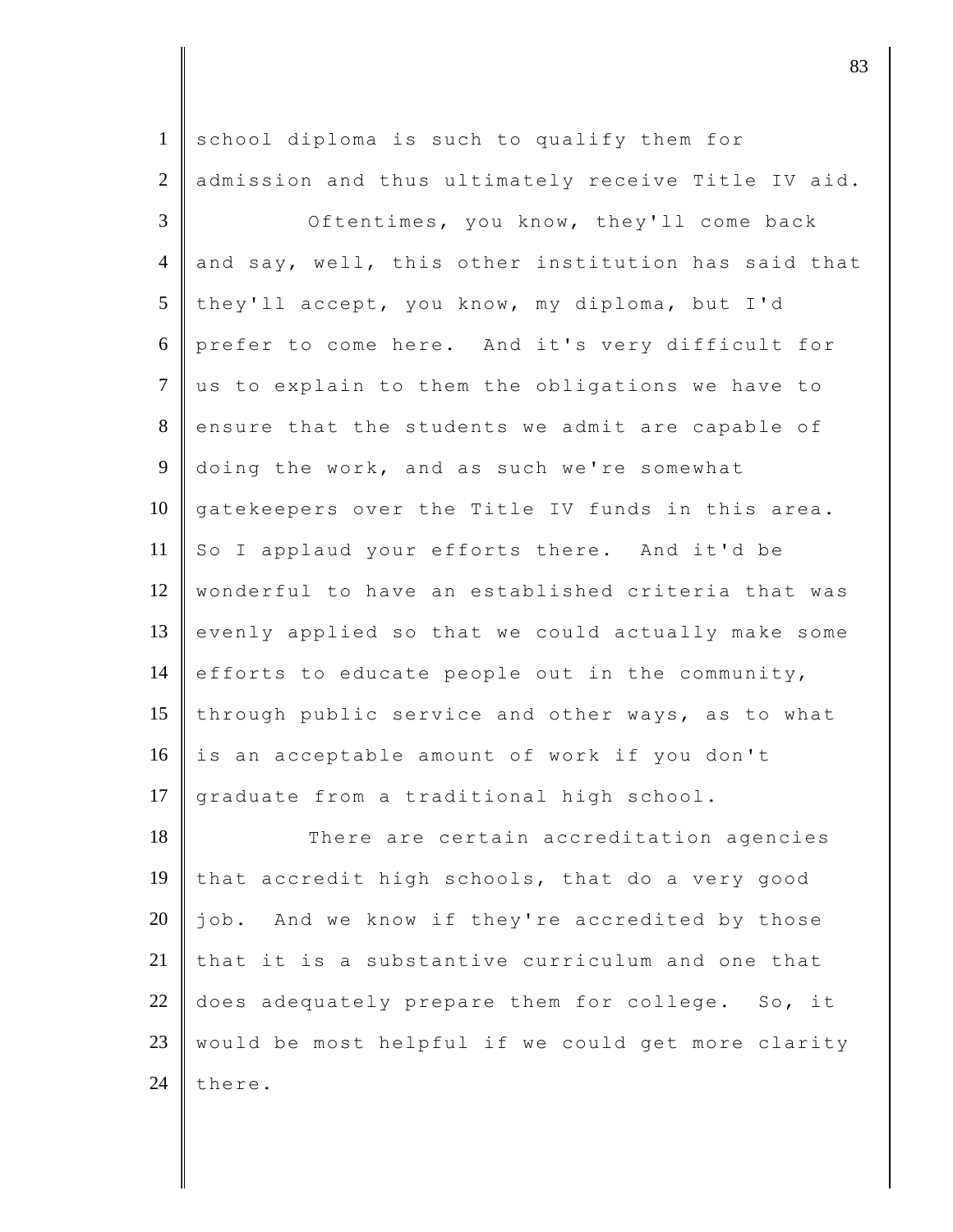| $\mathbf{1}$   | Another issue that I deal with frequently           |
|----------------|-----------------------------------------------------|
| $\overline{2}$ | is the Incentive Compensation Rules, and not only   |
| 3              | from having to review and design compensation plans |
| $\overline{4}$ | for admission representatives, but the numerous     |
| 5              | threats that I receive from plaintiffs' lawyers on  |
| 6              | a yearly basis about how they're going to sue our   |
| $\tau$         | institution over our incentive comp plan and how it |
| 8              | creates false claims, et cetera. And the problem    |
| 9              | there is just simply that we need more clarity.     |
| 10             | We need something where you don't--if one           |
| 11             | employee does a better job at doing their job and   |
| 12             | ends up having more students attend the             |
| 13             | institution, we need the ability to recognize that  |
| 14             | and know for certain that we're not violating a     |
| 15             | prohibition in that compensation plan. You know, a  |
| 16             | plan that essentially bases salary increases on     |
| 17             | longevity and graduation bonuses is adequate in     |
| 18             | many respects, but it doesn't stop the continual    |
| 19             | challenges that are made to the plans and not       |
| 20             | knowing--and not being able to seek either a        |
| 21             | definitive approval of your plan from the           |
| 22             | Department or having a more specific set of         |
| 23             | standards by which we can judge what we do in       |
| 24             | making every effort to comply. You owe--if you      |

djective terms of  $\overline{84}$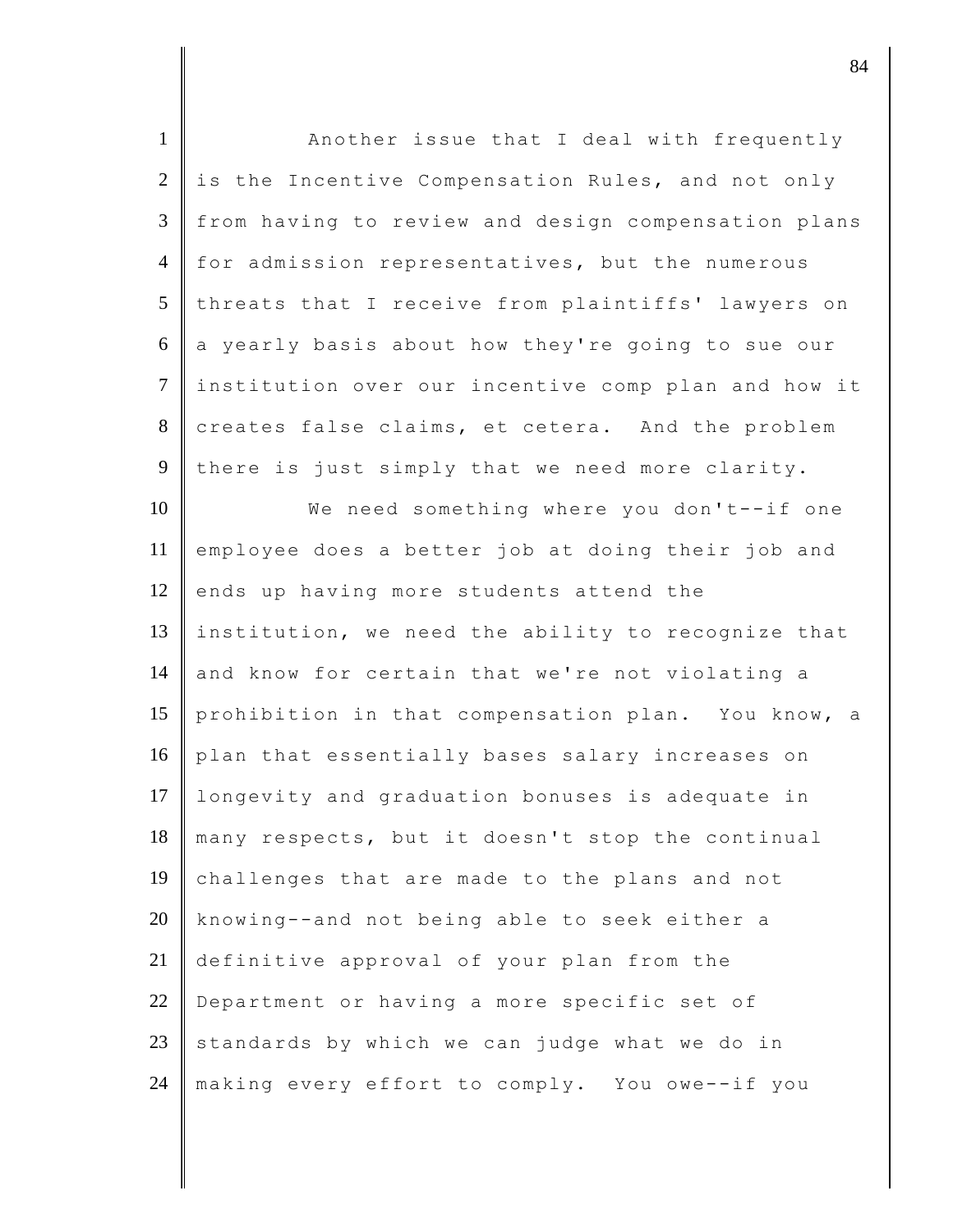| $\mathbf{1}$    | promote one--you know, if you give one person who's |
|-----------------|-----------------------------------------------------|
| $\overline{2}$  | been there the same length of time as another       |
| $\mathfrak{Z}$  | person because of many factors--how much time they  |
| $\overline{4}$  | spend with the students, how good a job do they do  |
| $5\overline{)}$ | in determining whether or not a student should even |
| 6               | attend the institution over someone who doesn't do  |
| $\tau$          | that as well--you're always open to attack that,    |
| 8               | well, it's really because they recruited more       |
| 9               | students than the other person when, in fact,       |
| 10              | that's not the case. But there's so much            |
| 11              | subjectivity to it that, you know, I live in fear   |
| 12              | every day of attack in that area when we've done    |
| 13              | everything possible to ensure that we stay within   |
| 14              | that safe harbor provision. So, any clarification   |
| 15              | we can receive there would be most appreciated.     |
| 16              | With regard to the issue of state                   |
| 17              | authorization as a component of institutional       |
| 18              | eligibility, my company operates colleges in states |
| 19              | that have and states that do not have a Department  |
| 20              | of Education that provides oversight. And I've      |
| 21              | found there's little or no distinctions between the |
| 22              | services provided by those institutions or the      |
| 23              | effort that's done because of the accreditation     |
| 24              | standards and how they mirror and are so similar to |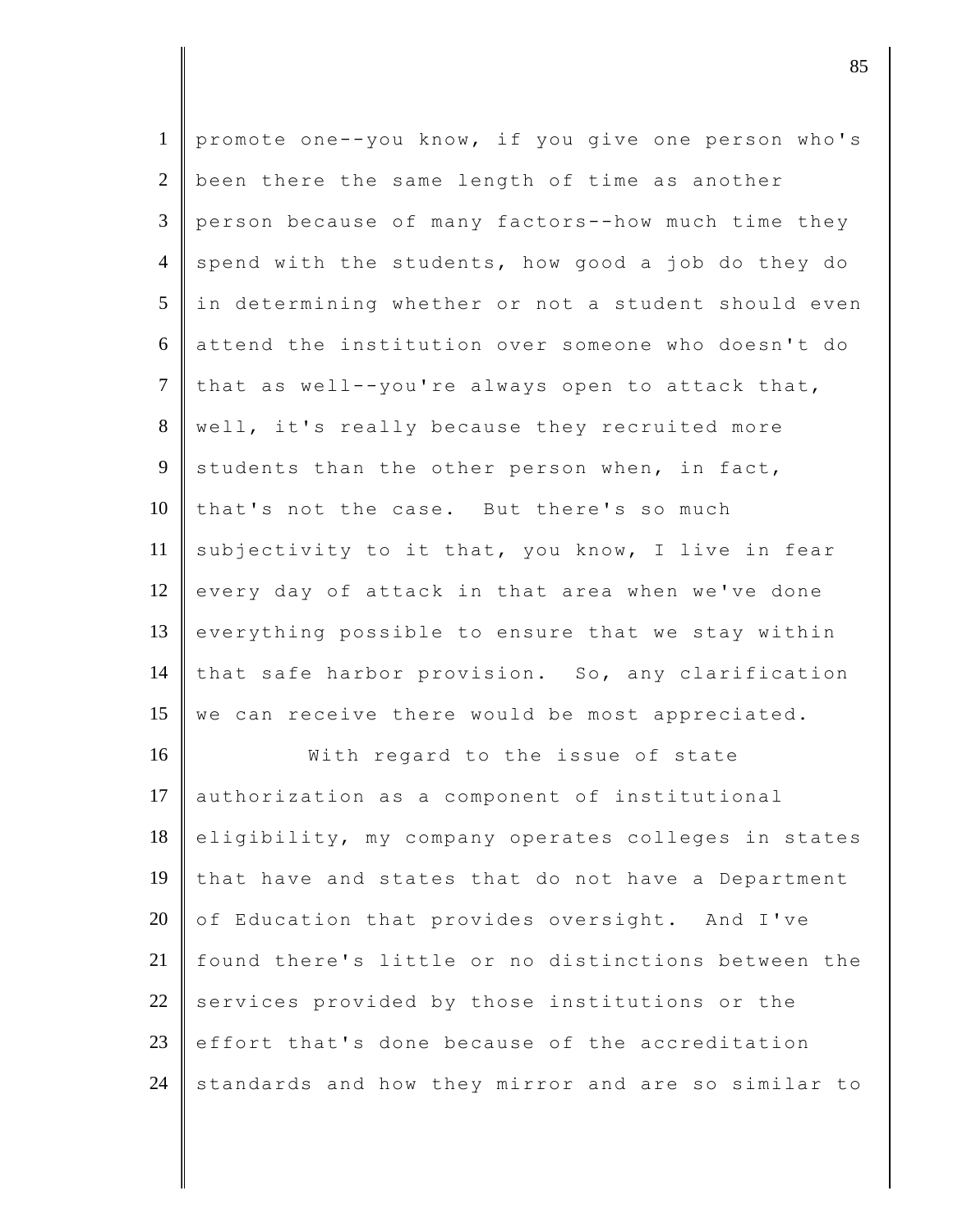1 the state standards that we have to comply with in  $2 \parallel$  those states that have both--where we're complying  $3 \parallel$  with both a set of accreditation standards and a  $4 \parallel$  set of state standards.

5 So, I don't think that we need an 6 additional level of oversight. And many, many 7 states are actually now moving the opposite 8 direction of complete deference to accreditation 9 agencies for approval of degree programs. Many of 10 the states in which we operate now, they 11 essentially accept our accreditation approvals as 12 the state approval.

13 And then finally another topic that is 14 very important is the limitations on the amount of 15 | federal student aid. I know many institutions base 16 their tuition by simply taking the maximum amount 17 of student aid available and adding 10 percent to  $18$  that so that they can be compliant with 90/10 19 regulations. And I know that tuition costs would  $20$  go down considerably if the amount of financial aid 21 that students was eligible to receive was not based  $22$  on the maximum, but was based on relationship 23 between what they ought to be paying for the 24 program and their outcomes and their ability to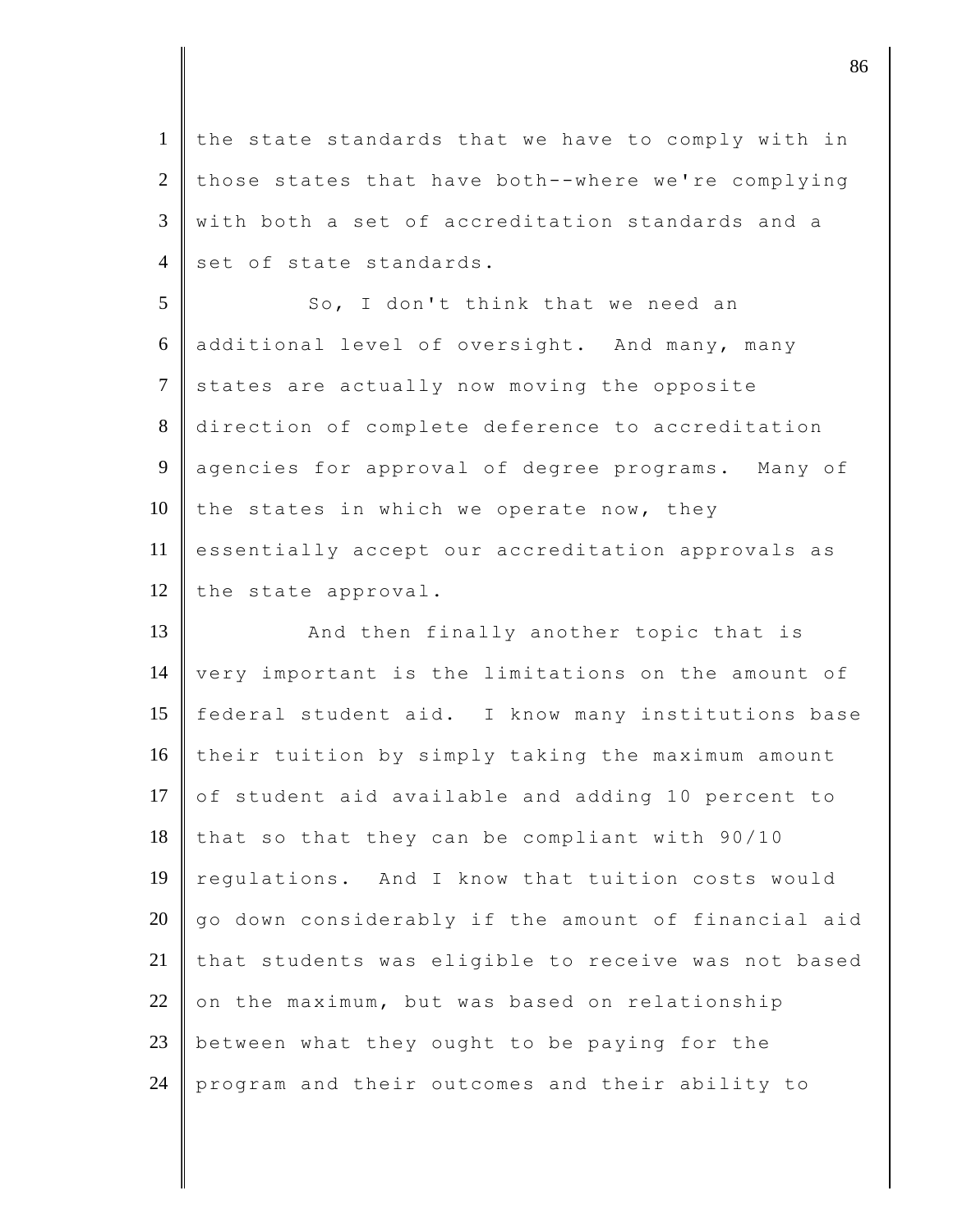| $\mathbf{1}$   | earn a job. I know our institutions would lower     |
|----------------|-----------------------------------------------------|
| $\overline{2}$ | tuition if we were able to have some flexibility in |
| $\mathfrak{Z}$ | those areas. And it's one that it's very difficult  |
| $\overline{4}$ | to deal with because on the current regulations,    |
| 5              | you can't have any kind of uniform system where you |
| 6              | say we don't think that you need to borrow all the  |
| $\tau$         | financial aid available. You have to do it on an    |
| 8              | individual basis. You have to go through quite an   |
| 9              | extensive collection of information and             |
| 10             | determination as to whether or not someone is--     |
| 11             | should be denied the ability to get all the         |
| 12             | financial aid they have available to them.          |
| 13             | So I think it's very important that we              |
| 14             | focus on this area and understand its relationship  |
| 15             | with how it interacts with the 90/10 regulations    |
| 16             | and try to ensure that every student receives as    |
| 17             | much financial aid as they need, but that it not be |
| 18             | excessive based on professional judgment.           |
| 19             | Thank you.                                          |
| 20             | MR. MADZELAN: Well, this is the--Charles            |
| 21             | was the last of our scheduled speakers at this      |
| 22             | time, so we'll take a break. We'll reconvene up     |
| 23             | here at 11 o'clock and see if we have additional    |
| 24             | speakers at that time. Thank you.                   |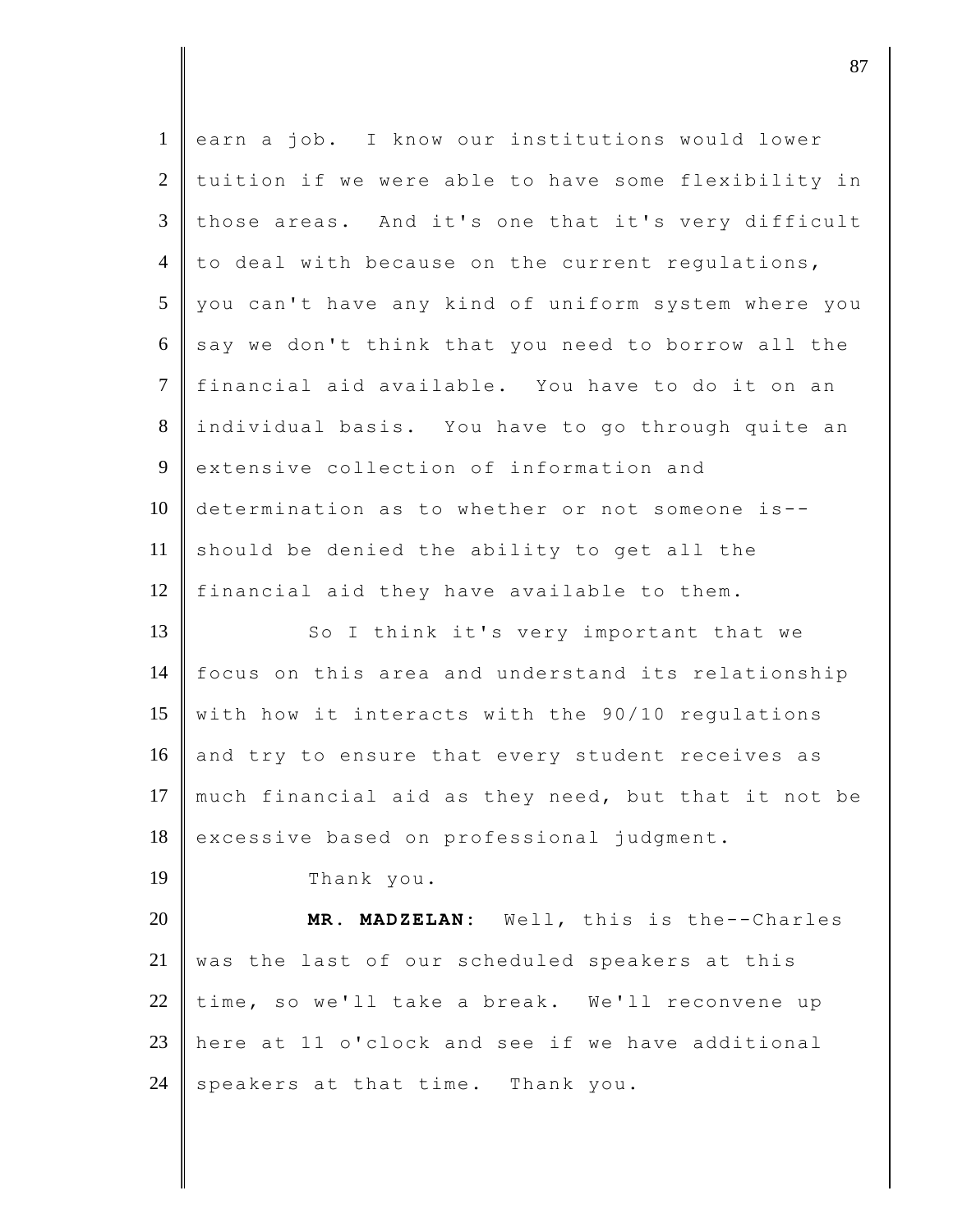| $\mathbf{1}$         | [Recess.]                                           |
|----------------------|-----------------------------------------------------|
| $\overline{2}$       | MR. MADZELAN: We're ready to reconvene.             |
| 3                    | We'll continue on. We have several persons who had  |
| $\overline{4}$       | signed up for the afternoon, evidently not wanting  |
| 5                    | to provide testimony on an empty stomach, but       |
| 6                    | they've agreed to do so. So we have several         |
| $\overline{7}$       | persons signed up for this morning to hear from,    |
| $8\,$                | and then that will either take us to lunchtime or   |
| $\overline{9}$       | pretty close to it, so--so we are scheduled for     |
| 10                   | lunch from 12:00 to 1:00. If we break a little bit  |
| 11                   | early, I think we'll still come back at 1 o'clock.  |
| 12                   | So, Carlia Smith, University of Arkansas            |
|                      |                                                     |
|                      | System.                                             |
| 13<br>14             | MS. CARLIA SMITH: Good morning. I would             |
| 15                   | also like to thank you for being here and for       |
| 16                   | taking time to hear our remarks. I'd like to speak  |
|                      | primarily on the topic of verification and ask that |
| 18                   | as you look at rulemaking, you take into account    |
|                      | some of the challenges that we face currently with  |
|                      | verification.                                       |
| 17<br>19<br>20<br>21 | As part of verification now, we are                 |
| 22                   | required to determine if the tax information is     |
| 23                   | discrepant. The regulations, or at least the        |
| 24                   | handbook, I believe states that financial aid       |

djective the set of  $\sim$  88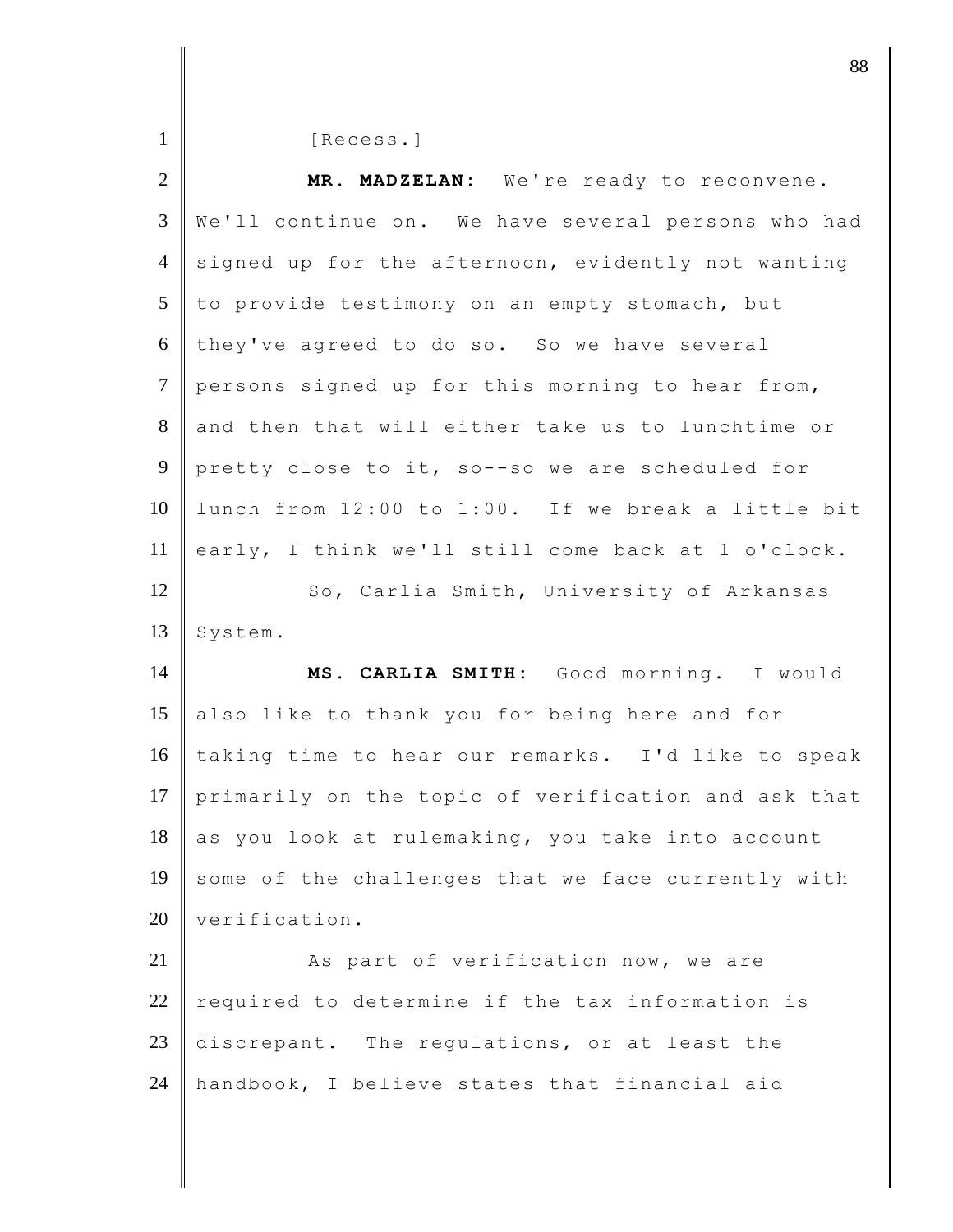1 administrators should have a fundamental knowledge  $2 \parallel$  of tax issues that affect eligibility for financial  $3$  aid. I think many of us that have strived to do 4 that might have argued that that knowledge might 5 exceed more than a fundamental knowledge. And with  $6$  that said, would ask for assistance in trying to 7 determine that particular requirement.

8 In determining discrepant tax data we must determine several things. One is if a family or student or part of the family was required to file a tax return, but did not. I'm not 100 percent sure how that would affect financial aid eligibility if the family did provide all income 14 | information to us.

15 But with that said, I don't disagree that 16 people that should file a tax return should be 17 required to do that. But I suppose my question is,  $18$  is this really the responsibility of the financial 19 aid administrators to make that determination and  $20$  enforce tax code?

21 Keep in mind that often some of these 22 students that we find that we turn away might be 23 the student who had income from babysitting, from 24 mowing yards. The requirement if self-employed to

djective terms of  $\overline{89}$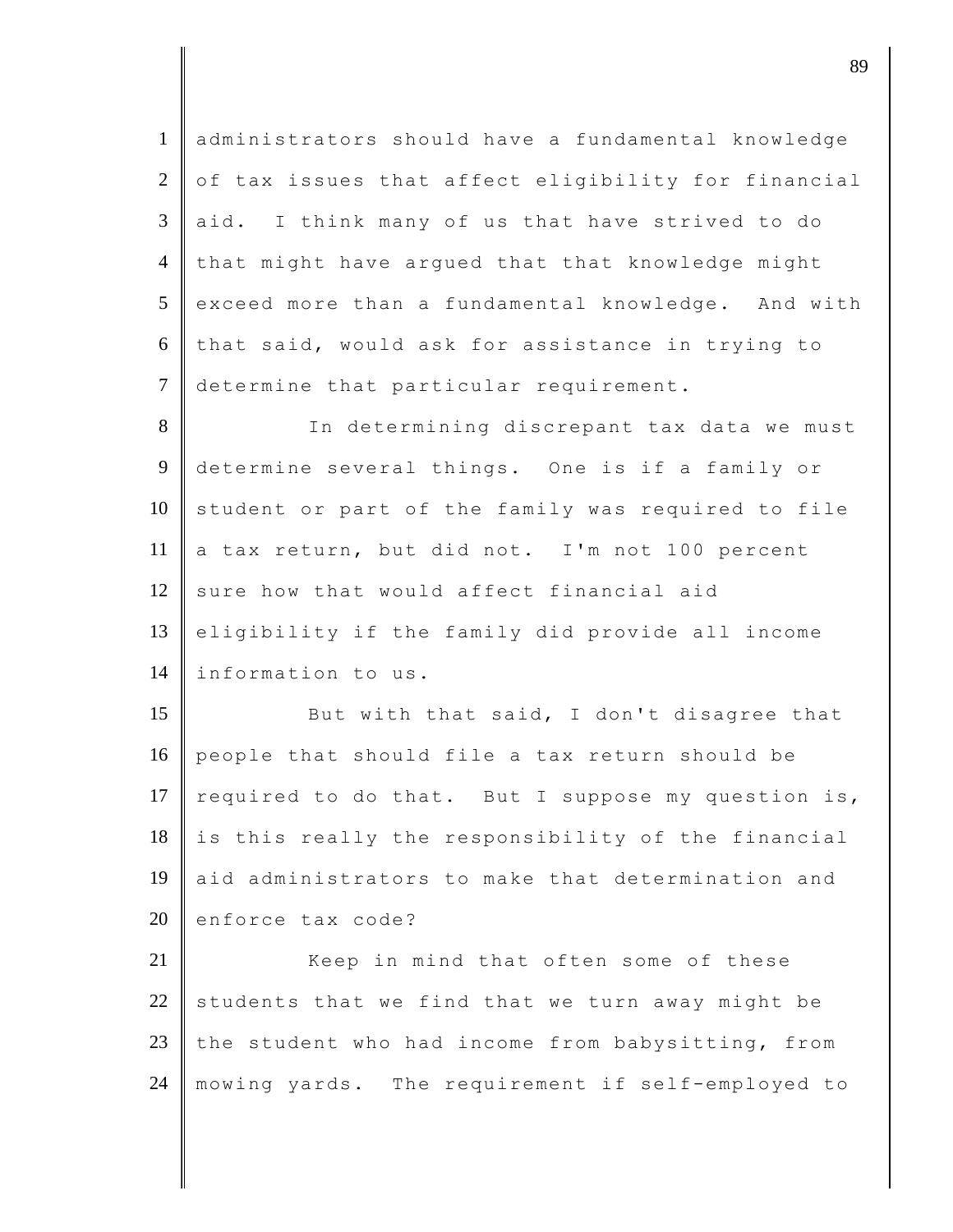| $\mathbf{1}$    | file a tax return occurs if net earnings is \$400 or |
|-----------------|------------------------------------------------------|
| $\overline{2}$  | more. So think of the situation where we're          |
| $\overline{3}$  | telling some of the students, and especially those   |
| $\overline{4}$  | who are coming to us as first generation from very   |
| $5\overline{)}$ | low-income areas that we--been described earlier     |
| 6               | from Arkansas, that in order to receive financial    |
| $\tau$          | aid you must file a tax return because you've        |
| 8               | reported on your verification worksheet you earned   |
| $\overline{9}$  | \$1,500 last year babysitting, but you did not file  |
| 10              | a tax return. There will be a financial obligation   |
| 11              | for them to pay their share of Social Security       |
| 12              | taxes with that amount. So the very students that    |
| 13              | we all want to help sometimes we're putting a        |
| 14              | burden to do that. Again, it's something that I      |
| 15              | think we should consider as we move forward.         |
| 16              | Also, we're asked to determine if the                |
| 17              | filing status was a valid or correct filing status.  |
| 18              | Again, on the surface, this might not appear         |
| 19              | difficult, but I think, in reality, we found many    |
| 20              | challenges. And we've also found very few answers    |
| 21              | as to just what our responsibility is.               |
| 22              | I've just described briefly two                      |
| 23              | circumstances we do that. I think most of us will    |
| 24              | find that the greatest challenge is when someone     |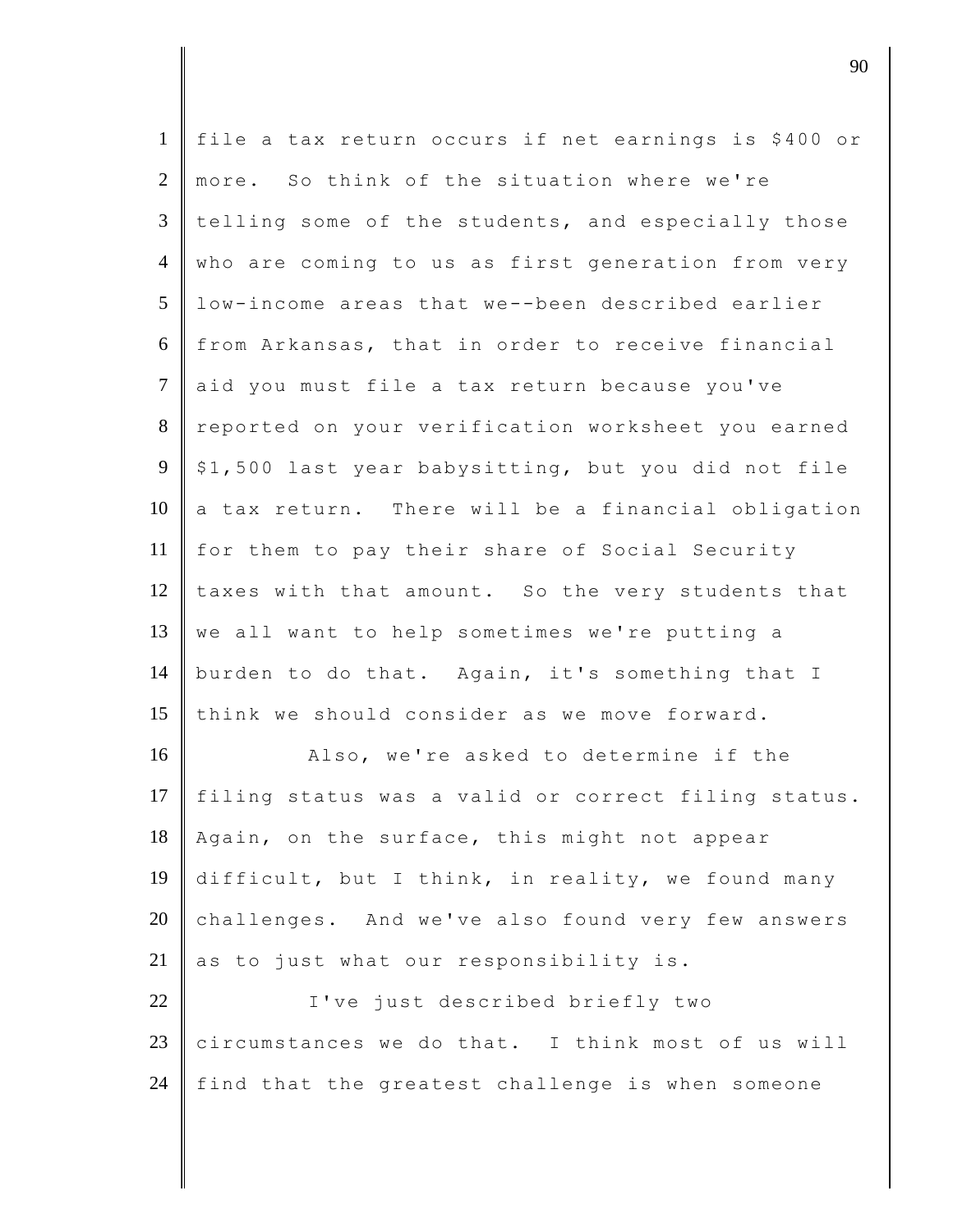| $\mathbf{1}$   | who's indicated they're married has filed as Head   |
|----------------|-----------------------------------------------------|
| $\overline{2}$ | of Household. We find two issues with that as we    |
| $\overline{3}$ | go through that fundamental knowledge of IRS        |
| $\overline{4}$ | regulations is that there are circumstances where   |
| 5              | that can occur. But where we find our difficulty    |
| 6              | is trying to document that student actually         |
| $\overline{7}$ | qualified for one of those exceptions.              |
| 8              | Very briefly, an example would be a                 |
| 9              | situation where a student has indicated on all of   |
| 10             | our data that they are married. But then they find  |
| 11             | that there was an exception that you can file that  |
| 12             | way if you were married, but considered unmarried   |
| 13             | for IRS purposes. Only one of those requirements--  |
| 14             | there are five to meet that category--only one of   |
| 15             | those requirements states that they had to be       |
| 16             | separated from their spouse the last six months of  |
| 17             | the year. So, we find ourselves in the difficult    |
| 18             | situation they've already told us they're married,  |
| 19             | but suddenly they assert that they were separated.  |
| 20             | Quite frankly, there are probably a number          |
| 21             | of times where we sense that that is not the truth. |
| 22             | I'd like to believe that there is this wonderful    |
| 23             | ability of so many of our married couples to find   |
|                |                                                     |

24 that they are reunited at the time to complete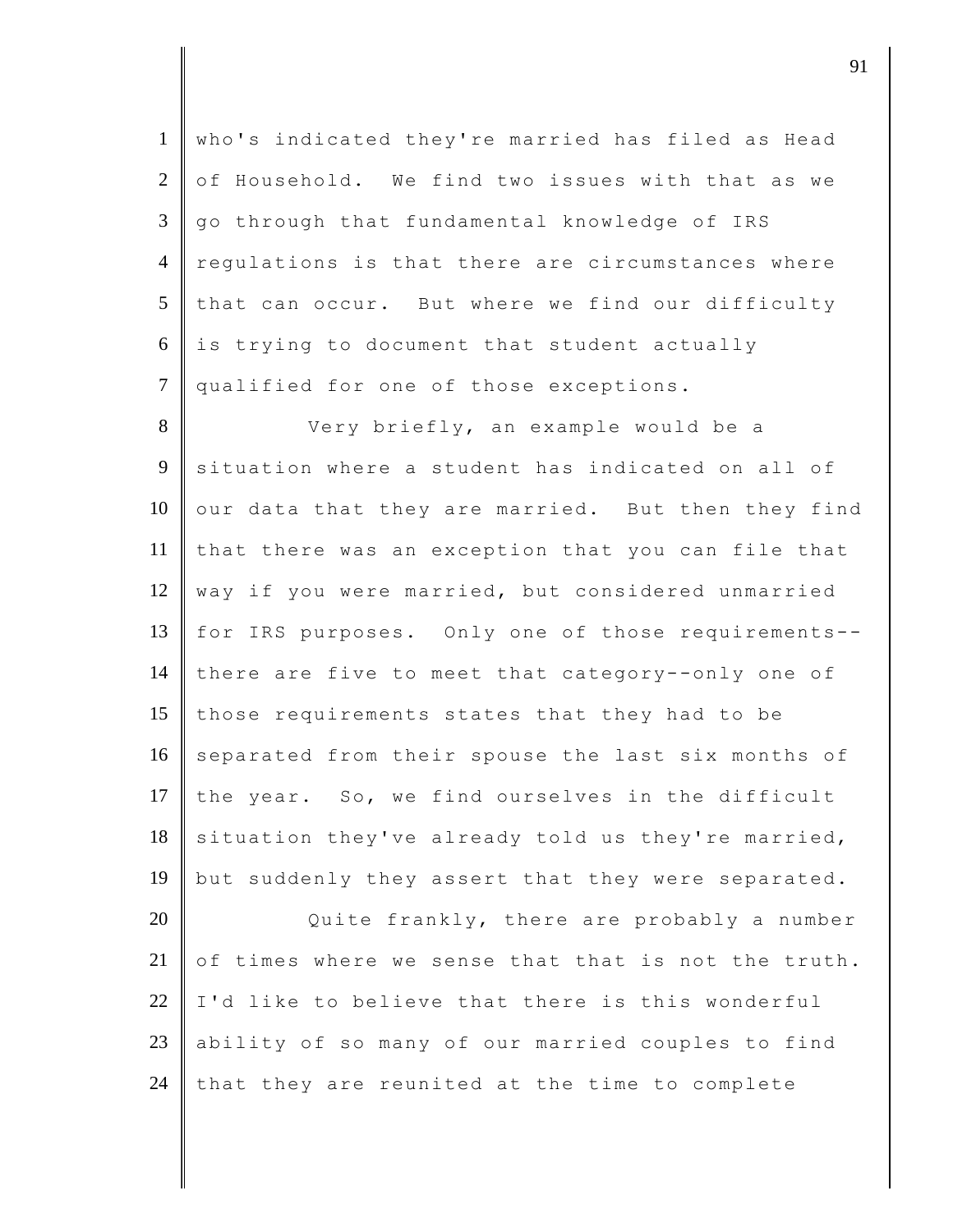| $\mathbf{1}$   | FAFSA, but seem to be separated at the time to      |
|----------------|-----------------------------------------------------|
| $\overline{2}$ | complete IRS tax returns year after year. We find   |
| 3              | that a little difficult to believe, heartwarming as |
| $\overline{4}$ | it might be. So we ask that they bring us in proof  |
| 5              | of separation. This has been very difficult, just   |
| 6              | to say the least. If they're truly separated you    |
| $\tau$         | would think providing proof of two separate         |
| $8\,$          | residences, a rental agreement, a lease, a mortgage |
| 9              | statement, something to show ownership of property  |
| 10             | would be easy. That doesn't seem to be the case.    |
| 11             | They can't provide and we're constantly challenged  |
| 12             | on that issue, so we find that we are providing--we |
| 13             | are spending much time trying to ensure that they   |
| 14             | actually met that status, and we're not always      |
| 15             | finding the cooperation, even from officials from   |
| 16             | IRS.                                                |
| 17             | We get constantly, IRS has accepted our             |
| 18             | return; IRS has said if I'm separated I can file    |
| 19             | this way. We don't disagree. We want proof of       |
| 20             | your separation. We have talked with IRS officials  |
| 21             | and asked for what they would require if they were  |
| 22             | auditing the account and tried to mirror those      |
| 23             | requirements, but we find that typically IRS staff  |
| 24             | that students might contact don't seem to share     |

 $\vert$  92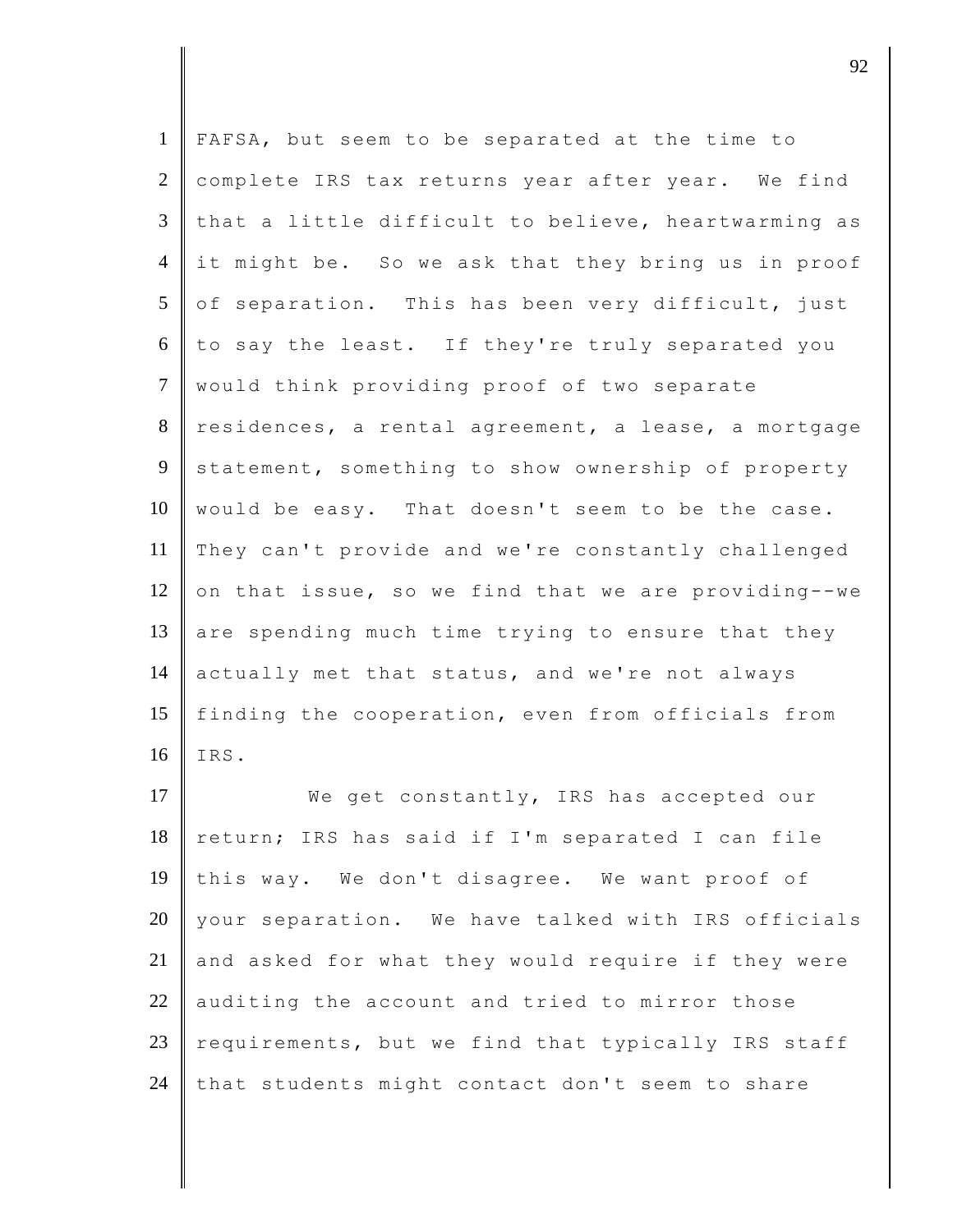1 that same information.

| $\overline{2}$ | Not to go too far with this issue, I                |
|----------------|-----------------------------------------------------|
| $\mathfrak{Z}$ | suppose one of the things that I would comment in   |
| $\overline{4}$ | addition to whether this is our role as financial   |
| 5              | aid administrators would be would we refer this to  |
| 6              | IRS to resolve? If this is actually a role that we  |
| $\tau$         | do not want these students to receive financial aid |
| 8              | until it's resolved, who should really resolve it?  |
| 9              | Should it be financial aid administrators, who you  |
| 10             | stated should only have a fundamental knowledge, or |
| 11             | someone versed with this?                           |
| 12             | Further, I'd like to speak then on                  |
| 13             | verification. I think Herb mentioned, I think a     |
| 14             | cursor to some of my comments, for areas such as    |
| 15             | household size, number in college, where we simply  |
| 16             | at this point ask the student to list those names   |
| 17             | and ages for us, relationship to the student. The   |
| 18             | difficulty in this comes when we feel that there is |
| 19             | some inconsistency in that.                         |
| 20             | We're really given little guidance as to            |
| 21             | our role in really determining whether that student |
| 22             | or parent of dependent is providing half of that    |
| 23             | person's support or not. We might look at a         |
| 24             | situation and question is this really conflicting?  |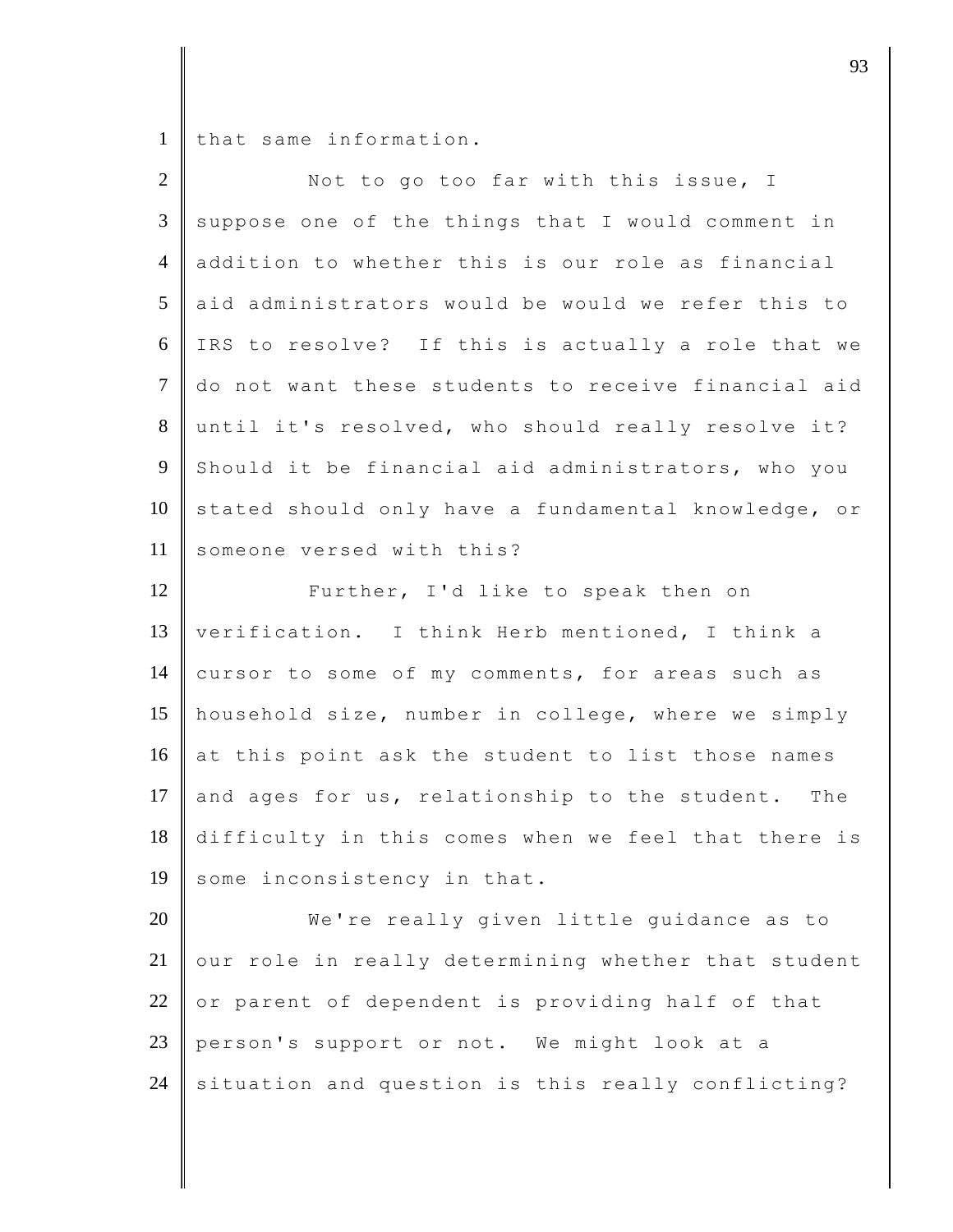1 Are we going beyond or below? We understand that 2 for verification they only have to list it, but  $3$  then there's conflicting information. So how far 4 do we have to go in trying to actually verify that 5 person should be included in the household size? 6 We're often torn in what we feel is the correct 7 data and going through.

8 Other comments made, it's very true in 9 that household size I find is often the most 10 difficult thing to verify because we do find that 11 students are being raised by a number of different 12 folks. Which leads me to comment, which is not 13 part of the topics you invited us to speak on today 14 particularly, but the definition of "parent." It 15  $\parallel$  does make the entire process of verification very, 16 | very difficult. We are asking for that and we find 17 that these students do not have relationships with 18 parents, but it doesn't meet perhaps the level that 19 we could exercise professional judgment and do a 20 dependency override.

21 So as you look at verification, it has 22 | become very difficult to do, I think, with the 23 requirements that we currently have, so we would 24  $\parallel$  appreciate your assistance in looking at that.

djective to the contract of  $\theta$  94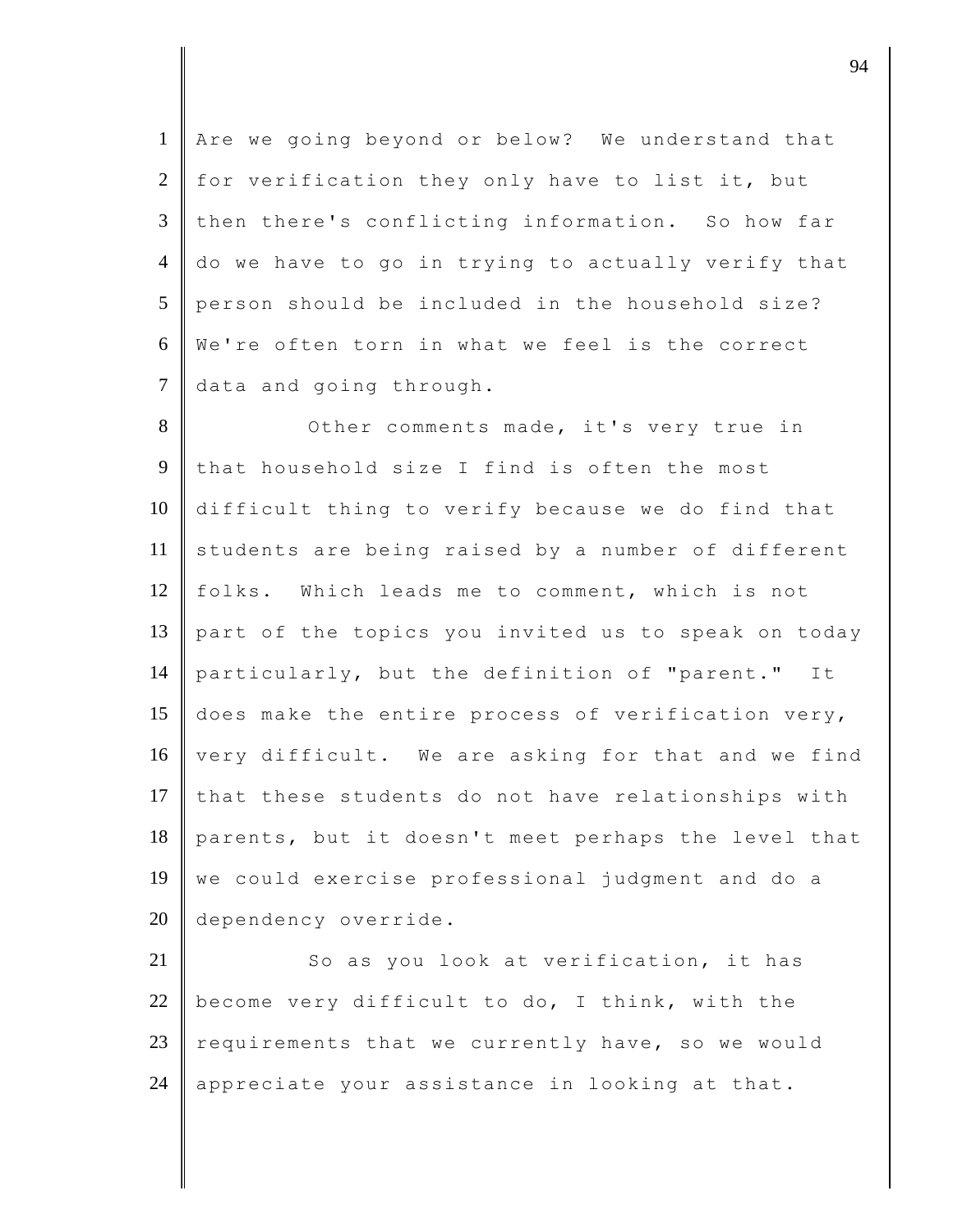| $\mathbf{1}$   | I would only make one other comment on              |
|----------------|-----------------------------------------------------|
| $\overline{2}$ | another topic: state authorization as a component   |
| 3              | of institutional eligibility. I would simply say,   |
| $\overline{4}$ | as part of the schools within the University of     |
| 5              | Arkansas System, this has not been an issue. The    |
| 6              | current requirements have not been cumbersome for   |
| $\tau$         | us at this time and that we have found that with    |
| $8\,$          | work with the Arkansas Department of Higher Ed      |
| 9              | we're able to provide that documentation. I will    |
| 10             | say thanks to the Arkansas Department of Higher Ed  |
| 11             | in that I can remember many years ago, where        |
| 12             | finding acceptable documentation was a bit more     |
| 13             | difficult and we had some challenges with that.     |
| 14             | Thank you.                                          |
| 15             | MR. MADZELAN: Thank you.                            |
| 16             | Mary Lyn Hammer, Champion College                   |
| 17             | Services.                                           |
| 18             | MS. HAMMER: My name is Mary Lyn Hammer,             |
| 19             | and I'm going to go a little bit into my background |
| 20             | so you know why I'm up here asking for the things   |
| 21             | I'm asking for.                                     |
| 22             | For those of you who don't know me, I               |
| 23             | started on my quest in the education industry in    |
| 24             | 1987, when I moved to Arizona, after handling       |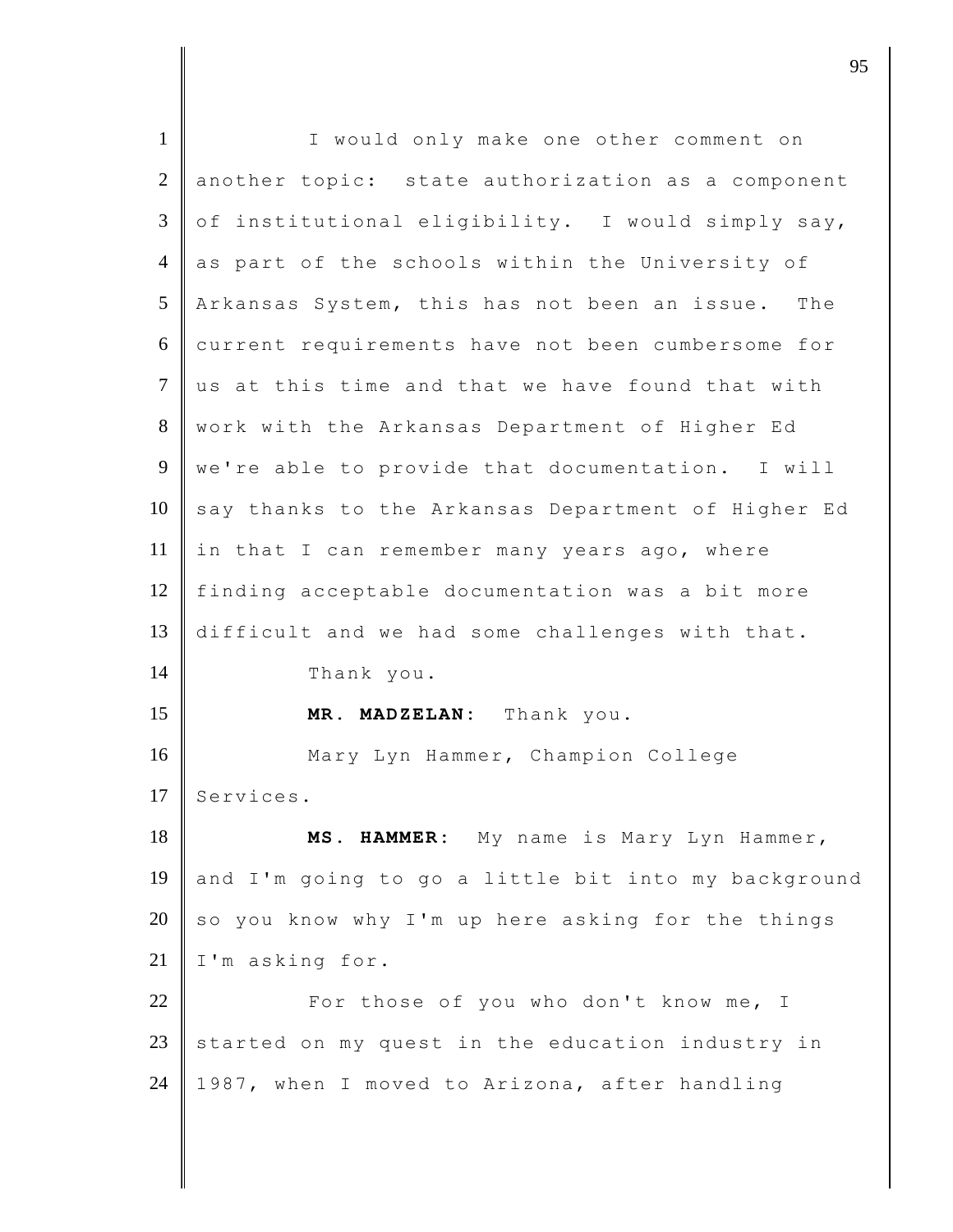1 foreclosures for a bank in Texas during the oil 2 market crash. And I just couldn't kick people out 3 of their homes anymore, so this isn't my first ride 4 in the rodeo and seeing bad economic times. 5 When I got to Arizona, there was an ad in 6 the paper that said, "Default Manager." And I 7 thought, "What is that?" Because I did student 8 loans before I did mortgage loans. 9 And I went to the school. They said, "We 10 have a 35 percent default rate and the government's 11 making an issue. We're too busy to deal with it, 12 so here's your office and a computer. Do 13 something!" 14 **And to my knowledge, I was the first** 15 Default Prevention Manager in the history of the 16 country. I got their default rate from 35 percent 17 to under 10 percent in 2 years. And my lucky break  $18$  was that my boss let me copyright the program in my 19 own name. 20 So, I went out on my own 20 years ago. 21 | I'm having my 20th anniversary in business this 22 year. On average, we cut the default rates in 23 half. We specialize in high-risk students, inner- $24$  city schools.

discrete the contract of  $\overline{96}$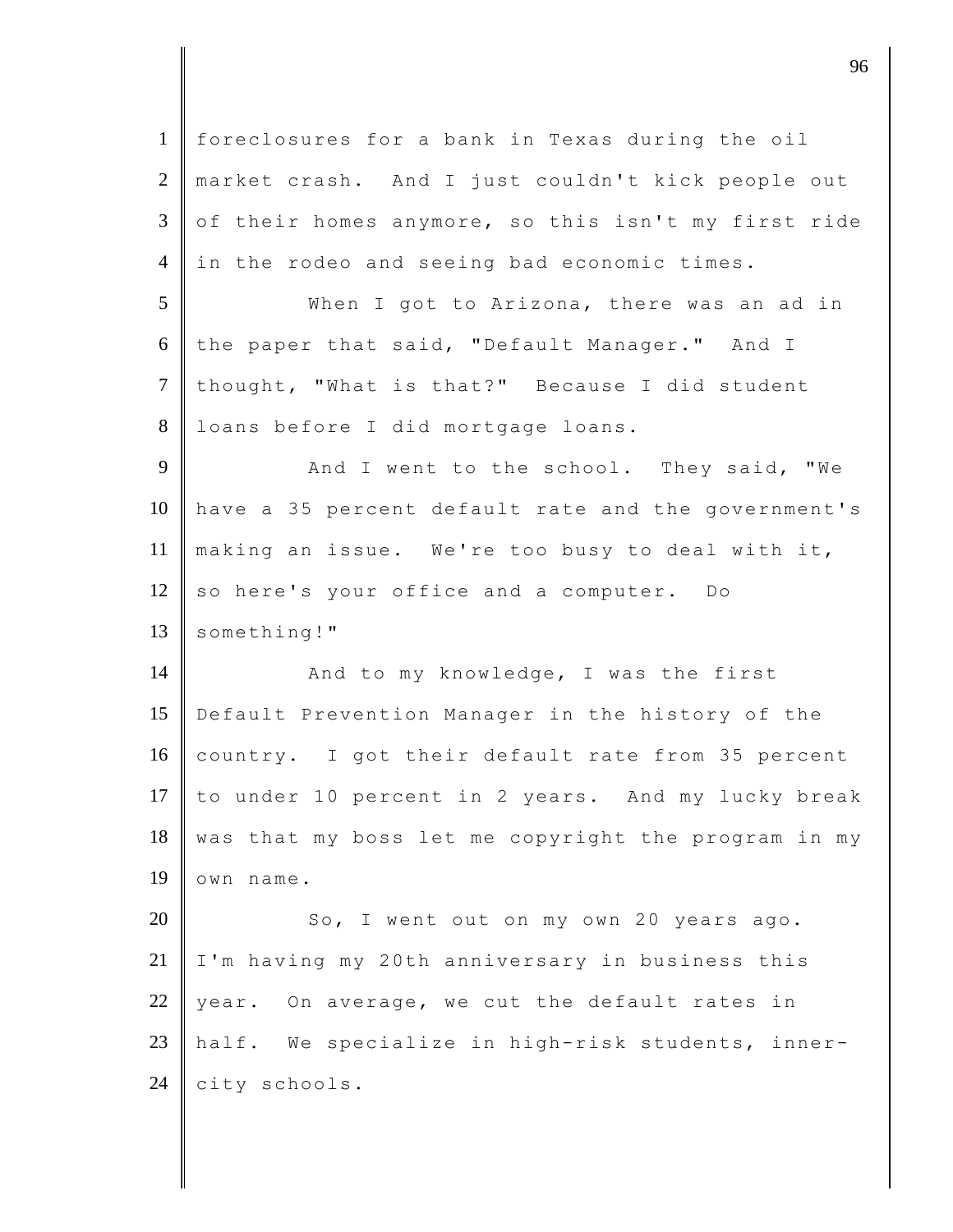| $\mathbf{1}$   | And going back a little bit further than             |
|----------------|------------------------------------------------------|
| $\overline{2}$ | that, my motivation for doing so is that I grew up   |
| 3              | in an abusive home, and I left home the day after I  |
| $\overline{4}$ | graduated from high school. I went to a              |
| 5              | proprietary school. And because of the education     |
| 6              | and training and support that I got at the school,   |
| $\overline{7}$ | I was able to change my circumstances and get out    |
| $8\,$          | of the situation and change that. So I truly,        |
| 9              | truly believe that education is a vehicle for        |
| 10             | making dreams come true because it did for me. And   |
| 11             | my hope is that we don't lose focus from the high-   |
| 12             | risk students that the Higher Education Act was      |
| 13             | originally written for because those are the         |
| 14             | students that need the help the most.                |
| 15             | So, in saying that, I'd like to say that I           |
| 16             | support the agenda items that the Department has     |
| 17             | already put forward in their announcement as<br>long |
| 18             | as the end result is fair and equitable for all      |
| 19             | students and institutions, and that it's applied     |
| 20             | the same throughout all of the different sectors.    |
| 21             | The people at the Department of Education            |
| 22             | probably feel like I'm a broken record. I was just   |
| 23             | a negotiator for the CDR issues and Team 2 student   |
| 24             | loan-based issues, so they've already heard all of   |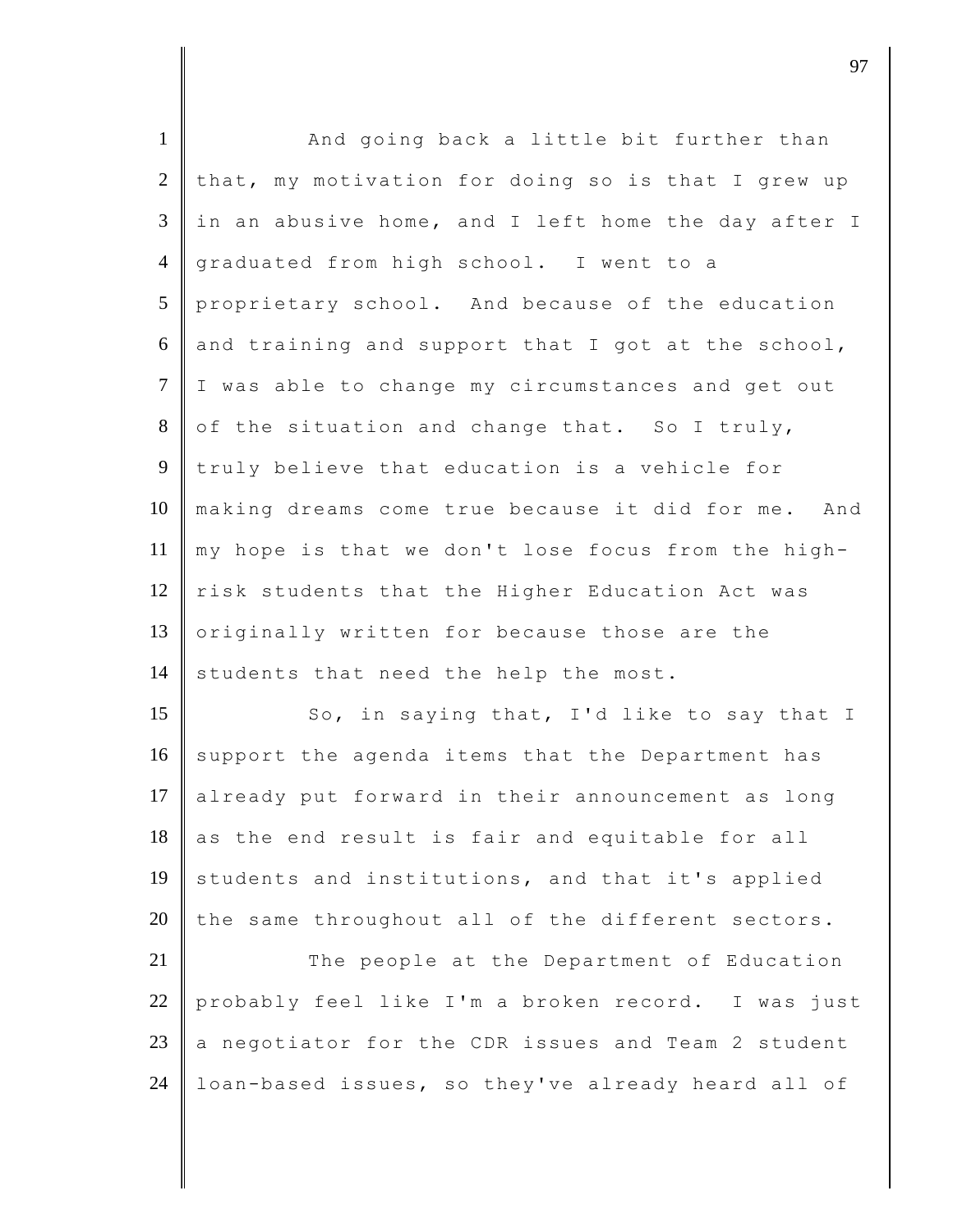1 this and they're going to hear it again because  $2 \parallel$  they know I don't give up very easily.

3 So, my first agenda item that I would like 4 added is for the expansion of the three-year cohort 5 default rate appeal option that's already written 6 in the HEOA, where schools can have a default 7 management plan with measurable objectives and--and 8 fulfill certain criteria that's approved by the 9 Department of Education; that that option be 10 available at an earlier point in time, that we 11 don't have to wait for the 3-year definition. And 12 the reason for this is because of the hard economic 13 times that we're going through right now. I know 14 with the loans that we service, our portfolio is 15 twice as high that--as it normally is. Everything 16 is different. We have multiple lenders and 17 servicers. We have skip rates that are out of 18 control because people are losing their homes. 19 Traditional methods of finding the borrowers are 20 not working. You know, the lenders are pulling out 21 left and right, and consolidation is not a real  $22$  good option for the students right now. So I 23 believe that the default rates are going to go up 24 at a much higher rate than we've ever seen before,

djective terms of  $\overline{98}$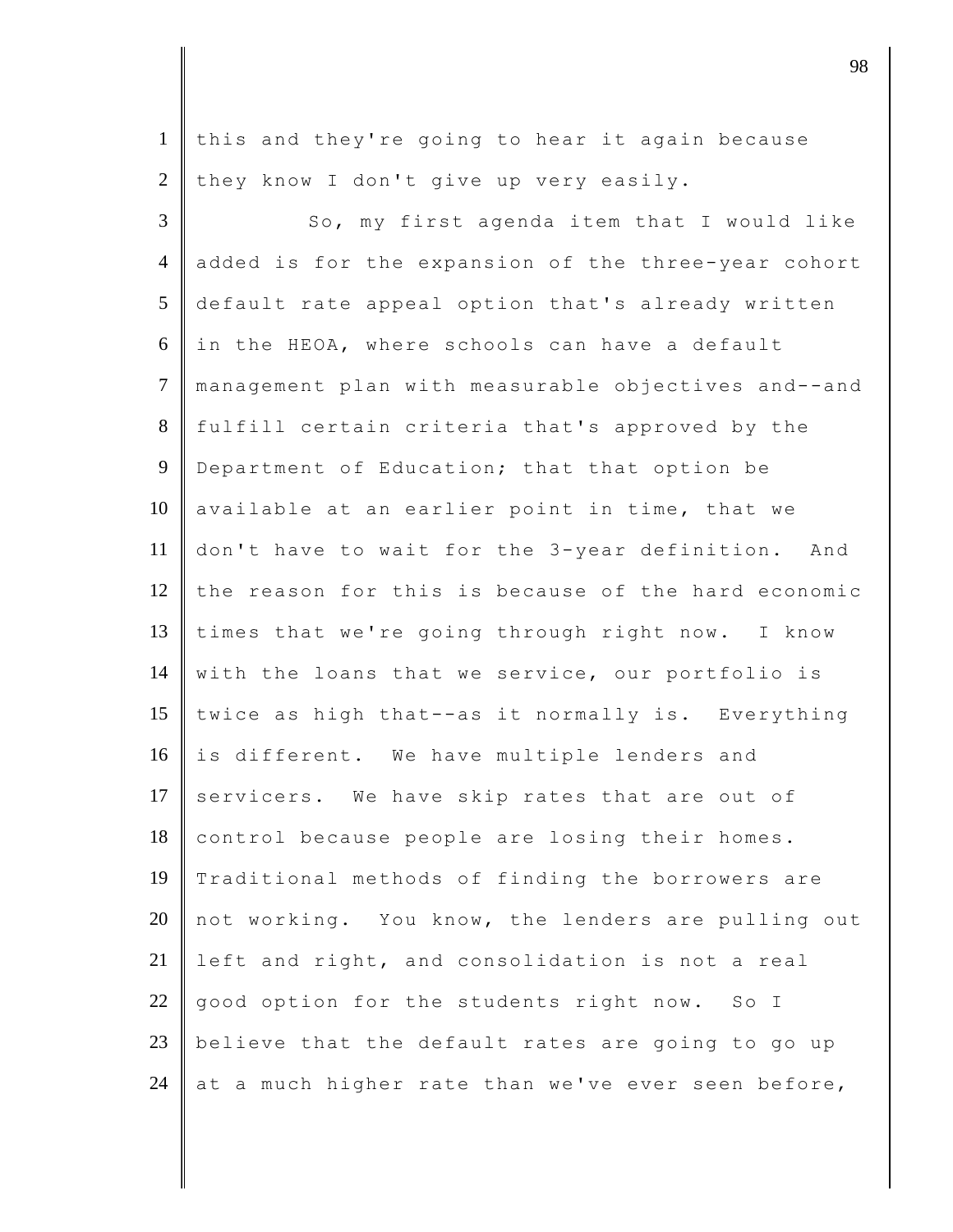1 and we're already seeing those trends. So I would 2 like for that option to be made available at an  $3$  earlier point in time.

4 And the second part of that same appeal 5 option, that at the end of the three years, you're 6 allowed to do this default management plan for  $7$  three years and then everything ends. The school 8 can lose eligibility anyway. And I don't agree 9 with it ending. I believe that if the school does 10 everything they're supposed to do and everything 11 that was approved by the Department of Education 12  $\parallel$  for them to do, that they should be able to remain 13 eligible in the program because we can't control 14 everything. We can't control what's going on with 15 the economy right now. We can't make high-risk 16 people change that rapidly. I think if we're given 17 the right tools for--through time that they can 18 change their lives just like I did, but we need a 19 | little bit more time for that to happen.

20 The second agenda item that I would like 21 to add is consideration of an economic conditions 22 appeal. I proposed one to add to the agenda in 23  $\parallel$  Team 2 and I was unable to get it added. It is 24 easy to follow, easy to document, and it would be

djective to the contract of the contract of the contract of the contract of the contract of the contract of the contract of the contract of the contract of the contract of the contract of the contract of the contract of t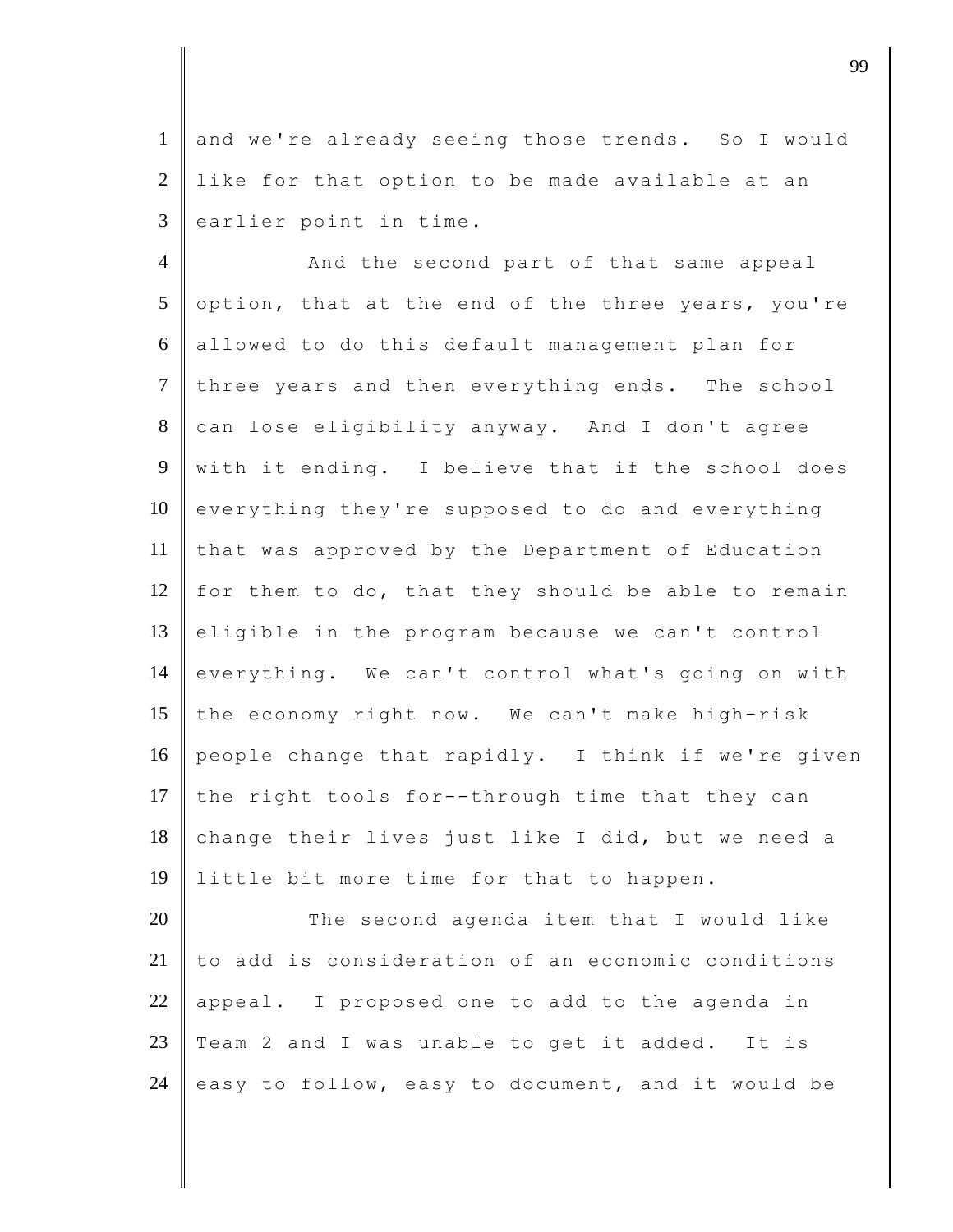1 easy for the Department to administer. It would be  $2 \parallel$  an appeal option based on the unemployment rate. 3 || I did research going back to 1948, when 4 they started collecting unemployment rates in this  $5$  country, and the average unemployment rate from 6 1948 through 2008 was 5.6 percent. The average 7 unemployment rate over the last 10 years has been 5 8 percent. 9 And my proposal is that there is a 10 forgiveness above the threshold for losing 11 eligibility that would be based upon the 12 unemployment rate and the location of your school 13 less the 5 percent average that it has been over 14 the last 10 years. So, in other words, if the 15 unemployment rate in your area is 10 percent, that 16 the threshold would go from 25 up to 30 percent or, 17 in the 3-year definition, it would go from 30 to 35 18 percent. Because it clearly shows that the 19 unemployment rate in that area is greater than 20 elsewhere in the United States, and I think that's  $21$  something that needs to be considered. We have 22 pockets of this country that are much worse than 23 **others.** 24 The third thing I'd like to have added to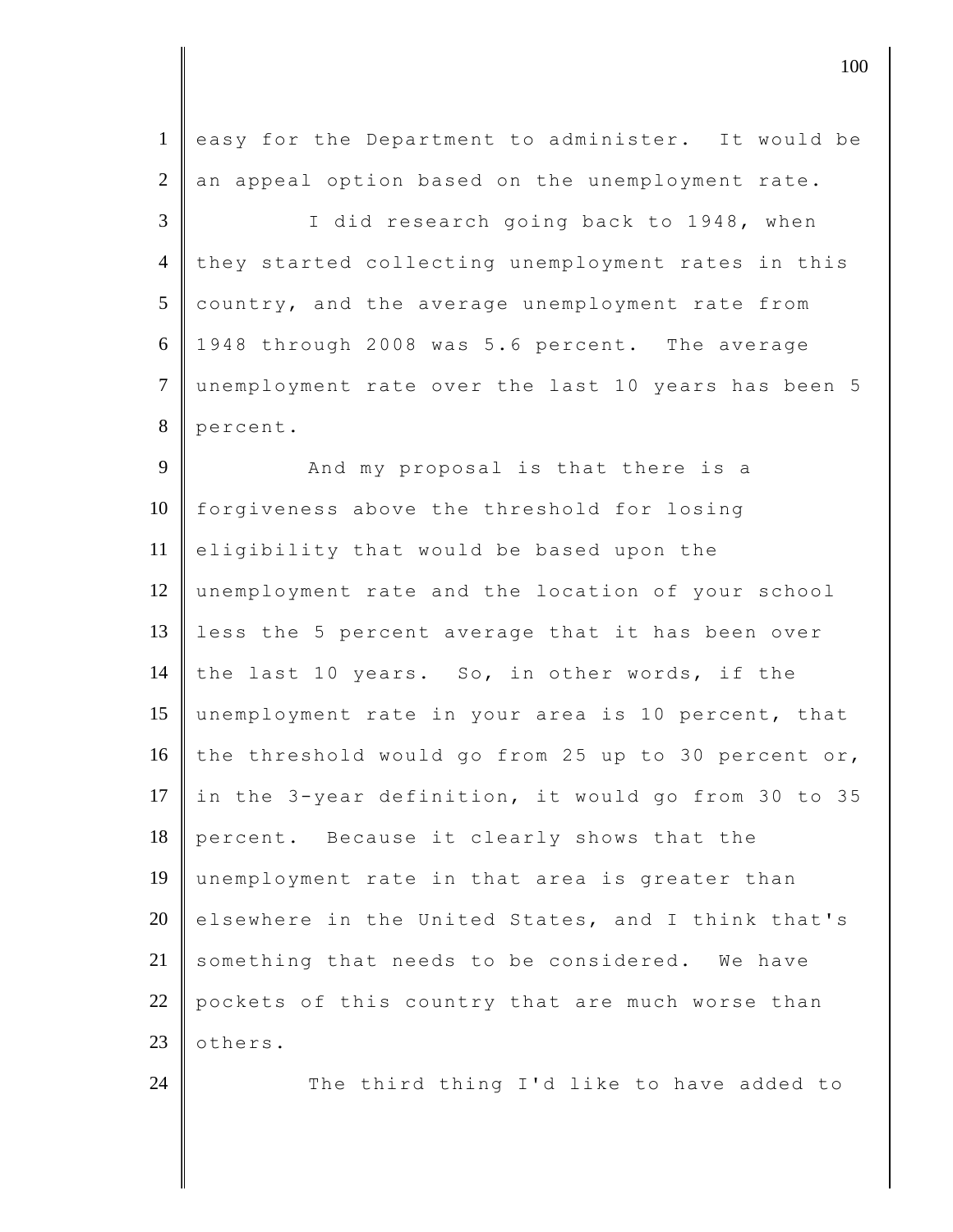| $\mathbf{1}$                                 | the program, which I've been trying to get fixed    |
|----------------------------------------------|-----------------------------------------------------|
| $\overline{2}$                               | for a very long time, is the definition of          |
| $\mathfrak{Z}$                               | rehabilitated loans. In rehabilitated loans,        |
| $\overline{4}$                               | borrowers, after making 6 consecutive payments, are |
| 5                                            | allowed to take out a new loan, but their loan      |
| 6                                            | stays in default. Once they've made 9 payments in   |
| $\tau$                                       | 10 months, they are officially rehabilitated. So,   |
| 8                                            | by allowing them to get a new loan when they're     |
| 9                                            | still in a default status is encouraging bad        |
| 10                                           | behavior and it hurts the borrowers. It hurts the   |
| 11                                           | students by leaving them in a default status. That  |
| 12                                           | remains on their credit for the entire time they're |
| 13                                           | in school.                                          |
| 14                                           | My proposal is that zero be allowed as a            |
|                                              |                                                     |
|                                              | payment amount for those months that are between    |
|                                              | when they take out the new loan and the 9 out of 10 |
|                                              | payments that are allowable for a rehabilitated     |
|                                              | loan. The statute is written in a way that it       |
|                                              | would support that change. The statute              |
|                                              | specifically says that payments below the minimum   |
|                                              | may need to be accepted. It doesn't say that it     |
| 15<br>16<br>17<br>18<br>19<br>20<br>21<br>22 | has to be greater than zero. So there's already     |
| 23                                           | reason for this to happen and it would be in the    |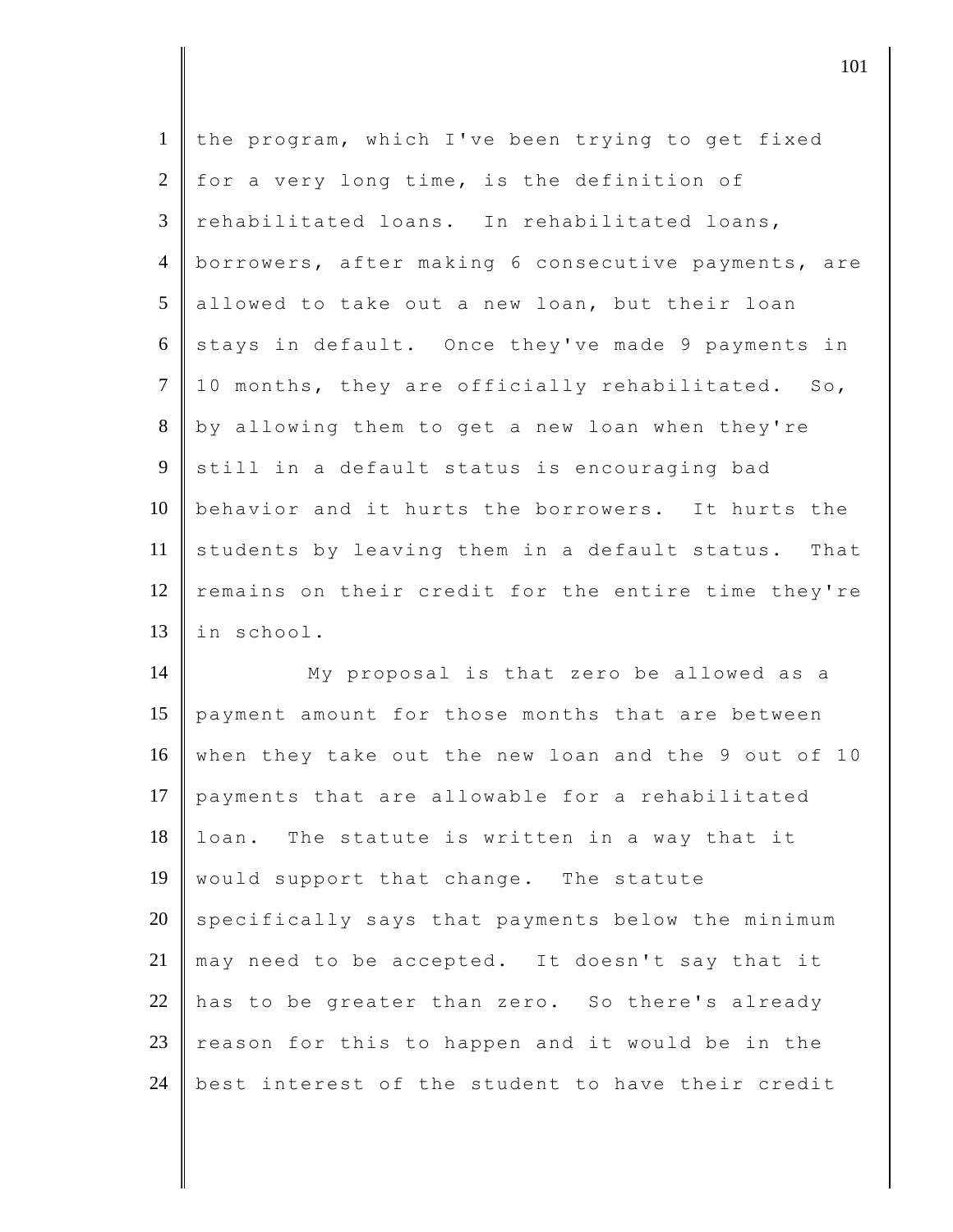| $\mathbf{1}$   | cleaned up when they're continuing their education. |
|----------------|-----------------------------------------------------|
| $\overline{2}$ | And last, I'd like to support what has              |
| $\mathfrak{Z}$ | already been said today in limiting funding, so     |
| $\overline{4}$ | that it's not excessive borrowing for the students. |
| 5              | We see it all the time. In my business we service   |
| 6              | everything from cosmetology schools to law schools, |
| $\overline{7}$ | and we see it all the time.                         |
| 8              | The schools have no ability to say no to            |
| $\overline{9}$ | the students. And with the loan limits where they   |
| 10             | are now, they're getting out of school with loans   |
| 11             | that they'll never be able to catch up on. And I    |
| 12             | think it's a shame that we're allowing that to      |
| 13             | happen. It's the same thing where it's a shame      |
| 14             | when we allowed the 3-in-1 ARM loans in the         |
| 15             | mortgage loan industry. And you're going to see     |
| 16             | the same negative effect and unintended             |
| 17             | consequences of allowing these huge, tremendous     |
| 18             | loan amounts for our students.                      |
| 19             | I'd like to thank you for this                      |
| 20             | opportunity.                                        |
| 21             | MR. MADZELAN: Thank you.                            |
| 22             | Karen Hulsey, University of Arkansas at             |
| 23             | Little Rock.                                        |
| 24             | MS. HULSEY: Good morning. My name is                |
|                |                                                     |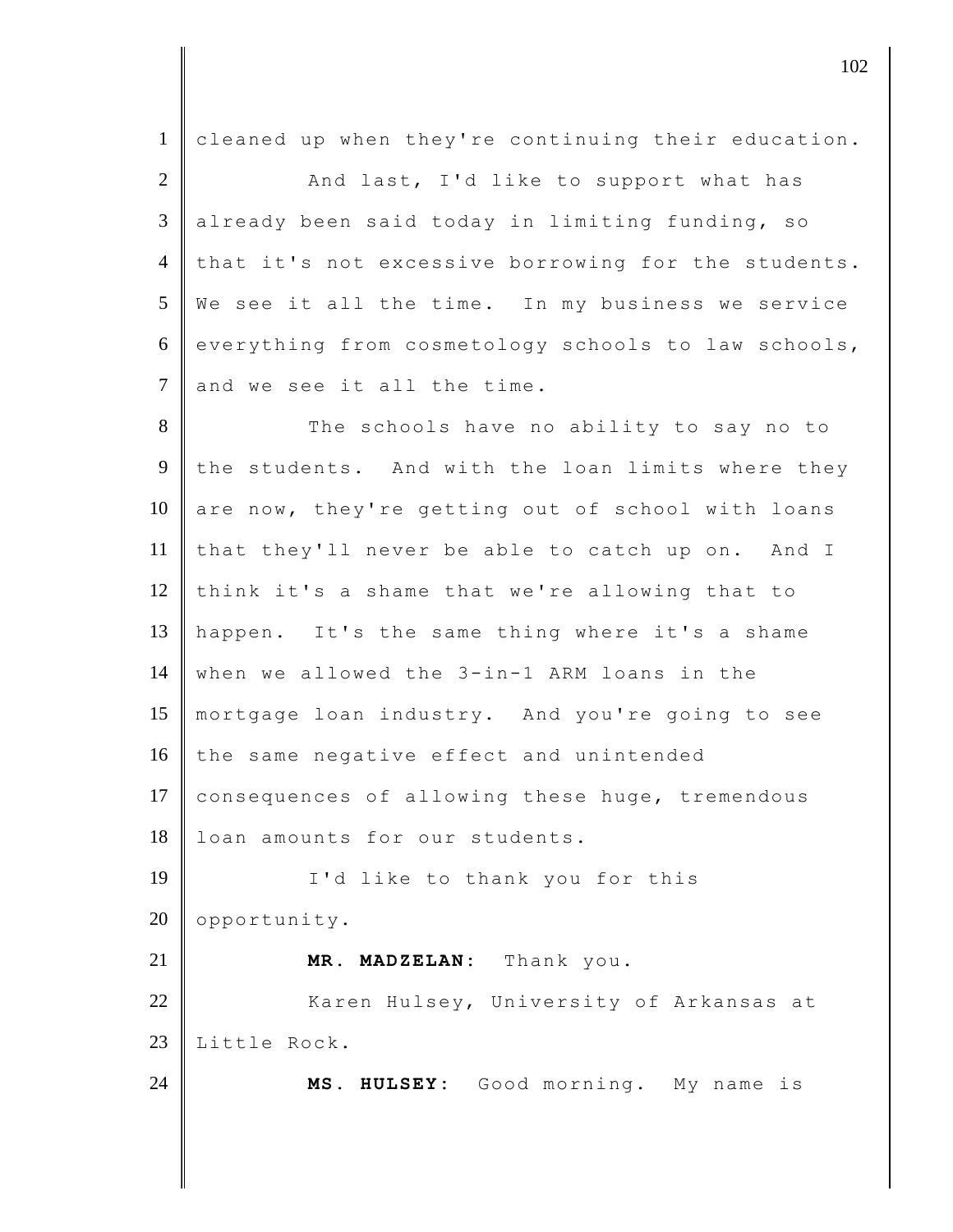| Karen Hulsey. I'm the Associate Director of         |
|-----------------------------------------------------|
| Financial Aid at the University of Arkansas, Little |
| Rock. I've been with the University 23 years, and   |
| the majority of my career in the Financial Aid      |
| Office I've been in a supervisory capacity for      |
| overseeing processing of financial aid              |
| applications, and verification has been a great     |
| part of what I was responsible for on a day-to-day  |
| basis.                                              |
| To echo what Carla said, she was kind, she          |
| indicated that we didn't have to have a level of    |
| expertise. I've heard the phrase over and over      |
| again spoken by many individuals that financial aid |
| administrators do not have to be financial aid      |
| experts. I will tell you my personal opinion is,    |
| though, that we're required to be the--excuse me,   |
| the income tax experts, that we're required to be   |
| the income tax police. And I don't like being in    |
| that position and I know it's also something that   |
| the aid advisors that I supervise find very         |
| frustrating for them.                               |
| Carla mentioned earlier the three areas             |
| that we are required to have a good working         |
| knowledge of: whether or not a return was required  |
|                                                     |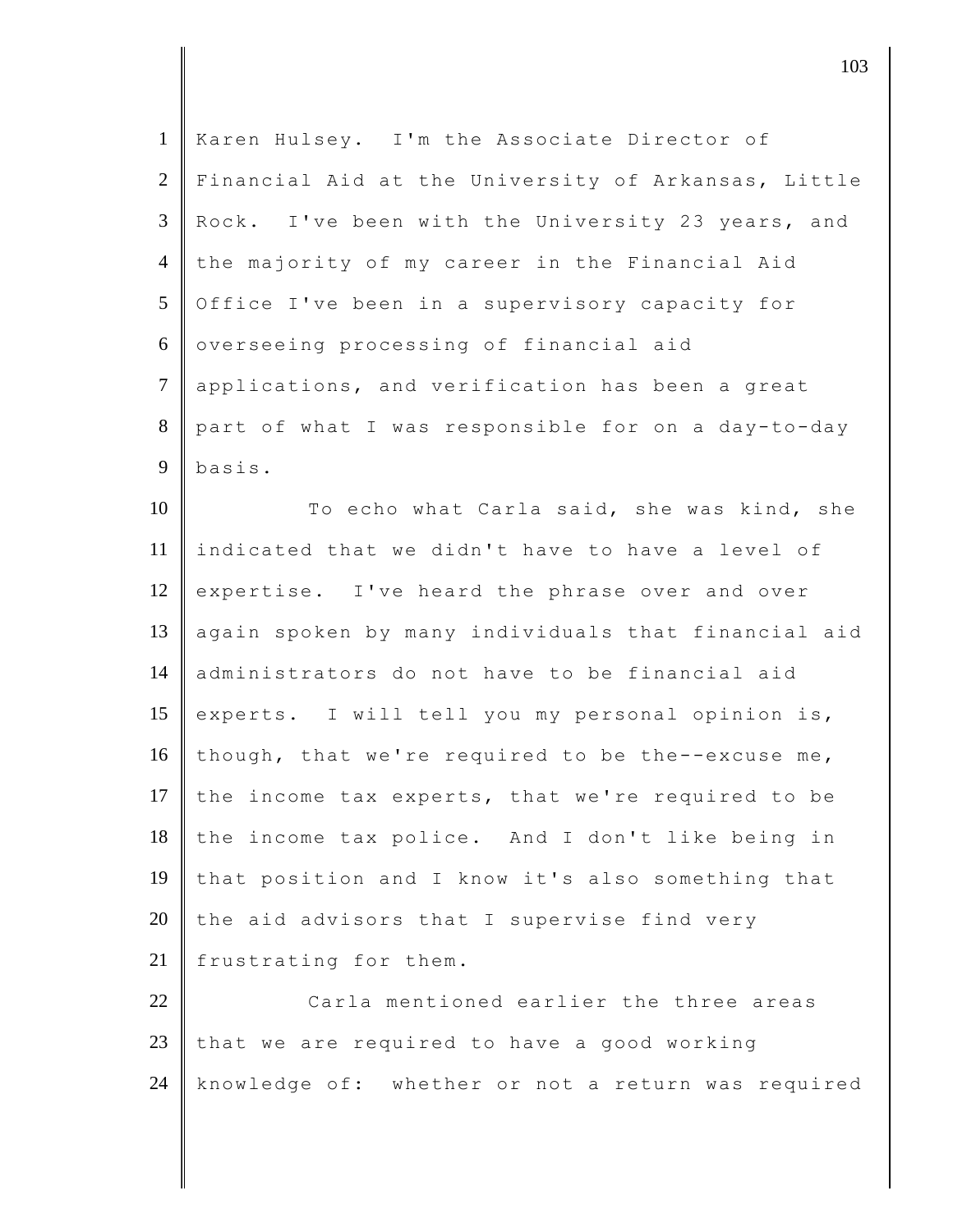| $\mathbf{1}$   | to be filed in the first place; whether or not a    |
|----------------|-----------------------------------------------------|
| 2              | return was filed with the correct filing status;    |
| 3              | and then, also, the area of whether or not an       |
| $\overline{4}$ | individual was claimed as an exemption on more than |
| 5              | one return. While I understand the reasoning        |
| 6              | behind this and I understand that this is to limit  |
| $\tau$         | abuse of the programs, it's designed to protect the |
| 8              | integrity of the programs, I am not sure that these |
| 9              | particular requirements for financial aid advisors  |
| 10             | actually do that.                                   |
| 11             | What we find in our experience, we have a           |
| 12             | particular problem with the Head of Household       |
| 13             | status, and I believe I can speak not only for the  |
| 14             | students and families that we work with here at the |
| 15             | University of Arkansas at Little Rock. Carla and I  |
| 16             | actually do verification training--I'm not sure if  |
| 17             | that speaks to our sanity status or not--not only   |
| 18             | across the state, but we've done it across the      |
| 19             | region as well. And I know Carla has done it on a   |
| 20             | national level.                                     |
| 21             | Conversations we have had with other aid            |
| 22             | administrators across the country echo the same     |
| 23             | thing, that particularly the Head of Household      |
| 24             | filing status, when we believe we have found a      |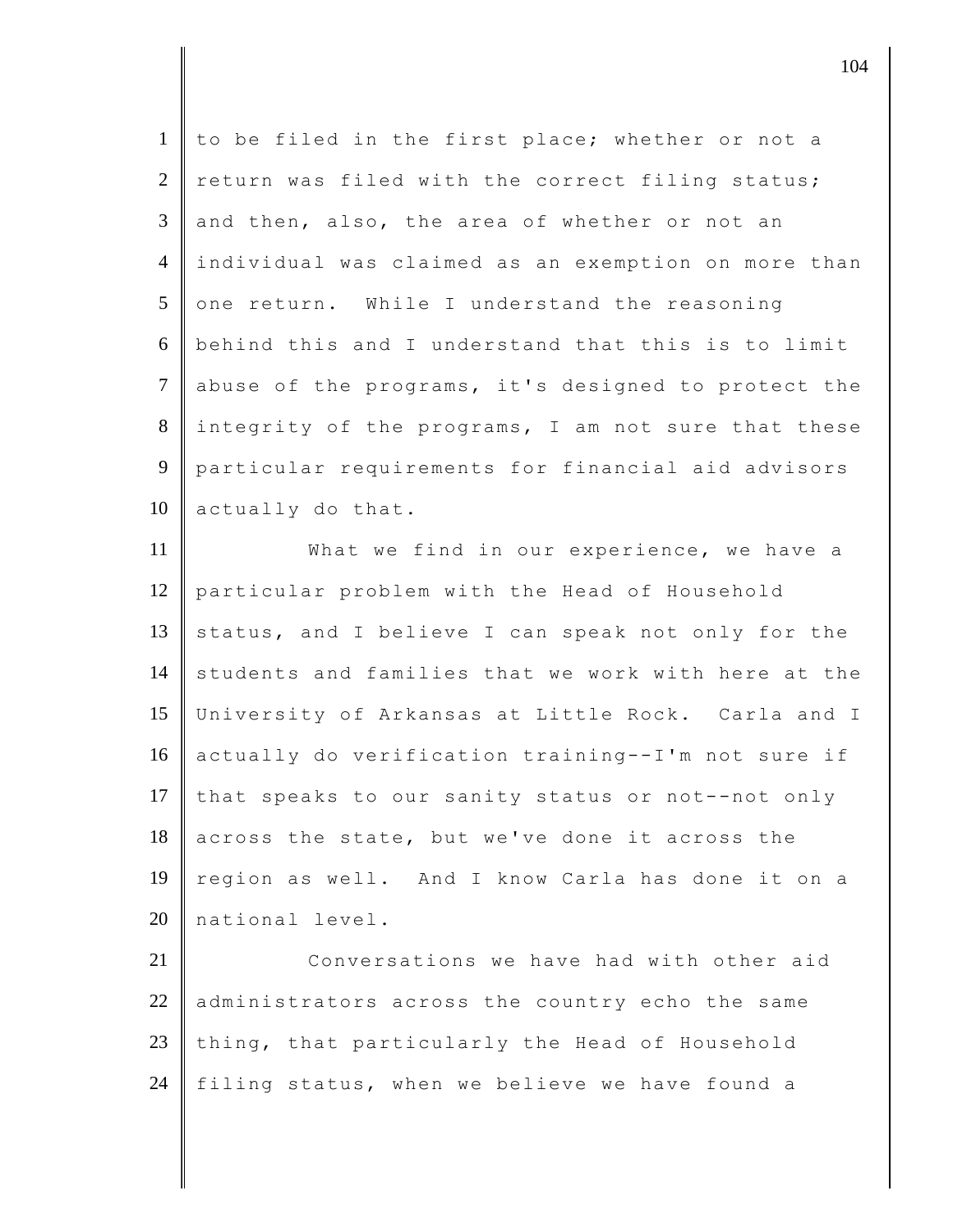1 conflict, which regulations says we much then--must 2 then resolve, causes, I believe, undue hardship for 3 our students and families. If we find the 4 conflict, our response is to tell the student 5 and/or the parent this must be resolved before we  $6$  can go forward, before we can give you federal aid 7 funds.

8 In some cases, the conflict is resolved, 9 although it is never resolved quickly. Telling a  $10$  student or parent that the tax return that you gave 11 me, that was filed by what they believe is a 12 professional tax return preparer, is incorrect, 13 starts immediately an adversarial relationship that 14 we don't want to have with our students and 15 families. Why are you telling me this is wrong 16 when my tax return preparer--who, by the way, if we 17 call the preparer will say, "Well, of course it's 18 right." And as Carla said, IRS won't really weigh 19 in on that one way or the other because they don't 20  $\parallel$  have the information behind the return, why we're 21 questioning it to begin with.

22 So we start a process where there's  $23$  dialogue back and forth, which we will say is 24 challenging dialogue to begin with. It may take a

 $\vert$  105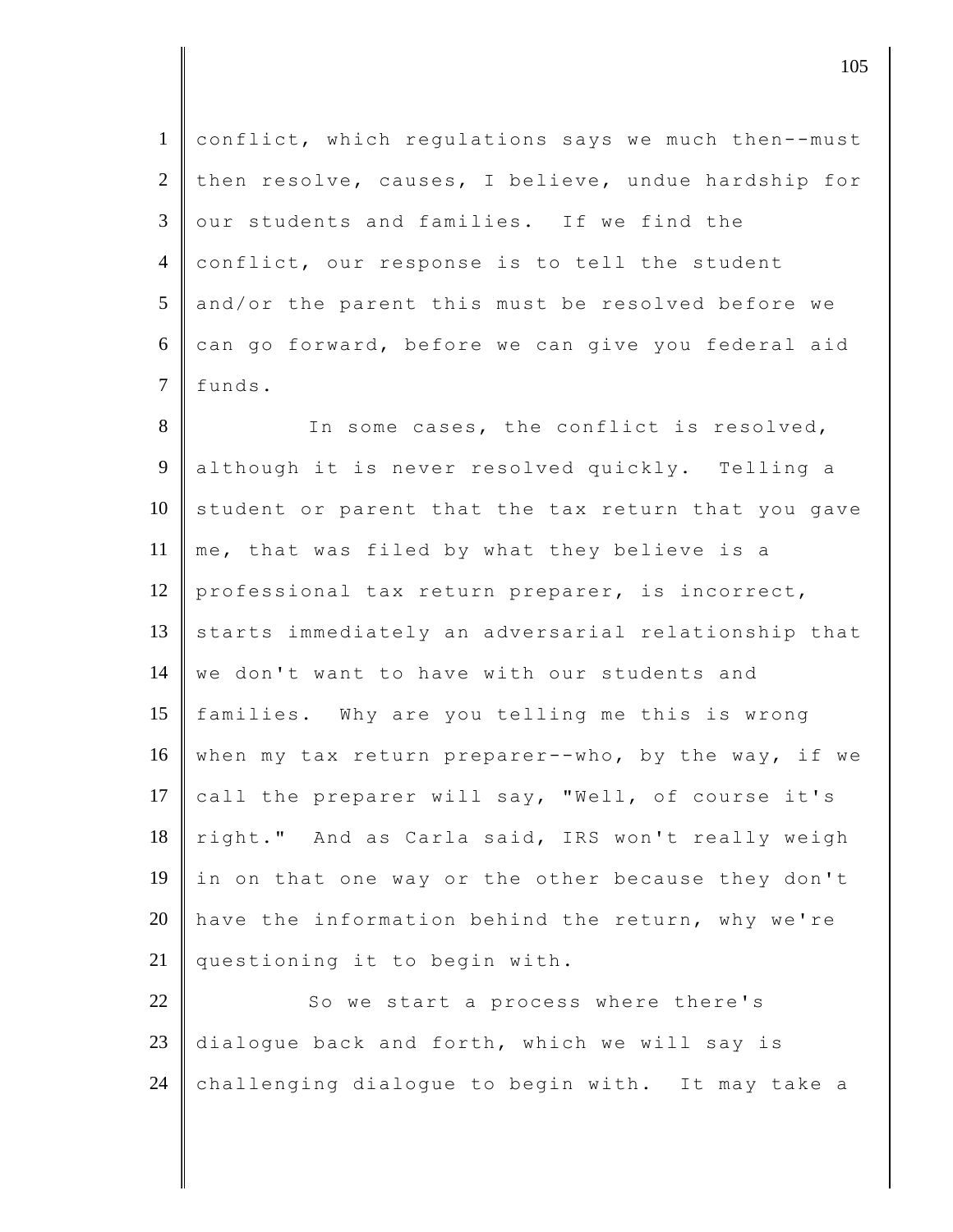| $\mathbf{1}$   | while to resolve because a parent does not want to  |
|----------------|-----------------------------------------------------|
| $\overline{2}$ | re-file the return, but what we're saying is the    |
| 3              | student won't get aid. In some cases, it's a delay  |
| $\overline{4}$ | of months. In other cases, it is never resolved     |
| 5              | and we have a student to whom we have denied access |
| 6              | to higher education because they had to have the    |
| $\tau$         | financial aid funds in order to attend. And if we   |
| 8              | are not able to complete verification, the student  |
| 9              | cannot receive funding.                             |
| 10             | And perhaps a best-case scenario is a               |
| 11             | student who doesn't receive funding doesn't start   |
| 12             | their education. Worse-case scenario, the student   |
| 13             | made a decision, however ill-advised, to go ahead   |
| 14             | and register for classes and is now obligated to my |
| 15             | institution for tuition and fees for which they     |
| 16             | have no means to pay. And the final result will be  |
| 17             | that account is going to go to a collection agency. |
| 18             | So we have taken a student, more than likely first  |
| 19             | generation, who as--is at risk at the--to begin     |
| 20             | with, and my office has made that student's life    |
| 21             | much worse. And that's not a position that I like   |
| 22             | to be in, I can tell you.                           |
| 23             | I don't do a lot of day-to-day                      |
| 24             | verification anymore. I typically step in if        |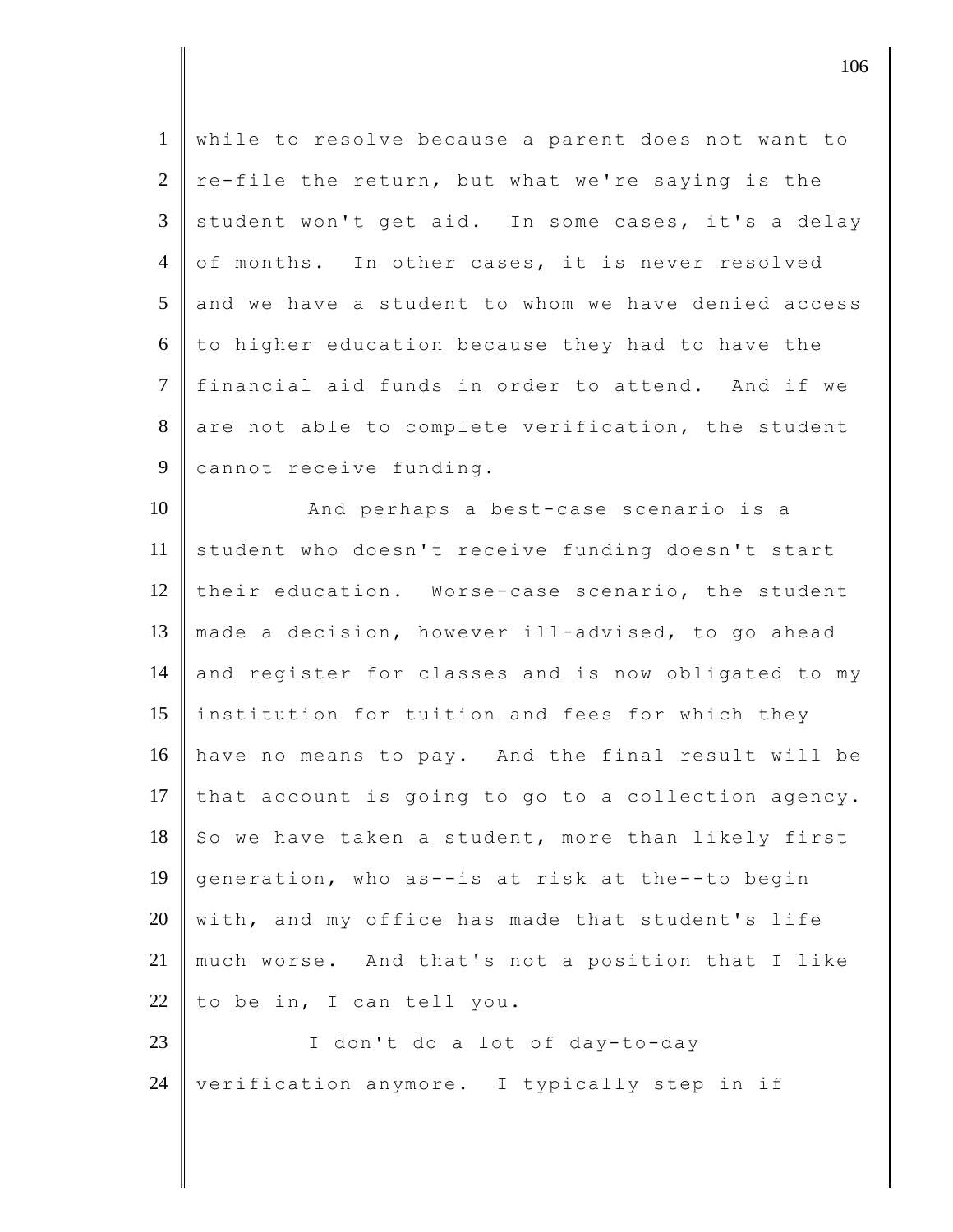1 | there's a problem. It's something that really 2 bothers the aid advisors who work with students and 3 their families on a daily basis. And we've had 4 students and families say why are you doing this to 5 me? I just want my education. 6 Again, I understand the need for the--for 7 program integrity. I understand that we don't need 8 to have students and families making up the 9 information they put on the tax returns or put on  $10$  the financial aid application, but this particular 11 area is causing, I feel, undue hardship on our 12 students and our families. 13 Thank you. 14 **MR. MADZELAN:** David Page, Philander Smith 15 College. 16 **MR. PAGE:** Good morning. David Page, 17 Philander Smith College. 18 I wholeheartedly echo the comments of my 19 colleagues, Carla and Karen. I don't want to 20 reiterate them, but I would say as someone who  $21$  represents a very small office and who still does 22 daily verification for our students, the Head of 23 Household is an issue that needs to be taken a look 24  $\parallel$  at because it does cause undue hardship and

 $\vert$  107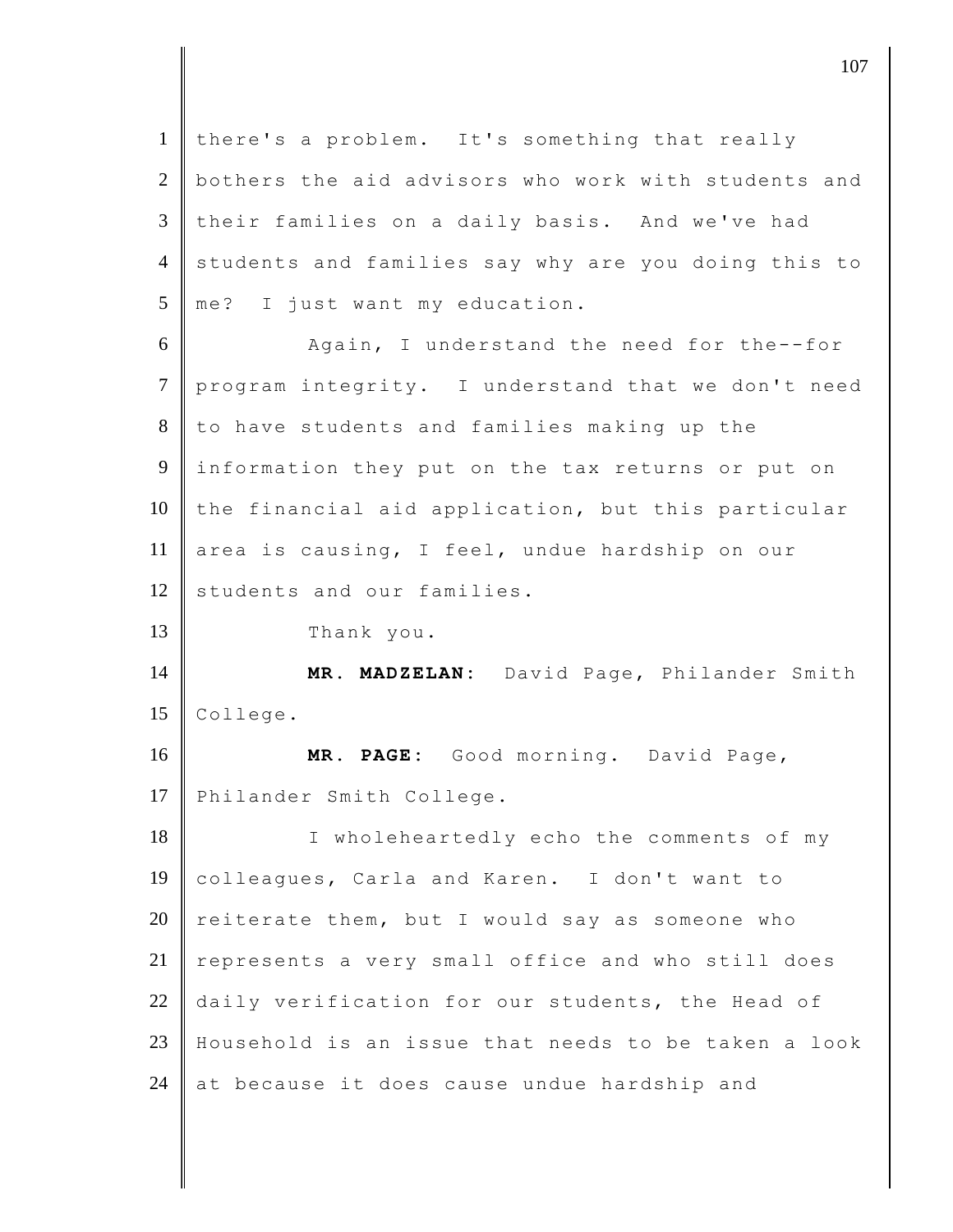| $\mathbf{1}$   | conversation within the office. And we don't        |
|----------------|-----------------------------------------------------|
| $\overline{2}$ | really have the time to devote to that when we      |
| 3              | would--because we're already pretty much already    |
| $\overline{4}$ | strapped doing other things, which I'll talk about  |
| 5              | here in a minute. But the time spent trying to      |
| 6              | explain to someone that their tax return that was   |
| $\tau$         | filed is incorrect takes away time where we could   |
| 8              | be devoted to spending with our students doing      |
| 9              | other--excuse me--doing other things that was       |
| 10             | talked about from our University of Phoenix         |
| 11             | students this morning.                              |
| 12             | So I don't want to already beat that horse          |
| 13             | again. But I do want to take the opportunity to     |
| 14             | talk about what I am currently dealing with daily   |
| 15             | in our packaging season that we are knee-deep in,   |
| 16             | and that is with the population of our students who |
| 17             | want an education have or do not have enough        |
| 18             | resources from the federal government to attend.    |
| 19             | Not everyone on my college campus is a              |
| 20             | Pell Grant recipient. In the last years or so,      |
| 21             | we've had programs implemented, but those programs  |
| 22             | implemented have been strictly for those            |
| 23             | individuals who are Pell Grant recipients. Those    |
| 24             | of us--or those families who don't--or who are not  |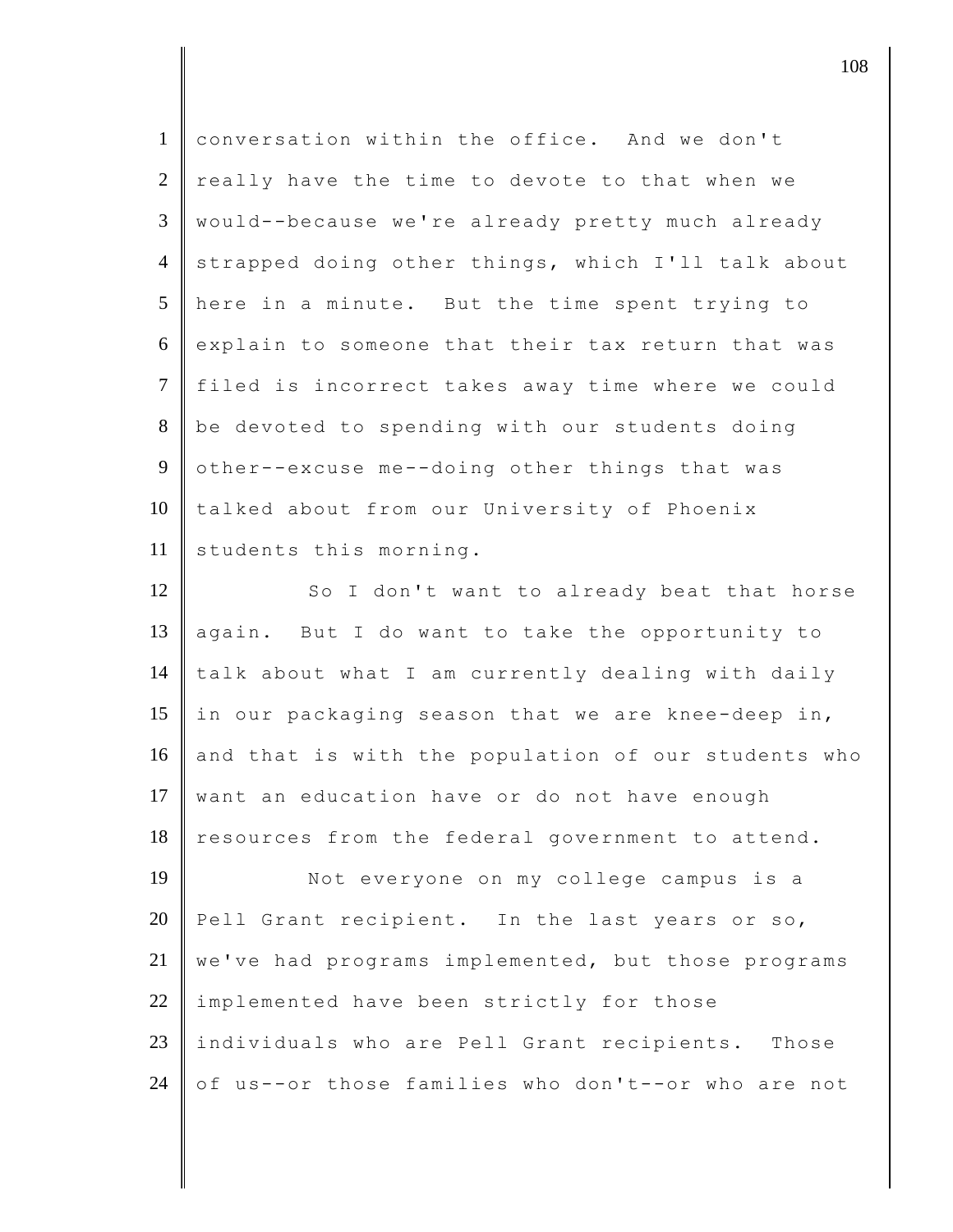| $\mathbf{1}$   | eligible for a Pell Grant, but they also don't have |
|----------------|-----------------------------------------------------|
| $\overline{2}$ | enough funding to just write checks, are left out   |
| 3              | of assistance from the Department of Education and  |
| $\overline{4}$ | our government. And I would like for us to start    |
| 5              | looking at that population as we tend to move our   |
| 6              | population under this new administration to be more |
| $\tau$         | self-sufficient and to be working and earning       |
| $8\,$          | money.                                              |
| 9              | We can't always save money because we have          |
| 10             | to put food on the table, we have to keep a roof    |
| 11             | over our head. So we don't have a nest egg to pay   |
| 12             | our child's tuition, but we're not dirt poor        |
| 13             | because we're not getting a Pell Grant or what have |
| 14             | you, but there's no program for us to attend. And   |
| 15             | so, currently, right now, literally, that's the     |
| 16             | population that I am dealing with, trying to find   |
| 17             | assistance for them and there's no assistance from  |
| 18             | our government. Everyone does not want a student    |
| 19             | loan. And I can't give work study to everybody on   |
| 20             | my college campus because I didn't get enough work  |
| 21             | study because our allocation was cut.               |
| 22             | Which brings me to the two programs that            |
| 23             | were initiated, and this is a horse that has been   |

24  $\parallel$  beaten, but I will say my little 2 cents about it: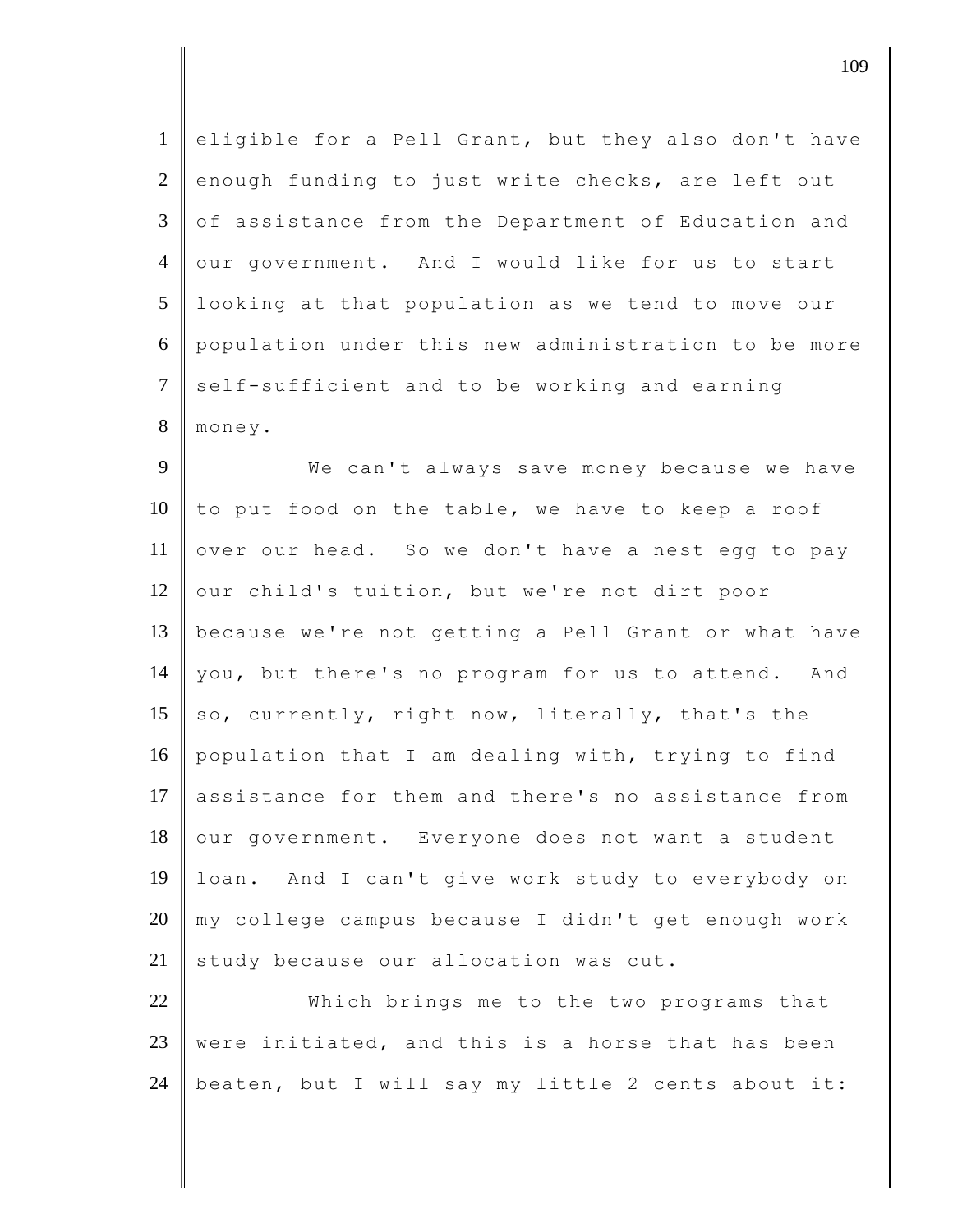| $\mathbf{1}$   | ACG and SMART. This morning, again, we heard, you   |
|----------------|-----------------------------------------------------|
| $\overline{2}$ | know, about this one-on-one attention. Well, my--   |
| 3              | my time for that one-on-one attention has been cut  |
| $\overline{4}$ | because I'm administratively having to implement    |
| 5              | and do processing for two programs, which take up   |
| 6              | way too much time and take away from me being able  |
| $\overline{7}$ |                                                     |
|                | to do one-on-one counseling with my students and    |
| 8              | trying to find them additional assistance to attend |
| 9              | college because there is no assistance from the     |
| 10             | government for that population I talked about just  |
| 11             | a few minutes ago.                                  |
| 12             | So you've heard it before and I'll say it           |
| 13             | again, if we--the money is great. I appreciate the  |
| 14             | money, but I do not appreciate the additional       |
| 15             | administrative burden it has put on my office. And  |
| 16             | I'm a small office. It's just three of us, so I do  |
| 17             | all the administrative stuff that the Director has  |
| 18             | to do, plus I also--I work with our freshman. So I  |
| 19             |                                                     |
|                | do the day-to-day FA advisor that Karen talked      |
| 20             | about, so you--I'm stretched thin. And we're still  |
| 21             | being held accountable to these new rules and       |
| 22             | regulations with still no other assistance for my   |
| 23             | 25 percent population that's not Pell Grant         |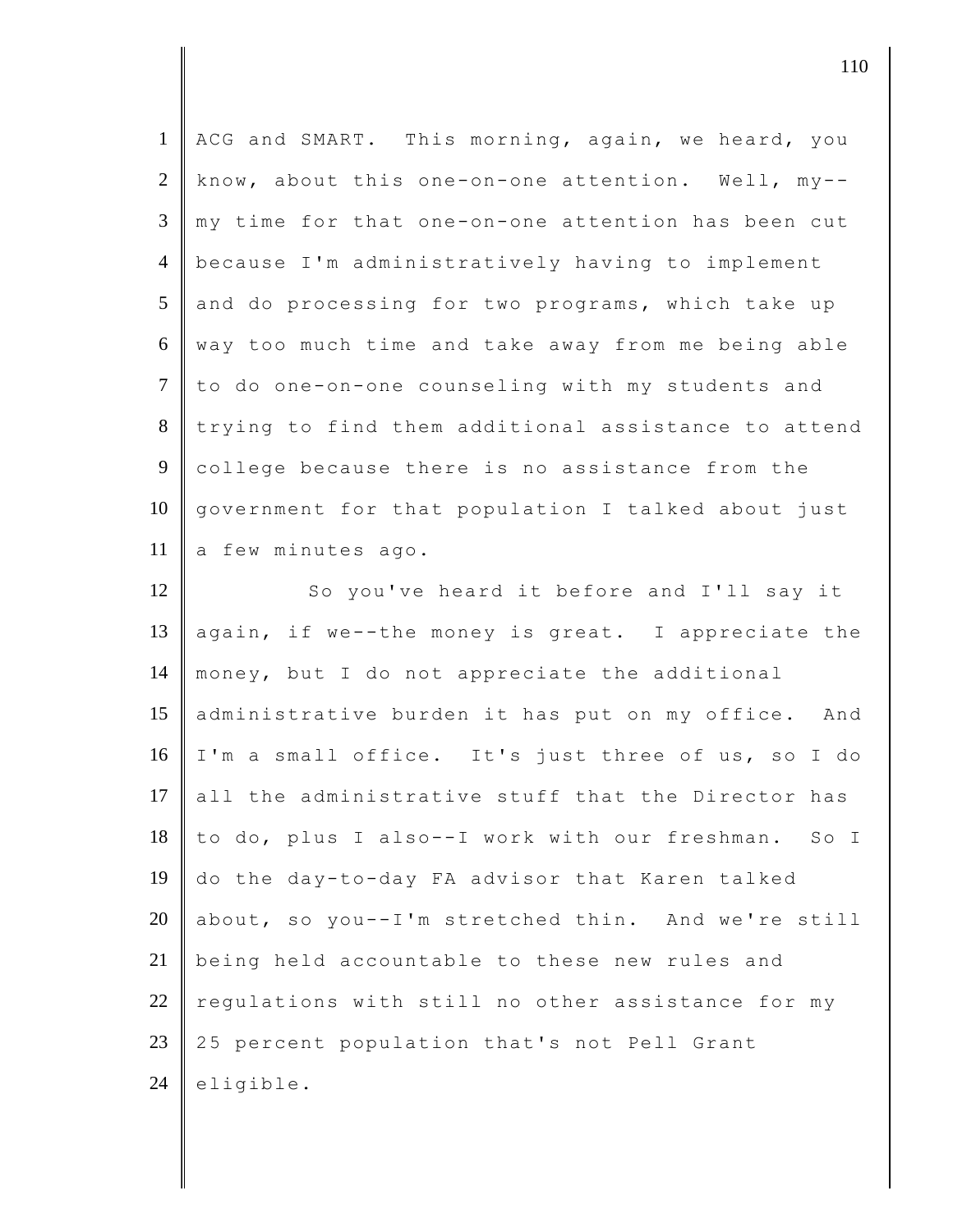| $\mathbf{1}$    | The other issue, just briefly, we've heard          |
|-----------------|-----------------------------------------------------|
| $\overline{2}$  | enough--enough about the FFELP versus Direct Loan   |
| 3               | issue. I would just--again, for me, healthy         |
| $\overline{4}$  | competition does not hurt anybody. I don't          |
| $5\overline{)}$ | support--well, I do support, but, I mean, I         |
| 6               | understand we have to have, well, the conversation  |
| $\overline{7}$  | about FFELP and Direct. My thing with this new      |
| 8               | administration is just--also just here, those of us |
| 9               | who are in the trenches doing the day-to-day work   |
| 10              | regarding the two loan programs versus someone who  |
| 11              | is not working daily in the Financial Aid Office.   |
| 12              | Enough said about that.                             |
| 13              | And the other thing, since I have this              |
| 14              | opportunity, we send our students and we have an    |
| 15              | assistance through the 1-800-4FEDAID number.        |
| 16              | Constantly we are having to reeducate a student who |
| 17              | has called the 1-800-4FEDAID number on some         |
| 18              | policies and regulations that they were told by     |
| 19              | 1-800-4FEDAID. So if there's any additional         |
| 20              | training that can be given to those individuals who |
| 21              | man that phone, perhaps they could just start with  |
| 22              | reading the handbook, that would be helpful to us.  |
| 23              | Because we spend a lot of time trying to educate    |
|                 |                                                     |

24 our students that what they got from the  $1-800-$ 

djecamental in the contract of  $\mathbf{111}$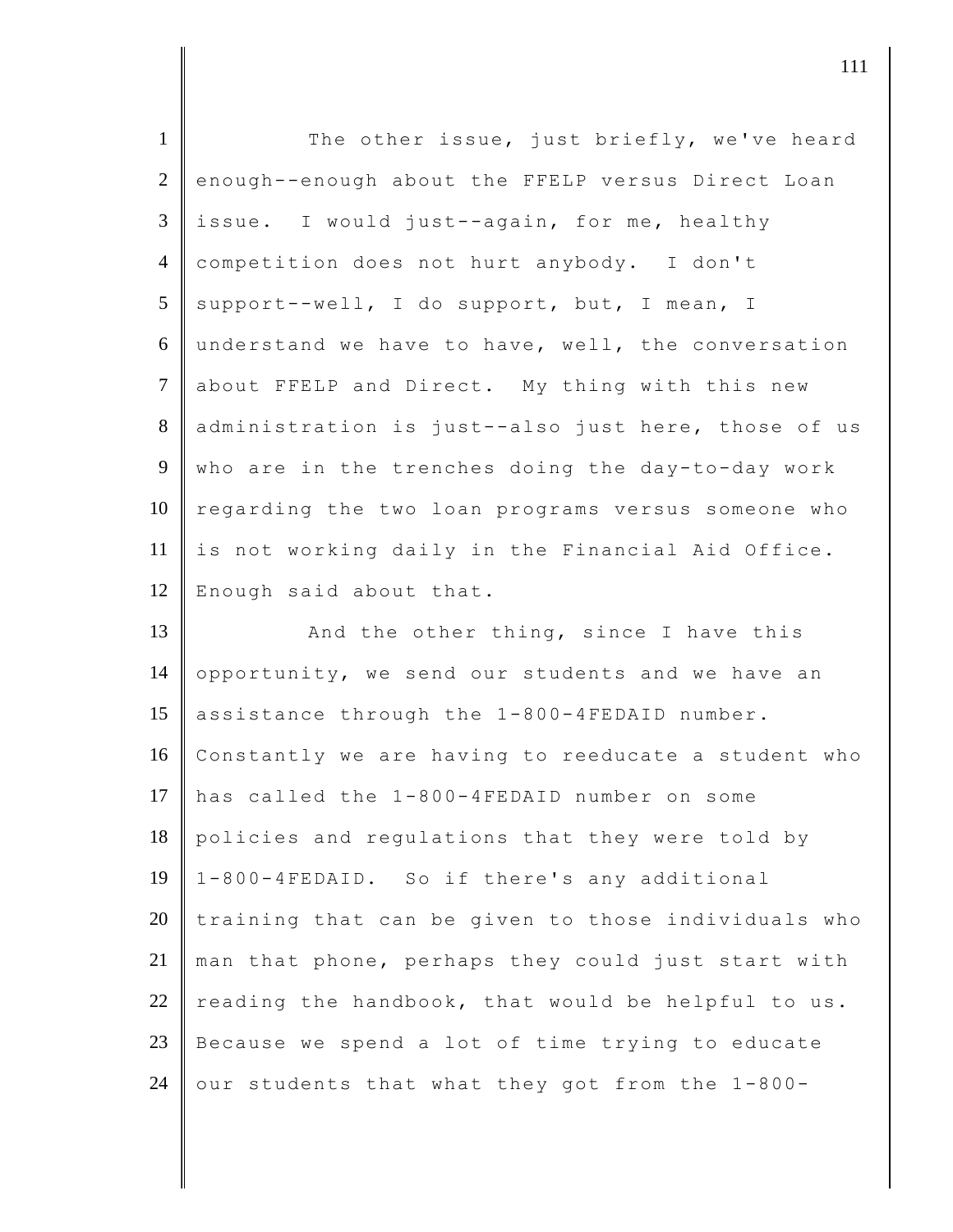4FEDAID number was not necessarily true. 2 Thank you. **MR. MADZELAN:** If you do have specific examples of your 1-800-4FEDAID experiences, we'd certainly be very interested in hearing those. I 6 mean, we have that-- **MR. PAGE:** Yes, sir, we can get those to you. **MR. MADZELAN:** --that same interest. And 10 you can--you know, you can e-mail those to me or any of us. The Department has a very simple e-mail 12 convention: first name, dot, last name at ed.gov. **MR. PAGE:** Will do. **MR. MADZELAN:** And we'll take--we'll look  $\parallel$  into that, I assure you. **MR. PAGE:** Okay. Thank you. **MR. MADZELAN:** Thank you. Tammy Harrison, University of Arkansas, Little Rock. **MS. HARRISON:** Good morning. Like many of my colleagues, I came here today to--to learn and 21 observe, but I found myself feeling the need to--to share information. My name is Tammy Harrison and I 23 | work here at the University of Arkansas, Little 24 Rock, in the Office of Admissions and Financial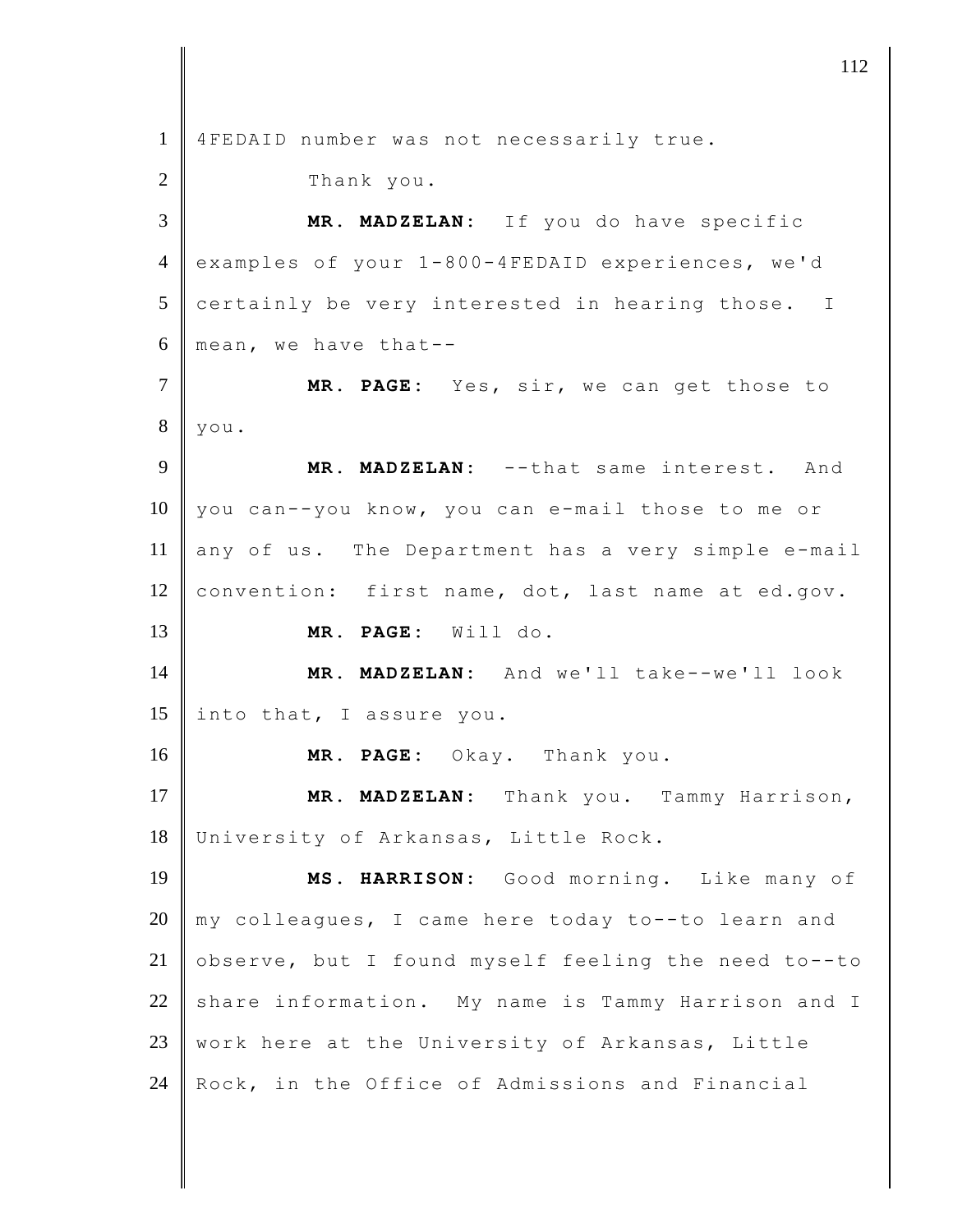1 Aid. Every day we strive to serve our students and  $2 \parallel$  we appreciate the opportunity to come to you today  $3 \parallel$  and share information that we think may be helpful 4 and may represent our students' concerns.

5 As you talk about the two Pell Grants in 6 one year, I think in our area we're referring to it 7 as a year-round Pell Grant. It may be just a 8 small, minor detail, but I do not want students to 9 believe they have to fill out two applications for 10 two Pell Grants in one year. And we want to be 11 very careful of the way that we communicate that 12 information to our students to understand that it's 13  $\parallel$  a year-round Pell Grant that is available.

14 Even with the year-round Pell Grant, and 15 we greatly appreciate that opportunity to serve our 16 students in that way, but I have concerns about the 17 | reporting information that's available to us. 18 Currently, we award grants to our students and then 19 we learn after the fact about grants they received 20 at another institution. The COD reporting, the 21 NSLDS reporting always seems to lag behind just a 22 I little bit as we're reviewing the information.

23 We also recognize that on our campus the 24 average age of our students tends to be in the late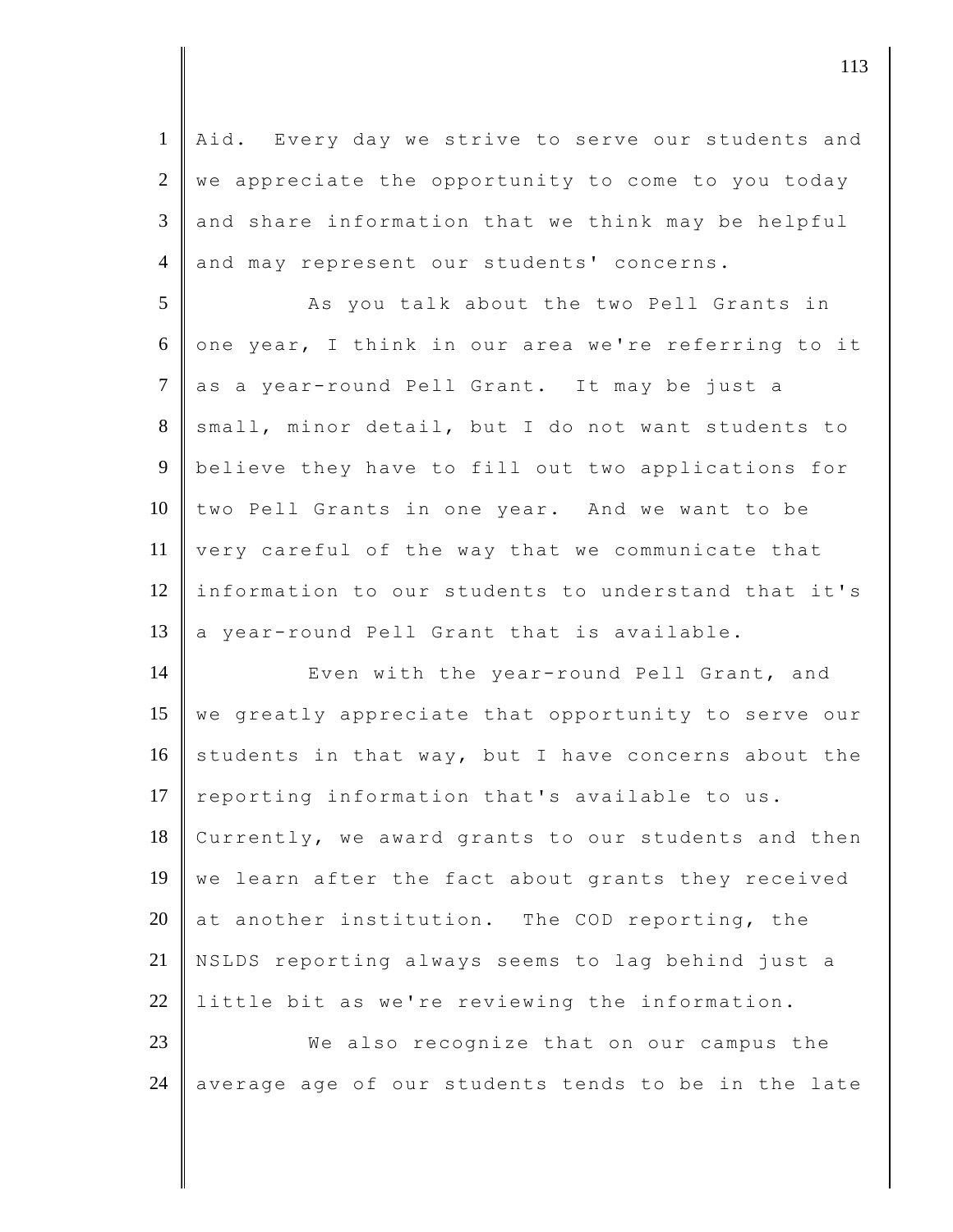| $\mathbf{1}$   | 20s. We have a very transient population with a     |
|----------------|-----------------------------------------------------|
| $\overline{2}$ | large number of transfer students. So when they     |
| 3              | arrive on our campus and seek our financial aid     |
| $\overline{4}$ | assistance, we understand that they may have        |
| 5              | received aid elsewhere. And that's been a struggle  |
| 6              | for us in a year and we're concerned about having   |
| $\tau$         | access to timely information as we process a second |
| 8              | Pell Grant or a year-round Pell Grant for our       |
| 9              | students.                                           |
| 10             | In regards to SAP and credit hours,                 |
| 11             | monitoring academic progress is something very      |
| 12             | important to us. We want to make sure that our      |
| 13             | students are retained and are making timely         |
| 14             | progress toward completion of their degree          |
| 15             | programs. But we struggle to balance that with      |
| 16             | some of the very creative initiatives of our        |
| 17             | faculty members.                                    |
| 18             | Students talk today about having access to          |
| 19             | education that fits in their schedules.<br>Our      |
| 20             | faculty also want to provide non-traditional        |
| 21             | delivery of coursework. And trying to fit that      |
| 22             | non-traditional delivery of coursework into an      |
| 23             | appropriate definition of a credit hour and         |
| 24             | academic progress is a struggle for us.             |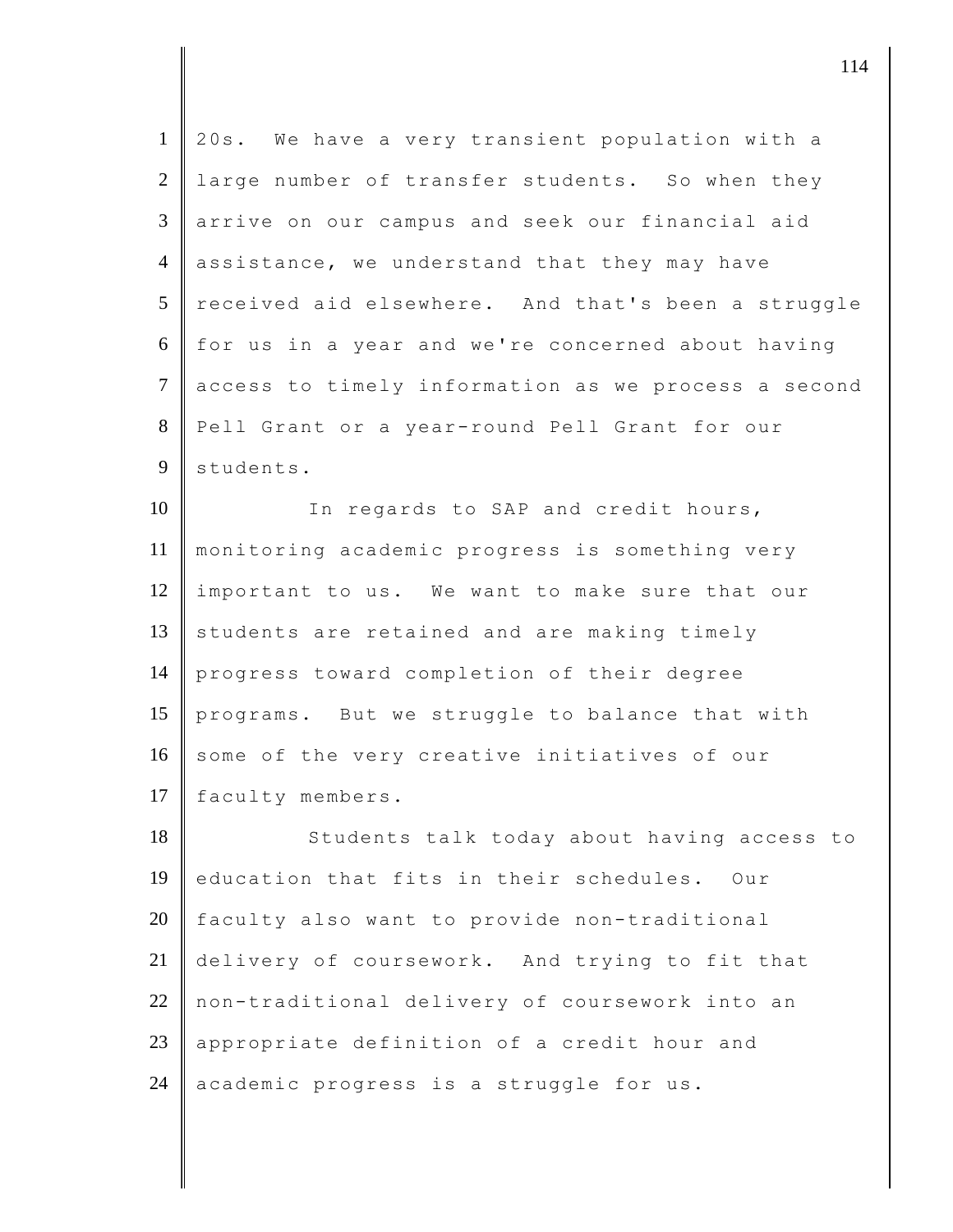| $\mathbf{1}$   | Maybe one concrete example is in our math           |
|----------------|-----------------------------------------------------|
| 2              | area. We've heard today about students who          |
| 3              | struggle with mathematics. There's a desire to      |
| $\overline{4}$ | offer self-paced courses so that when a student     |
| 5              | struggles with a very basic, elementary algebra     |
| 6              | course and finally grasps those skills and is doing |
| $\tau$         | well at their self-paced level, they can then       |
| 8              | immediately advance into the next level course      |
| 9              | without taking a break over the summer. But trying  |
| 10             | to fit that into an aid period that matches their   |
| 11             | other enrollment and monitor that progress          |
| 12             | continues to be a challenge.                        |
| 13             | One of your concentrations tomorrow will            |
| 14             | be on simplification, and I would encourage you to  |
| 15             | look at simplification. We have so many grant       |
| 16             | programs right now, and we are thankful for the     |
| 17             | grant programs that serve our students. The         |
| 18             | addition of ACG and National SMART being available  |
| 19             | to our part-time students this coming year will be  |
| 20             | very helpful. But as Mr. David Page talked about,   |
| 21             | having the opportunity to appropriately administer  |
| 22             | these programs is continuing to be a challenge for  |
| 23             | us.                                                 |
| 24             | We administer the Pell Grant program.<br>We         |
|                |                                                     |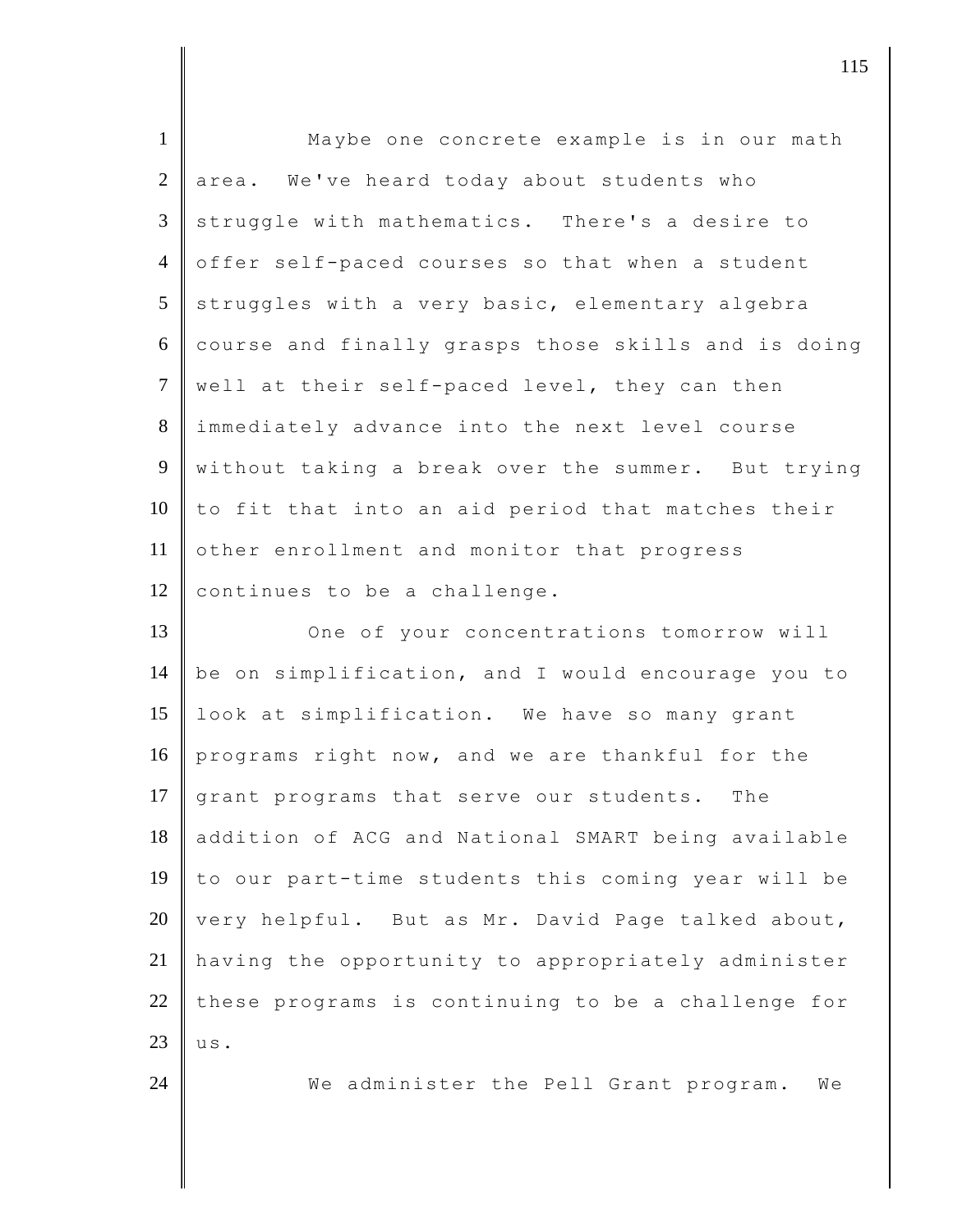| $\mathbf{1}$   | add in ACG. So we are now reviewing transcripts     |
|----------------|-----------------------------------------------------|
| $\overline{2}$ | from our students. We're spending time evaluating   |
| 3              | those high school transcripts, making sure that     |
| $\overline{4}$ | they have completed appropriate courses; that       |
| 5              | they're eligible; they meet the academic            |
| 6              | requirements. We're monitoring what courses the     |
| $\overline{7}$ | students are enrolled in. We're learning more       |
| 8              | about our degree programs to make sure that they're |
| 9              | enrolled in the one course that's required for      |
| 10             | their major program of study and completing that    |
| 11             | each semester, their enrollment for the SMART       |
| 12             | Grant. I wish, if we had an option, that we could   |
| 13             | simply add incentive funding to the Pell Grant for  |
| 14             | SMART, for example, the students who are in the     |
| 15             | science, mathematics, technology areas, just an     |
| 16             | addition to the Pell Grant instead of a separate    |
| 17             | program, if that's a possibility for consideration. |
| 18             | In the area of professional judgment, I             |
| 19             | know Mr. Herb Brubaker spoke this morning about a   |
| 20             | desire to have more opportunity for professional    |
| 21             | judgment. And we do appreciate the opportunity for  |
| 22             | professional judgment. However, sometimes our       |
| 23             | students have the growing expectation that all they |
| 24             | have to do is just ask the right person.            |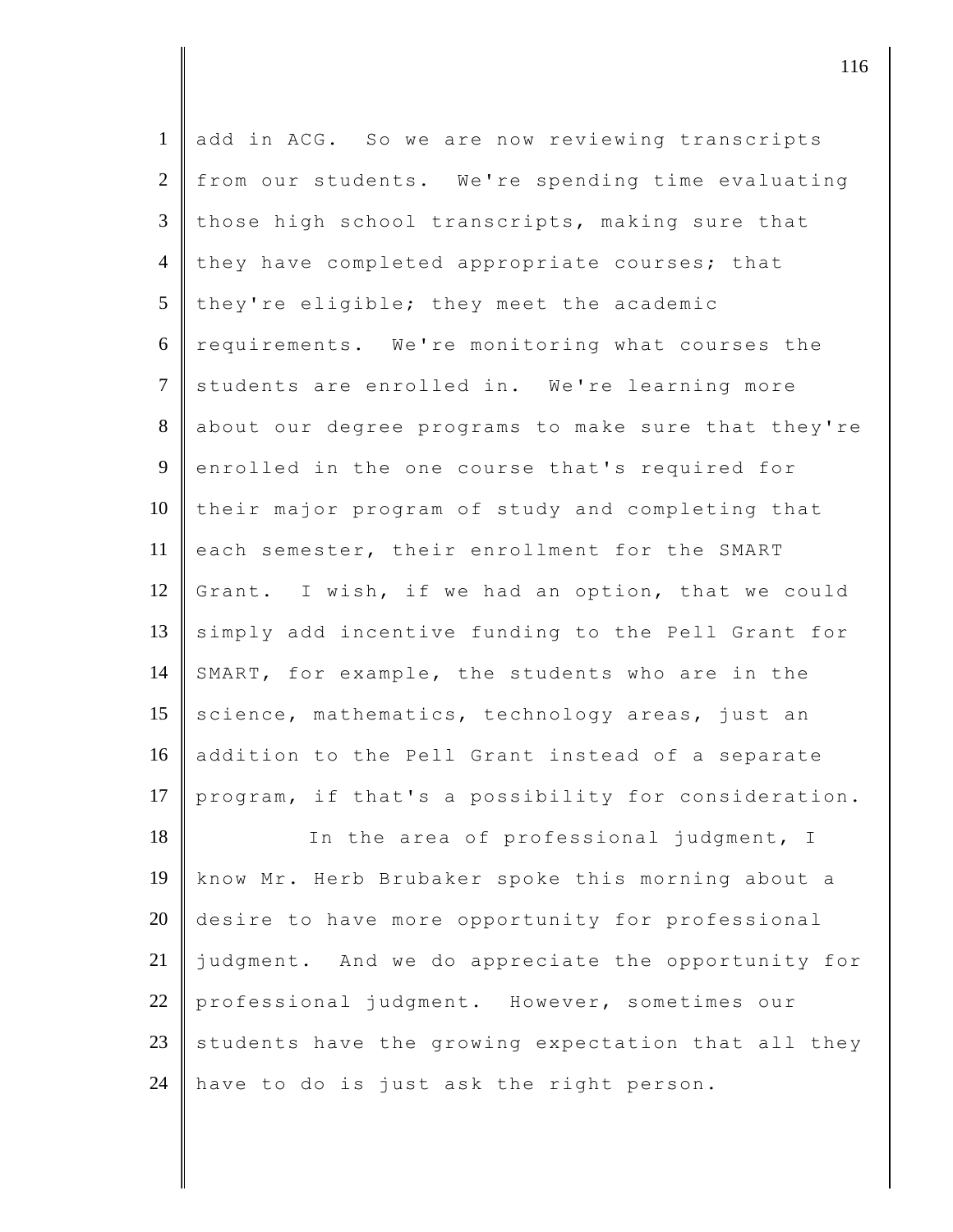1 | And we've had struggles when the students  $2$  call the 1-800-4FEDAID number and complain about a 3 process. They are told just talk to your financial 4 aid administrator. The student comes to us 5 believing that we can make it all right for them, 6 and that is not always the case. Sometimes there  $7$  is action that we cannot take. 8 The most recent example, this past winter, 9 I know there was information distributed 10 encouraging us to use our professional judgment to 11 assist students. With the declining economy we had 12 more students who were losing their jobs and being 13 financially impacted with their ability to stay in 14 school and have the financial resources. Students 15 were coming to us, exercising their opportunity to 16 share their unique circumstances with us. We 17 attempted to exercise professional judgment. But 18 in many of those cases, students were given a 19 compensation package that placed them in a better  $20$  financial situation now than they had been when 21 they were previously employed. And it was 22 difficult to explain to those students you've gone 23 through all of these additional steps, you've taken 24 time to provide us with all this documentation, but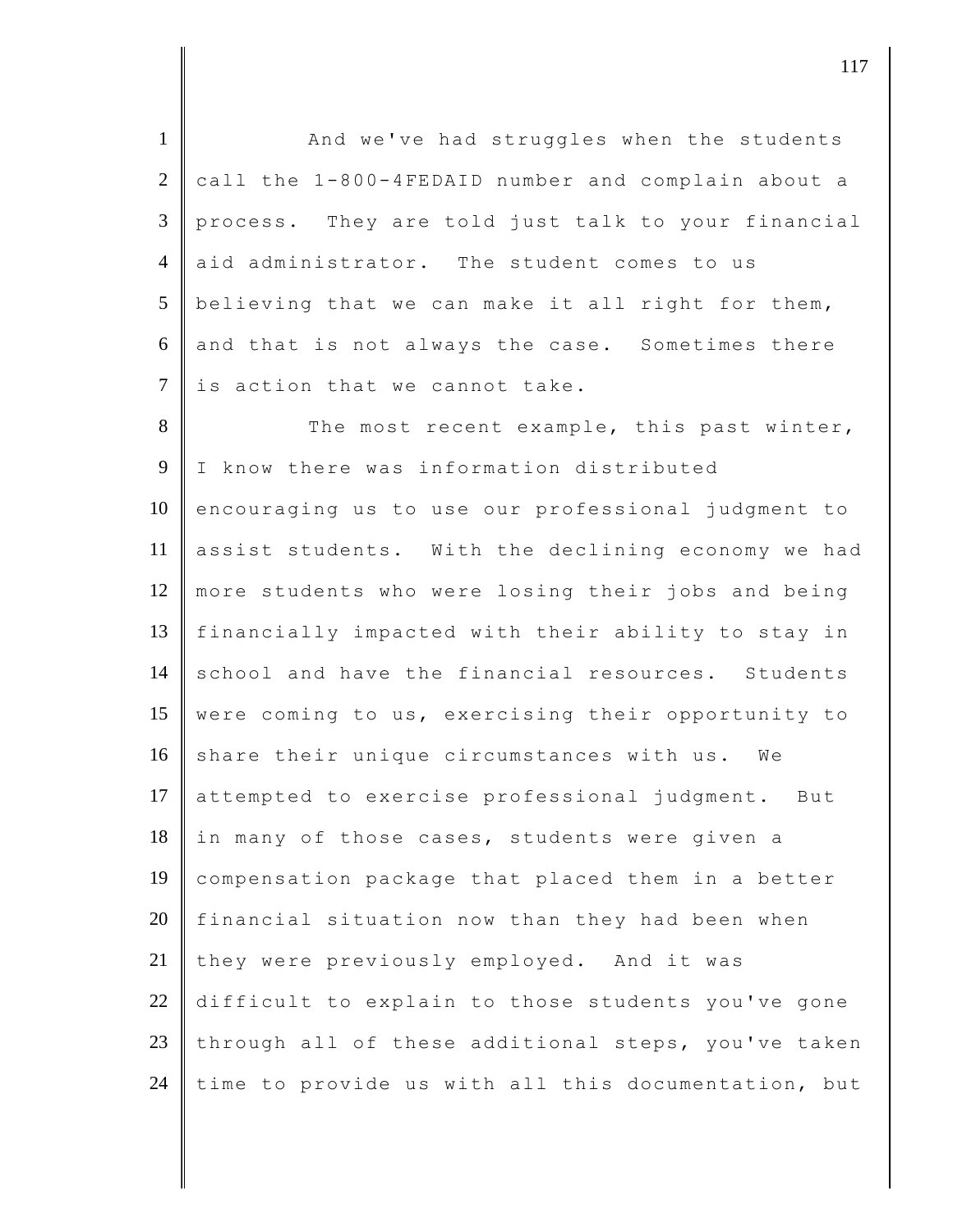1 no changes can be made on your record at this time  $2$  and that will be reflected in a future application.

3 Also, with our student veterans, we look 4 forward to the 2010/2011 financial aid award year 5 when the Student Educational Veterans Benefits are 6 not calculated into their financial aid packages 7 and restricted with that cost of attendance. We 8 are looking for, hopefully, positive news for 9 2009/2010 year. But our student veterans have been 10 impacted when they believe that they have earned 11 educational benefits through their services in the 12 armed forces and then they come to us expecting to 13 receive aid through the federal programs at maximum 14 eligibility as well as the Student Veterans 15 Educational Benefits.

16 Our students do expect quick answers. And 17 maybe that's just a sign of the times when we all  $18$   $\parallel$  go out on the Internet and get immediate 19 information back. The processes in the FAFSA have  $20$  been very large. When they file the FAFSA, we're 21 getting results back quicker than ever. But if 22 those students are selected for verification, that 23 creates a roadblock right now for many of our 24 students when they step back, collect the necessary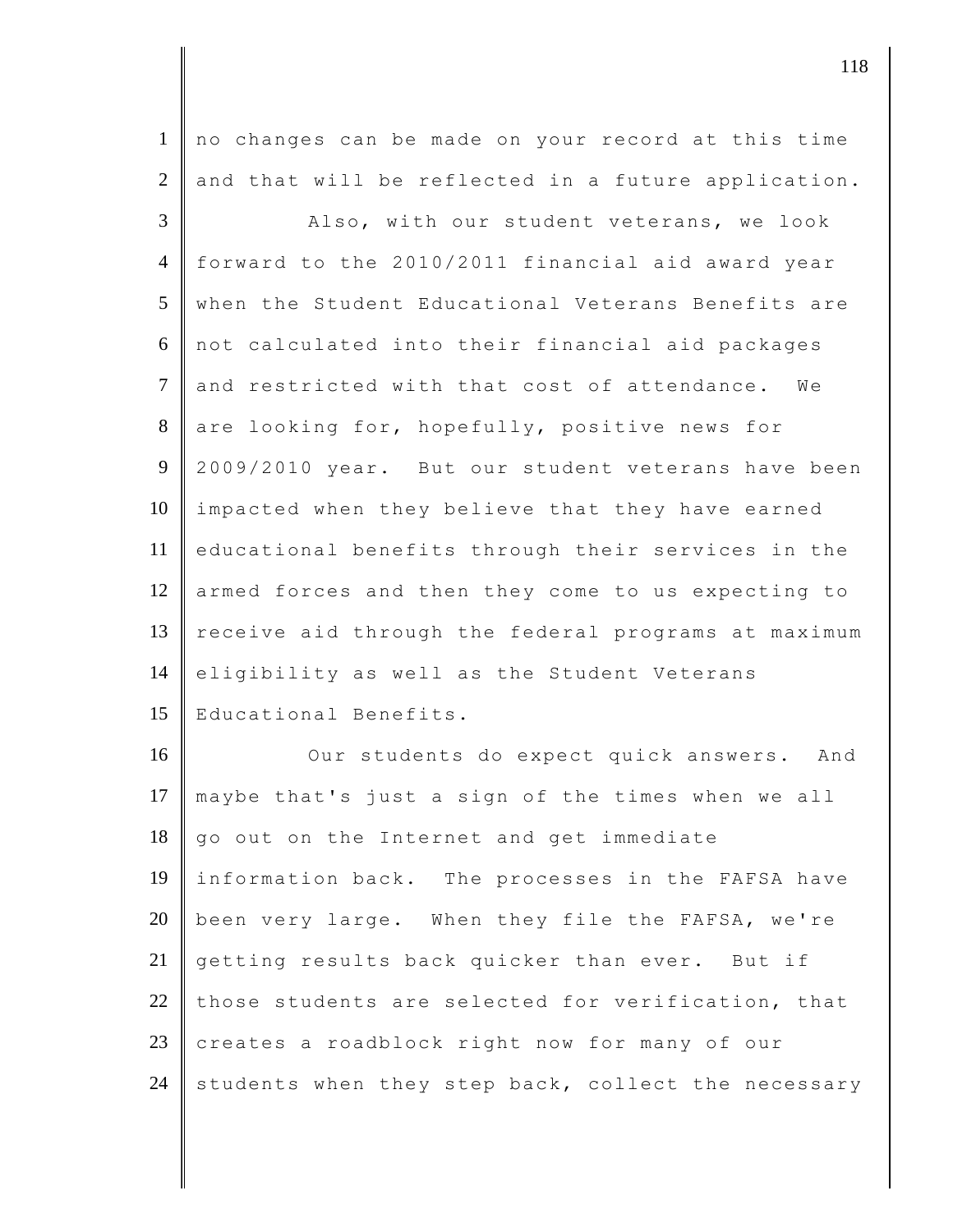| $\mathbf{1}$   | documents to complete the verification process.     |
|----------------|-----------------------------------------------------|
| 2              | And you've heard a lot this morning about           |
| $\overline{3}$ | our opinions that we're IRS gatekeeper or we're     |
| $\overline{4}$ | enforcing additional information that I don't       |
| 5              | believe was originally part of the verification     |
| 6              | process. And we are finding that our students are   |
| $\overline{7}$ | being stopped in that process as we attempt to      |
| 8              | resolve conflicting information and make sure that  |
| 9              | we are doing what we are expected to do and what is |
| 10             | needed for good stewards of the Federal Financial   |
| 11             | Aid Programs. We are selecting currently 45         |
| 12             | percent of our students for verification, so we are |
| 13             | selecting above and beyond what CPS is selecting    |
| 14             | for our students to make sure that the conflicting  |
| 15             | information is resolved. And that is a large        |
| 16             | workload on our students. It also causes a delay    |
| 17             | in delivery of funds to our students because of the |
| 18             | time that it takes to process the required          |
| 19             | information.                                        |
| $20^{\circ}$   | $0.001 + 0.5 + 0.020000$                            |

20 | Cost of attendance continues to be an area where our students wish we had more opportunity for 22 professional judgment. We use an average cost of 23 attendance and our students sometimes have a standard of living that they want to continue to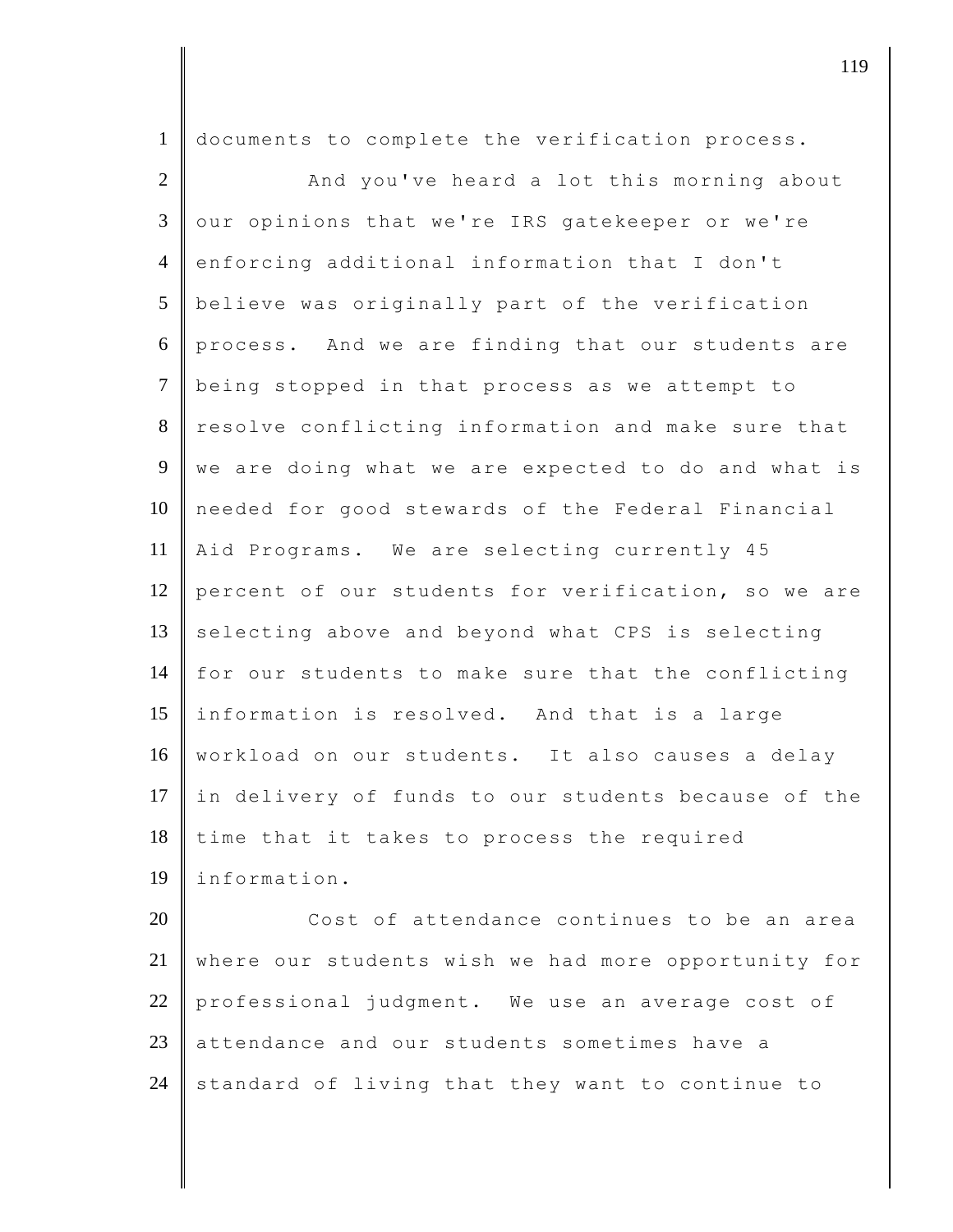1 enjoy as they come back to school. And they are 2 | very concerned about that and continue to encourage  $3 \parallel$  us to use professional judgment in areas that we do 4 not feel is an appropriate use, but that is a  $5$  challenge.

6 With the simplification of the financial 7 aid process, again, I would ask for simplification 8 for financial aid professionals as well. You all 9 have made great strides towards simplification of 10 access to your information. There are multiple Web 11 sites, multiple user IDs, multiple passwords that 12 we have to keep straight, whether we're accessing 13 CPS, NSLDS, the campus-based programs, and we look 14 forward to consolidation of those sites so that we 15 can more efficiently access the information that we 16 need. And as we need that information efficiently, 17 if there's any way to get more documentation to us, 18 more timely handbook information to us at the time 19 that we are administering the programs in the same 20 aid year would be very, very helpful with complete 21 linformation.

22 We want our students to find access to 23 higher education. Our goal is to help them remove 24 the financial barriers so that not only can they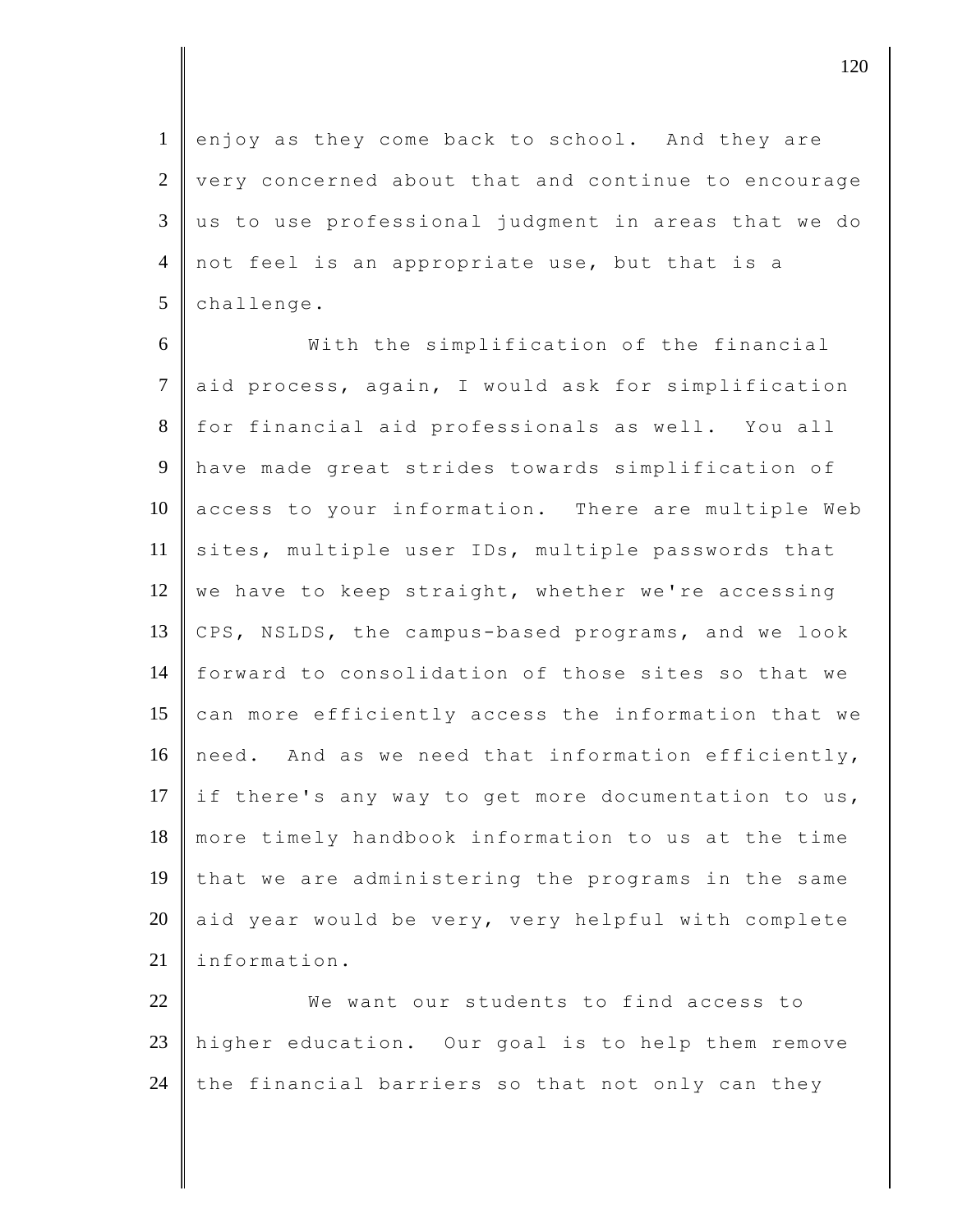1 access the education of their choice, but they can  $2 \parallel$  stay in school and complete the degree program of 3 their choice.

 You heard a lot this morning from the students talking about the importance of the one- $6 \parallel$  on-one mentoring, counseling opportunities that they had, and how that encouraged them to stay in school. That is what we want to do. And, hopefully, with simplification of the programs and a few changes, you will allow us to have time to better serve our students with the one-on-one 12 counseling.

13 We spend our time outside of the office 14 with financial aid workshops. We provide programs 15 in the community. Arkansas has a very active 16 College Goal Sunday Program, where we go out into 17 the community. And we're very proud of those 18 relationships with other financial aid 19 professionals, whether in the schools, in guarantee 20 agencies, with the Federal Family Education Loan 21 Program. Folks here are committed to making sure  $22$  our students and their families have access to the 23 educations of their choice. We're simply asking 24 for your help to simplify the application process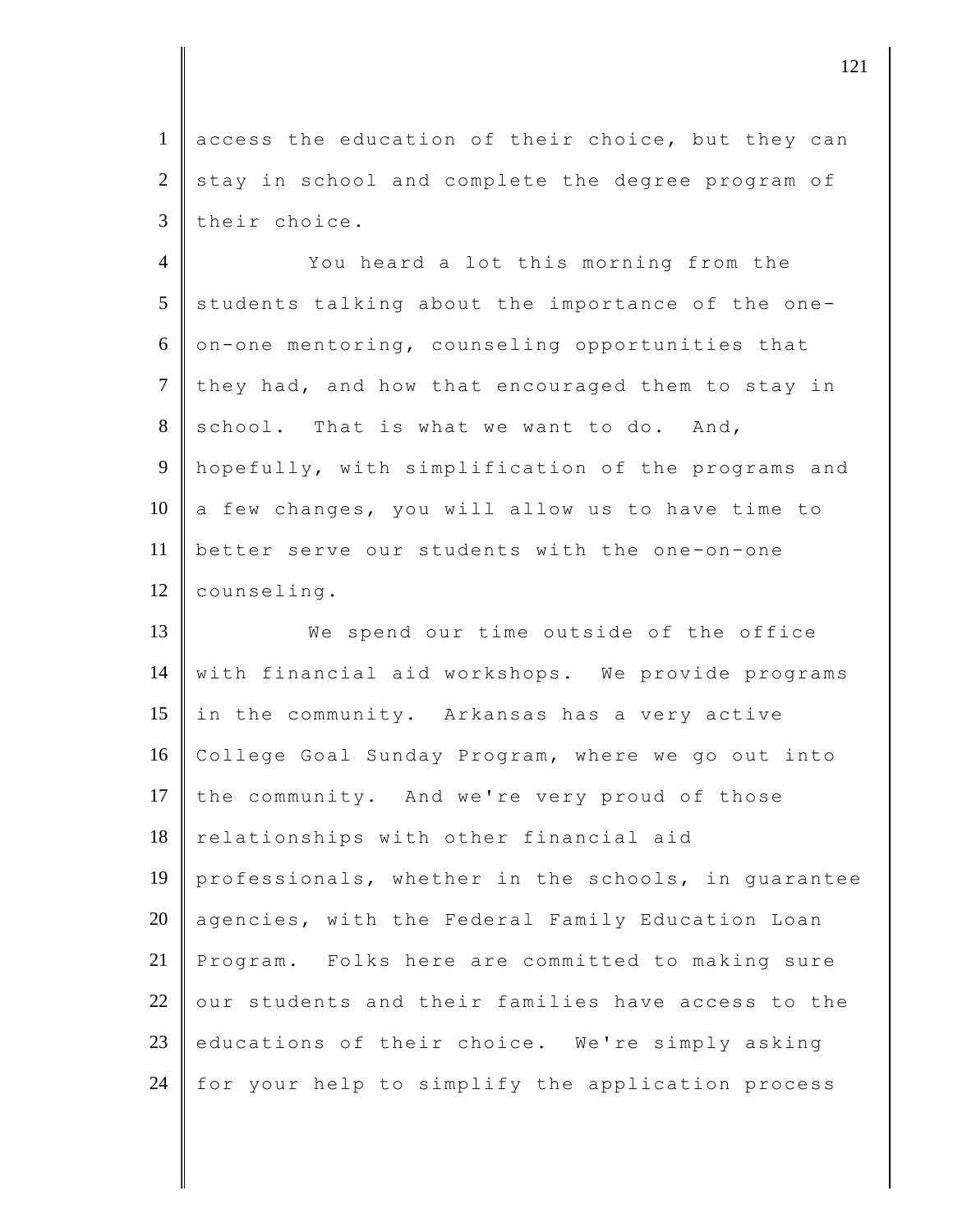| $\mathbf{1}$   | so our students are not inhibited and not        |
|----------------|--------------------------------------------------|
| $\overline{2}$ | intimidated about applying for financial aid, to |
| $\mathfrak{Z}$ | make it a smoother process, and enabling us to   |
| $\overline{4}$ | better do our jobs.                              |
| 5              | Thank you.                                       |
| 6              | MR. MADZELAN: Thank you.                         |
| $\tau$         | I'm looking for someone in the back of the       |
| $8\,$          | room to check to see if --if we have anyone else |
| 9              | who would like to speak this morning. We'll have |
| 10             | that information in a second.                    |
| 11             | The answer is no. And so at this time, we        |
| 12             | will break for lunch. We will reconvene back in  |
| 13             | this room at 1 o'clock. Thank you very much.     |
| 14             | [Whereupon, at 11:53 a.m., a luncheon            |
| 15             | recess was taken.]                               |
| 16             |                                                  |
| 17             |                                                  |
| 18             |                                                  |
| 19             |                                                  |
| 20             |                                                  |
| 21             |                                                  |
| 22             |                                                  |
| 23             |                                                  |
|                |                                                  |
|                |                                                  |
|                |                                                  |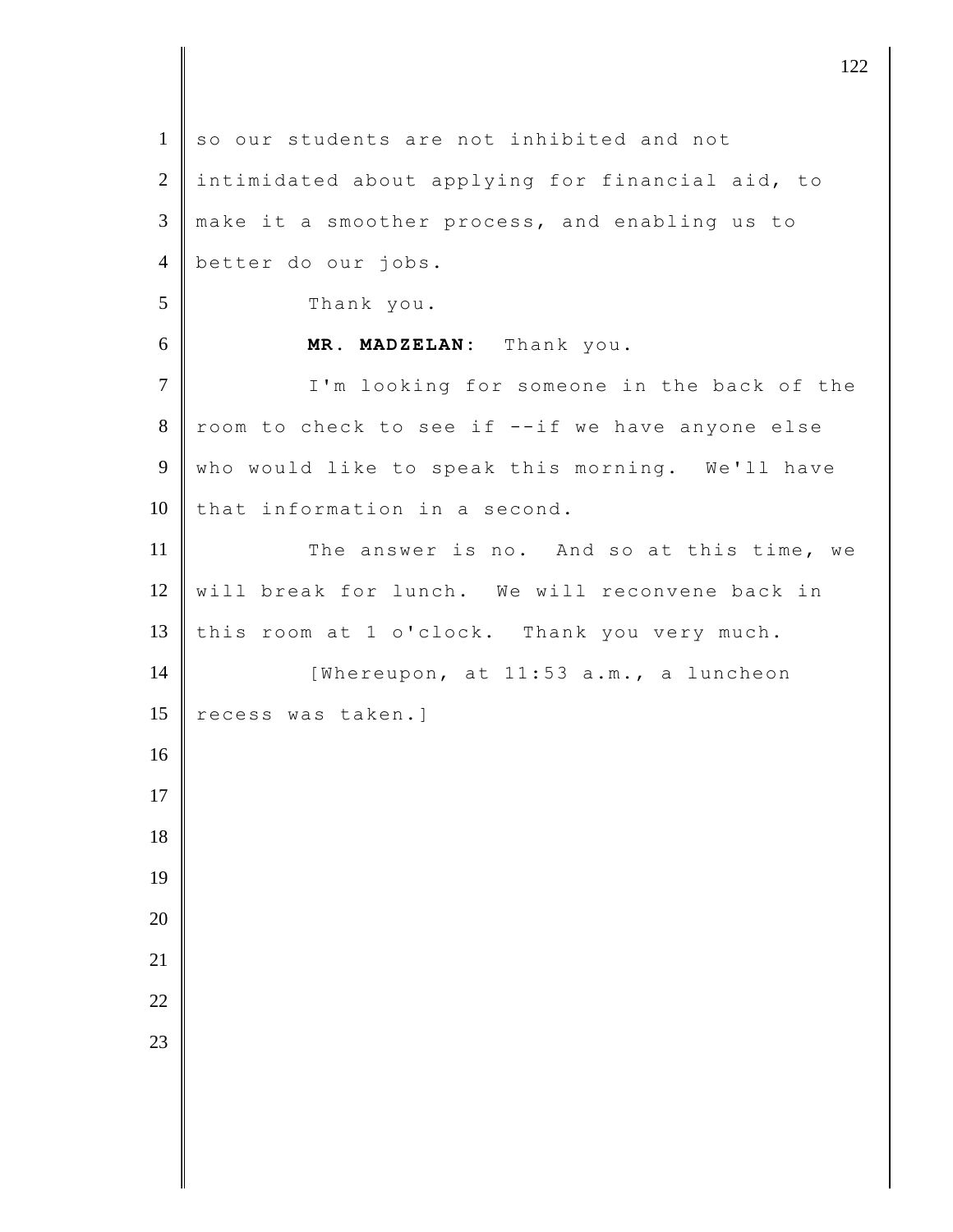|                | 123                                                |
|----------------|----------------------------------------------------|
| $\mathbf{1}$   | AFTERNOON SESSION                                  |
| $\overline{2}$ | MR. MADZELAN: Well, we will now reconvene          |
| 3              | this afternoon.                                    |
| $\overline{4}$ | The first thing I want to ask is there             |
| 5              |                                                    |
|                | anyone in the room in need of our interpretation   |
| 6              | services? If so, that's wonderful; if not, we can  |
| $\overline{7}$ | give our signers a little break this afternoon.    |
| 8              | No? Okay. Or they may want to keep up              |
| 9              | with skills and practice in front of us.           |
| 10             | Thank you. That's okay.                            |
| 11             | Our first speaker this afternoon,                  |
| 12             | Elizabeth Tatum, University of Arkansas, Little    |
| 13             | Rock. Welcome.                                     |
| 14             | MS. TATUM: Hello. Good afternoon. I'm              |
| 15             | Elizabeth Tatum. I work in the Financial Aid       |
| 16             | Administration Office. I'm a work study. I attend  |
| 17             | the University of Arkansas at Little Rock. I am a  |
| 18             | senior.                                            |
| 19             | I was told by Ms. Harrison that we needed          |
| 20             | to talk about the problems with financial aid and  |
| 21             | the process. So, my own experience is--not to make |
| 22             | this a personal testimony, but I was a police      |
| 23             | officer. The job is a dead-end job, so I quit to   |
| 24             | go back to school. I was making quite a bit of     |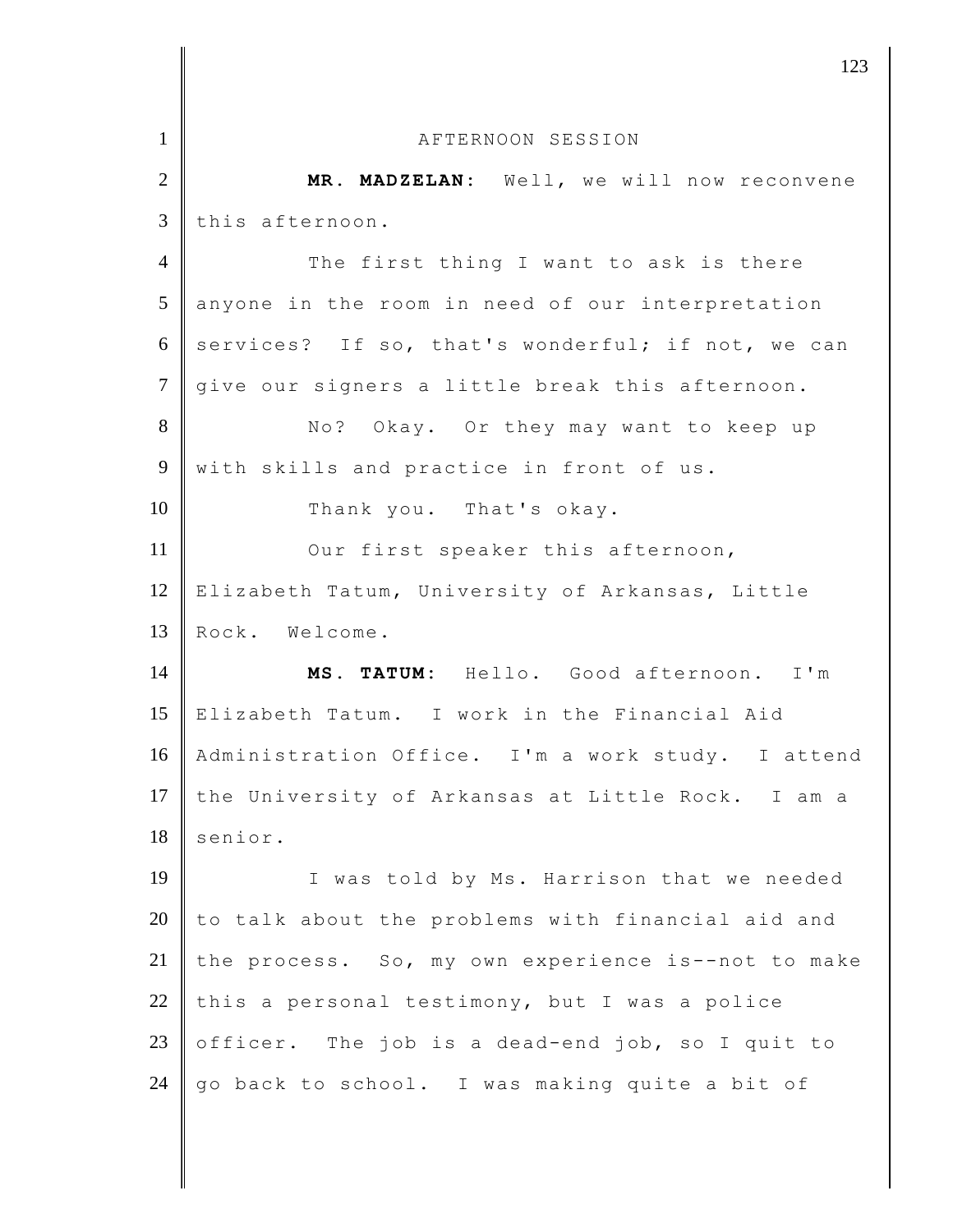1 money. When I left to attend school I started 2 working as a waitress. You have to use your income 3 from the previous years to go to school. I had to 4 use 2007 and 2008 to get financial aid. The money 5 that is on those tax forms does not reflect at all 6 what I make now.

7 So, if you all could change maybe 8 supporting documents when you fill out the Student  $9$  Aid Report, just let them know that, you know, 10 you're not making this money now or, you know, talk 11 to your financial aid officer. If there is a 12 shortened process--because what I had to do is I 13 had to fill out the Student Aid Report, turn in my 14 income tax forms. Then you can appeal the process, 15 which takes a long time. So, if you all could 16  $\parallel$  maybe condense it, if that makes sense.

17 **MR. MADZELAN:** Well, I can--just to give a 18 little bit of background, the eligibility formula, 19 the need analysis that we use is specified in the 20 legislation, in the statute. And not only are the 21 formula and the various values for the parameters, 22  $\parallel$  and the formula and the assessment rates, and the 23 percentages and all those things, not only are all 24 those strictly specified, but the Congress went out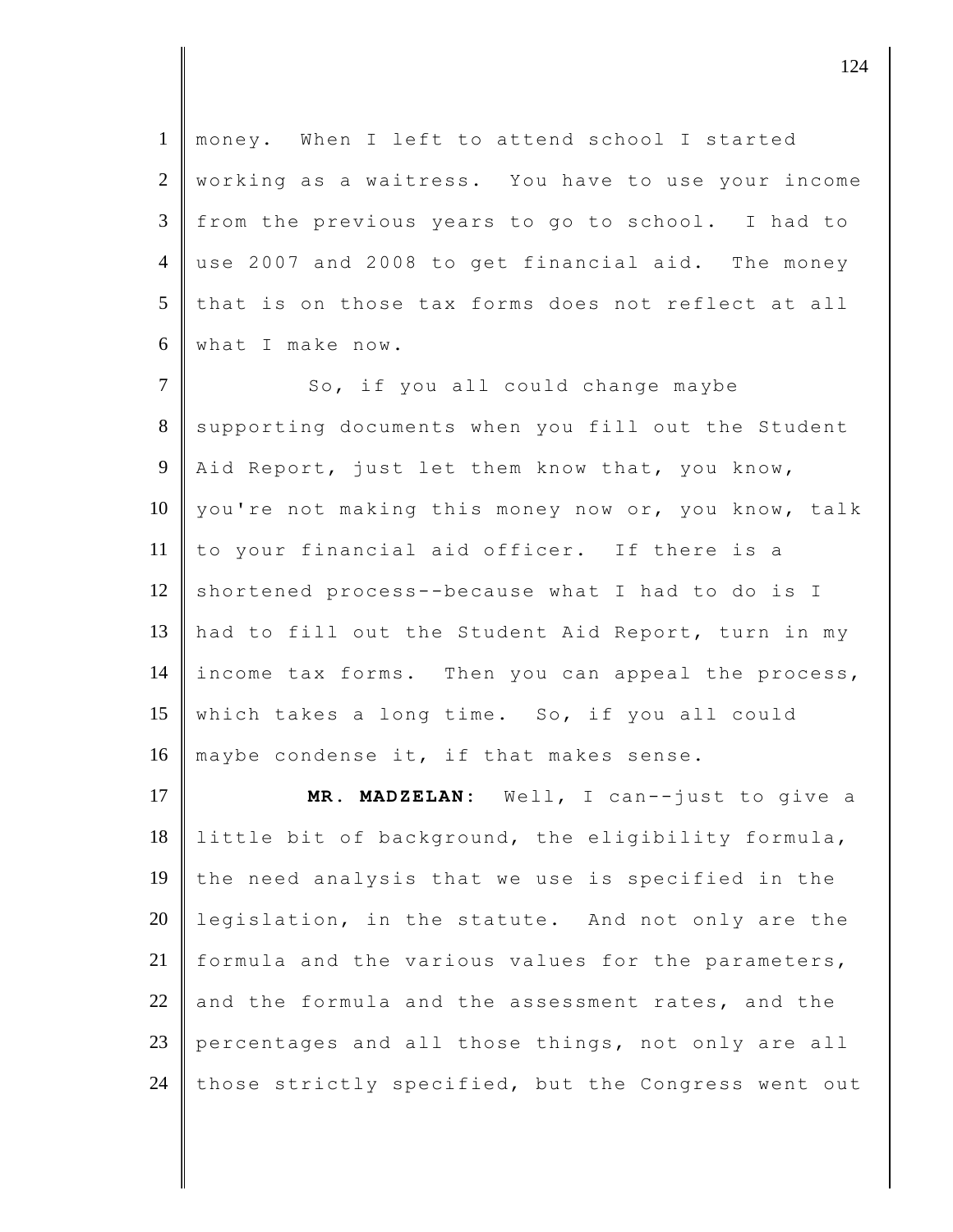1 of their way to explicitly state that the Education 2 Department cannot write regulations around these 3 provisions.

4 So, I think as we heard earlier this 5 morning, you know, some suggestions or statements 6 around the fact that, you know, we have a financial 7 aid process, system, formula that maybe made some  $8$  sense at some point in time with respect to, you 9 know, who is in the household, who has income, what  $10$  is income, those kinds of things, may be less so 11 these days.

12 So, again, you know, that's part of what 13 we are hoping to address in the, you know, day two 14 of these sessions tomorrow with some of our work 15 around simplification of the aid application 16 process, which, you know, can range from anywhere 17 from do nothing--well, really not do nothing; you 18 have to do something--but do a little bit all the 19 way up to, you know, let's blow up what we have and 20 start all over again. So that's the range that 21 | we're thinking about.

22 But, you know, I appreciate your 23 experience and I wish there was more that I could 24 do or some of us could do is just kind of nod our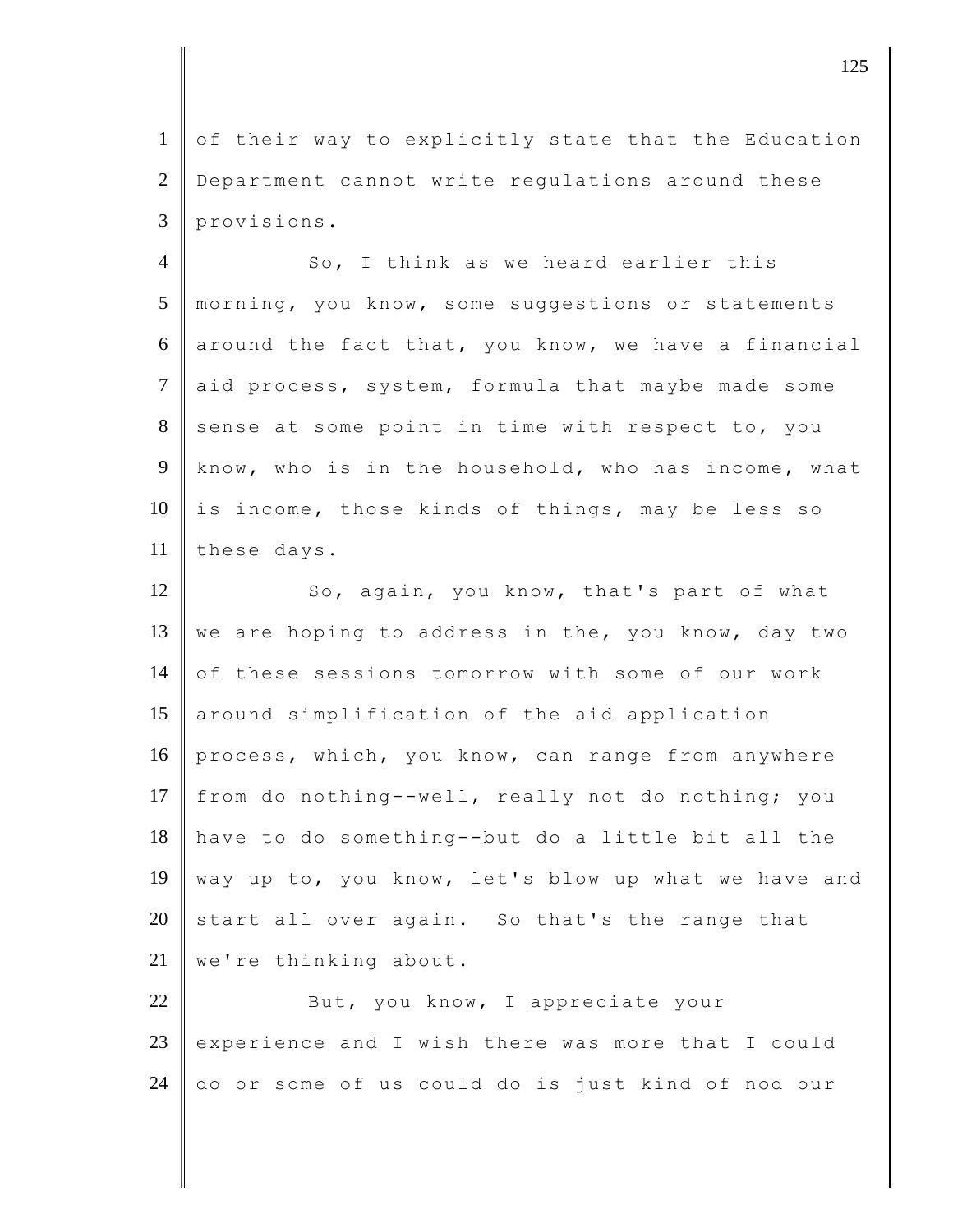| $\mathbf{1}$   | heads and say, yeah, that's the way it is, at least |
|----------------|-----------------------------------------------------|
| 2              | for now. But, again, we do have the opportunity,    |
| 3              | you know, in the next couple of days, both here and |
| $\overline{4}$ | in Philadelphia, and then, you know, with the       |
| 5              | Administration working with the Congress a little   |
| 6              | bit farther out to see what we can come up with to  |
| $\tau$         | make that not only more simple, streamlined, but    |
| 8              | maybe be a little more sensible for now for the     |
| 9              | wide variety of individual and family circumstances |
| 10             | that we see.                                        |
| 11             | MS. TATUM: Well, I mean, I could                    |
| 12             | understand if I lost my job, which, I mean, I'm     |
| 13             | grateful for everything that I get, but, you know,  |
| 14             | I chose to leave that job to better myself. And it  |
| 15             | makes a difference.                                 |
| 16             | MR. MADZELAN: Yes. Thank you.                       |
| 17             | TATUM: Thank you.<br>MS.                            |
| 18             | MR. MADZELAN: Reagan McKinley, University           |
| 19             | of Arkansas, Little Rock.                           |
| 20             | MCKINLEY: Good afternoon. My name is<br>MS.         |
| 21             | Reagan McKinley, and I'm a work study student in    |
| 22             | the Admissions and Financial Aid Department at UALR |
| 23             | for Ms. Harrison.                                   |
| 24             | I have had an experience with the FAFSA.            |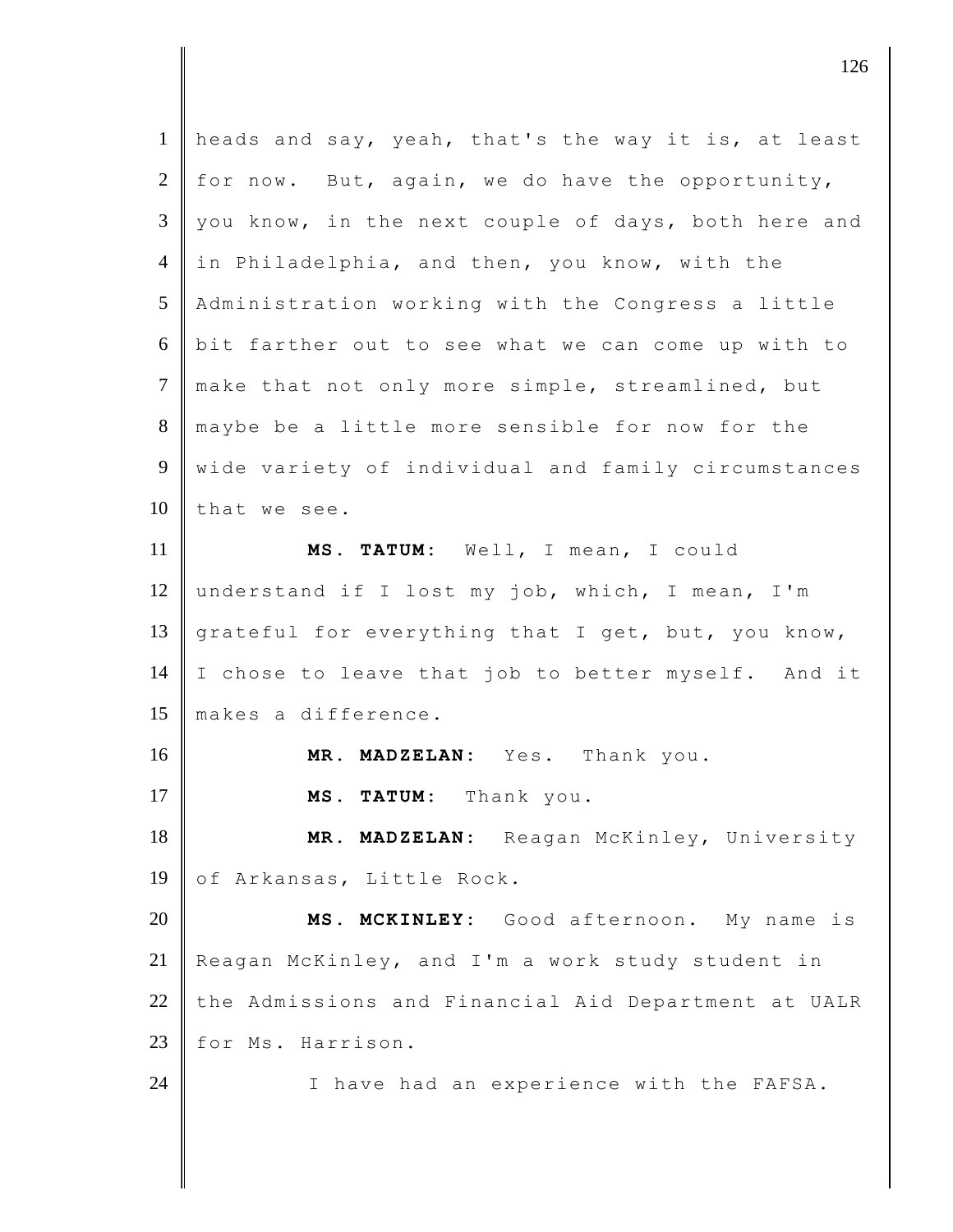| $\mathbf{1}$    | I've had to fill it out for three years now because |
|-----------------|-----------------------------------------------------|
| $\overline{2}$  | I'll be a junior in August. And the first year I    |
| $\mathfrak{Z}$  | did mess up on it. I put in some numbers wrong and  |
| $\overline{4}$  | I actually went to a community college the first    |
| $5\overline{)}$ | year. And I took it to an advisor and I said, you   |
| 6               | know, what did I do? It was very overwhelming.      |
| $\tau$          | And I'm glad I took it to an advisor because she    |
| 8               | helped me. She walked me through it and told me     |
| 9               | what I filled in wrong, so I was really glad. I     |
| 10              | mean, if I wouldn't have took it to an advisor, I   |
| 11              | would have probably not got anything and didn't     |
| 12              | realize I messed up on it.                          |
|                 |                                                     |
| 13              | The second year was a lot easier. I came            |
| 14              | to UALR and it made a difference. I'm much more     |
| 15              | cautious about it because I realize I messed up the |
| 16              | first year on it. As far as I have to go home and   |
| 17              | be with my parents to fill out the FAFSA--like I    |
| 18              | said, because I'm more cautious about it. So it's   |
| 19              | kind of hard for us to find time, you know, to get  |
| 20              | my parents' tax forms and me to sit down and have   |
| 21              | time to fill it out together. Overwhelming, you     |
| 22              | know.                                               |
| 23              | But I do like how the FAFSA guides you.<br>Ι        |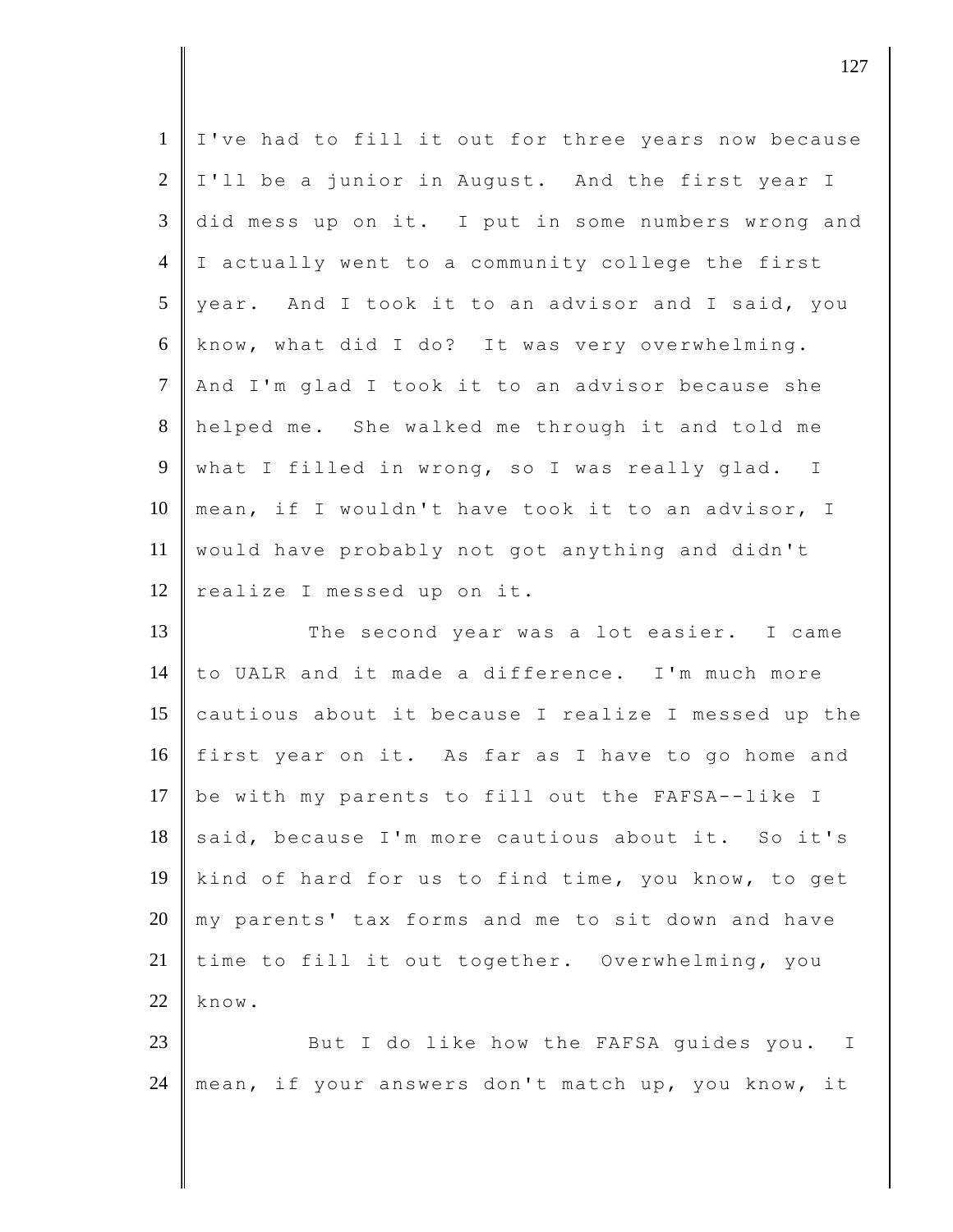| tells you. And, you know, if left blank it'll tell  |
|-----------------------------------------------------|
| you. You know, I like that stuff. And as far as     |
| being a work study student at the front desk in the |
| Admissions and Financial Aid Department, I see lots |
| of students who like the paper FAFSA. They're much  |
| more comfortable because they don't feel very       |
| comfortable with it on the computer. But the paper  |
| FAFSA takes a lot more time to process than the     |
| online FAFSA.                                       |
| So, those are a few problems. But as far            |
| as work study in the office, I can tell people      |
| would rather have a paper to fill out. I mean,      |
| even a couple of people grabbed one or two because  |
| they feel like they'll mess up on it. So, I'm just  |
| an example of how I messed up the first year as far |
| as putting in the wrong stuff. So, thank you.       |
| MR. MADZELAN: College is about learning.            |
| Thank you.                                          |
| Carol Nivado.                                       |
| MS. NIVADO: Good afternoon, sir, ma'am.             |
| My name is Carol Nivado. I am a full-time student   |
| here at UALR, and I'm also Work-Study and a         |
| veteran.                                            |
| First of all, I've been using financial             |
|                                                     |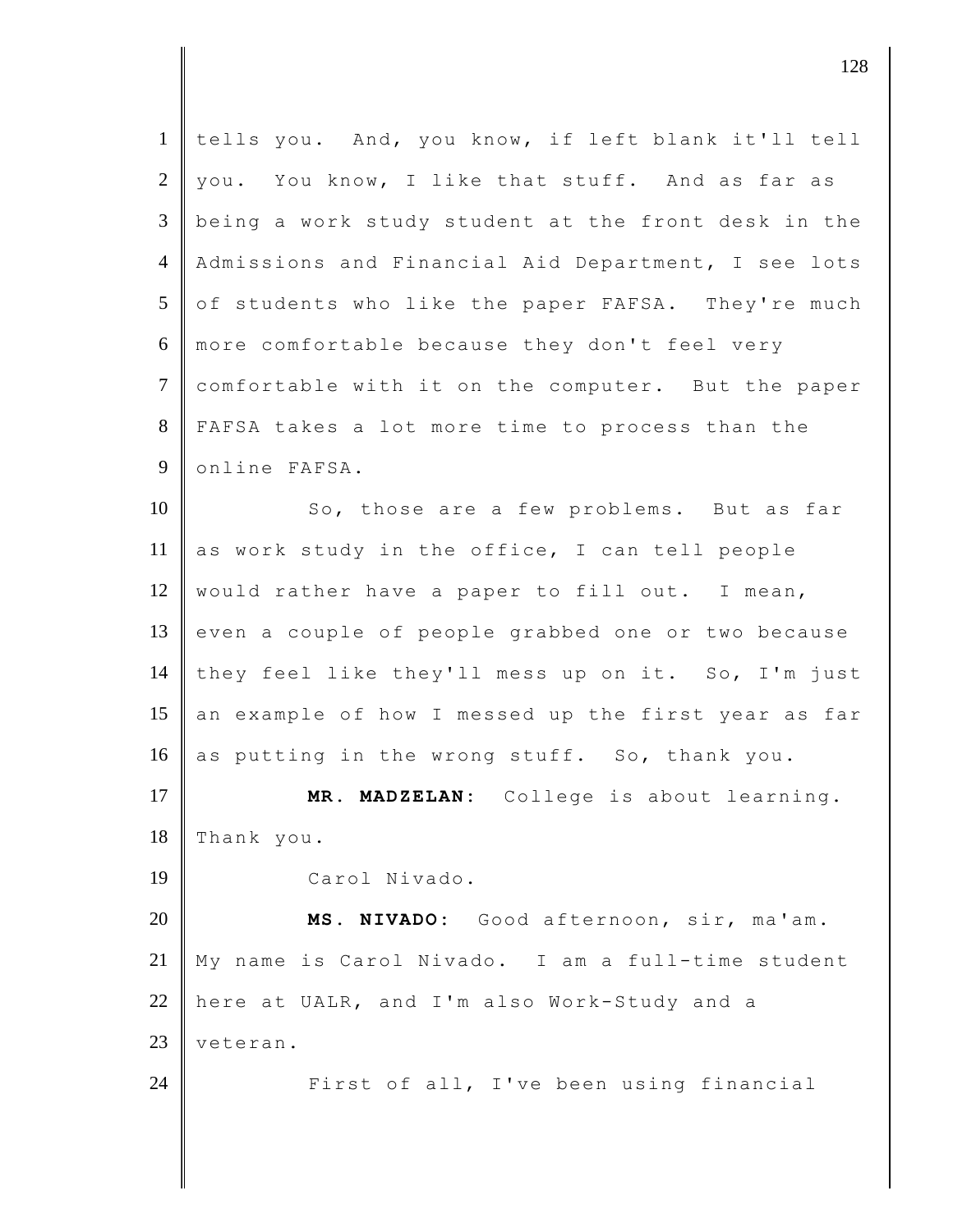| $\mathbf{1}$    | aid for a long time. So that tells you how long     |
|-----------------|-----------------------------------------------------|
| 2               | I've been using financial aid. And it got a lot     |
| $\overline{3}$  | better. I used to use it when you had to mail it    |
| $\overline{4}$  | in and you have to wait for the confirmation and    |
| $5\overline{)}$ | this and that. And now with the technology world,   |
| 6               | now you can file your financial aid online and      |
| $\overline{7}$  | renew it. I think that's a great idea because they  |
| 8               | store your current information and it's kind of     |
| 9               | like filing your taxes now. It's stored in there    |
| 10              | and you just have to file it and just a few changes |
| 11              | and that's what you do. I think it's great.         |
| 12              | I do have some few concerns being a                 |
| 13              | veteran. I do use the G.I. Bill and I'm doing the   |
| 14              | work study program for my extra income for school.  |
| 15              | I feel like being a veteran, we're getting          |
| 16              | penalized because we're receiving G.I. Bill         |
| 17              | benefits and we can only have a certain amount of   |
| 18              | financial aid. I feel like we as a veteran          |
| 19              | shouldn't get counted in as our income for the G.I. |
| 20              | Bill. I guess because maybe we earned it, but       |
| 21              | being up there, I mean, I don't take things for     |
| 22              | granted.                                            |
| 23              | I'm a student. I'm independent. I'm on              |
| 24              | my own. And so having the G.I. Bill, we have        |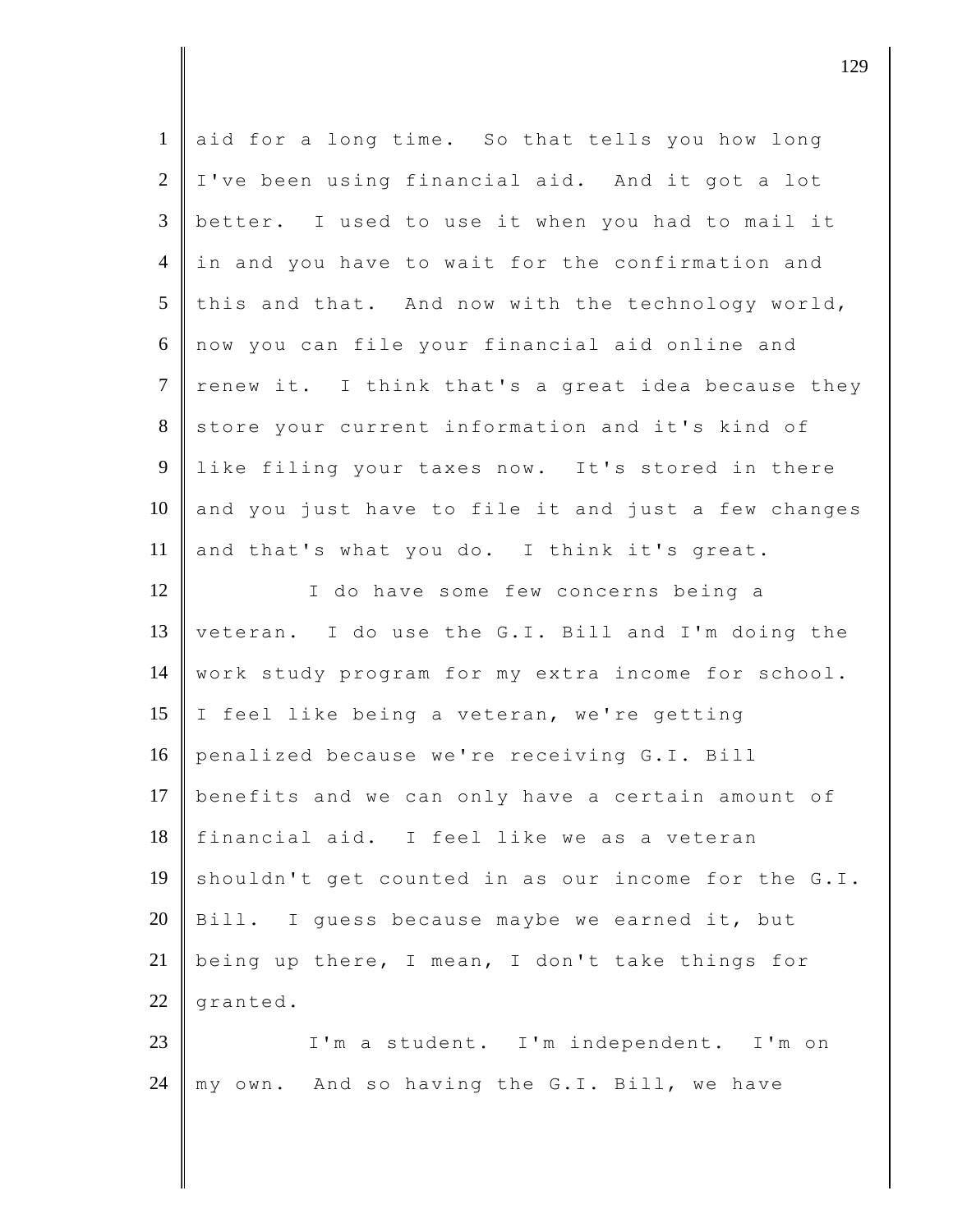| $\mathbf{1}$   | certain requirements, too. As me, I can't go get a  |
|----------------|-----------------------------------------------------|
| $\mathbf{2}$   | full-time job while I'm in school; I can only get   |
| 3              | that scholarship. I do a Chapter 31 Disability, so  |
| $\overline{4}$ | I'm restricted to what I can do as far as jobs out  |
| 5              | there. And I do appreciate how much I can--         |
| 6              | financial is great. I mean, it's been--I've been    |
| $\overline{7}$ | using it for a long time, and it's very helpful     |
| 8              | going to school and you have that help from the     |
| 9              | government and the education benefits and stuff.    |
| 10             | It really helps a lot, but I just want to know if-- |
| 11             | I just wish--I know there are certain limits on     |
| 12             | what a student can get for the financial aid, but I |
|                |                                                     |
| 13             | wish it should increase in the future if that would |
| 14             | happen.                                             |
| 15             | MR. MADZELAN: Thank you.                            |
| 16             | I know that many people, they, you know,            |
| 17             | they think about the federal government in this     |
| 18             | sort of kind of "Uncle Sam" monolithic way. That's  |
| 19             | not the way it is. I mean, we have various,         |
| 20             | obviously, agencies. And one of the things we've    |
| 21             | been very involved with over the recent past is     |
| 22             | working more closely with the Veterans              |
| 23             | Administration and the programs that they operate.  |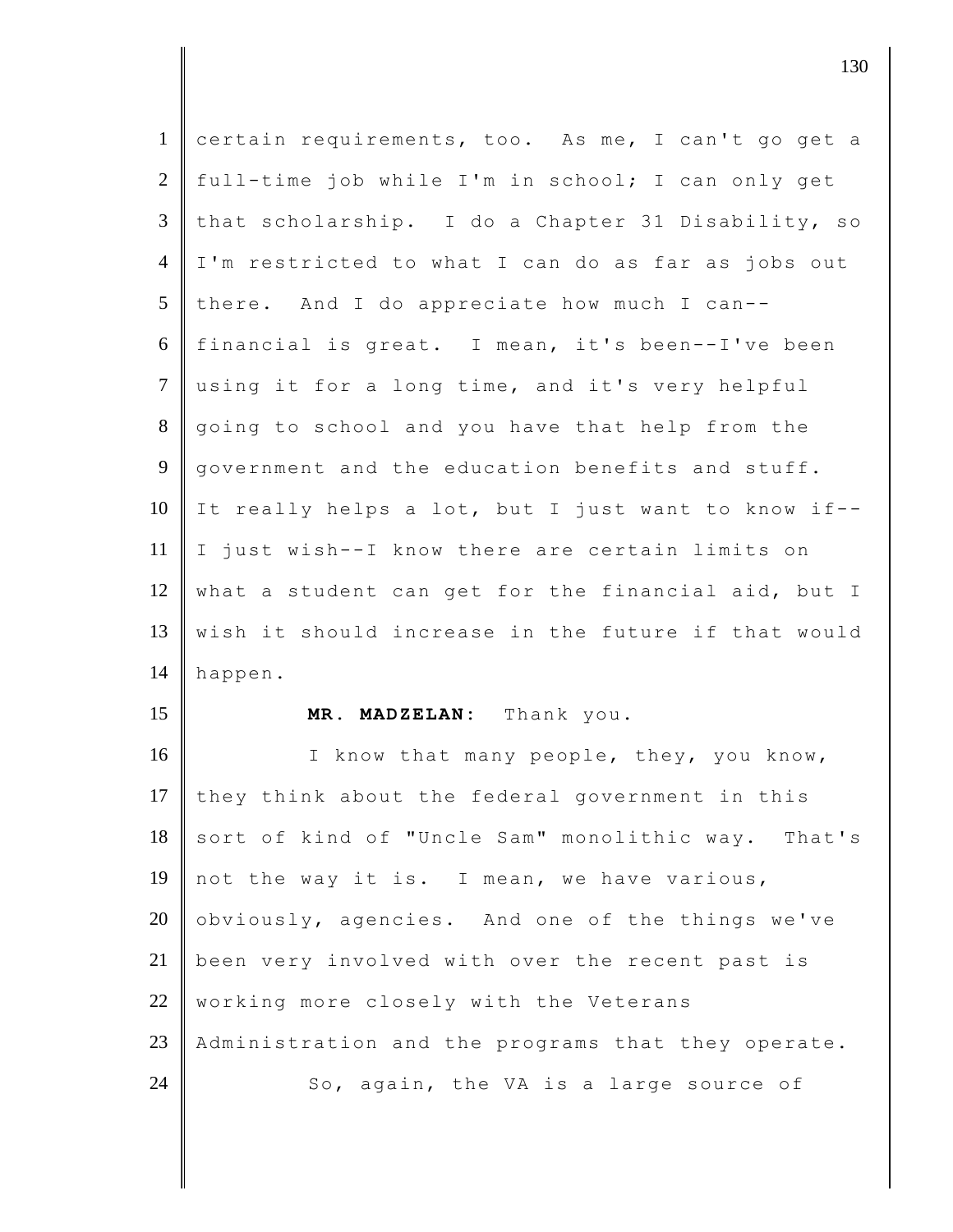| $\mathbf{1}$   | financial aid for college. Obviously, our Title IV  |
|----------------|-----------------------------------------------------|
| $\overline{2}$ | programs here at the Education Department, a large  |
| $\mathfrak{Z}$ | source of financial aid for college. And again, I   |
| $\overline{4}$ | think what we are trying to do as a government is   |
| 5              | work more cooperatively across these units to, you  |
| 6              | know, forge some policies and operations that make  |
| $\tau$         | a little more sense for you folks. Not only the     |
| 8              | recipients, like Carol, but also the administrators |
| 9              | on campus.                                          |
| 10             | So, you know, things maybe don't move as            |
| 11             | quickly as we would like, but I can assure you that |
| 12             | we hear your concerns today. We've heard them       |
| 13             | previously and we're working to address those.      |
| 14             | Stephanie Conrad, University Of Arkansas,           |
| 15             | Little Rock.                                        |
| 16             | MS. CONRAD: Good afternoon. My name is              |
| 17             | Stephanie Conrad, and I'm a financial aid advisor   |
|                |                                                     |
| 18             | here at UALR. So I work in the trenches you could   |
| 19             | say. I see students on a daily basis, and then I'm  |
| 20             | also one of the main processors for our office.     |
| 21             | One of the main complaints that I'm                 |
| 22             | hearing recently in the office and then also at our |
| 23             | College Goal Sunday that we held in March this year |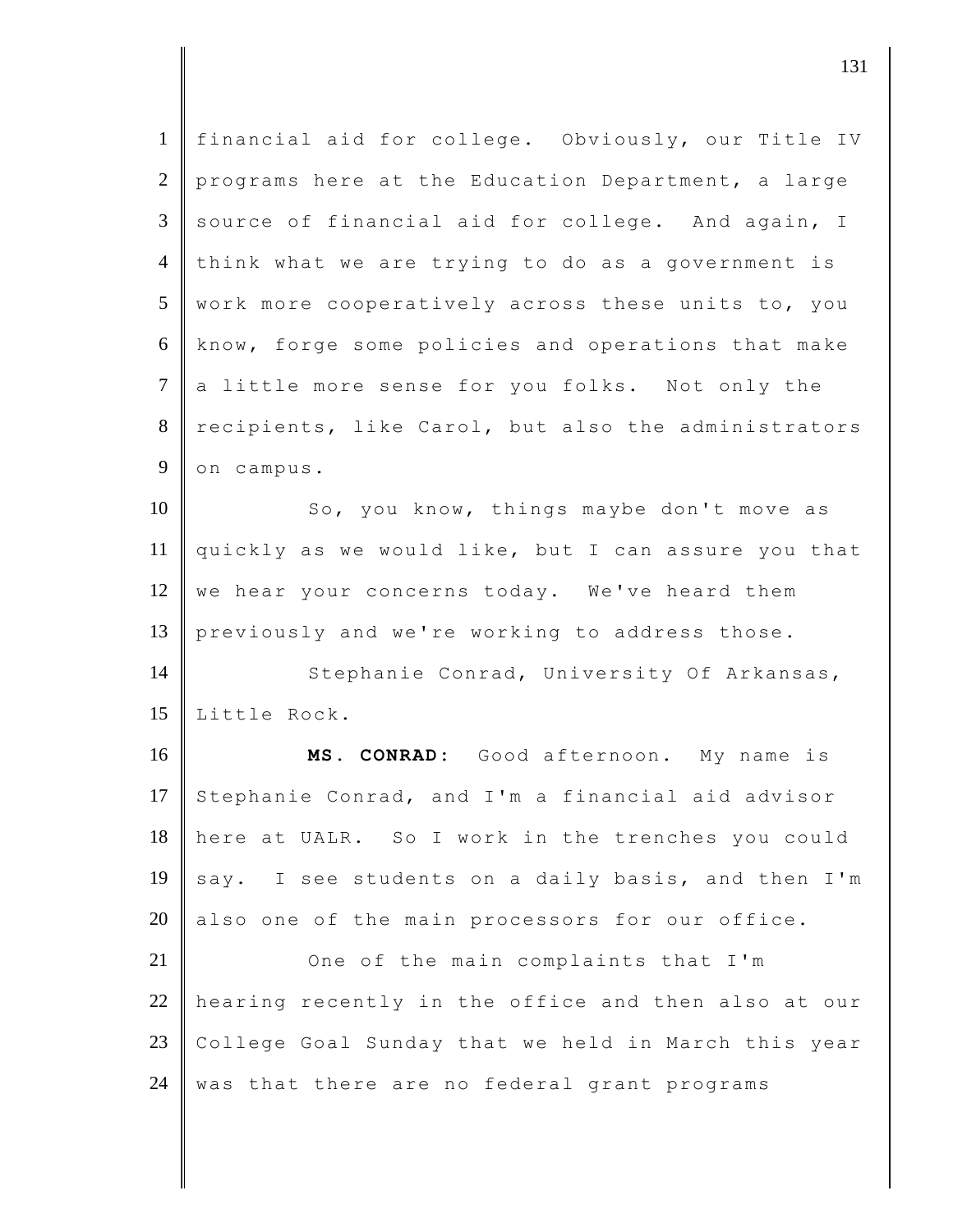| $\mathbf{1}$   | currently for the working middle class. All the     |
|----------------|-----------------------------------------------------|
| $\overline{2}$ | programs now are mainly structured for students     |
| $\mathfrak{Z}$ | from low income, but there are many families out    |
| $\overline{4}$ | there whose parents are teachers or police officers |
| 5              | or even financial aid advisors--because lord knows  |
| 6              | we don't get rich in our job--that, you know, they  |
| $\tau$         | work so hard to provide for their family and pay    |
| 8              | their bills on time and pay their mortgages and try |
| 9              | to save a little bit. But at the end of the day,    |
| 10             | after everything is paid for, they don't have just  |
| 11             | a whole lot to contribute or to help their child    |
| 12             | with their education.                               |
| 13             | And I know that there are loans out there,          |
| 14             | but I feel like there should also be maybe some     |
| 15             | kind of grant program or some way to increase the   |
| 16             |                                                     |
|                | Pell Grant eligibility to include a lot more of     |
| 17             | these working or lower middle class families.       |
| 18             | And a suggestion would be--is with the              |
| 19             | SMARTs and the TEACH and the ACG program, these are |
| 20             | great programs, but they are a nightmare to         |
| 21             | administer in the schools. And I think it would be  |
| 22             | a good idea just to end those programs and funnel   |
| 23             | that money into the Pell Grant. And like I said,    |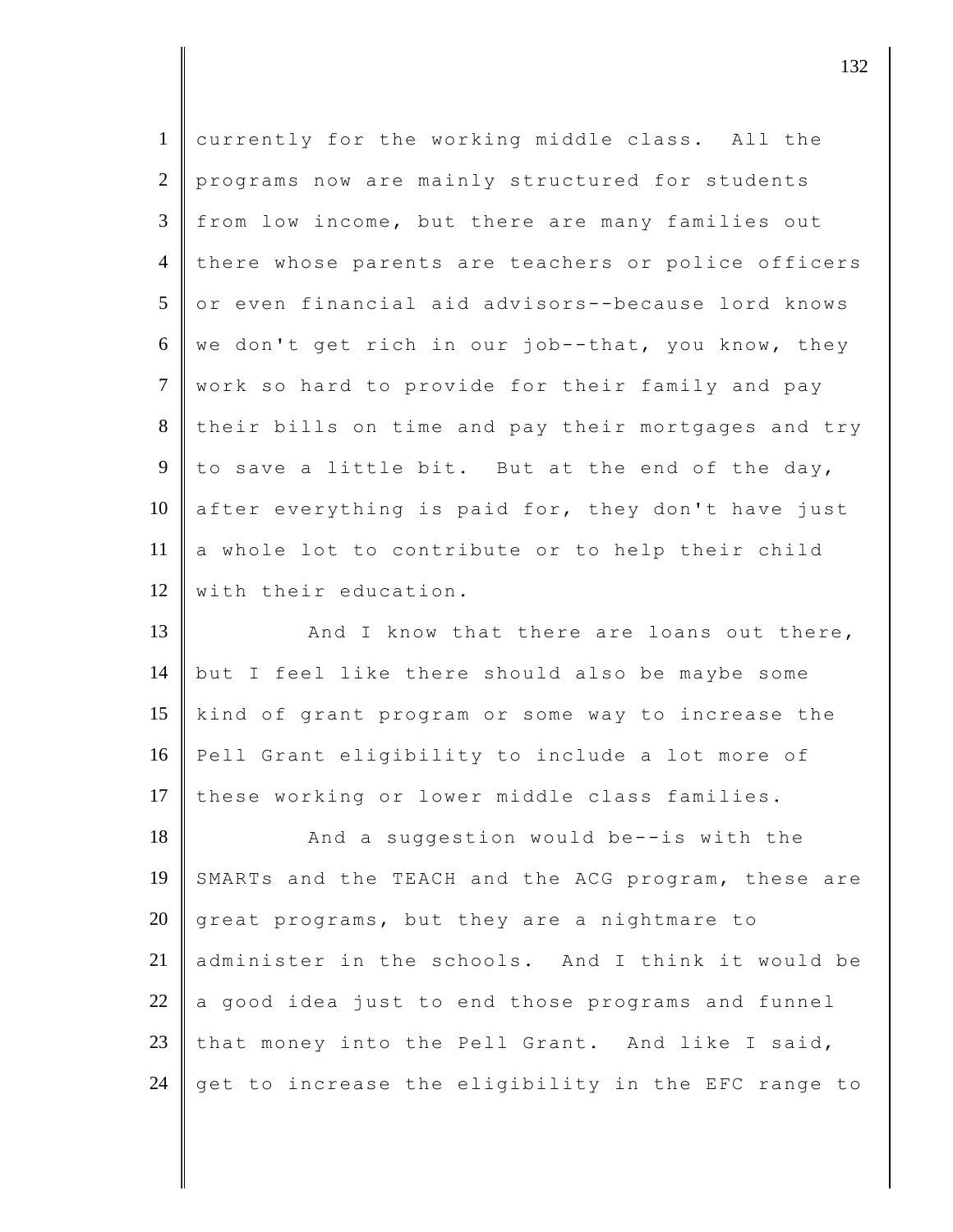| $\mathbf{1}$   | allow more students to qualify for that.            |
|----------------|-----------------------------------------------------|
| $\overline{2}$ | Like I said, I also do a lot of                     |
| 3              | verifications for our office. And while the         |
| $\overline{4}$ | Department says that I do not need to be a tax      |
| 5              | expert, I feel like that I'm supposed to be one. I  |
| 6              | cringe every single time that I have to have that   |
| $\tau$         | Head of Household conversation with a student. I    |
| 8              | feel like a lot of times it's intrusive and it's    |
| 9              | really none of my business. And I can tell you      |
| 10             | that students don't like having those conversations |
| 11             | with us. And so I feel like the FAFSA application   |
| 12             | and the verification process has really got to be   |
| 13             | simplified because I feel like it's a major hurdle  |
| 14             | for students who are wanting to come to school.     |
| 15             | And then on a final note, there's a lot of          |
| 16             | discussion right now about how the Department and   |
| 17             | the Administration want to use higher education and |
| 18             | returning to school as a way to help spur the       |
| 19             | economy. And I feel like if they're very serious    |
| 20             | about doing that, you've got to find a way, again,  |
| 21             | to simplify the process and to create or expand on  |
| 22             | the current programs to really include those        |
| 23             | students who I feel like are being underrepresented |
| 24             | right now.                                          |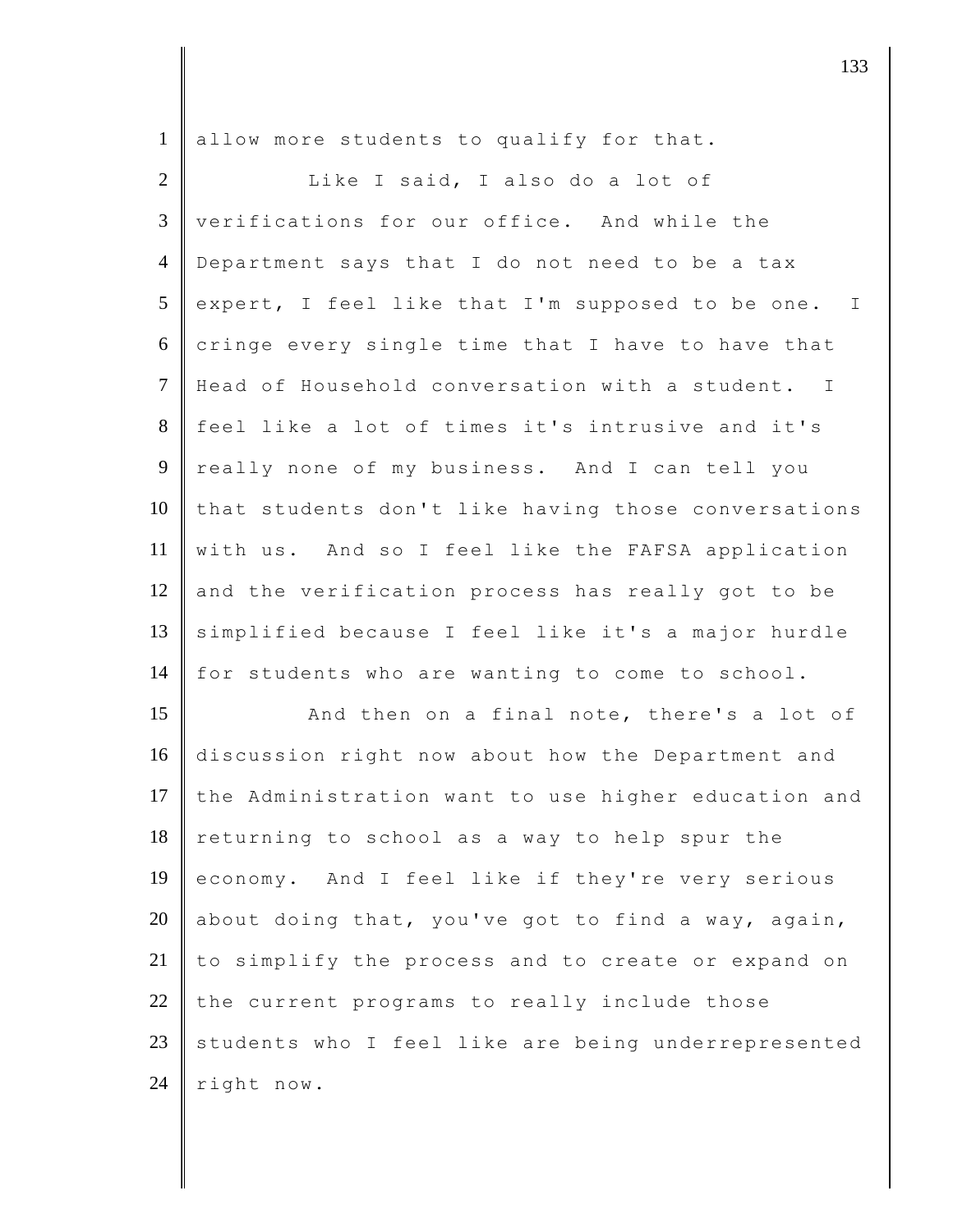1 Thank you.

## 2 **MR. MADZELAN:** Thank you.

3 Just a couple of comments. We are 4 certainly aware of, you know, our Pell Grant  $5$  recipients. We go up the income scale a certain 6 amount and then basically run into, again, not 7 strictly, as you know, based on income, but also 8 other circumstances, and then the Pell Grant 9 eligibility goes away. We did hear, you know, a  $10$  couple of instances today about concern about those 11 families just beyond kind of the Pell eligibility 12  $\parallel$  range. And, you know, we are, of course, sensitive 13 to that--very much for Pell Grants at any rate--a 14 resource issue for the government. 15 But that's also why we have in addition to

16 loans, you know, other sources of aid. You know, 17  $\parallel$  the tax credits, for example. Hope and Lifetime 18 that came in a few years ago, which are expanded 19 for a couple of years in the stimulus legislation--  $20$  I'll come back to that in a minute--but also the 21 Administration's proposal is to make those tax 22 credits permanent, the increased value of the tax 23 credits.

24 So, again, I know it's kind of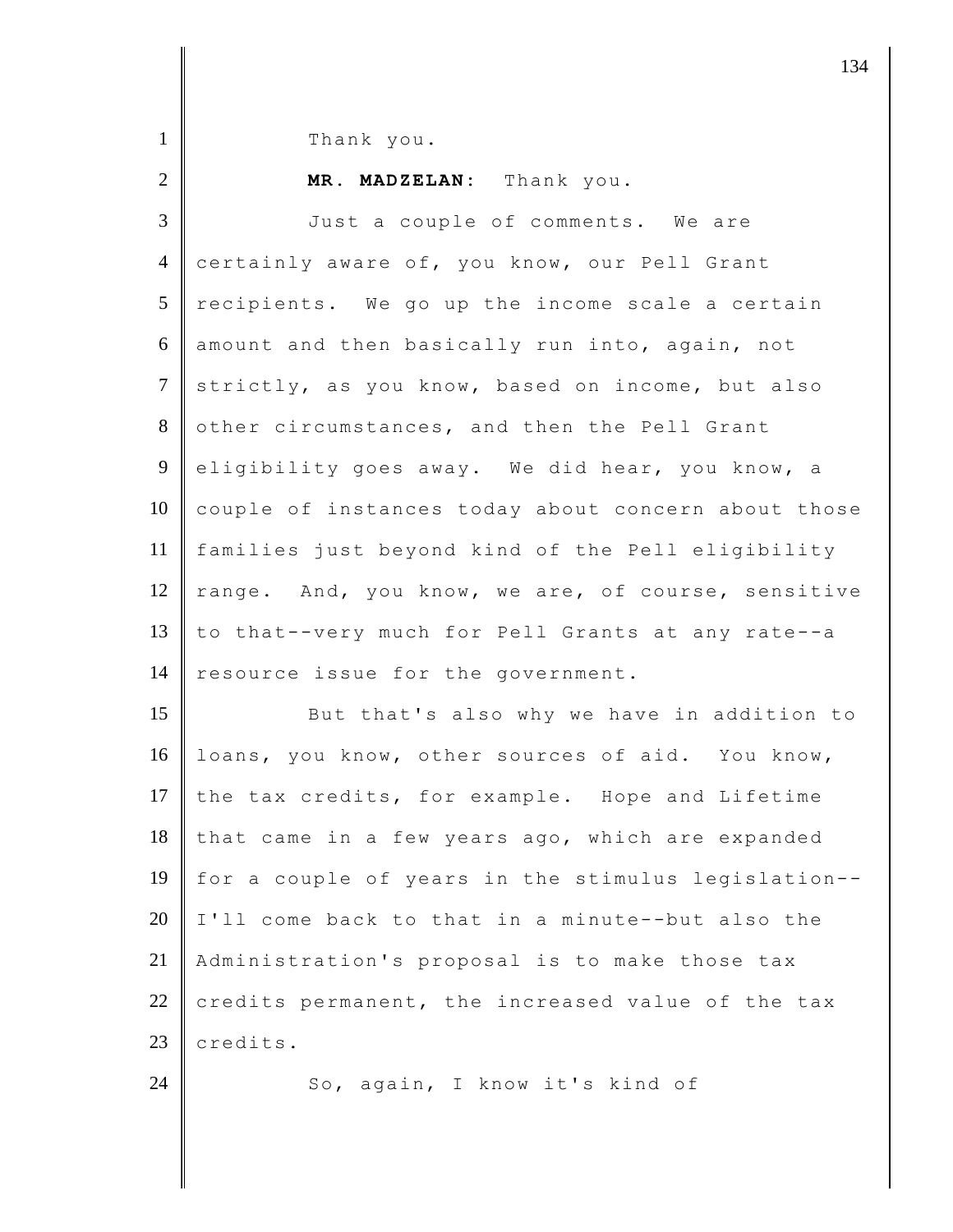1 complicated. You would like the notion of one-stop  $2 \parallel$  shopping. We kind of are there with Pell Grants  $3 \parallel$  and student loans, you know, once you get past the 4 FAFSA, of course. But, you know, again, that's not  $5$  the only source of the federal government.

6 In terms of, you know, the stimulus, I 7 mean, you know, a few months ago the President 8 signed the stimulus legislation. It was in all the 9 papers--\$787 billion--of which we in the Department 10 got \$98 billion. A lot of that, of course, for 11 states, but a big chunk of it--a big chunk, \$17 12 billion--for Pell Grants. And so that is, you 13 know, to provide some significant increases over 14 the next couple of years--'09/'10, '10/'11--and 15 then moving forward from there, you know, the 16 President's budget proposal, which, again, is for 17 an entitlement Pell Grant program.

18 I know, you know, that has a significant 19 meaning back where I live and work, which means 20 that, you know, the Congress would not have to 21 appropriate money so there would be a quaranteed or 22 known funding level for Pell Grants. And also that  $23$  there would be automatic increases in the maximum  $24$  award each year based on inflation.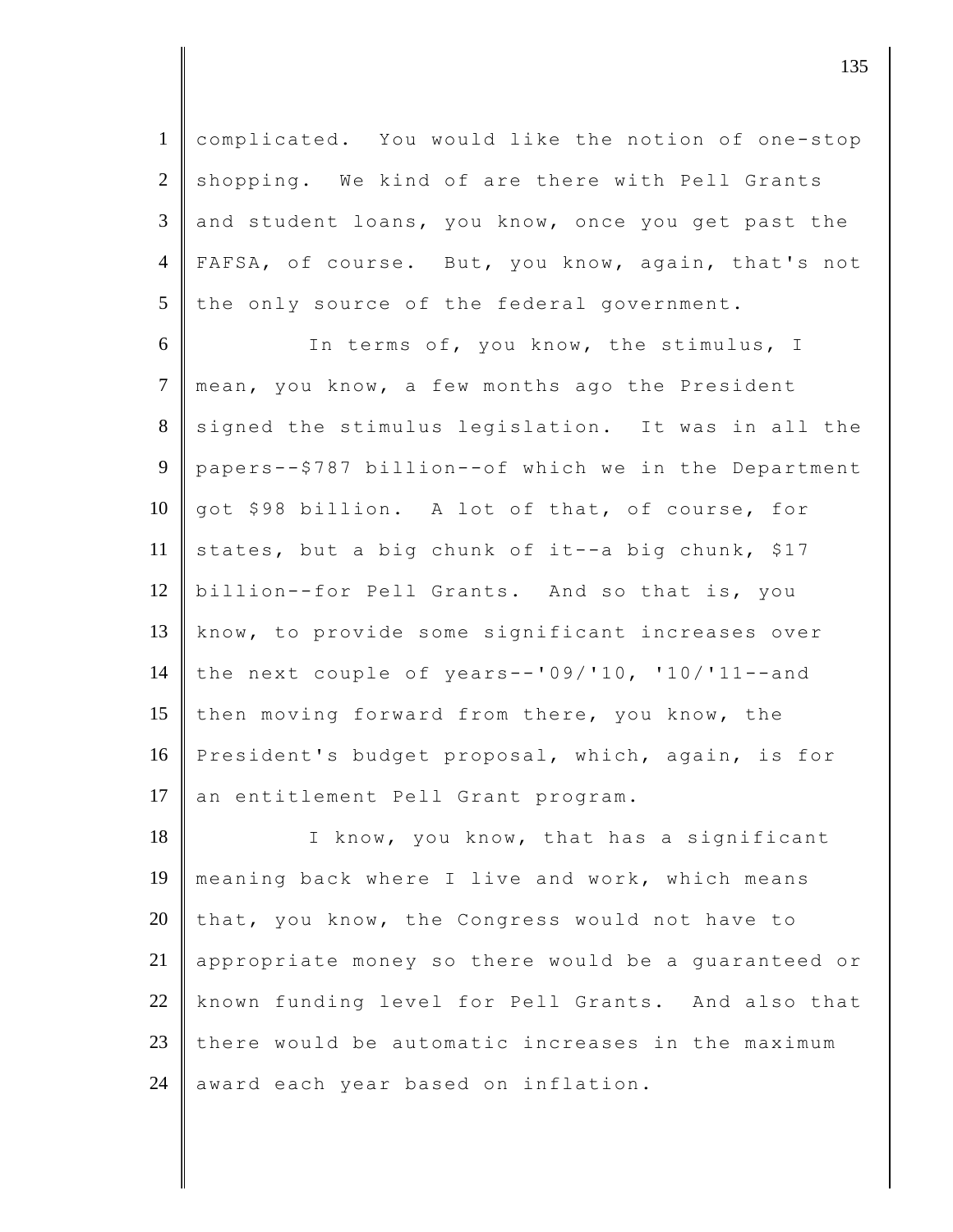| $\mathbf{1}$   | So, you know, we hear what you say and,             |
|----------------|-----------------------------------------------------|
| 2              | you know, there's a lot of us that are in           |
| $\mathfrak{Z}$ | agreement. And these are things properly and        |
| $\overline{4}$ | ultimately addressed, not within what we're talking |
| 5              | about today in terms of rulemaking, but             |
| 6              | nonetheless, I appreciate hearing your concerns.    |
| $\tau$         | And it provides us with some additional information |
| 8              | as we go back to Washington and continue to work on |
| 9              | issues and policies around these programs.          |
| 10             | I was just kind of rambling on there for a          |
| 11             | moment because we didn't have anyone else on the    |
| 12             | list ready to speak. And I'm looking towards the    |
| 13             | back of the room and see if anyone has joined us in |
| 14             | the past half-hour or so. And if we wait just a     |
| 15             | short minute or so we will have an answer.          |
| 16             | And I see that we have no one signed up.            |
| 17             | If there's anyone in the room who would like to     |
| 18             | speak, you may go sign up. Otherwise, we will       |
| 19             | recess, let's say for 15 minutes, and at that point |
| 20             | we'll come back and see if we have any speakers who |
| 21             | want to speak and then we'll move on from there.    |
| 22             | Thank you very much.                                |
| 23             | [Recess.]                                           |
| 24             | MR. MADZELAN: Well, it is now 1:45. I               |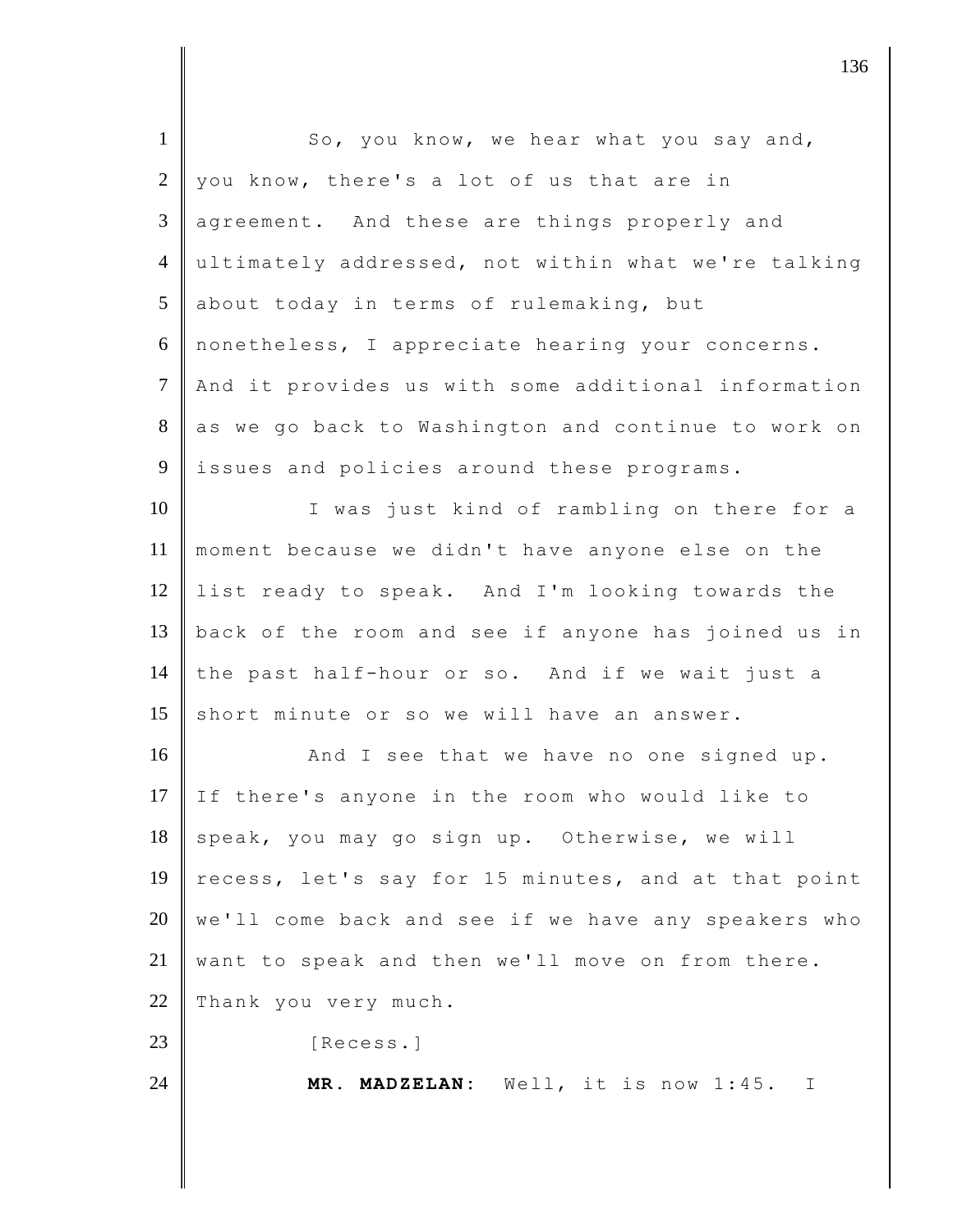1 promised we would check in, and we are. And we 2 have a speaker. Teresa Avery, Ouachita Technical 3 College.

4 **MS. AVERY:** It's called Ouachita Technical 5 College from the Ouachita Mountains. And it is 6 very--there's no Ws. There's no Ws.

7 I'm the Financial Aid Director at a 8 community college, a two-year, public community 9 college, and so our students are very low income. 10 And a lot of the conversation today has been about 11 verification, the Earned Income Credit, and the 12 Head of Household tax filing status.

13 I'm also a CPA. I teach income tax, so I 14 do know the one thing that the IRS always tells us: 15 the Earned Income Credit is their biggest area of 16 fraud in the tax code. It is where they lose the 17 most amount of money. And so we are only a small 18 part of the IRS trying to enforce the Tax Code as 19 it should be to taxpayers.

20 **And we are charged--students that receive** 21 | federal aid are supposed to be legal, taxpaying 22 citizens. And so that is why we are charged with 23 doing the verification and verifying that they have 24 filed the correct tax returns. I had one in my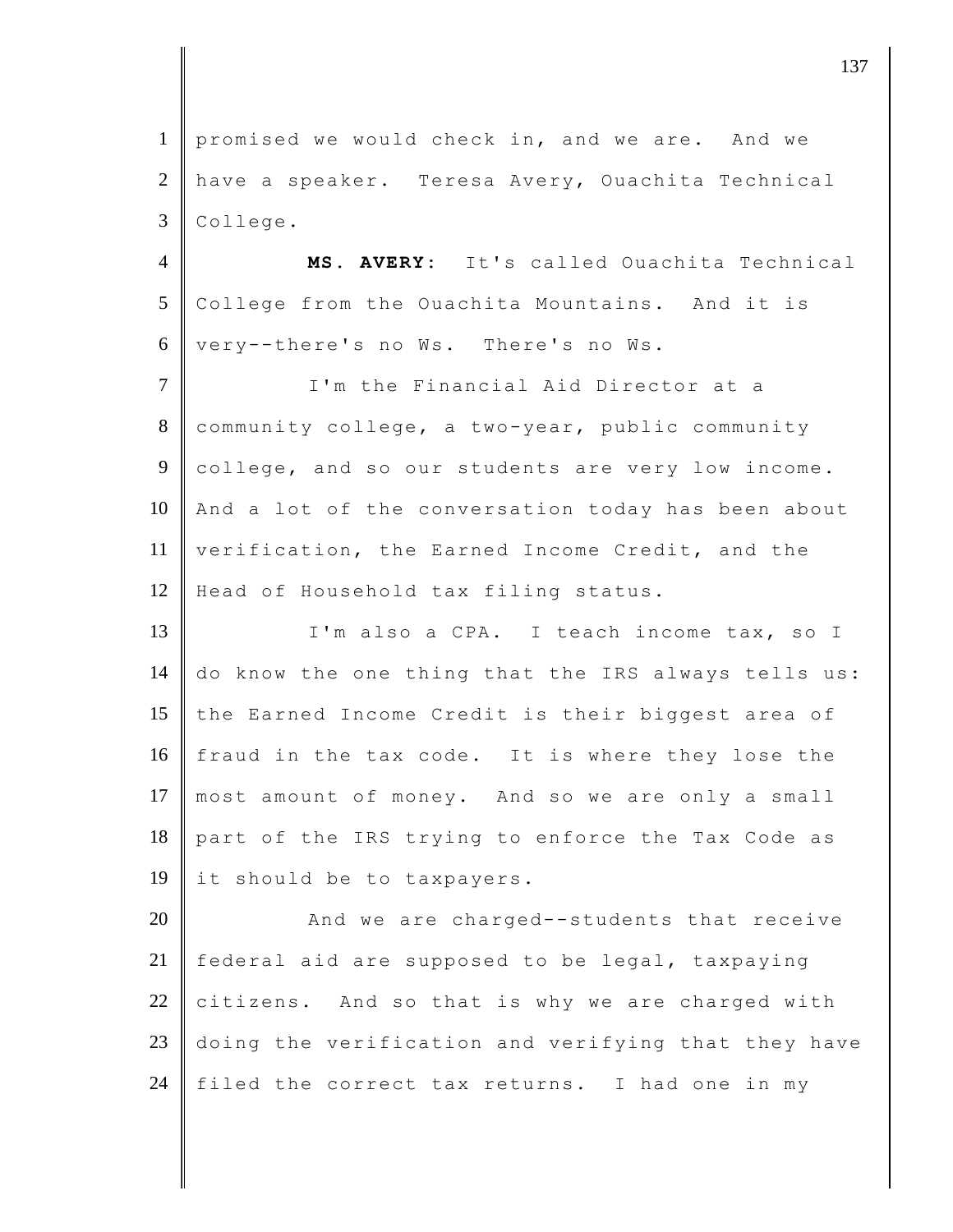| $\mathbf{1}$   | office this week, husband and wife both took a      |
|----------------|-----------------------------------------------------|
| $\overline{2}$ | child each, both filed Head of Household, which is  |
| 3              | what we see all the time. Both of them received     |
| $\overline{4}$ | \$3,000 to \$4,000 Earned Income Credit. They have  |
| 5              | received about \$8,000, and they received that      |
| 6              | illegally by filing those tax returns. And so what  |
| $\overline{7}$ | we are charged with is trying to correct that. And  |
| 8              | they may be right in asking for our small           |
| 9              | contribution in that. I'm probably the only one     |
| 10             | that thinks that, but that is what we do.           |
| 11             | The other issue that I have been having             |
| 12             | problems with is transferability. We are a college  |
| 13             | with numerous colleges within a 50-mile radius.     |
| 14             | Our students are transferring constantly. They'll   |
| 15             | go to our school; they'll go to the school 30 miles |
| 16             | away. And they're moving from school to school.     |
| 17             | We have no way to limit their loan--the capability  |
| 18             | of taking out loans by grade level at all. I have   |
| 19             | students that go two years to the four-year         |
| 20             | institutions. They don't do well. They're back to   |
| 21             | the community college. They have already borrowed   |
| 22             | \$15,000, \$20,000 at that time in maybe subsidized |
| 23             | loan eligibility. They've been over there for       |
| 24             | three years; they're still a freshman because they  |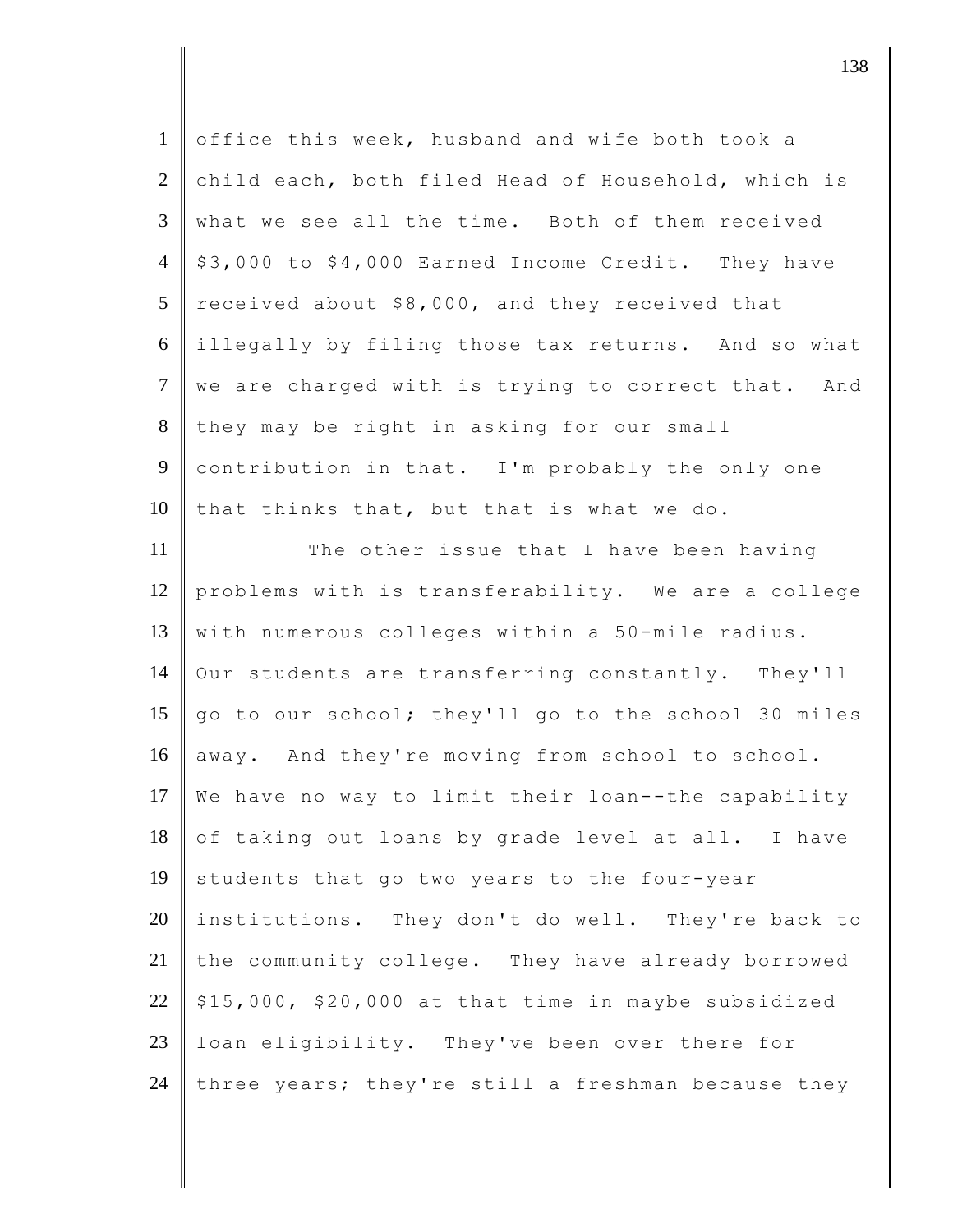1 haven't accumulated much. And I have no way of  $2 \parallel$  saying you have borrowed twice at the freshman 3 level, \$3,500 each. You've borrowed twice at the 4 sophomore level, \$4,500 each.

5 And when I do a loan at the community college, I'm just adding to that \$30,000 balance. 7 And so what does that do? When they default on any of those loans, they have defaulted on mine, too, and I was really not the instigator of that loan. And so we have no capability of limiting or restricting the loan eligibility of these students. I'm not really doing them a favor when I allow them to borrow another \$10,000 at the community college level, in my opinion, because they will never be 15 able to make that type of payment in their 16 employment.

17 That's just my opinion on that and so I  $18$  wanted to voice that. I really would like to see 19 some way for the schools to be able to say this is  $20$  the grade level that you have progressed to and you 21 need to stop the loans at this grade level and 22 progress. Because we also--in satisfactory 23 progress, each school has their own rules about 24 what we consider in a transfer student's--what we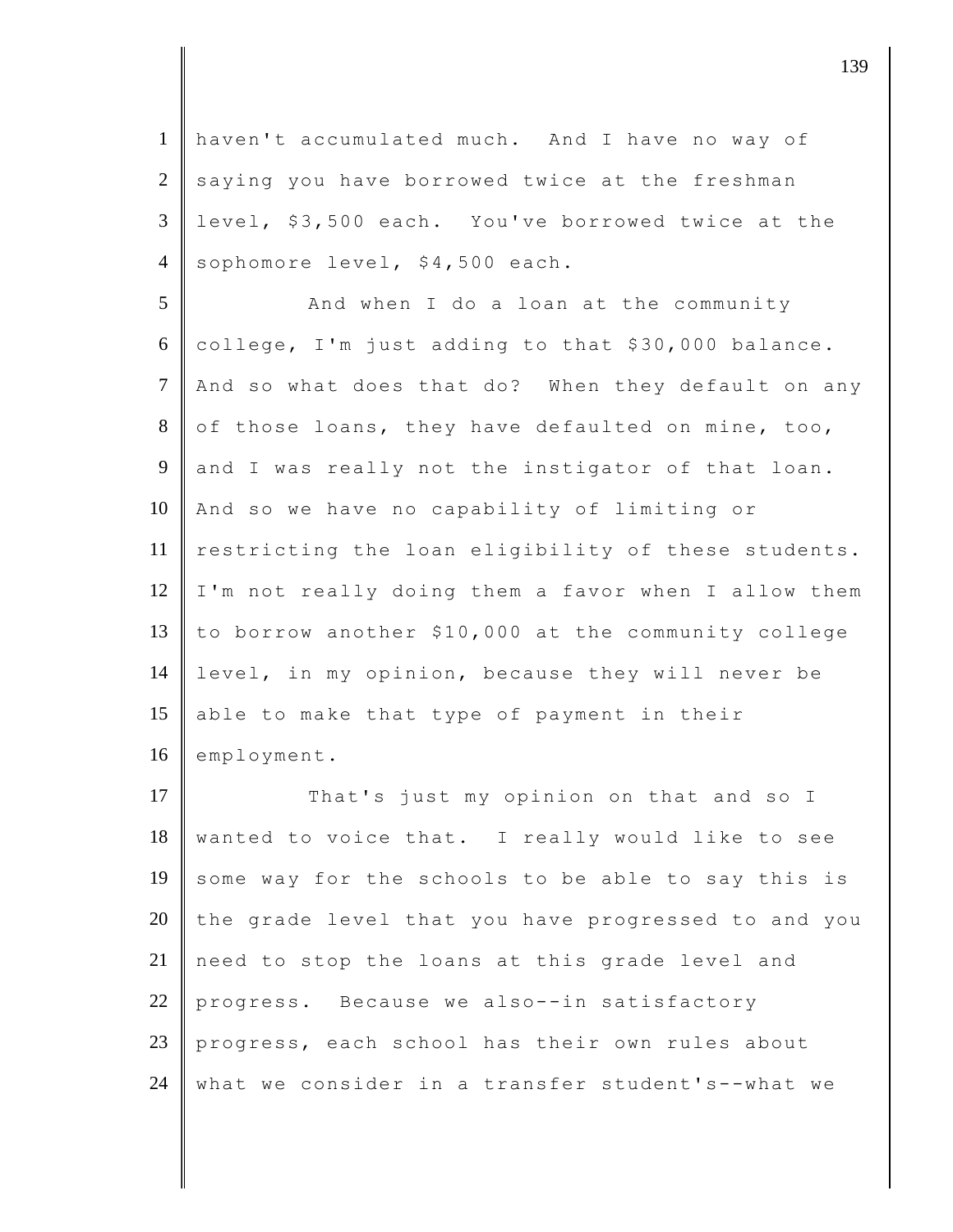| $\mathbf{1}$   | transfer in and how we look at those grades. A lot  |
|----------------|-----------------------------------------------------|
| $\overline{2}$ | of students are going to another school to          |
| $\mathfrak{Z}$ | remediate after they lose satisfactory progress at  |
| $\overline{4}$ | their current school. And unless we actually look   |
| 5              | at that transcript and say, no, you have been       |
| 6              | suspended because of your grade point or whatever   |
| $\overline{7}$ | has happened, then you still cannot get aid. And    |
| 8              | most schools don't do that. We look at some         |
| 9              | accumulated hours, whatever we transfer in, but we  |
| 10             | still award that student. And so the                |
| 11             | transferability, especially with distance learning, |
| 12             | it is proving to be a problem in tracking these     |
| 13             | students.                                           |
| 14             | I know the new legislation limits students          |
| 15             | starting now. I believe it is to an 8- or a 10-     |
| 16             | year Pell Grant eligibility. Is that correct? I     |
| 17             | believe?                                            |
| 18             | MR. MADZELAN: The equivalent of 16                  |
| 19             | semesters.                                          |
| 20             | MS.<br>AVERY: 16 semesters?                         |
| 21             | MADZELAN: Right. So, 8 years, full<br>MR.           |
| 22             | time.                                               |
| 23             | MS. AVERY: I'm seeing students now with 8           |
| 24             | years already and they still have a long way to go, |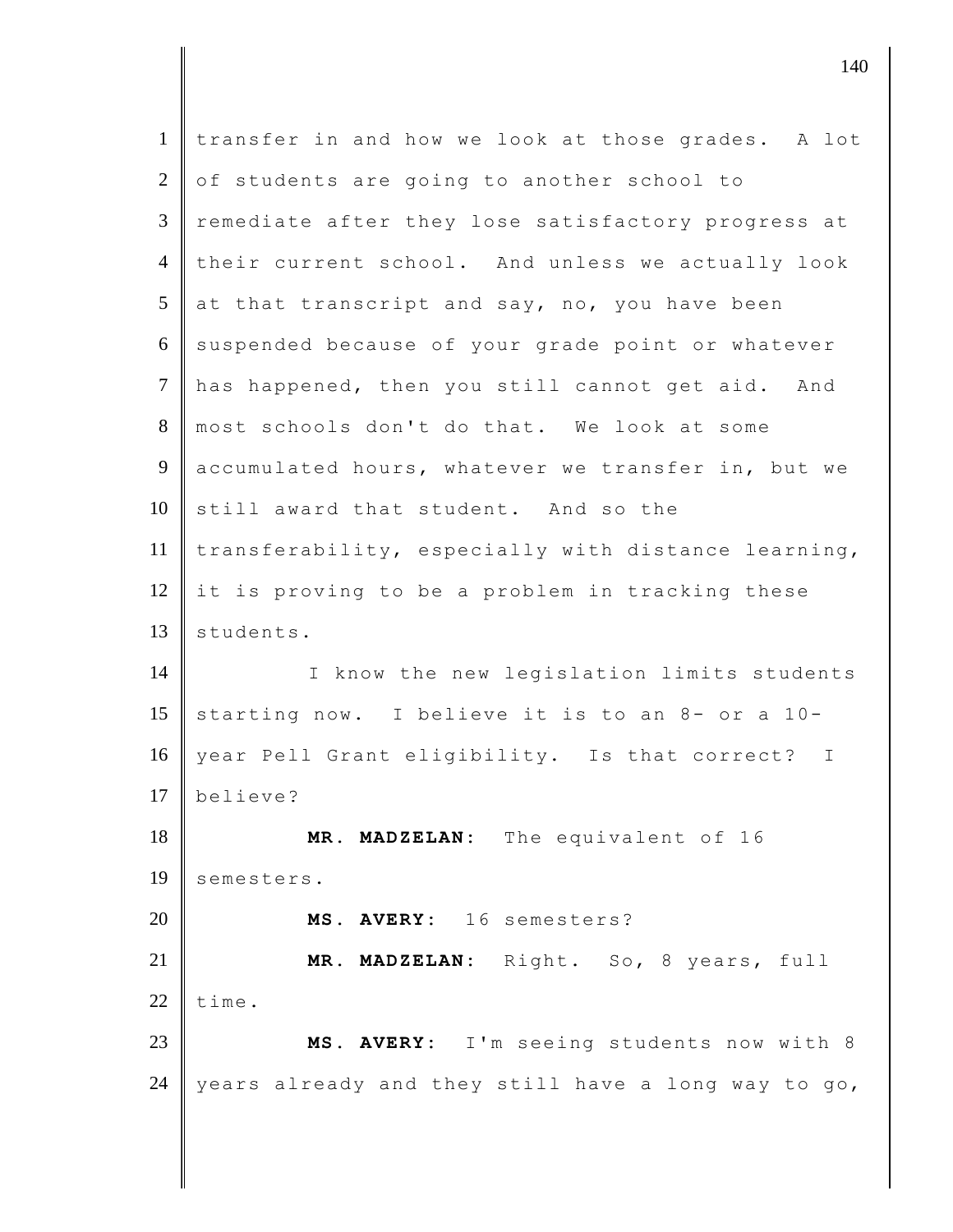| $\mathbf{1}$   | so that would not have any effect for another eight |
|----------------|-----------------------------------------------------|
| 2              | years. That's for students that are starting now.   |
| $\mathfrak{Z}$ | So, there is nothing in the regulations that can    |
| $\overline{4}$ | restrict a student from continuing to receive loans |
| 5              | and all of that and continue on from school to      |
| 6              | school.                                             |
| $\overline{7}$ | So, thank you very much.                            |
| 8              | MR. MADZELAN: Thank you.                            |
| 9              | I was looking around for a familiar face            |
| 10             | to see if we have anyone else. No. And still no.    |
| 11             | So, we will recess again. I think this time until   |
| 12             | let's say 2:30. Unless someone shows up, then I     |
| 13             | will reconvene. But we'll just assume I will next   |
| 14             | be in touch with you at 2:30.                       |
| 15             | Thank you.                                          |
| 16             | [Recess.]                                           |
| 17             | MR. MADZELAN: We'll reconvene at this               |
| 18             | time for me to tell you that we don't have anyone   |
| 19             | ready to speak, so we will recess and reconvene at  |
| 20             | the call of the Chair. I will let you know when we  |
| 21             | have someone who has signed up and wants to address |
| 22             | us.                                                 |
| 23             | Thank you very much.                                |
| 24             | [Recess.]                                           |
|                |                                                     |